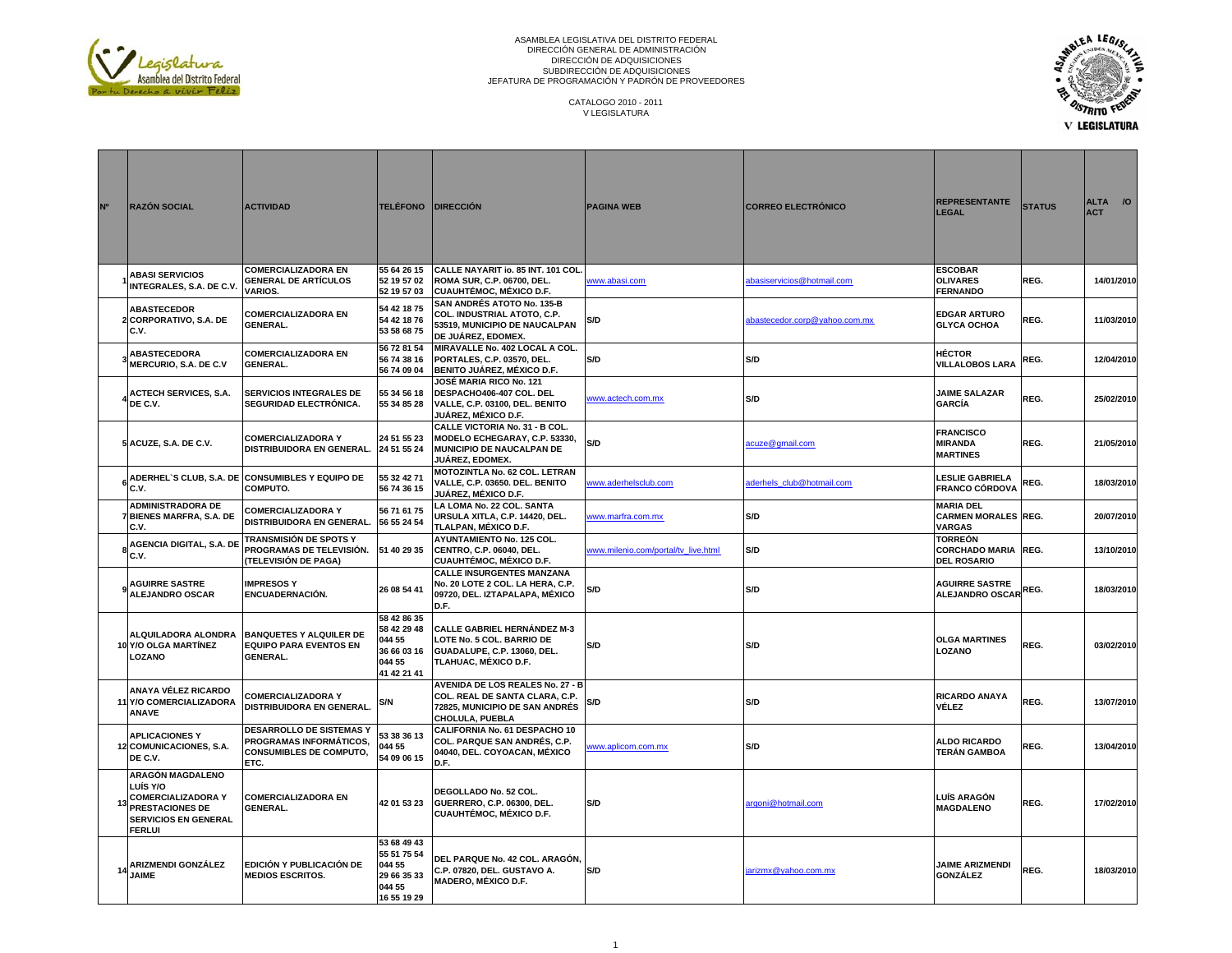



| <b>RAZÓN SOCIAL</b>                                                                              | <b>ACTIVIDAD</b>                                                                                                            | <b>TELÉFONO</b>                                          | <b>DIRECCIÓN</b>                                                                                                                                 | <b>PAGINA WEB</b>          | <b>CORREO ELECTRÓNICO</b>          | <b>REPRESENTANTE</b><br><b>LEGAL</b>                      | <b>STATUS</b> | ALTA /O<br><b>ACT</b> |
|--------------------------------------------------------------------------------------------------|-----------------------------------------------------------------------------------------------------------------------------|----------------------------------------------------------|--------------------------------------------------------------------------------------------------------------------------------------------------|----------------------------|------------------------------------|-----------------------------------------------------------|---------------|-----------------------|
| 15 ARMAI MUEBLES, S.A. DE                                                                        | FABRICACIÓN, VENTA,<br>DISTRIBUCIÓN,<br><b>COMERCIALIZACIÓN Y TODO</b><br>LO REFERENTE A MOBILIARIO<br>Y EQUIPO DE OFICINA. | 15 46 41 97<br>56 90 32 77<br>56 31 64 55                | REPUBLICA FEDERAL DEL SUR No.<br>362 COL. SANTA MARIA<br>AZTAHUACAN, C.P. 09570, DEL.<br>IZTAPALAPA, MÉXICO D.F.                                 | S/D                        | eora7309@prodigy.net.mx            | <b>ESCOBAR RAMÍREZ</b><br><b>ARMANDO</b>                  | REG.          | 03/03/2010            |
| <b>ARTES GRAFICAS EN</b><br>16 PERIÓDICO, S.A. DE C.V.<br>(EL GRAFICO)                           | <b>EDICIÓN DE PERIÓDICOS Y</b><br><b>REVISTAS.</b>                                                                          | 57 09 13 13<br>55 12 74 23                               | BUCARELI No. 8 COL. CENTRO, C.P.<br>06040, DEL. CUAUHTÉMOC, MÉXICO www.eluniversal.com.mx<br>D.F.                                                |                            | rank@eluniversal.com.mx            | <b>BLÁZQUEZ</b><br><b>LAZCANO HUGO</b><br><b>HUMBERTO</b> | REG.          | 04/03/2010            |
| 17 ARTES GRAFICAS<br>PANORAMA, S.A. DE C.V.                                                      | PROFESIONALES EN DISEÑO E 50 62 70 50<br><b>IMPRESIÓN.</b>                                                                  | 56 57 09 97                                              | AVENA No. 69 COL. GRANJAS<br><b>MÉXICO, C.P. 08400, DEL.</b><br>IZTACALCO, MÉXICO D.F.                                                           | www.panorama.com.mx        | agomez@panorama.com.mx             | <b>ROBERTO</b><br>TOMONARI HIYAMA<br><b>MATSUMOTO</b>     | REG.          | 31/05/2010            |
| <b>ASEGURADORA</b><br>18 INTERACCIONES, S.A.<br><b>GRUPO FINANCIERO</b><br><b>INTERACCIONES.</b> | <b>AGENCIA DE SEGUROS Y</b><br><b>FIANZAS.</b>                                                                              | 52 41 39 00<br>52 41 39 83<br>52 41 39 73                | REFORMA No. 383-5 COL.<br>CUAUHTÉMOC, C.P. 06500, DEL.<br><b>CUAUHTÉMOC, MÉXICO D.F.</b>                                                         | www.interacciones.com      | S/D                                | <b>DENESSE GÓMEZ</b><br><b>SÁNCHEZ</b>                    | REG.          | 02/02/2010            |
| ASESORIA Y DIRECCIÓN<br>19 TORMO, S.A. DE C.V.                                                   | <b>ASESORES PROFESIONALES.</b>                                                                                              | 57 37 12 48<br>43 33 01 44                               | AND. DE LA PALOMA LOTE No. 2<br>COL. INSTITUTO NACIONAL DE LA<br><b>VIVIENDA, C.P. 07930, DEL.</b><br>GUSTAVO A. MADERO, MÉXICO D.F.             | S/D                        | S/D                                | <b>BALLESTEROS</b><br><b>ROJAS GABRIEL</b><br>RAÚL        | REG.          | 15/10/2010            |
| 20 ASTRON PUBLICIDAD, S.A.<br>DE C.V.                                                            | <b>PUBLICIDAD EN MEDIOS</b><br>(RADIO).                                                                                     | 52 50 96 96<br>52 03 17 85<br>52 03 84 64                | ACUEDUCTO RIÓ HONDO No. 28, PH<br><b>COL. LOMAS VIRREYES, C.P.</b><br>11000, DEL. MIGUEL HIDALGO,<br>MÉXICO D.F.                                 | S/D                        | astropublicidad@prodigy.net.mx     | PÉREZ ROMO<br><b>TERESA ADRIANA</b>                       | REG.          | 13/10/2010            |
| <b>AUTOMOTRIZ KIOTO, S.A.</b><br>$21$ DE C.V.                                                    | <b>MANTENIMIENTO, VENTA Y</b><br><b>DISTRIBUCIÓN DE</b><br>AUTOMÓVILES Y CAMIONETAS 52 95 02 20<br><b>NUEVOS Y USADOS.</b>  | 55 86 02 22                                              | AVENIDA INSTITUTO POLITÉCNICO<br>NACIONAL No. 1999 COL.<br>LINDAVISTA, C.P. 07300, DEL.<br>GUSTAVO A. MADERO, MÉXICO D.F.                        | www.nissankioto@.com.mx    | gerenciageneral@nissankioto.com.mx | <b>FRANCISCO MORAN</b><br><b>AMADOR CALVO</b>             | REG.          | 08/02/2010            |
| 22 AXA SEGUROS, S.A. DE                                                                          | <b>SEGUROS Y FIANZAS.</b>                                                                                                   | 51 69 25 00<br>51 69 10 00<br>01 800<br>900 1191         | PERIFÉRICO SUR No. 3325 PISO 11<br>COL. SAN JERÓNIMO ACULCO, C.P.<br>10400, DEL. ÁLVARO OBREGÓN,<br><b>MÉXICO D.F.</b>                           | ww.axa.com.mx              | S/D                                | <b>PATRICIA</b><br>ELIZABETH GARCÍA REG.<br><b>GUZMÁN</b> |               | 24/02/2010            |
| 23 AXEL MOTORS, S.A. DE                                                                          | <b>PROFESIONALES EN</b><br><b>MANTENIMIENTO DE</b><br><b>VEHÍCULOS Y CAMIONES.</b>                                          | 56 94 25 31<br>38 70 61 86<br>38 70 61 87                | CALLE 11 DE ENERO DE 1861 No. 4<br>COL. LEYES DE REFORMA, C.P.<br>09310, DEL. IZTAPALAPA, MÉXICO<br>D.F.                                         | ww.axelmotors.com.mx       | grupo axel otors@hotmail.com       | <b>MONTES DE OCA</b><br><b>GONZALO</b><br><b>EDUARDO</b>  | REG.          | 17/05/2010            |
| 24 BECERRIL GARCÍA JAIME                                                                         | <b>ARTISTA/CANTANTE</b>                                                                                                     | 26 12 29 18<br>044 55<br>81 85 11 90<br>46 07 13 77      | DR. NICOLÁS LEÓN EDIFICIO 189<br>ENTRADA C DEPARTAMENTO 4COL.<br>JARDÍN BALBUENA, C.P. 15900,<br>DEL. VENUSTIANO CARRANZA,<br><b>MÉXICO D.F.</b> | S/D                        | S/D                                | <b>BECERRIL GARCÍA</b><br><b>JAIME</b>                    | REG.          | 06/09/2010            |
| <b>BELTRÁN VIGUERAS</b><br>25 OSCAR DANIEL Y/O CASA<br><b>COMERCIALIZADORA</b><br><b>BELTRÁN</b> | <b>MOBILIARIO Y EQUIPO DE</b><br><b>OFICINA</b>                                                                             | 25 94 54 25                                              | <b>CALLE BENITO JUÁREZ MANZANA</b><br>No. 23 LOTE 144 COL. EMILIANO<br>ZAPATA 2DA SECCIÓN, C.P. 13710,<br>DEL. TLAHUAC, MÉXICO D.F.              | S/D                        | S/D                                | <b>BELTRÁN</b><br><b>VIGUERAS OSCAR</b><br><b>DANIEL</b>  | REG.          | 07/05/2010            |
| <b>BETANCOURT MARTÍNEZ</b><br>S.C.                                                               | <b>CONSULTORIA Y ASESORIA EN</b><br>26 AUDITORES Y ASOCIADOS, TEMAS ADMINISTRATIVOS Y<br><b>CONTABLES.</b>                  | 56 87 15 33<br>56 87 14 65<br>56 87 12 97<br>55 23 73 95 | <b>AVENIDA SAN FRANCISCO No. 657 -</b><br>A PISO 6- B COL. DEL VALLE, C.P.<br>03100, DEL. BENITO JUÁREZ,<br><b>MÉXICO D.F.</b>                   | www.betamarsc.blogspot.com | betramsc@prodigy.net.mx            | <b>DOLORES</b><br><b>BETANCOURT</b><br><b>SANTANA</b>     | REG.          | 05/11/2010            |
| 27 BETANCOURT RAMÍREZ Y<br>ASOCIADOS, S.C.                                                       | <b>CONSULTORÍA Y ASESORÍA EN</b><br><b>GENERAL.</b>                                                                         | 54 40 61 15                                              | <b>CALLE OBRERO MUNDIAL No. 520-</b><br>101 COL. NARVARTE, C.P. 03020,<br>DEL. BENITO JUÁREZ, MÉXICO D.F.                                        | S/D                        | rafaelbs@avantel.net               | <b>BETANCOURT</b><br><b>SANTANA</b><br><b>DOLORES</b>     | REG.          | 25/02/2010            |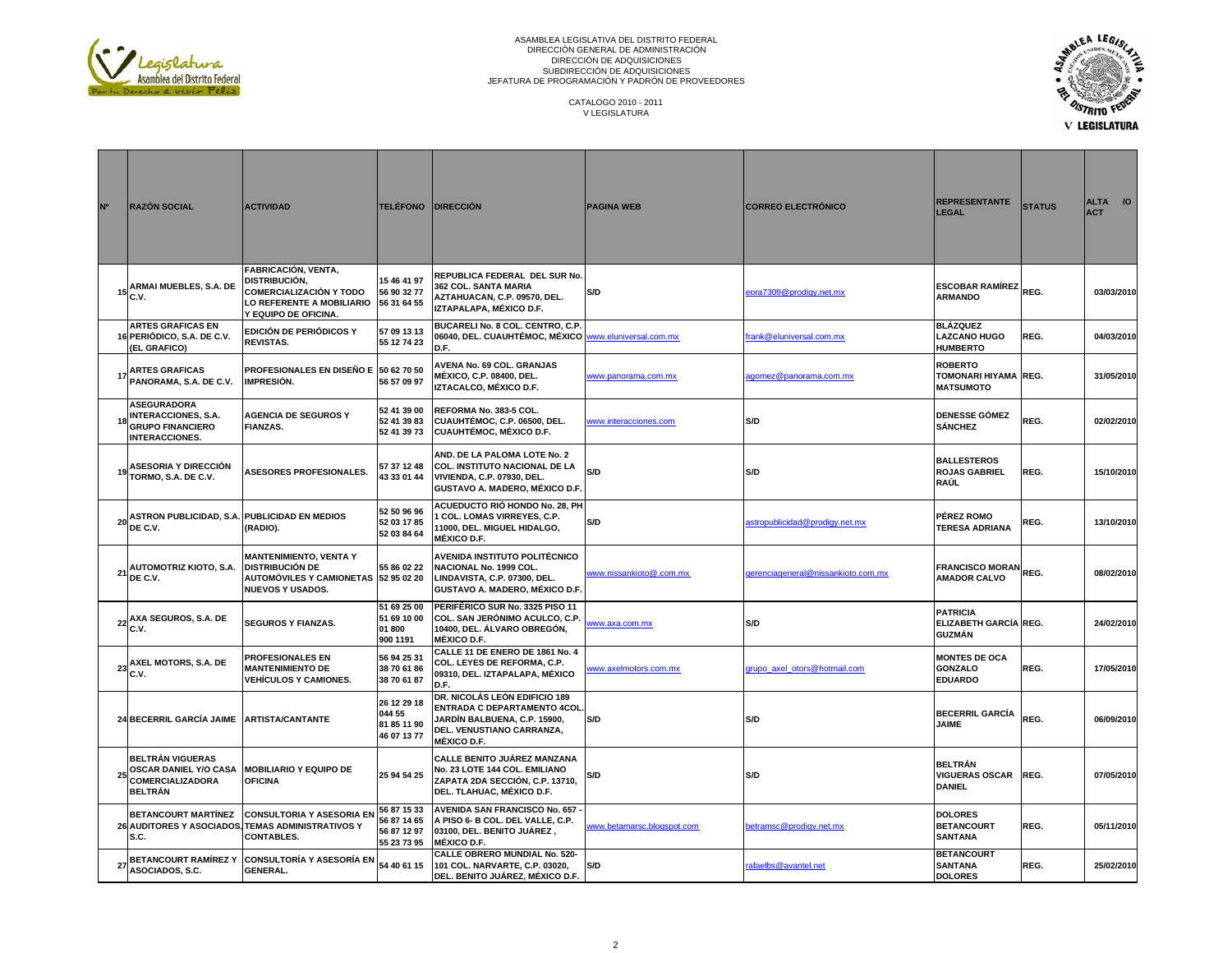



|    | <b>RAZÓN SOCIAL</b>                                                                       | <b>ACTIVIDAD</b>                                                                          | <b>TELÉFONO</b>                                               | <b>IDIRECCIÓN</b>                                                                                                                    | <b>PAGINA WEB</b>                | <b>CORREO ELECTRÓNICO</b>                  | <b>REPRESENTANTE</b><br><b>LEGAL</b>                           | <b>STATUS</b> | ALTA /O<br><b>ACT</b> |
|----|-------------------------------------------------------------------------------------------|-------------------------------------------------------------------------------------------|---------------------------------------------------------------|--------------------------------------------------------------------------------------------------------------------------------------|----------------------------------|--------------------------------------------|----------------------------------------------------------------|---------------|-----------------------|
|    | <b>BLANCHET MORENO</b><br>28 EDGARDO Y/O<br><b>CONTRALUZ BISTRO</b>                       | <b>SERVICIOS GASTRONÓMICOS</b><br><b>EVENTOS.</b>                                         | 56 81 44 20<br>044 55<br>23<br>18 86 47                       | AVENIDA SAN JERÓNIMO No. 1568<br>INT. 9 COL. SAN JERÓNIMO LIDICE, S/D<br>C.P. 01020, DEL. MAGDALENA<br><b>CONTRERAS, MÉXICO D.F.</b> |                                  | eblanchet1@hotmail.com                     | <b>BLANCHET</b><br><b>MORENO EDGARDO</b>                       | REG.          | 25/06/2010            |
|    | <b>BRAKENTON MÉXICO, S.A.</b><br>$^{29}$ DE C.V.                                          | <b>SERVICIOS DE CONSULTORÍA</b><br>EN ADMINISTRACIÓN.                                     | 55 18 37 75                                                   | AMORES No. 239 DEPARTAMENTO<br>301 COL. DEL VALLE, C.P. 03100.<br>DEL. BENITO JUÁREZ, MÉXICO D.F.                                    | S/D                              | duranadri@hotmail.com                      | <b>ESCAMILLA PLATA</b><br><b>ARNULFO</b>                       | REG.          | 27/04/2010            |
|    | 30 BRIBUSA, S.A. DE C.V.                                                                  | <b>COMERCIALIZADORA Y</b><br>DISTRIBUIDORA EN GENERAL                                     | 58 11 10 39                                                   | <b>CALLE CIRCUITO ESCOLAR No. 24</b><br>MANZANA 4 LOTE 16 COL. LA PILA,<br>C.P. 05750, DEL. CUAJIMALPA,<br><b>MÉXICO D.F.</b>        | S/D                              | bribusa2010@hotmail.com                    | LILIA ANA MARTIN<br><b>MERCADO</b>                             | REG.          | 29/11/2010            |
|    | 31 BUENDÍA & LAREDO, S.C.                                                                 | <b>PROFESIONALES EN</b><br><b>CONSULTORÍA E</b><br>INVESTIGACIÓN DE MERCADO               | 52 50 59 08<br>52 54 34 70                                    | ARQUÍMEDES No. 130 - 202 COL.<br>POLANCO, C.P. 11560, DEL. MIGUEL www.buendiaylaredo.com.mx<br>HIDALGO, MÉXICO D.F.                  |                                  | S/D                                        | JORGE BUENDÍA<br><b>LAREDO</b>                                 | REG.          | 04/06/2010            |
|    | 32 CABALLERO ESCORCIA<br>VERÓNICA Y/O CONEXTE                                             | VENTA DE EQUIPO DE AUDIO Y<br><b>VIDEO EN GENERAL.</b>                                    | 91 80 13 96<br>56 96 75 33<br>044 55 19<br>17 62 31           | <b>HORACIO NELSON No. 160 - A COL.</b><br>MODERNA, C.P. 03510, DEL.<br>IZTAPALAPA, MÉXICO D.F.                                       | S/D                              | caballero@conexte.com                      | <b>VERÓNICA</b><br><b>CABALLERO</b><br><b>ESCORCIA</b>         | REG.          | 16/08/2010            |
|    | 33 CABAÑAS ROBLES JOSÉ<br>FELIPE Y/P EL PESEBRE                                           | RENTA DE ALQUILER PARA<br><b>EVENTOS EN GENERAL.</b>                                      | 58 63 42 98                                                   | <b>AVENIDA RENO No. 16 COL. LOS</b><br>OLIVOS, C.P. 13210, DEL. TLAHUAC, S/D<br><b>MÉXICO D.F.</b>                                   |                                  | S/D                                        | JOSÉ FELIPE<br><b>CABAÑAS ROBLES</b>                           | REG.          | 15/04/2010            |
|    | 34 CADENA RADIODIFUSORA<br>MEXICANA, S.A. DE C.V.                                         | TRANSMISIÓN DE PROGRAMAS<br>DE RADIO, PUBLICIDAD Y<br>COMUNICACIÓN.                       | 53 27 20 00<br>53 27 20 78                                    | CALZADA DE TLALPAN No. 3000<br>COL. ESPARTACO, C.P. 0487O, DE.<br>COYOACAN, MÉXICO D.F.                                              | www.los40.com.mx                 | S/D                                        | <b>MALDONADO</b><br><b>PALOMARES LUÍS</b><br><b>RAMÓN</b>      | REG.          | 27/09/2010            |
|    | 35 CAJAS AZTECAS, S.A. DE                                                                 | <b>/ENTA Y DISTRIBUCIÓN DE</b><br><b>EMPAQUES PARA LA</b><br><b>INDUSTRIA EN GENERAL.</b> | 56 10 54 60<br>56 10 59 90                                    | CALLE SAN LEÓN No. 259 COL.<br>PEDREGAL DE SANTA URSULA<br>COAPA, C.P. 04600, DEL.<br>COYOACAN, MÉXICO D.F.                          | www.cajasztecas.com              | entas@cajasztecas.com                      | JUAN JOSÉ<br><b>CARLOS ESPINOSA</b>                            | REG.          | 18/11/2010            |
| 36 | <b>CAMIONES ESPECIALES,</b><br>S.A. DE C.V.                                               | VENTA Y DISTRIBUCIÓN DE<br><b>CAMIONES Y REFACCIONES EN</b><br>GENERAL.                   | 53 33 60 02<br>53 33 60 32<br>55 67 06 83<br>55 87 40 87      | CALZADA VALLEJO No. 820 COL.<br>INDUSTRIAL VALLEJO, C.P. 02300,<br>DEL, AZCAPOTZALCO, MÉXICO D.F.                                    | www.camionesespeciales.com       | S/D                                        | <b>MARCO ANTONIO</b><br><b>ZENTELLA AGUILAR</b>                | REG.          | 29/07/2010            |
|    | <b>CÁRDENAS CRUZ</b><br>37 FRANCISCO Y/O PULSO<br><b>POLÍTICO</b>                         | DIFUSIÓN DE INFORMACIÓN E<br>IMÁGENES A TRAVÉS DE<br><b>MEDIOS ELECTRÓNICOS.</b>          | 55 23 58 06                                                   | <b>INSURGENTES SUR No. 682</b><br>DESPACHO 605 COL. DEL VALLE,<br>C.P. 03100, DEL. BENITO JUÁREZ,<br><b>MÉXICO D.F.</b>              | S/D                              | S/D                                        | QUIROZ GAMA<br><b>DANIEL</b>                                   | REG.          | 19/03/2010            |
|    | <b>CÁRDENAS ROMERO</b><br>38 LUISA ADRIANA Y/O<br><b>COMERCIALIZADORA</b><br><b>REIKO</b> | <b>COMPRA Y VENTA DE TODA</b><br><b>CLASE DE ARTÍCULOS.</b>                               | 91 15 78 04<br>57 62 43 20                                    | AVENÍAS JOSÉ MARIA VERTIZ No.<br>632-202 COL. NARVARTE, C.P.<br>03020, DEL. BENITO JUÁREZ,<br><b>MÉXICO D.F.</b>                     | S/D                              | <u>comercializadora reyko@yahoo.com.mx</u> | <b>CÁRDENAS</b><br><b>ROMERO LUISA</b><br><b>ADRIANA</b>       | REG.          | 26/04/2010            |
|    | <b>CARPAS NUEVA</b><br>GENERACIÓN, S.A. DE C.V.                                           | <b>EVENTOS EN GENERAL.</b>                                                                | 50 12 27 35                                                   | <b>LATACUNGA No. 880-1 COL.</b><br>LINDAVISTA, C.P. 07300, DEL.<br>GUSTAVO A. MADERO, MÉXICO D.F.                                    | www.carpasnuevageneracion.com.mx | ventas@carpasnuevageneracion.com.mx        | ZURYZADAY ULLOA<br><b>BAUTISTA</b>                             | REG.          | 05/02/2010            |
|    | <b>CASASOLA SALAMANCA</b><br>40 FEDERICO RICARDO Y/O<br><b>FONDO CASASOLA</b>             | <b>PROFESIONALES EN</b><br>PUBLICIDAD Y COMUNICACIÓN                                      | 044 55<br>39 02 77 77<br>044 55<br>31 13 04 80<br>53 82 28 03 | CALLE PARIS No. 35 COL. DEL<br>CARMEN, C.P. 04100, DEL.<br>COYOACANA, MÉXICO D.F.                                                    | S/D                              | S/D                                        | <b>CASASOLA</b><br><b>SALAMANCA</b><br><b>RICARDO FEDERICO</b> | REG.          | 02/09/2010            |
|    | <b>CASCO MONTOYA MARIA</b><br>41 DEL ROSARIO Y/O<br>REVISTA EL BÚHO                       | PUBLICACIÓN DE PERIÓDICOS<br><b>Y REVISTAS</b>                                            | 56 66 49 22<br>56 39 32 66                                    | <b>AVENIDA ZACATEPETL No. 397 COL.</b><br>PARQUES DEL PEDREGAL C.P.<br>14010, DEL. TLALPAN, MÉXICO D.F.                              | www.fundacionraf,com             | fundacionraf@yahoo.com                     | <b>MARIA DEL</b><br><b>ROSARIO CASCO</b><br><b>MONTOYA</b>     | REG.          | 21/10/2010            |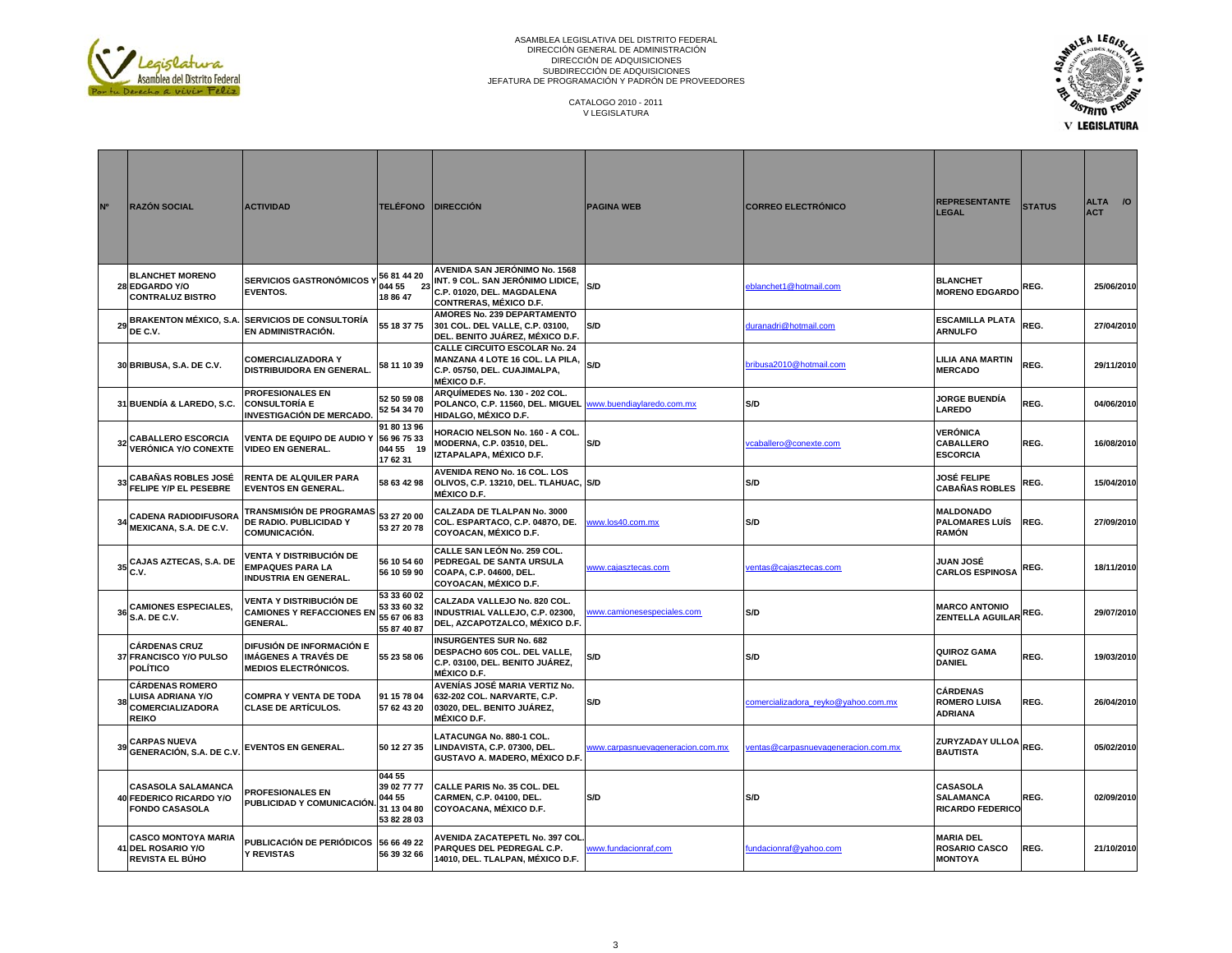

CATALOGO 2010 - 2011V LEGISLATURA



| <b>RAZÓN SOCIAL</b>                                                                                                           | <b>ACTIVIDAD</b>                                                                                                                                         | <b>TELÉFONO DIRECCIÓN</b>                                |                                                                                                                            | <b>PAGINA WEB</b>           | <b>CORREO ELECTRÓNICO</b>              | <b>REPRESENTANTE</b><br><b>LEGAL</b>                      | <b>STATUS</b> | ALTA /O<br><b>ACT</b> |
|-------------------------------------------------------------------------------------------------------------------------------|----------------------------------------------------------------------------------------------------------------------------------------------------------|----------------------------------------------------------|----------------------------------------------------------------------------------------------------------------------------|-----------------------------|----------------------------------------|-----------------------------------------------------------|---------------|-----------------------|
| <b>CASTAÑEDA FERNÁNDEZ</b><br><b>EDUARDO Y/O YENEYA</b>                                                                       | VENTA, DISTRIBUCIÓN,<br>CONFECCIÓN Y<br><b>RESTAURACIÓN DE BANDERAS 044 55 33</b><br><b>NACIONALES E</b><br><b>INTERNACIONALES.</b>                      | 56 71 14 08<br>32 35 50                                  | <b>CALLE SIERRA NEVADA 535 S/N</b><br>COL. LOMAS DE CHAPULTEPEC,<br>C.P. 11000, DEL. MIGUEL HIDALGO,<br><b>MÉXICO D.F.</b> | www.yeneya.com              | contacto@yeneya.com                    | <b>EDUARDO</b><br><b>CASTAÑEDA</b><br><b>FERNÁNDEZ</b>    | REG.          | 02/08/2010            |
| <b>CEDEÑO AGUIRRE ABEL</b><br>Y/O NUEVO SEMANARIO 24 Y REVISTAS                                                               | PUBLICACIÓN DE PERIÓDICOS                                                                                                                                | 55 92 79 43                                              | LOTERÍA NACIONAL No. 7<br><b>DESPACHO 5 COL. TABACALERA,</b><br>C.P. 06030, DEL. CUAUHTÉMOC,<br><b>MÉXICO D.F.</b>         | S/D                         | semanario24_2007@yahoo.com.mx          | <b>ABEL CEDEÑO</b><br><b>AGUIRRE</b>                      | REG.          | 01/09/2010            |
| <b>CENTRAL FARMACÉUTICA</b><br>MERCED, S.A. DE C.V.                                                                           | MEDICAMENTOS Y ARTÍCULOS 55 42 47 54<br><b>DE CURACIÓN.</b>                                                                                              | 55 42 93 05                                              | SAN PABLO No. 67 COL. CENTRO,<br>C.P. 06090, DEL. CUAUHTÉMOC,<br><b>MÉXICO D.F.</b>                                        | S/D                         | S/D                                    | LUÍS ENRIQUE<br><b>CASTAÑEDA</b><br><b>GAMIÑO</b>         | REG.          | 03/03/2010            |
| <b>CENTRO DE</b><br>45 INSTRUMENTACIÓN Y<br>REGISTRO SÍSMICO, A.C.                                                            | INVESTIGACIÓN SOBRE LA<br>INSTRUMENTACIÓN Y<br><b>REGISTRO SÍSMICO.</b>                                                                                  | 55 23 90 14<br>56 87 45 42<br>56 87 45 82                | ANAXAGORAS No 814 COL.<br>NARVARTE C.P. 03020 DEL BENITO<br><b>JUÁREZ MÉXICO D.F.</b>                                      | www.cires.org.mx            | riverajp@cires.org.mx                  | <b>ESPINOZA ARANDA</b><br><b>JUAN MANUEL</b>              | REG.          | 23/04/2010            |
| 46 CENTRO PAPELERO<br>MARVA, S.A. DE C.V.                                                                                     | PAPELERÍA EN GENERAL.                                                                                                                                    | 56 07 08 71<br>56 08 84 44<br>56 08 65 19<br>56 32 09 80 | EJIDO CANDELARIA No. 29 COL.<br>SAN FRANCISCO CULHUACAN, C.P.<br>04420, DEL. COYOACAN, MÉXICO<br>D.F.                      | S/D                         | bapeleromarva@prodigy.net.mx           | <b>MARTÍNEZ</b><br><b>CARRANZA JOSÉ</b>                   | REG.          | 25/02/2010            |
| 47 CH INTELIARQ, S.A. DE                                                                                                      | <b>CONSTRUCCIÓN,</b><br>SUPERVISIÓN, OBSERVACIÓN Y 55 32 09 51<br>REPARACIÓN DE INMUEBLES.                                                               |                                                          | <b>CALLE MARIA No. 112 BIS COL.</b><br>NATIVITAS, C.P. 06500, DEL. BENITO www.chinteliarq.com.mx<br>JUÁREZ, MÉXICO D.F.    |                             | ch@chinteliarq.com.mx                  | <b>CORTES PALACIOS</b><br><b>ENRIQUE</b>                  | REG.          | 19/03/2010            |
| 48 CHÁVEZ GOMES EFRÉN                                                                                                         | IMPRESIÓN Y<br><b>ENCUADERNACIÓN EN</b><br><b>GENERAL.</b>                                                                                               | 57 02 52 16<br>57 02 44 37<br>57 04 59 08                | AVIADERO N. 129 COL. FELIPE<br>ÁNGELES, C.P. 15310, DEL.<br>VENUSTIANO CARRANZA, MÉXICO<br>D.F.                            | www.bojpublicidad.com       | bojenlinea@prodigy.net.mx              | <b>CHÁVEZ GOMES</b><br><b>EFRÉN</b>                       | REG.          | 27/05/2010            |
| <b>CHÁVEZ MEJIA NÉSTOR</b><br>49 Y/O PERIÓDICO NUESTRO<br><b>PAÍS</b>                                                         | EDICIÓN DE PERIÓDICOS Y<br><b>REVISTAS.</b>                                                                                                              | 57 61 51 61<br>55 88 83 79                               | MIRAFLORES MZA. 5 LOTE 189 COL.<br>PROGRESO DE TLALPAN, C.P.<br>14400, DEL. TLALPAN, MÉXICO D.F.                           | S/D                         | S/D                                    | <b>NÉSTOR MEJIA</b><br><b>CHÁVEZ</b>                      | REG.          | 05/08/2010            |
| CIA. PERIODÍSTICA EL SOL<br>DE MÉXICO, S.A. DE C.V.                                                                           | <b>EDICIÓN DE PERIÓDICOS Y</b><br>REVISTAS.                                                                                                              | 55 66 15 11<br>55 66 28 66                               | CALLE GUILLERMO PRIETO No. 7<br>COL. SAN RAFAEL, C.P. 06470, DEL.<br><b>CUAUHTÉMOC, MEXICO D.F.</b>                        | www.elsoldemexico.com.mx    | creditoycobranzas@elsoldemexico.com.mx | <b>MELGAR AGUILAR</b><br><b>FRANCISCO XAVIER</b>          | REG.          | 18/03/2010            |
| 51 CICOVISA, S.A. DE C.V.                                                                                                     | VENTA, DISTRIBUCIÓN,<br>IMPORTACIÓN Y EXPORTACIÓN 11 07 07 00<br>DE EQUIPO DE COMPUTO Y<br><b>SUS DERIVADOS.</b>                                         | 56 69 21 30                                              | <b>AMORES No. 135 COL. DEL VALLE,</b><br>C.P. 03100, DEL. BENITO JUÁREZ,<br><b>MÉXICO D.F.</b>                             | www.cicovisa.com.mx         | dpventas@cicovisa.com.mx               | <b>TORRES AMEZCUA</b><br><b>ALFREDO</b>                   | REG.          | 09/02/2010            |
| 52 CLOSER CONSUMER S.C.                                                                                                       | PROFESIONALES EN ESTUDIOS<br>CUALITATIVOS Y DESEMPEÑO<br><b>E PROYECTOS TÁCTICOS Y</b><br><b>ESTRATÉGICOS.</b><br>(CONSULTORIA Y ASESORIA DE<br>IMAGEN). | 56 56 46 44                                              | ÁMSTERDAM No. 77 - 702 COL.<br>HIPÓDROMO CONDESA, C.P. 06721, www.closerconsumer.com<br>DEL. CUAUHTÉMOC, MÉXICO D.F.       |                             | S/D                                    | <b>ANA CLAUDIA</b><br><b>GUTIÉRREZ</b><br><b>GONZÁLEZ</b> | REG.          | 09/11/2010            |
| <b>COFFEE FOOD AND</b><br>53 SERVICE, S.A. DE C.V.                                                                            | VENTA, DISTRIBUCIÓN E<br>INDUSTRIALIZACIÓN DE CAFÉ,<br>ALIMENTOS Y SUMINISTROS.                                                                          | 56 50 05 41<br>56 57 75 43<br>56 50 10 81                | AVENIDA PLUTARCO ELÍAS CALLES<br>No. 310 COL. TLAZINTLA, C.P.<br>08710, DEL. IZTACALCO, MÉXICO<br>D.F.                     | www.coffefoodandservice.com | ventas@coffefoodandservice.com         | <b>ZAVALA SOLÍS</b><br><b>HERMILO JUAN</b>                | REG.          | 17/08/2010            |
| <b>COFIMEYVE, S.C.</b><br>(CONSULTORÍA DE<br>54 FINANZAS INTEGRALES,<br><b>MERCADOTECNIA Y</b><br><b>VENTAS ESTRATÉGICAS)</b> | <b>CONSULTORÍA Y ASESORÍA</b><br>EN TODO LO RELACIONADO A<br><b>CAMPAÑAS PUBLICITARIAS,</b><br>RELACIONES PUBLICAS, ETC.                                 | 56 59 71 61<br>56 58 41 46                               | <b>AGUAYO No. 3 DESPACHO No. 6</b><br>COL. EL CARMEN, C.P. 04100, DEL.<br>COYOACAN, MÉXICO D.F.                            | www.cofimeye.com.mx         | atencionclientes@cofimeye.com.mx       | <b>VÍCTOR HUGO</b><br><b>GARCÍA VARGAS</b>                | REG.          | 28/10/2010            |
| 55 COINMERK, S.A. DE .V.                                                                                                      | <b>COMERCIALIZADORA EN</b><br><b>GENERAL.</b>                                                                                                            | 91 80 18 17<br>50 25 30 20                               | SABEL LA CATÓLICA No. 798-305 A<br>COL. ÁLAMOS, C.P. 03400, DEL.<br><b>BENITO JUÁREZ. MÉXICO D.F.</b>                      | S/D                         | coinmerk@gmail.com                     | <b>RICARDO</b><br><b>RIQUELME</b><br><b>PALACIOS</b>      | REG.          | 17/05/2010            |

### 4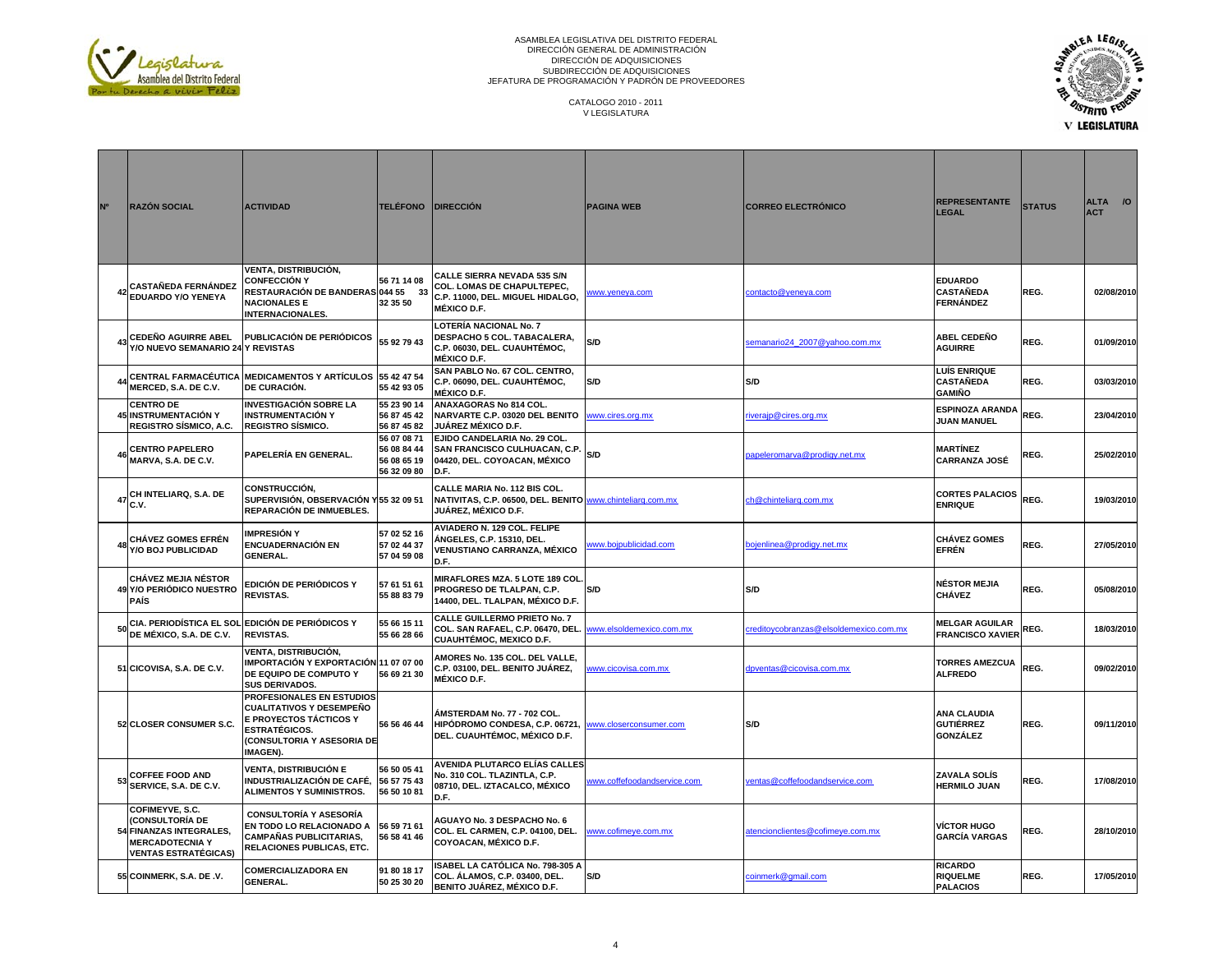



|    | <b>RAZÓN SOCIAL</b>                                                                            | <b>ACTIVIDAD</b>                                                                                                                              | <b>TELÉFONO</b>                                          | <b>DIRECCIÓN</b>                                                                                                                 | <b>PAGINA WEB</b>         | <b>CORREO ELECTRÓNICO</b>        | <b>REPRESENTANTE</b><br><b>LEGAL</b>                         | <b>STATUS</b> | ALTA /O<br><b>ACT</b> |
|----|------------------------------------------------------------------------------------------------|-----------------------------------------------------------------------------------------------------------------------------------------------|----------------------------------------------------------|----------------------------------------------------------------------------------------------------------------------------------|---------------------------|----------------------------------|--------------------------------------------------------------|---------------|-----------------------|
| 56 | <b>COMERCIAL FERRETERA</b><br>EDALMEX, S.A. DE C.V.                                            | COMPRA, VENTA,<br>DISTRIBUCIÓN. IMPORTACIÓN<br>Y EXPORTACIÓN DE<br>ARTÍCULOS DE FERRETERÍA<br>EN GENERAL.                                     | 55 42 95 57                                              | <b>CALLE HERIBERTO FRÍAS No. 1439</b><br>DESPACHO No. 404 COL. DEL<br>VALLE, C.P. 03100, DEL. BENITO<br>JUÁREZ, MÉXICO D.F.      | S/D                       | ferreteraedalmex@yahoo.com.mx    | <b>ALFREDO BARÓN</b><br><b>GUTIÉRREZ</b>                     | REG.          | 02/02/2010            |
|    | 57 COMERCIALIZADORA<br>AREGON, S. DE R.L.                                                      | <b>COMERCIALIZADORA Y</b><br>DISTRIBUIDORA EN GENERAL.                                                                                        | 12 95 00 41<br>55 44 06 16<br>56 43 54 25                | CALLE FRANKLIN ROOSEVELT No.<br>30 COL. AMPLIACIÓN<br>PRESIDENTES, C.P. 01290, DEL.<br>ÁLVARO OBREGÓN, MÉXICO D.F.               | www.aregon.com.mx         | info@aregon.com.mx               | <b>MIGUEL ARMANDO</b><br><b>GONZÁLEZ H.</b>                  | REG.          | 03/06/2010            |
|    | <b>COMERCIALIZADORA</b><br>BONSAL, S.A. DE C.V.                                                | <b>OBRAS Y CONSTRUCCIONES.</b>                                                                                                                | 53 52 96 61<br>53 11 31 09                               | CALLE NOCHEBUENA No. 77 COL.<br>SANTA MARIA DE GUADALUPE, C.P.<br>54769, MUNICIPIO DE CUAUTITLAN<br>IZCALLI, EDOMEX.             | S/D                       | niriam_sat@hotmail.com           | <b>BONILLA CARREÑO</b><br><b>SAMUEL RAFAEL</b>               | REG.          | 15/02/2010            |
|    | <b>COMERCIALIZADORA</b><br>59 FLORES RUIZ Y<br>ASOCIADOS, S.A. DE C.V.                         | <b>COMERCIALIZADORA EN</b><br><b>GENERAL.</b>                                                                                                 | 55 67 14 54<br>57 19 40 93<br>044 55<br>29 71 92 38      | MINEROS METALÚRGICOS No. 109<br>COL. TRABAJADORES DEL HIERRO, S/D<br>C.P. 02650, DEL. AZCAPOTZALCO,<br><b>MÉXICO D.F.</b>        |                           | seprody@yahoo.com.mx             | <b>GERMAN FLORES</b><br>GÓMEZ                                | REG.          | 24/03/2010            |
|    | 60 COMERCIALIZADORA<br>GENODASA, S.A. DE C.V.                                                  | <b>COMERCIALIZADORA EN</b><br><b>GENERAL.</b>                                                                                                 | 57 05 15 47<br>044 55<br>37 31 08 72                     | CALLE DE ATENAS No. 56 1er. PISO<br>COL. JUÁREZ, C.P. 06600, DEL.<br><b>CUAUHTÉMOC, MÉXICO D.F.</b>                              | www.coviadzza.com         | gerardo ortiz@hotmail.com        | <b>ORTIZ FERNÁNDEZ</b><br><b>GERARDO</b><br><b>ALEJANDRO</b> | REG.          | 21/04/2010            |
|    | <b>COMERCIALIZADORA</b><br>61 INTERNACIONAL AVCAL,<br>S.A. DE C.V.                             | <b>COMERCIALIZADORA EN</b><br><b>GENERAL DE ARTÍCULOS Y</b><br>SERVICIOS.                                                                     | 58 29 36 89<br>58 29 41 33<br>58 29 48 88                | <b>MAR NEGRO No. 80</b><br>DEPARTAMENTO 506 - F COL.<br>TACUBA, C.P. 11410, DEL. MIGUEL<br>HIDALGO, MÉXICO D.F.                  | S/D                       | avcal@prodigy.net.mx             | <b>AGLAE VERÓNICA</b><br><b>CAMACHO</b><br><b>ALVARADO</b>   | REG.          | 21/04/2010            |
|    | 62 COMERCIALIZADORA<br>LIÑARES, S.A. DE C.V.                                                   | VENTA Y DISTRIBUCIÓN DE<br>TODA CLASE DE ARTÍCULOS<br>DE FERRETERÍA, MATERIALES<br>DE CONSTRUCCIÓN Y<br>ELÉCTRICO.                            | 56 99 80 43<br>57 55 20 35                               | AVENIDA VÍA MORELOS No. 42 COL<br><b>CUAUHTÉMOC XALOSTOC,</b><br>MUNICIPIO DE ECATEPEC, ESTADO<br>DE MÉXICO.                     | S/D                       | zurc296@hotmail.com              | ARMANDO DÁVILA<br><b>MACEDA</b>                              | REG.          | 21/01/2010            |
|    | 63 COMERCIALIZADORA<br>MARLU, S.A. DE C.V.                                                     | <b>COMERCIALIZADORA Y</b><br><b>DISTRIBUIDORA EN GENERAL.</b>                                                                                 | 56 75 10 37                                              | CANAL ALMOLOYA MANZANA A XIII<br>LT. 5 COL. BARRIO 18, C.P. 16034,<br>DEL. XOCHIMILCO, MÉXICO D.F.                               | S/D                       | comercializadora.marlu@qmail.com | <b>MARCO ANTONIO</b><br><b>JARQUIN ORTEGA</b>                | REG.          | 22/06/2010            |
|    | COMERCIALIZADORA RUFF COMERCIALIZADORA Y<br>DE MÉXICO, S.A. DE C.V.                            | <b>DISTRIBUIDORA EN GENERAL</b>                                                                                                               | 55 30 80 69                                              | JUAN JOSÉ EGUIARA Y EUGUREN<br>No. 140 INT. 105 COL. VIADUCTO<br>PIEDAD, C.P. 08200, DEL.<br>IZTACALCO, MÉXICO D.F.              | S/D                       | S/D                              | JOSÉ DE JESÚS<br><b>SÁNCHEZ</b><br><b>HERNÁNDEZ</b>          | REG.          | 08/06/2010            |
|    | <b>COMERCIALIZADORA Y</b><br><b>DISTRIBUIDORA MÉXICO</b><br>Y/O JORGE RAMÍREZ<br><b>MAGAÑA</b> | <b>COMERCIALIZADORA EN</b><br><b>GENERAL.</b>                                                                                                 | 51 16 77 58<br>57 70 42 44                               | <b>VALLE DE NAKTONG No. 53 COL.</b><br>VALLE DE ARAGÓN 3ra. SECCIÓN,<br>C.P. 55280, MUNICIPIO DE<br>ECATEPEC DE MORELOS, EDOMEX. | S/D                       | jorgeramirezmagana@hotmail.com   | <b>JORGE RAMÍREZ</b><br>MAGAÑA                               | REG.          | 26/01/2010            |
| 66 | <b>COMINDE PRESTACIONES</b><br>Y SERVICIOS, S.A. DE C.V.                                       | SUPERVISIÓN Y PROYECTO DE<br><b>OBRAS DE INFRAESTRUCTURA</b><br>INDUSTRIA, VIVIENDA,<br><b>TRANSPORTES, SISTEMAS Y</b><br><b>AEROPUERTOS.</b> | 56 58 24 33<br>56 58 01 45<br>56 58 06 39<br>56 58 76 33 | <b>CERRO TRES ZAPOTES No. 6 COL.</b><br>COPILCO UNIVERSIDAD, C.P. 04360, www.grupocominde.com<br>DEL. COYOACAN, MÉXICO D.F.      |                           | cominde@cominde.com.mx           | <b>JESÚS ALBERTO</b><br><b>MARTINES DÍAZ</b>                 | REG.          | 20/12/2010            |
|    | COMPU EDUCACIÓN, S.A.<br>$67$ <sub>DE C.V</sub>                                                | <b>CURSOS Y SEMINARIOS.</b>                                                                                                                   | 52 83 82 60                                              | JAIME BALMES No. 11 EDIFICIO B<br>PISO 7 COL. LOS MORALES<br>POLANCO, C.P. 11510, DEL. MIGUEL<br>HIDALGO, MÉXICO D.F.            | www.compueducacion.com.mx | S/D                              | <b>ISMAEL AGUIRRE</b><br><b>BORBOLLA</b>                     | REG.          | 31/05/2010            |
|    | 68 COMSETEC, S.A. DE C.V.                                                                      | VENTA Y DISTRIBUCIÓN DE<br><b>EQUIPO DE COMPUTO,</b><br><b>ACCESORIOS Y CONSUMIBLES. 55 12 42 56</b>                                          | 91 49 98 26<br>91 49 98 09                               | EJE CENTRAL LÁZARO CÁRDENAS<br>No. 490 COL. ÁLAMOS, C.P. 03400,<br>DEL. BENITO JUÁREZ, MÉXICO D.F.                               | S/D                       | comsetec@prodigy.net.mx          | <b>HILARIO DE</b><br><b>SANTIAGO GÓMEZ</b>                   | REG.          | 26/08/2010            |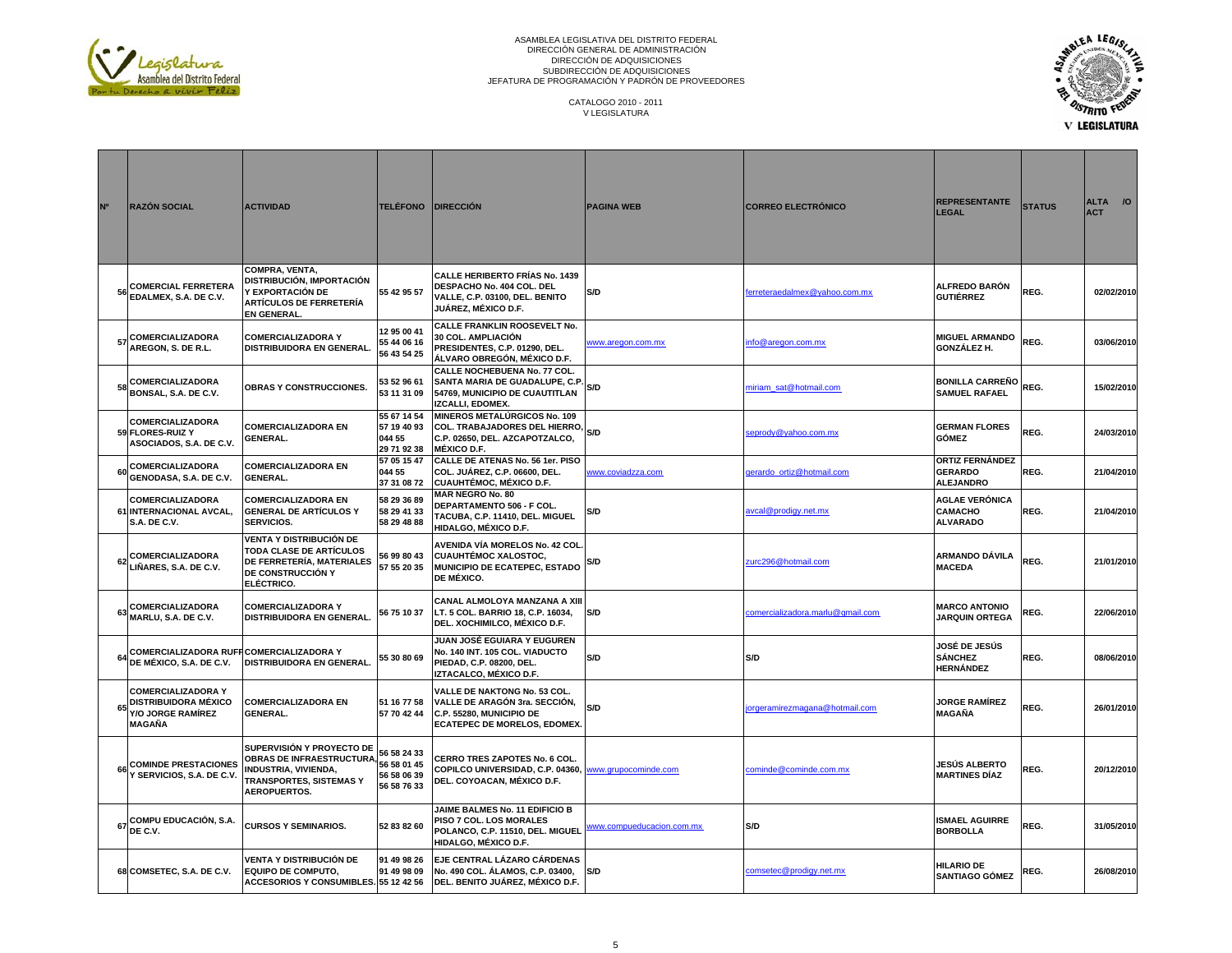

69 COMUNIC@RTE &<br><sup>69</sup> COSULTING, S.A. DE C.V.

### ASAMBLEA LEGISLATIVA DEL DISTRITO FEDERAL DIRECCIÓN GENERAL DE ADMINISTRACIÓN DIRECCIÓN DE ADQUISICIONESSUBDIRECCIÓN DE ADQUISICIONES JEFATURA DE PROGRAMACIÓN Y PADRÓN DE PROVEEDORES





**ACT** 

**REG. 18/03/2010**

**REPRESENTANTE** STATUS ALTA /O

**NÚÑEZ OLVERA JOSÉ ARTURO**

**Nº RAZÓN SOCIAL ACTIVIDAD TELÉFONO DIRECCIÓN PAGINA WEB CORREO ELECTRÓNICOVENTA Y DISTRIBUCIÓN DE EQUIPO DE COMPUTO, PERIFÉRICOS, ACCESORIOS Y EXT. 106CONSUMIBLES INFORMÁTICOS. 55 32 88 10 SUR 69 No. 238 COL. BANJIDAL, C.P. 09450, DEL. IZTAPALAPA, MÉXICO D.F.** www.comunicartec.co.mxanunez@comunicartec.com.mx **55 14 80 54REFORMA No. 30 4to. PISO OFICINA A COL. JUÁREZ, C.P. 06600, DEL. CUAUHTÉMOC, MÉXICO D.F.** www.sumedico.com

|    | COMUNICACIÓN.<br>70 BIENESTAR Y SALUD, S.A. IMÁGENES A TRAVÉS DE<br>DE C.V. | <b>DIFUSIÓN DE INFORMACIÓN E</b><br><b>MEDIOS ELECTRÓNICOS.</b>                                                                                                                                                          | 55 14 80 54                                               | REFORMA No. 30 4to. PISO OFICINA<br>A COL. JUÁREZ, C.P. 06600, DEL.<br><b>CUAUHTÉMOC, MÉXICO D.F.</b>                                          | www.sumedico.com             | pauorozco84@hotmail.com                   | <b>ROCK LECHÓN</b><br><b>ROBERTO</b>        | REG. | 01/12/2010 |
|----|-----------------------------------------------------------------------------|--------------------------------------------------------------------------------------------------------------------------------------------------------------------------------------------------------------------------|-----------------------------------------------------------|------------------------------------------------------------------------------------------------------------------------------------------------|------------------------------|-------------------------------------------|---------------------------------------------|------|------------|
|    | COMUNICACIÓN<br>DE INVESTIGACIÓN, S.A.<br>DE C.V.                           | COLECTIVA Y PERIODISMO PUBLICACIÓN DE PERIÓDICOS<br>Y REVISTAS.                                                                                                                                                          | 91 49 98 26<br>91 49 98 09<br>55 12 42 56                 | <b>AVENIDA BALDERAS No. 33</b><br>DESPACHOS 405-408 COL. CENTRO,<br>C.P. 06040, DEL. CUAUHTÉMOC,<br><b>MÉXICO D.F.</b>                         | www.contralinea.com.mx       | oficiodepapel @ contralinea.com.mx        | <b>ANA MARIA YARCE</b><br><b>VIVEROS</b>    | REG. | 18/03/2010 |
|    | <b>COMUNICACIÓN E</b><br>INFORMACIÓN, S.A. DE<br>C.V.<br>(REVISTA PROCESO)  | <b>EDICIÓN DE PERIÓDICOS</b><br><b>REVISTAS.</b>                                                                                                                                                                         | 56 36 20 00<br><b>AL 91</b><br>56 36 20 92<br>56 36 20 62 | FRESAS No 13 COL. DEL VALLE<br>CENTRO, C.P. 03100 DEL. BENITO<br>JUÁREZ. MÉXICO D.F.                                                           | www.proceso.com.mc           | ouzon@proceso.com.mx                      | HERRERO SALAZAR REG.<br><b>HUMBERTO</b>     |      | 19/03/2010 |
| 73 | <b>CONDUCTOS DE AIRE</b><br>DIRIGIDO, S.A. DE C.V.                          | <b>COMERCIALIZACIÓN,</b><br><b>DISTRIBUCIÓN Y PRESTACIÓN</b><br><b>DE SERVICIOS Y PRODUCTOS</b><br>PARA LA REFRIGERACIÓN.<br><b>CALEFACCIÓN Y AITE</b><br><b>ACONDICIONADO.</b>                                          | 52 56 45 27                                               | <b>BARRANCA DEL MUERTO No. 227</b><br>COL. SAN JOSÉ, C.P. 03900, DEL.<br><b>BENITO JUÁREZ. MÉXICO D.F.</b>                                     | S/D                          | nreyesvela@hotmail.com                    | <b>MARIA TERESA</b><br><b>REYES VELAZCO</b> | REG. | 14/09/2010 |
| 74 | <b>CONFECCIONES DEITX,</b><br>S.A. DE C.V.                                  | <b>FABRICACIÓN DE TRAJES</b><br>PARA CABALLERO.                                                                                                                                                                          | 53 59 30 51<br>53 57 05 42                                | <b>BOULEVARD TOLUCA No. 22 - A</b><br>PISO LOCAL No. 41 COL.<br><b>INDUSTRIAL NAUCALPAN, C.P.</b><br>53370, MUNICIPIO DE NAUCALPAN,<br>EDOMEX. | S/D                          | derg1@prodigy.net.mx                      | <b>FRANCISCO ROJAS</b><br><b>GUERRERO</b>   | REG. | 29/07/2010 |
|    | <b>CONSORCIO AUDIOVISA,</b><br>S.A. DE C.V.                                 | <b>RENTA, VENTA DE EQUIPOS</b><br>PROFESIONALES DE AUDIO,<br><b>PROFESIONALES DE AUDIO,<br/>VIDEO, ILUMINACIÓN, PLANTAS</b> 53 52 29 26<br>DE UIT DADIGO QUANDO O QUÍAL 55 31 11 44<br>DE LUZ, RADIOCOMUNICACIÓN<br>ETC. | 53 52 81 03<br>53 52 28 05                                | SA ISIDRO TECPAN No. 15 COL.<br>VILLA AZCAPOTZALCO. C.P. 02000.<br>DEL. AZCAPOTZALCO, MÉXICO D.F.                                              | ww.audiovisa.com.mx          | ohn audiovisa@yahoo.com.mx                | <b>MORALES MAYEN</b><br><b>ALEJANDRO</b>    | REG. | 24/03/2010 |
|    | <b>CONSTRUCCIONES Y</b><br>76 MODERNIZACIONES, S.A.<br>DE C.V.              | <b>VENTA, FABRICACIÓN.</b><br><b>INSTALACIÓN, REPARACIÓN.</b><br><b>MANTENIMIENTO Y</b><br><b>MODERNIZACIÓN DE TODO</b><br><b>TIPO DE ELEVADORES.</b>                                                                    | 58 24 04 72<br>58 22 07 84<br>58 16 98 13                 | EUGENIO ROSTAUD No. 9 COL.<br>MÉXICO NUEVO, C.P. 52966,<br>MUNICIPIO DE ATIZAPÁN DE<br>ZARAGOZA, EDOMEX.                                       | www.cosmos.com.mx/n/dl4h.htm | S/D                                       | <b>MARTINES</b><br><b>ESTRADA HÉCTOR</b>    | REG. | 26/04/2010 |
| 77 | <b>CONSTRUCTORA LUBOME,</b><br>S.A. DE C.V.                                 | <b>OBRAS Y CONSTRUCCIONES.</b>                                                                                                                                                                                           | 52 57 20 01                                               | <b>CAMINO A SANTA FE No. 1231</b><br>EDIFICO 4B - 103 COL. LAS<br><b>CUEVITAS, C.P. 01220, DEL.</b><br>ÁLVARO OBREGÓN, MÉXICO D.F.             | S/D                          | ubomesa@yahoo.com.mx                      | <b>LUÍS JORGE</b><br><b>BOLAÑOS MEJIA</b>   | REG. | 27/05/2010 |
|    | <b>CONSULTORES</b><br>78 PROFESIONISTAS B Y H,<br>S.C.                      | <b>COMERCIALIZADORA Y</b><br><b>DISTRIBUIDORA EN GENERAL.</b>                                                                                                                                                            | 01 55<br>11 63 60 82<br>52 47 45 85                       | AVENIDA JESÚS DEL MONTE No. 37<br>COL. JESÚS DEL MONTE, C.P.<br>52764, MUNICIPIO DE<br>HUIXQUILICAN, EDOMEX.                                   | S/D                          | consultoresprofesionestas 33@yahoo.com.mx | <b>CASTALDI GÓMEZ</b><br><b>JAIME</b>       | REG. | 09/08/2010 |
|    | <b>CONTADORES PÚBLICOS</b><br>TAG. S.C.                                     | <b>CONSULTORIA Y ASESORIA EN</b><br><b>TEMAS ADMINISTRATIVOS Y</b><br><b>CONTABLES.</b>                                                                                                                                  | 26 26 34 59<br>53 18 78 56                                | SAN ANDRÉS No. 27 COL. SAN<br>ANDRÉS. C.P. 02240. DEL.<br>AZCAPOTZALCO, MÉXICO D.F.                                                            | S/D                          | omcel@prodigy.net.mx                      | <b>TOMAS ARRIAGA</b><br><b>GONZÁLEZ</b>     | REG. | 02/09/2010 |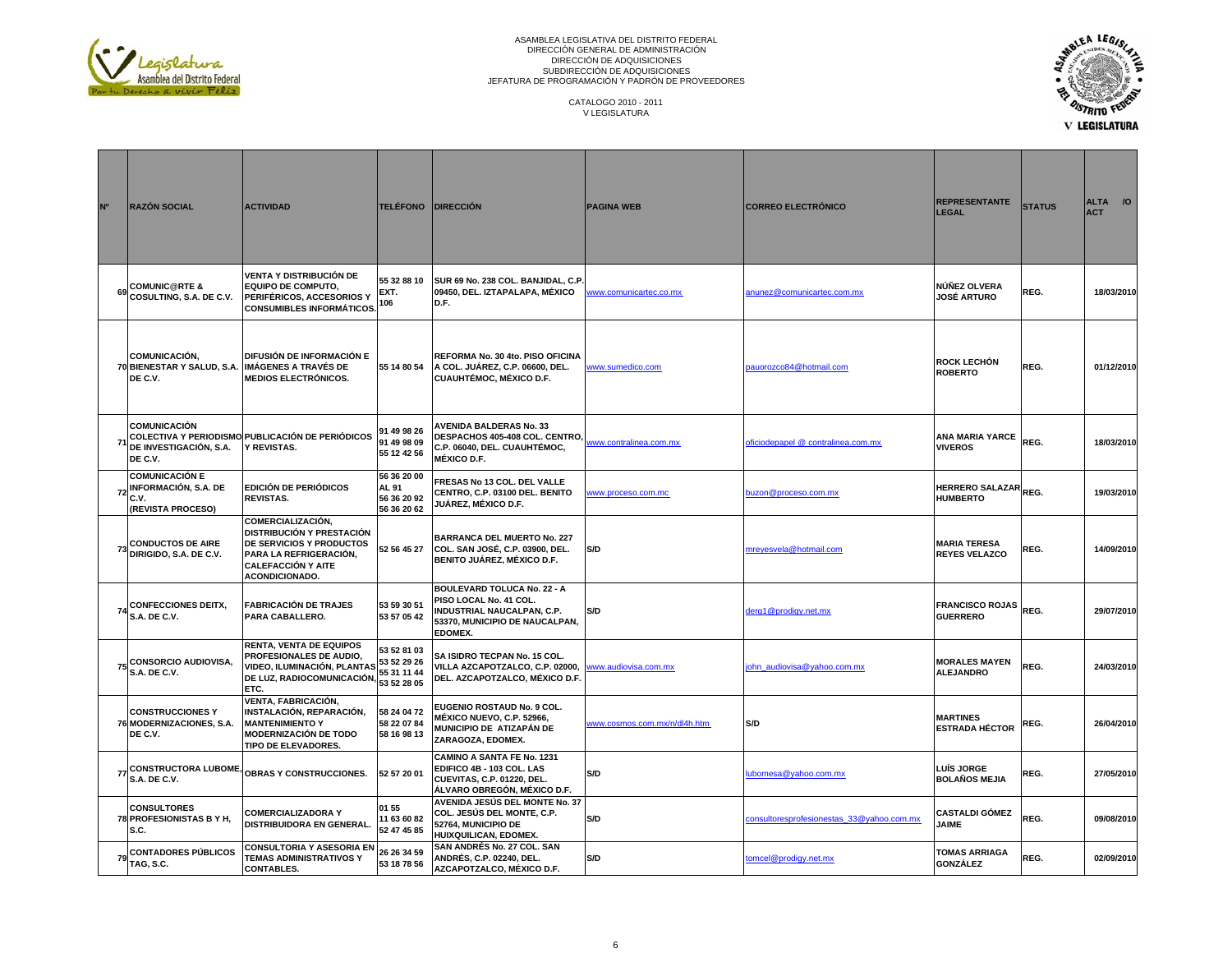





**Nº RAZÓN SOCIAL ACTIVIDAD TELÉFONO DIRECCIÓN PAGINA WEB CORREO ELECTRÓNICOREPRESENTANTE STATUS ALTA /O**<br>LEGAL STATUS ACT **ACT 80CONTRERAS HERNÁNDEZ VERÓNICA ALEJANDRA Y/O EXA PUBLICIDAD LITOGRÁFICACOMERCIALIZADORA. 56 13 22 33 57 40 25 95 CALLE LA DIVINA COMEDIA MANZANA 8 LOTE 15, COL. ALBARRADA, C.P. 09359, DEL. IZTAPALAPA, MÉXICO D.F. S/D S/DCONTRERAS HERNÁNDEZ VERÓNICA ALEJANDRAREG. 15/01/201081JOSÉ Y/O PUNTO POR CONTRERAS MORENO PUNTOPUBLICIDAD Y COMUNICACIÓN53 45 30 00 EXT. 2327 AGRÍCOLA ORIENTAL, C.P. 08500, 044 55 40 28 01 36 55 58 21 02ORIENTE 243-C No. 258 COL. DEL. IZTAPALAPA, MÉXICO D.F.** www.puntoporpunto.com redaccion@puntoporpunto.com **CONTRERAS MORENO JOSÉ REG. 18/02/2010 82 PERSPECTIVA MERCANTIL CONTRERAS Y MONDRAGÓN CELIA Y/O COMERCIO, SERVICIOS E IMAGEN. COMERCIALIZADORA EN GENERAL. 55 27 70 48 CALZADA MÉXICO TACUBA No. 1369COL. ARGENTINA ANTIGUA, C.P. 11230, DEL. MIGUEL HIDALGO, MÉXICO D.F.S/D S/D CELIA CONTRERAS MONDRAGÓN REG. 05/02/2010** 83 CONVERSIONES ALFA,<br>83 S.A. DE C.V. **VENTA DE AMBULANCIAS, OFICINAS MÓVILES Y TODO TIPO DE CONVERSIONES AUTOMOTRICES.56 00 03 50 56 94 33 56 19 99 76 70 19 99 76 72 56 94 33 72 CALLE 24 DE MARZO DE 1857 No. 1964 COL. LEYES DE REFORMA, C.P. 09310, DEL. IZTAPALAPA. MÉXICO D.F.**ww.conversionesalfa.com.mx convalfa@prodigy.net.mx **SANGUINO ROVIRA ARMANDO ALFONSOREG. 12/05/201084 CORPORACIÓN ARIEX, S.A. DE C.V. OBRAS Y CONSTRUCCIONES. 50 16 78 57 56 16 78 58**56 16 78 58 **CARLOS DICKENS No. 85 P.B. DEPARTAMENTO No. 102, C.P. 11560, DEL. MIGUEL HIDALGO, MÉXICO D.F.** www.arex.com.mx **S/D RAUL CABRERA MARTINEZ REG. 09/11/2010 85 CORPORACIÓN YANHUITHAN, S.A. DE C.V. COMERCIALIZADORA EN GENERAL. 51 14 50 02 51 14 07 50 CERRO DE LOS REYES MZA. 11 LOTE 21 P.B. INTERIOR A COL. SAGITARIO 1, C.P. 55239, MUNICIPIO S/DDE ECATEPEC DE MORELOS, EDOMEX.** anhuithan@yahoo.com.mx **ALEJANDRO IGNACIO JASSO CONTRERAS REG. 04/02/201086 CORPORATIVO AUGE, S.A. DE C.V. SERVICIO DE MONTAJES ESPECIALES, EVENTOS Y SERVICIOS INTEGRALES.SERVICIO DE MONTAJES**<br> **ESPECIALES, EVENTOS Y** 56 85 09 87<br> **SERVICIOS INTEGRALES.** 56 85 06 50 **CALLE BELISARIO DOMÍNGUEZ CASA MZA. 27 LOTE No. 12 COL. GUADALUPE DEL MORAL, C.P. 09300, DEL. IZTAPALAPA, MÉXICO D.F.S/D** corporativoauge777@prodigy.net.mx **HÉCTOR JIMÉNEZ MARTÍNEZ REG. 07/05/2010 87 CORPORATIVO CONTROLET, S.A. DE C.V. CONTROL Y FUMIGACIÓN DE TODO TIPO DE PLAGAS. 55 77 20 52 55 77 62 14 57 48 02 13BOGOTA No. 650 COL. LINDAVISTA, A. 2000, P. 0730, P. 0830, P. 0730, P. 0830, P. 0730, D.F. 0830, D.F. 0830, D.**<br>57 48 02 13 **MADERO, MÉXICO D.F.** WWW.controlet.net info@controlet.net info@controlet.net info@controlet.ne **HERNÁNDEZ GOMES LUÍS EDUARDO ING. VÍCTOR GIL LLAMASREG. 26/01/2010**88 DE C.V. **CORPORATIVO DESCI, S.A. DISTRIBUIDORA DE EQUIPOS DE SEGURIDAD, CONTRA INCENDIOS, AIRE ACONDICIONADO, PLANTAS DE 57 70 41 20 EMERGENCIA, MANTENIMIENTO, ETC. MAR DEL CORAL MANZANA 1 LOTE No. 15 CASA 14 COL. FRACCIONAMIENTO FUENTES DE ECATEPEC, C.P. 55400, MUNICIPIO DE ECATEPEC DE MORELOS, EDOMEX.S/D S/DGUARDADO ARMENDÁRIZ SONIAREG. 16/02/201089 CORPORATIVO MEDIA ROOM, S.A. DE C.V. PUBLICACIÓN DE LIBROS Y REVISTAS. 46 33 43 22 NATAL 555-3 COL. LINDAVISTA, C.P. 07300, DEL. GUSTAVO A. MADERO, MÉXICO D.F.** www.nuestrasalud.com.mx info@nuestrasalud.mx **NIETO HERNÁNDEZ FABIOLA REG. 18/03/2010 90 CORPORATIVO NORSUS, S.A. DE C.V.**NO NORSUS, COMERCIALIZADORA EN 24 54 40 17 UXPAN No. 89 INT. 4 PLANTA BAJA (UNIVERSIAL)<br>. GENERAL. GENERAL POLICOL ROMA SUR, C.P. 06700, DEL. S/D (COMPORTED DEL DE CONFORTED DES DE DE DE DE DE DE DE<br>. GENERAL GENERAL DE C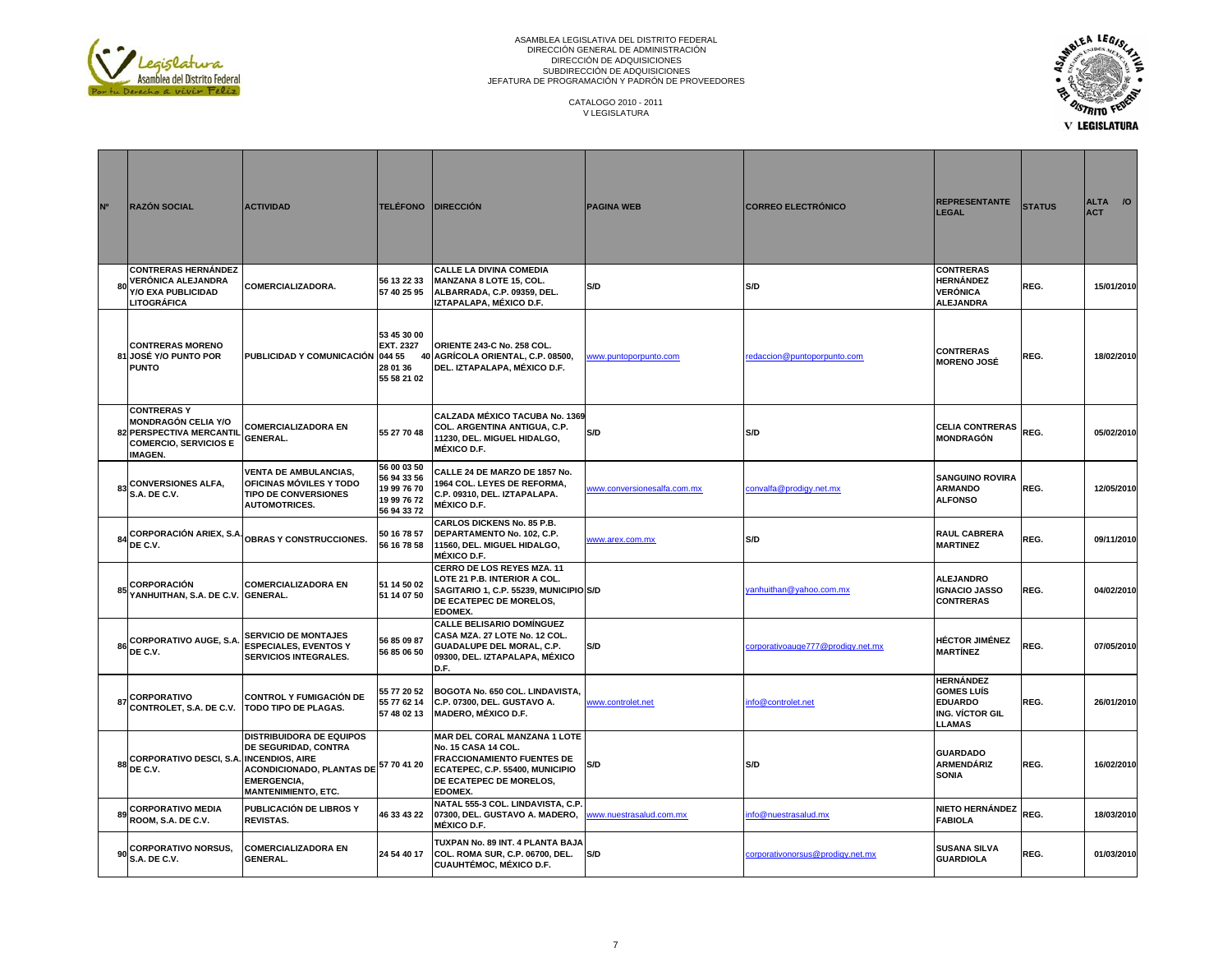





**Nº RAZÓN SOCIAL ACTIVIDAD TELÉFONO DIRECCIÓN PAGINA WEB CORREO ELECTRÓNICOREPRESENTANTE STATUS ALTA /O**<br>LEGAL STATUS ACT **91 CORPUS ANIMA, S.A. DE C.V. OBRAS Y CONSTRUCCIONES. 57 84 92 61 VILLA HERMOSA No. 113 COL. PEÑÓN DE LOS BAÑOS, C.P. 15520, S/DDEL. VENUSTIANO CARRANZA, MÉXICO D.F.** corpusanima@prodigy.net.mx **JOSÉ ÁLVARO HERNÁNDEZ MENESES REG. 08/02/201092 CORREA GUERRA VIVIANA INTERPRETE Y TRADUCTORA. 55 53 26 27 10 88 86 33 ÁMSTERDAM No. 86 - 202 COL. HIPÓDROMO CONDESA, C.P. 06170, DEL. CUAUHTÉMOC, MÉXICO D.F. S/D** vivi99\_98@yahoo.com **VIVIANA CORREA GUERRA REG. 10/08/2010 93DE LOS ÁNGELES Y/O CORTES SALDIVAR MARÍA SERVICIOS DE OFICINAMANTENIMIENTO A EQUIPO DE OFICINA EN GENERAL.56 41 21 12 044 55 31 18 56 23 044 55 31 50 97 69PROLONGACIÓN TAMARINDOS No. 12 - 2 COL. AMPLIACIÓN SAN MARCOS NORTE, C.P. 16038, DEL. XOCHIMILCO, MÉXICO D.F. S/D** serviciosoficina@hotmail.com **CORTES SALDIVAR MARIA DE LOS ÁNGELESREG. 24/06/201094 COSPRODEMEX, S.A. DE C.V. COMERCIALIZADORA EN GENERAL. 55 32 10 10 55 32 29 02 25 95 61 62 25 95 61 63 DOCTOR VERTIZ No. 1062 COL. NARVARTE, C.P. 03020, DEL. BENITO JUÁREZ, MÉXICO D.F. S/D** cos930115@prodigy.net.mx **SAÚL CORTES SILVA REG. 01/03/2010 95CREACIONES RED, S.A. DE FABRICACIÓN DE UNIFORMES<br>C.V. EMPRESARIALES, CASUALES,<br>MÉDICOS Y DEPORTIVOS. 10 84 33 55 PRESA TUXTEPEC No. 32 COL. LOMA HERMOSA, C.P. 11200, DEL. MIGUEL HIDALGO, MÉXICO D.F.** www.creacionesred.com.mx ventas@creacionesred.com.mx **MATEO HABER NAKACH REG. 06/04/2010 96 CONSULTORES CRESPO, LUNA EMPRESARIALES, S.C. PROFESIONALES EN CONSULTORÍA Y ASESORÍA EMPRESARIAL PARA GOBIERNO E INDUSTRIA.56 87 41 26 56 87 47 61 55 23 13 54FILADELFIA No. 132 DESPACHO 101 COL. NÁPOLES, C.P. 03810, DEL. BENITO JUÁREZ, MÉXICO D.F.** www.crespoluna.com.mx antonio.crespo@prodigy.net.mx **JUAN MANUEL JUÁREZ CORREA REG. 14/06/2010 97 CUARTOSCURO, S.A. DE C.V. DIFUSIÓN DE INFORMACIÓN E IMÁGENES A TRAVÉS DE MEDIOS ELECTRÓNICOS. 52 11 29 13 52 11 31 97 52 11 26 07 JUAN ESCUTIA No. 55 COL. CONDESA, C.P. 06140, DEL. CUAUHTÉMOC, MÉXICO D.F.** www.cuartooscuro.com publicidad@cuartoscuro.com **PEDRO ANTONIO VALTIERRA RUVALCABA REG. 18/03/2010 98 CUBO VERDE, S.A. DE C.V. PROFESIONALES EN EL SERVICIOS DE LIMPIEZA A INMUEBLES.56 87 41 26 FILADELFIA No. 102 COL. NÁPOLES, C.P. 03810, DEL. BENITO JUÁREZ, MÉXICO D.F.S/D** cubo.verde@yahoo.com.mx **GABRIELA CRUZ MAGAÑA REG. 20/07/2010 99FRANCISCO Y/O FUMIRAY CUEVAS JIMÉNEZ CONTROL DE PLAGASFUMIGACIÓN Y CONTROL DE PLAGAS.55 17 65 73 57 59 82 37NORTE 50 No. 5134-2 COL. LA JOYITA, C.P. 07860, DEL. GUSTAVO S/DA. MADERO, MÉXICO D.F.** cuevasfray@hotmail.com **CUEVAS JIMÉNEZ FRANCISCOCUEVAS JIMÉNEZ**<br>**FRANCISCO** REG. 28/01/2010 **100 TERESA Y/O CURIEL GUZMÁN JAZMÍN ALQUILADORA MAXTERTODA CLASE DE EVENTOS Y ALQUILER DE EQUIPO.56 91 15 93 044 55 38 59 05 61CALLE 51 No. 47 U.H. SANTA CRUZ MEYEHUALCO, C.P. 09290, DEL. IZTAPALAPA, MÉXICO D.F.** www.alquiladoramaxter.es.tl alquiladoramaxter@hotmail.com **CURIEL GUZMÁN JAZMÍN TERESA REG. 20/09/2010 101 CYMA-RED, S.A. DE C.V.- IMPLEMENTACIÓN DE SISTEMAS COMPUTACIONALES 55 64 81 64 EQUIPO DE SEÑALES TRANSMISIÓN DE DATOS, ANTENAS, CONSUMIBLES DE COMPUTO, ETC. 52 77 51 36AV ANTIGUA VÍA A LA VENTA No. 5 COL. ISIDRO FABELA, C.P. 01160, DEL. ÁLVARO OBREGÓN, MÉXICO D.F.**ww.cymared.com mina\_63@hotmail.com **HERNÁNDEZ SANDOVAL SABAS ROBERTOREG. 15/02/2010**102 DEEP ABILITY SYSTEMS,<br><sup>102</sup> S.A. DE C.V. **VENTA, DISTRIBUCIÓN E INSTALACIÓN DE PROGRAMAS, 33 30 09 76 SOFTWARE Y TECNOLOGÍAS DE LA INFORMACIÓN EN GENERAL.33 30 09 77 55 82 20 64CALLE DE TRIGO No. 60 COL. GRANJAS ESMERALDA, C.P. 09810, DEL. IZTAPALAPA, MÉXICO D.F.** ww.dabsys.com.mx daniel-espinosa@dabsys.com.mx **DANIEL ESPINOSA REG. 28/10/2010 103 DELTA TIGER, S.A. DE C.V. VENTA Y DISTRIBUCIÓN DE ARTÍCULOS DE PAPELERÍA, INGENIERÍA, ARQUITECTURA, ETC.85 89 99 70 85 89 99 69CEDRO No. 512 EDIFICIO B PISO 1 Y 2 COL. ATLAMPA, C.P. 06450, DEL. CUAUHTÉMOC, MÉXICO D.F. S/D S/D DAVID SMOLENSKY REG. 17/05/2010**17/05/2010 **104MEDIOS, S.A. DE C.V. DEMOS DESARROLLO DE (LA JORNADA) PERIÓDICOS Y PUBLICACIONES. 91 83 03 00 AVENIDA CUAUHTÉMOC No. 1236 COL. SANTA CRUZ ATOYAC, C.P. 03310, DEL. BENITO JUÁREZ,**  www.jornada.unam.mx **S/D MARTINES JIMÉNEZ JORGEREG. 19/03/2010**

**MÉXICO D.F.**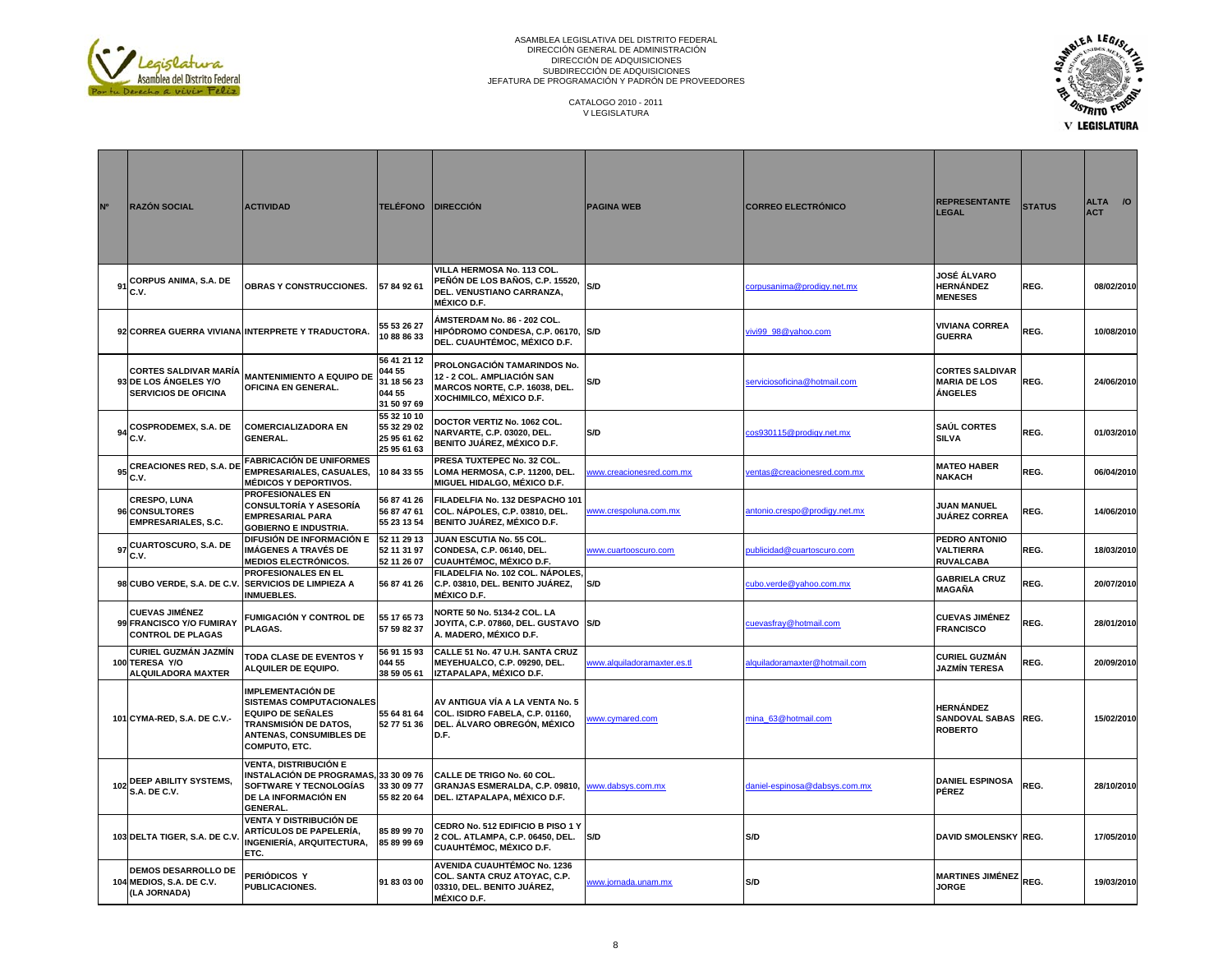



| <b>RAZÓN SOCIAL</b>                                                            | <b>ACTIVIDAD</b>                                                                                                                                  | <b>TELÉFONO</b>                                                         | <b>DIRECCIÓN</b>                                                                                                                                        | <b>PAGINA WEB</b>               | <b>CORREO ELECTRÓNICO</b>              | <b>REPRESENTANTE</b><br><b>LEGAL</b>                      | <b>STATUS</b> | ALTA /O<br><b>ACT</b> |
|--------------------------------------------------------------------------------|---------------------------------------------------------------------------------------------------------------------------------------------------|-------------------------------------------------------------------------|---------------------------------------------------------------------------------------------------------------------------------------------------------|---------------------------------|----------------------------------------|-----------------------------------------------------------|---------------|-----------------------|
| <b>DESARROLLO</b><br>105 INTERNACIONAL<br>MUÉBLERO, S.A. DE C.V.               | DISTRIBUCIÓN, ADQUISICIÓN,<br>MAQUILA, FABRICACIÓN Y<br><b>VENTA DE MUEBLES EN</b><br><b>GENERAL.</b>                                             | 10 55 59 51<br>10 55 59 52<br>10 55 59 53<br>10 55 59 54<br>55 45 26 18 | NEWTON No. 85 COL. POLANCO,<br>C.P. 11570, DEL. MIGUEL HIDALGO,<br><b>MÉXICO D.F.</b>                                                                   | correo@dimueblero.com           | S/D                                    | OROZCO<br><b>CARBAJAL IRENE</b>                           | REG.          | 02/02/2010            |
| <b>DESARROLLOY</b><br>106 TECNOLOGÍA<br>EMPRESARIA, S.A. DE C.V.               | <b>COMPRA, VENTA Y</b><br><b>DISTRIBUCIÓN DE EQUIPO</b><br><b>MEDICO Y MEDICAMENTOS.</b>                                                          | 54 85 39 21<br>54 85 39 22<br>54 85 39 23                               | <b>IUEXOTITLA No. 123 COL. SAN</b><br>PEDRO MÁRTIR, C.P. 14650, DEL.<br>TLALPAN, MÉXICO D.F.                                                            | www.dytesa.com.mx               | corporativo@dytesa.com.mx              | <b>CLAUDIA CELIA</b><br><b>TEPOXTECO</b>                  | REG.          | 26/02/2010            |
| 107 DESDE LA CALLE, S.A. DE                                                    | PUBLICACIÓN DE PERIÓDICOS<br>Y REVISTAS,                                                                                                          | 55 59 07 55                                                             | PATRICIO SANZ No. 1510<br>DEPARTAMENTO No. 2 COL. DEL<br>VALLE, C.P. 03100, DEL. BENITO<br>JUÁREZ, MÉXICO D.F.                                          | S/D                             | S/D                                    | <b>ADRIÁN TREJO</b><br><b>GARCÍA</b>                      | REG.          | 07/10/2010            |
| <b>DESPENSA HOGAR, S.A.</b><br>$108$ DE C.V.                                   | <b>COMERCIALIZADORA EN</b><br><b>GENERAL DE ARTÍCULOS PARA 26 43 17 61</b><br>LA OFICINA Y EL HOGAR.                                              | 26 43 29 55<br>26 43 29 56                                              | <b>AVENIDA FERROCARRIL No. 163</b><br>COL. MOCTEZUMA, C.P. 15530, DEL.<br><b>VENUSTIANO CARRANZA, MÉXICO</b><br>D.F.                                    | S/D                             | S/D                                    | ZABALETA VALDEZ<br><b>JAVIER FRANCISCO</b>                | REG.          | 15/02/2010            |
| 109 DEVCOM, S.A. DE C.V.                                                       | <b>SOLUCIONES INTEGRALES EN</b><br><b>COMPUTO Y</b><br>TELECOMUNICACIONES.                                                                        | 52 54 88 88<br>044 55<br>42 04 86 23<br>56 54 56 89                     | AVENIDA RIÓ TUXPAN No. 94-2 COL.<br>PASEOS DE CHURUBUSCO, C.P.<br>09030, DEL. IZTAPALAPA, MÉXICO<br>D.F.                                                | S/D                             | S/D                                    | <b>CRUZ GONZÁLEZ</b><br><b>FRANCISCO JAVIER</b>           | REG.          | 04/02/2010            |
| DÍAZ BASAÑEZ JORGE<br>110 JAIME Y/O TALLA<br><b>POLÍTICA</b>                   | DIFUSIÓN DE INFORMACIÓN E<br>IMÁGENES A TRAVÉS DE<br><b>MEDIOS ELECTRÓNICOS.</b>                                                                  | 044 55<br>29 12 83 68<br>55 46 43 27                                    | ROSALES No. 21 COL.<br>TABACALERA, C.P. 06030, DEL.<br><b>CUAUHTÉMOC, MÉXICO D.F.</b>                                                                   | www.tallapolitica.com.mx        | jorgebasañez@gmail.com                 | <b>DÍAZ BASAÑEZ</b><br><b>JORGE JAIME</b>                 | REG.          | 25/03/2010            |
| DÍAZ CORONA JUDITH Y/O<br>111 RADIO EXPRESIÓN<br><b>MÉXICO</b>                 | TRANSMISIÓN DE SPOTS Y<br>PROGRAMAS DE RADIO.                                                                                                     | 57 34 16 95<br>044 55<br>07 11 67                                       | CALLE GALLO COLORADO No. 220<br>COL. BENITO JUÁREZ, C.P. 57000,<br>55 MUNICIPIO DE NEZAHUALCOYOTL<br>EDOMEX.                                            | www.radioexpresionmexico.com.mx | radioexpre@radioexpresionmexico.com.mx | DÍAZ CORONA<br><b>JUDITH</b>                              | REG.          | 18/03/2010            |
| DÍAZ, PAULIN Y<br>112 ASOCIADOS, S.A. DE C.V.                                  | DIFUSIÓN DE INFORMACIÓN E<br>IMÁGENES A TRAVÉS DE<br><b>MEDIOS ELECTRÓNICOS.</b>                                                                  | 55 95 77 36                                                             | AVENIDA REVOLUCIÓN No. 314<br>LOCAL B COL. ESCANDON, C.P.<br>11800, DEL. MIGUEL HIDALGO,<br><b>MÉXICO D.F.</b>                                          | S/D                             | S/D                                    | <b>DIAZ MARTIN</b><br><b>UBALDO</b>                       | REG.          | 23/03/2010            |
| 113 DI-CABRIOLET, S.A. DE                                                      | COMPRA, VENTA,<br>FABRICACIÓN IMPORTACIÓN Y 52 64 51 68<br><b>EXPORTACIÓN DE ARTÍCULOS</b><br>DE VESTIR DE PIEL Y VINIL<br>PARA DAMA Y CABALLERO. | 52 64 51 28<br>52 64 51 43<br>52 64 51 46<br>52 64 23 42                | AVENIDA ÁMSTERDAM No. 194 COL.<br>HIPÓDROMO CONDESA, C.P. 06170,<br>DEL. CUAUHTÉMOC, MÉXICO D.F.                                                        | licabriolet@prodigy.net.mx      | S/D                                    | <b>JAIME</b><br><b>PORTOCARRERO</b><br><b>NARVÁEZ</b>     | REG.          | 12/03/2010            |
| 114 DISEÑO TECNOLÓGICO,<br>114 S.A. DE C.V.                                    | <b>OBRAS Y CONSTRUCCIONES.</b>                                                                                                                    | 58 61 77 05<br>26 02 18 71<br>58 77 41 86                               | <b>CIRCUITO BOSQUES DE BOLOGNIA</b><br>No. 17 LOTE 7 PLAZA BOSQUES<br>COL. BOSQUES DEL LAGO, C.P.<br>54766, MUNICIPIO DE CUAUTITLAN<br>IZCALLI, EDOMEX. | www.dtecnologico.com.mx         | dtecnologico@prodigy.net.mx            | <b>MARCELA</b><br><b>CASTELLANOS</b><br><b>SANTILLÁN</b>  | REG.          | 07/06/2010            |
| <b>DISEÑO Y</b><br>115 REFRIGERACIÓN, S.A. DE<br>C.V.                          | VENTA, DISTRIBUCIÓN Y<br><b>MANTENIMIENTO DE AIRE</b><br>ACONDICIONADO,<br><b>CALEFACCIÓN Y</b><br>REFRIGERACIÓN.                                 | 52 53 30 54<br>52 53 30 55<br>19 97 02 71                               | ANTIGUO CAMINO AL OLIVO No. 15<br>2do. PISO COL. LOMAS DE VISTA<br><b>HERMOSA, C.P. 05100, DEL.</b><br>CUAJIMALPA, MÉXICO D.F.                          | S/D                             | dyresa@prodigy.net.mx                  | <b>COUTTOLENC</b><br><b>GUEMEZ JOSÉ</b><br><b>ALBERTO</b> | REG.          | 14/06/2010            |
| <b>DISTRIBUCIONES</b><br><b>116 ESPECIALES FERMART,</b><br><b>S.A. DE C.V.</b> | DISTRIBUCIÓN Y<br><b>COMERCIALIZACIÓN DE</b><br>PERIÓDICOS Y REVISTAS.                                                                            | 89 95 76 31<br>91 12 61 44<br>53 55 86 15<br>01 800<br>11 12 10 08      | <b>AVENIDA ONIMEX LT. 15 No. 46 COL</b><br>EL POTRERO, C.P. 55090,<br>MUNICIPIO DE ECATEPEC DE<br><b>MORELOS, EDOMEX.</b>                               | www.diario-o.com                | contacto@diario-.com                   | <b>FERNANDO</b><br><b>MARTÍNEZ CRUZ</b>                   | REG.          | 27/08/2010            |
| <b>DISTRIBUCIONES MOGU,</b><br>$117$ S.A. DE C.V.                              | <b>COMERCIALIZADORA Y</b><br>DISTRIBUIDORA EN GENERAL.                                                                                            | 54 40 57 25<br>54 40 55 14<br>54 40 56 30                               | <b>NICETO DE ZAMACOIS No. 11 COL.</b><br>VIADUCTO PIEDAD, C.P. 08200, DEL. S/D<br>BENITO JUÁREZ, MÉXICO D.F.                                            |                                 | S/D                                    | <b>PATRICIA ARRIAGA</b><br>SOTO                           | REG.          | 19/05/2010            |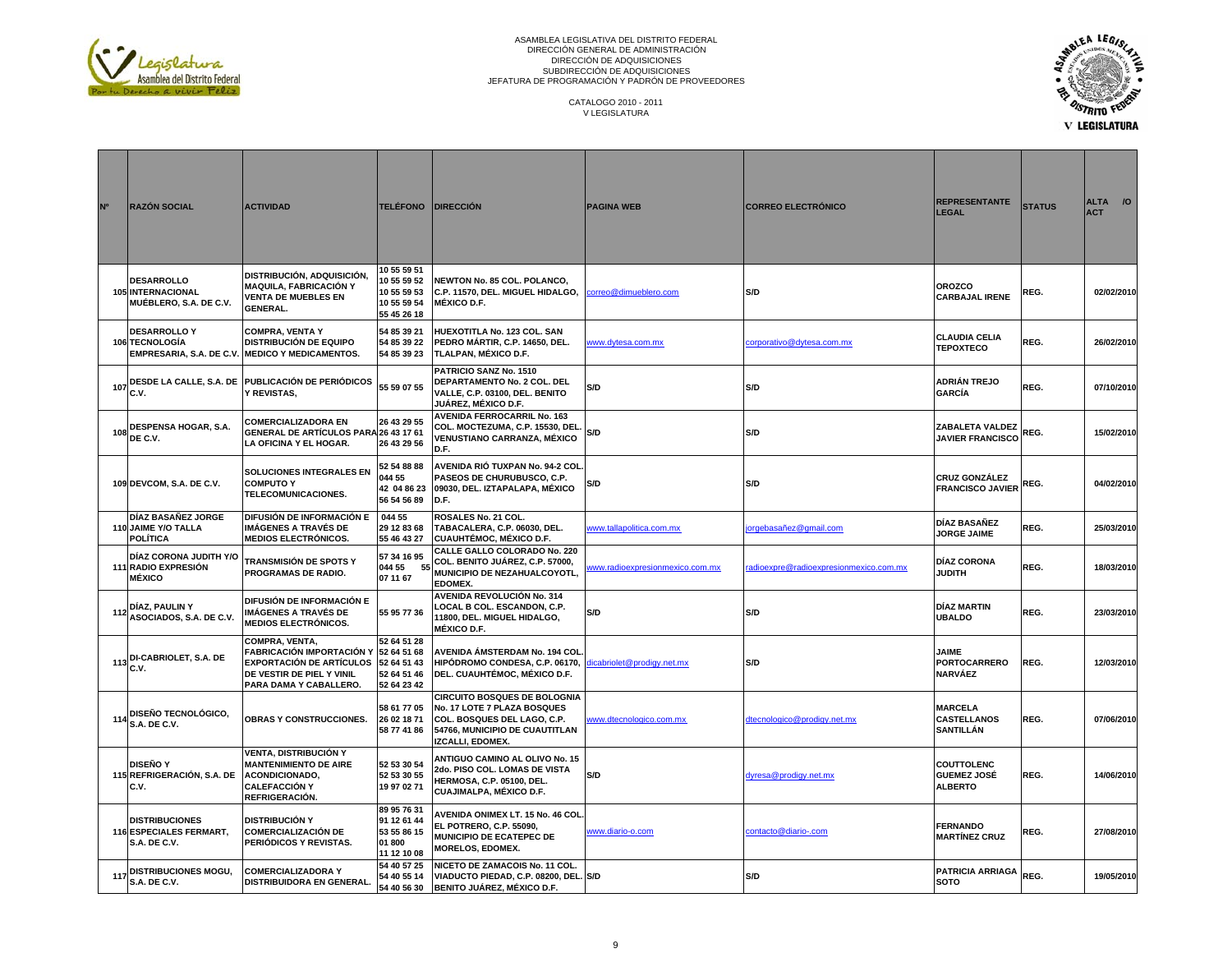



| N   | <b>RAZÓN SOCIAL</b>                                                                                                          | <b>ACTIVIDAD</b>                                                                                                             | <b>TELÉFONO</b>                                                          | <b>DIRECCIÓN</b>                                                                                                                                                                                                                 | <b>PAGINA WEB</b>          | <b>CORREO ELECTRÓNICO</b>      | <b>REPRESENTANTE</b><br><b>LEGAL</b>                          | <b>STATUS</b> | ALTA /O<br><b>ACT</b> |
|-----|------------------------------------------------------------------------------------------------------------------------------|------------------------------------------------------------------------------------------------------------------------------|--------------------------------------------------------------------------|----------------------------------------------------------------------------------------------------------------------------------------------------------------------------------------------------------------------------------|----------------------------|--------------------------------|---------------------------------------------------------------|---------------|-----------------------|
|     | <b>DISTRIBUIDORA DE</b><br>118 MATERIALES ELÉCTRICOS MATERIAL Y EQUIPO<br>MOYA, S.A. DE C.V.                                 | VENTA Y DISTRIBUCIÓN DE<br>ELÉCTRICO.                                                                                        | 55 12 66 08<br>55 18 29 86<br>55 12 57 47<br>55 18 39 70                 | .UÍS MOYA No. 63 COL. CENTRO.<br>C.P. 06050, DEL. CUAUHTÉMOC,<br><b>MÉXICO D.F.</b>                                                                                                                                              | S/D                        | S/D                            | <b>FRANCISCO</b><br><b>SAAVEDRA</b><br><b>GUTIÉRREZ</b>       | REG.          | 30/06/2010            |
| 119 | <b>DISTRIBUIDORA DE</b><br>PRODUCTOS Y SERVICIOS PINTURAS, ESMALTES,<br>PARA LA INDUSTRIA EN<br><b>GENERAL. S.A. DE C.V.</b> | VENTA Y DISTRIBUCIÓN DE<br><b>RECUBRIMIENTOS,</b><br><b>IMPERMEABILIZANTES, ETC.</b>                                         | 24 51 55 77<br>24 51 55 76<br>57 52 23 01<br>53 86 12 42<br>53 59 61 45  | CALLE 21 DE MARZO No. 318 COL.<br>TICOMAN, C.P. 07330, DEL.<br>GUSTAVO A. MADERO, MÉXICO D.F.                                                                                                                                    | S/D                        | diprose@prodigy.net.mx         | ALAN JABER C.                                                 | REG.          | 26/05/2010            |
|     | <b>DISTRIBUIDORA DE</b><br>120 SALUD, DESCANSO Y<br>DEPORTE, S.A. DE C.V.                                                    | VENTA Y DISTRIBUCIÓN DE<br><b>COLCHONES DE DESCANSO,</b><br>ORTOPÉDICOS, CAMILLAS,<br><b>CUNAS COLCHONETAS Y</b><br>COJINES. | 59 42 44 21<br>57 63 72 70                                               | <b>CIRCUITO PLAZA TENEXPA No. 2</b><br>LOCAL 1-D COL. ALFONSO ORTIZ<br>TIRADO, C.P. 09020, DEL.<br>IZTAPALAPA, MÉXICO D.F.                                                                                                       | S/D                        | S/D                            | <b>MARIA GUADALUPE</b><br>VILLANUEVA<br><b>PERALTA</b>        | REG.          | 12/01/2010            |
| 121 | <b>DISTRIBUIDORA DISUR,</b><br>S.A. DE C.V.                                                                                  | DISTRIBUIDORA DE MATERIAL<br><b>EQUIPO MEDICO Y</b><br><b>MEDICAMENTOS EN GENERAL</b>                                        | 56 73 58 69<br>56 73 65 52<br>01 800<br>024 61 95<br>01 800<br>024 61 85 | <b>CAFETALES No. 215 COL. GRANJAS</b><br>COAPA, C.P. 14330, DELEGACIÓN<br>TLALPAN, MÉXICO D.F.                                                                                                                                   | S/D                        | S/D                            | <b>TAPIA MARTIN</b><br><b>CESAR</b><br><b>WENCESLAO</b>       | REG.          | 10/02/2010            |
|     | 122 DISTRIBUIDORA MARÍN,<br>S.A. DE C.V.                                                                                     | COMERCIALIZADORA<br><b>ESPECIALIZADA EN EQUIPO DE</b><br>OFICIA, DE COMPUTO,<br>LIMPIEZA, ETC.                               | 56 04 42 07<br>56 04 36 12<br>56 04 36 72                                | ANAXAGORAS No. 1400 COL.<br>SANTA CRUZ ATOYAC, C.P. 03310,<br>DEL. IZTAPALAPA, MÉXICO D.F.                                                                                                                                       | S/D                        | ventasmarin@prodigy.net.mx     | <b>CASTRO</b><br><b>GUTIÉRREZ</b><br><b>ARNULFO</b>           | REG.          | 17/02/2010            |
| 123 | <b>DISTRIBUIDORA PERMO,</b><br>S.A. DE C.V.                                                                                  | <b>FABRICACION Y DISTRIBUCION</b><br>DE MOBILIARIO Y EQUIPO DE<br>OFICINA.                                                   | 57 81 24 35<br>57 81 20 68                                               | <b>FAUSTO ROMERO Nº 44 COL.</b><br>ARAGÓN VILLA, C.P. 07000, DEL.<br>GUSTAVO A. MADERO, MÉXICO D.F.                                                                                                                              | vww.permo.com.mx           | permopolanco@permo.com.mx      | <b>GONZÁLEZ LARA</b><br><b>AJAX</b>                           | REG.          | 25/10/2010            |
|     | 124 ECZCAFE FINO S.A. DE<br>C.V.                                                                                             | COMPRA, VENTA,<br><b>TORREFACCION Y</b><br>DISTRIBUCIÓN DE CAFÉ.                                                             | 19-99-56-47                                                              | ORIENTE No. 239 COL. AGRÍCOLA<br>ORIENTAL, C.P. 08500, DEL.<br>IZTACALCO, MÉXICO D.F.                                                                                                                                            | S/D                        | <u>cafejuquila@hotmail.com</u> | LIC. MARIA LUISA<br><b>DEL CARMEN</b><br><b>ROJAS NARVÁEZ</b> | REG.          | 18/01/2010            |
|     | 125 EDICIONES DEL NORTE,<br>S.A. DE C.V.                                                                                     | EDICIÓN DE PERIÓDICOS Y<br>REVISTAS.                                                                                         | 56 28 78 78                                                              | <b>CALLE ZARAGOZA SUR No. 245</b><br>COL. CENTRO, C.P. 64000,<br>MUNICIPIO DE MONTERREY,<br>MONTERREY NUEVO LEÓN.<br>AVENIDA MÉXICO COYOACAN No.<br>40 COL. SANTA CRUZ ATOYAC, C.P.<br>03310, DEL. BENITO JUÁREZ,<br>MÉXICO D.F. | www.bimsa.com.mx           | S/D                            | <b>HERRERA</b><br><b>TERRAZAS</b><br><b>EUGENIO</b>           | REG.          | 18/03/2010            |
|     | 126 EDIGRAFICA, S.A. DE C.V.                                                                                                 | IMPRESIÓN EN GENERAL.                                                                                                        | 56 88 31 28<br>52 60 64 45                                               | <b>AGO CHALCO No. 173 COL.</b><br>ANAHUAC, C.P. 11320, DEL. MIGUEL S/D<br>HIDALGO, MÉXICO D.F.                                                                                                                                   |                            | edigraficasacv@yahoo.com.mx    | <b>CABRAL ARROYO</b><br><b>MIGUEL</b>                         | REG.          | 10/08/2010            |
|     | 127 EDITORA LA PRENSA, S.A.<br>DE C.V.                                                                                       | PERIÓDICOS Y<br>PUBLICACIONES.                                                                                               | 52 28 99 77<br>EXT. 8693<br>3836<br>52<br>28 89 25                       | <b>BASILIO VADILLO No 40 COL.</b><br>TABACALERA, C.P. 06030, DEL.<br>CUAUHTÉMOC, MÉXICO D.F.                                                                                                                                     | www.oem.com.mx             | S/D                            | <b>IBARRA PESCADOR</b><br><b>IGNACIO</b>                      | REG.          | 18/03/2010            |
|     | <b>EDITORA PERIODÍSTICA Y</b><br><b>128 ANÁLISIS DE</b><br>CONTENIDOS, S.A. DE C.V.                                          | <b>DIFUSIÓN Y CREACIÓN DE</b><br><b>REVISTAS .</b>                                                                           | 55 30 00 76<br>55 30 00 79<br>55 30 01 51                                | PETEN No. 94 COL. NARVARTE, C.P.<br>03020, DEL. BENITO JUÁREZ,<br><b>MÉXICO D.F.</b>                                                                                                                                             | www.etcetera.com.mx        | osario@etcetera.com.mx         | <b>ESPARZA</b><br><b>CARBAJAL RUTH</b>                        | REG.          | 18/03/2010            |
|     | <b>EDITORIAL CHICHICASTE,</b><br>$129$ S.A. DE C.V.                                                                          | EDICIÓN, IMPRESIÓN,<br>TERMINADO Y MAQUILA DE<br><b>TODA CLASE DE LIBROS,</b><br>REVISTAS, FOLLETOS, ETC.                    | 55 35 18 02<br>55 35 34 68                                               | <b>AVENIDA DE LA REPUBLICA No. 157</b><br>DESPACHO 105 COL. TABACALERA,<br>C.P. 06030, DEL. CUAUHTÉMOC,<br><b>MÉXICO D.F.</b>                                                                                                    | www.revistapersonae.com    | personae@prodigy.net.mx        | <b>ZURITA SAHAGUN</b><br><b>RAMÓN JESÚS</b>                   | REG.          | 18/03/2010            |
|     | 130 EDITORIAL DDM, S.A. DE                                                                                                   | PERIÓDICOS Y<br>PUBLICACIONES.                                                                                               | 54 42 65 01<br>54 42 65 25<br>54 42 65 00                                | CHIMALPOPOCA No. 38 COL.<br>OBRERA, C.P. 06800, DEL.<br><b>CUAUHTÉMOC. MÉXICO D.F.</b>                                                                                                                                           | www.diariodemexico.com.mx/ | S/D                            | RAÚL ARÉVALO<br><b>NIETO</b>                                  | REG.          | 23/03/2010            |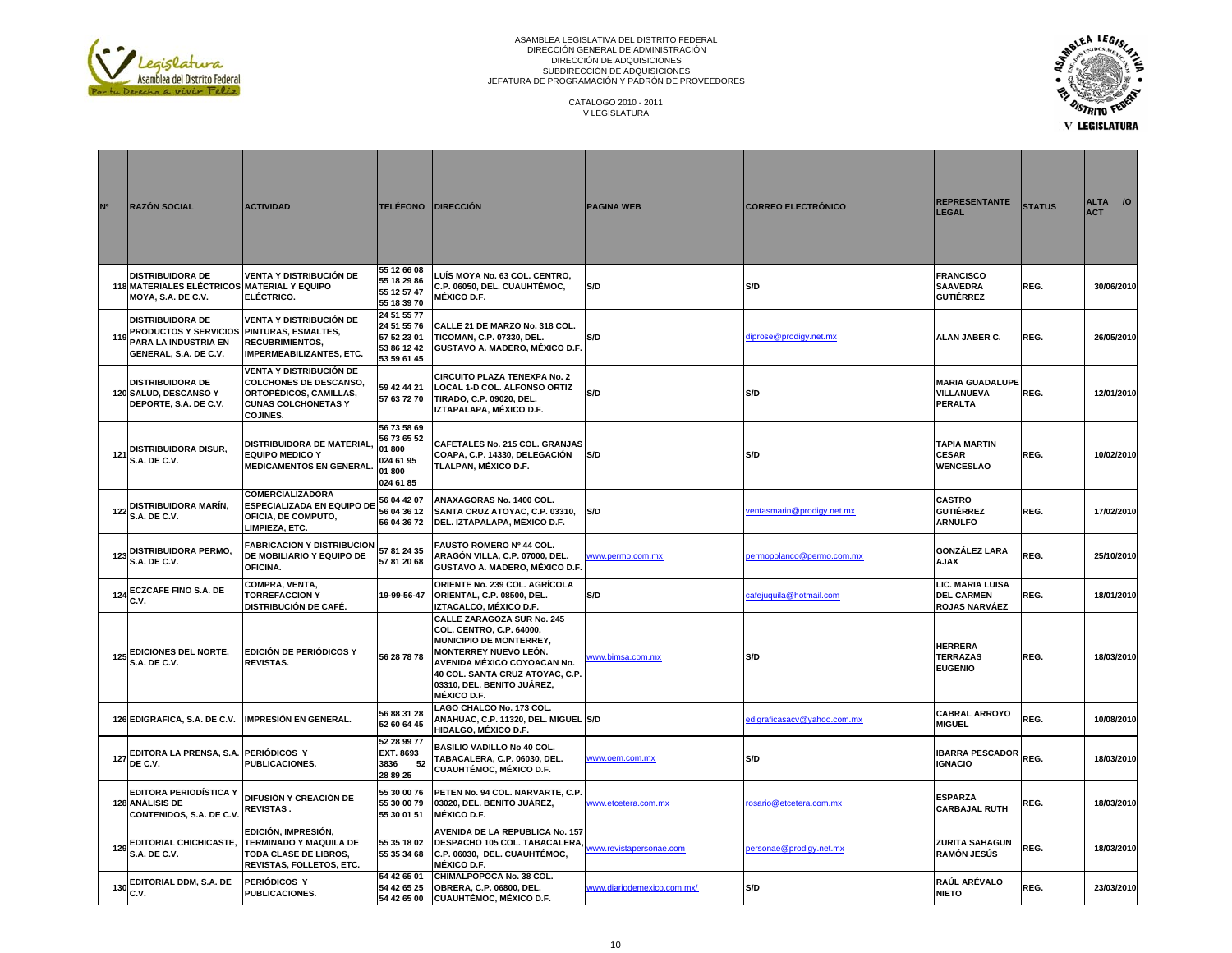





|     | <b>RAZÓN SOCIAL</b>                                | <b>ACTIVIDAD</b>                                                                                                                                                                           | <b>TELÉFONO</b>                                                        | <b>DIRECCIÓN</b>                                                                                                         | <b>PAGINA WEB</b>                | <b>CORREO ELECTRÓNICO</b>                  | <b>REPRESENTANTE</b><br><b>LEGAL</b>                                        | <b>STATUS</b> | ALTA /O<br><b>ACT</b> |
|-----|----------------------------------------------------|--------------------------------------------------------------------------------------------------------------------------------------------------------------------------------------------|------------------------------------------------------------------------|--------------------------------------------------------------------------------------------------------------------------|----------------------------------|--------------------------------------------|-----------------------------------------------------------------------------|---------------|-----------------------|
| 131 | <b>EDITORIAL EMMANUEL,</b><br>S.A. DE C.V.         | PUBLICACIÓN DE PERIÓDICOS 55 46 92 52<br>Y REVISTAS.                                                                                                                                       | 55 46 46 62                                                            | <b>INSURGENTES CENTRO No.</b><br>DESPACHO 302 COL. SAN RAFAEL, S/D<br>C.P. 06470, DEL. CUAUHTÉMOC,<br><b>MÉXICO D.F.</b> |                                  | revista_iq@yahoo.com.mx                    | <b>FERNANDO</b><br><b>ESPINOSA VARGAS</b>                                   | REG.          | 30/08/2010            |
|     | 132 EDITORIAL GEOPOLITIKA,<br>S.A. DE C.V.         | <b>DIFUSIÓN DE INFORMACIÓN E</b><br>IMÁGENES A TRAVÉS DE<br><b>MEDIOS ELECTRÓNICOS.</b>                                                                                                    | S/N                                                                    | <b>CALLE GARDENIA No. 194 COL. LAS</b><br>FLORES, C.P. 57310, MUNICIPIO DE<br>NEZAHUALCOYOTL, EDOMEX.                    | www.dgeopolitika.com.mx          | directir@geopolitika.com.mx                | <b>MIGUEL CARLOS</b><br><b>RAMÍREZ PÉREZ</b>                                | REG.          | 19/04/2010            |
|     | 133 EDITORIAL NUESTRA, S.A.<br>DE C.V.             | <b>EDICIÓN DE PERIÓDICOS Y</b><br><b>REVISTAS.</b>                                                                                                                                         | 57 40 39 86<br>57 40 42 71<br>57 40 39 90                              | ORIENTE 67 - A No. 2925 COL.<br>AMPLIACIÓN ASTURIAS, C.P. 06890, www.miambiente.com.mx<br>DEL. CUAUHTÉMOC, MÉXICO D.F.   |                                  | buzon@miambiente.com.mx                    | <b>MONTIEL</b><br><b>HERNÁNDEZ JOSÉ</b><br><b>EMILIANO</b>                  | REG.          | 11/11/2010            |
| 134 | <b>EDITORIAL OVACIONES,</b><br>S.A. DE C.V         | PERIÓDICOS Y<br><b>PUBLICACIONES.</b>                                                                                                                                                      | 53 28 07 00<br>52 60 82 80                                             | <b>LAGO ZIRAHUEN No. 279 COL.</b><br>ANAHUAC, C.P. 11320, DEL. MIGUEL www.ovaciones.com.mx<br>HIDALGO, MÉXICO D.F.       |                                  | S/D                                        | JOSÉ A. BARRERA<br><b>PINEDA</b>                                            | REG.          | 18/03/2010            |
|     | 135 EDITORIAL RAÍCES, S.A.<br>DE C.V.              | EDICIÓN DE LIBROS Y<br><b>REVISTAS.</b>                                                                                                                                                    | 55 57 51 54<br>55 57 50 99                                             | RODOLFO GAONA No. 86 COL.<br>LOMAS DE SOTELO, C.P. 11200,<br><b>I</b> DEL. MIGUEL HIDALGO. MÉXICO<br>D.F.                | www.arqueomex.com                | digral@arqueomex.com                       | <b>FRANCISCO JAVIER</b><br><b>GONZÁLEZ</b><br><b>MARTÍNEZ</b>               | REG.          | 03/08/2010            |
|     | 136 EDITORIAL SEXENIO, S.A.<br>DE C.V.             | <b>PUBLICACIÓN DE PERIÓDICOS</b><br>Y REVISTAS.                                                                                                                                            | 55 39 68 52                                                            | ROBLES No. 1 DESPACHO 200 COL.<br>TABACALERA, CP. 06010, DEL.<br><b>CUAUHTÉMOC, MÉXICO D.F.</b>                          | www.midelegacion.com.mx          | S/D                                        | PEDRO ALEJANDRO<br><b>JIMÉNEZ</b><br><b>RODRÍGUEZ</b>                       | REG.          | 28/09/2010            |
|     | 137 EDYEN, S.A. DE C.V.                            | <b>COMERCIALIZADORA DE</b><br>PRODUCTOS Y SERVICIOS.                                                                                                                                       | 24 54 38 00<br>24 54 70 79<br>24 54 70 76                              | <b>AVENIDA PASEO DE LA REFORMA</b><br>No. 350-11 COL. JUÁREZ, C.P. 06600,<br>DEL. CUAUHTÉMOC, MÉXICO D.F.                | www.edyen.com                    | ermin.pliego@edyen.com                     | <b>FERMÍN PLIEGO DE</b><br><b>ANDA</b>                                      | REG.          | 27/04/2010            |
|     | 138 EFECTIVALE, S.A. DE C.V.                       | PRESTACIÓN DE TODA CLASE<br><b>DE SERVICIOS RELACIONADOS</b><br>CON PREVISIÓN SOCIAL,<br>INCLUYENDO LA EMISIÓN,<br><b>DISTRIBUCIÓN</b><br>ADMINISTRACIÓN, CARGO Y/O<br>REEMBOLSO DE VALES. | 52 41 14 16<br>52 41 14 00<br><b>EXT. 2108</b><br><b>EXT. 2120</b>     | SALTILLO No. 19-5" PISO COL.<br>CONDESA, C.P. 06100, DEL.<br><b>CUAUHTÉMOC, MÉXICO D.F.</b>                              | www.efectivale.com.mx            | ventas@efectivale.com.mx                   | <b>JUAN CARLOS</b><br><b>RINCÓN AGUILAR</b>                                 | REG.          | 02/02/2010            |
|     | 139 EFINFO, S.A.P.I. DE C.V.                       | DISEÑO DE PAGINAS WEB Y<br><b>SISTEMAS.</b>                                                                                                                                                | 52 41 59 70                                                            | MARIANO ESCOBEDO No. 510 PISO<br>6 COL. ANZURES, C.P. 11590, DEL.<br>MIGUEL HIDALGO, MÉXICO D.F.                         | www.eficienciainformativa.com.mx | oberto.ovandoÿeficienciainformativa.com.mx | <b>VELAZCO OLIVA</b><br><b>CARLOS AMADOR</b>                                | REG.          | 04/03/2010            |
|     | 140 EL CIRCULO TEATRAL,                            | <b>REALIZACIÓN DE OBRAS</b><br>TEATRALES, CULTURALES.<br><i>(CLASES DE ACTUACIÓN Y</i><br>TEATRO).                                                                                         | 52 86 52 11<br>55 53 13 83                                             | <b>VERACRUZ No. 107 COL. CONDESA,</b><br>C.P. 06140, DEL. CUAUHTÉMOC,<br><b>MÉXICO D.F.</b>                              | S/D                              | elcirculoteatral@hotmail.com               | <b>ALBERTO</b><br><b>RODRÍGUEZ</b><br><b>ESTRELLA</b>                       | REG.          | 05/10/2010            |
|     | 141 EL DESPERTADOR, S.A. DE                        | EDICIÓN Y EXPLOTACIÓN DE<br><b>TODA CLASE DE LIBROS</b> .<br>PERIÓDICOS Y REVISTAS.                                                                                                        | 55 53 36 37<br>55 53 36 71<br>55 53 37 40<br>55 53 40 24<br>55 5339 77 | AVENIDA MÉXICO No. 49 COL.<br>CONDESA, C.P. 06140, DEL.<br><b>CUAUHTÉMOC. MÉXICO D.F.</b>                                | www.diasiete.com.mx              | diasiete@diasiete.com.mx                   | <b>GONZÁLEZ</b><br>RODRÍGUEZ OSCAR REG.<br><b>VOCENTE</b><br><b>GONZALO</b> |               | 22/03/2010            |
|     | <b>EL FINANCIERO</b><br>142 COMERCIAL, S.A. D C.V. | PERIÓDICOS Y REVISTAS.                                                                                                                                                                     | 50 62 38 05<br>044 55<br>24 48 94 12<br>55 27 76 00                    | AGO BOLSENA No. 176 COL.<br>ANAHUAC, C.P. 11320, DEL. MIGUEL www.elfinanciero.com.mx<br>HIDALGO, MÉXICO D.F.             |                                  | etoledo@elfinanciero.com.mx                | <b>BARRANCO GARCÍA</b><br><b>ALFONSO</b>                                    | REG.          | 18/03/2010            |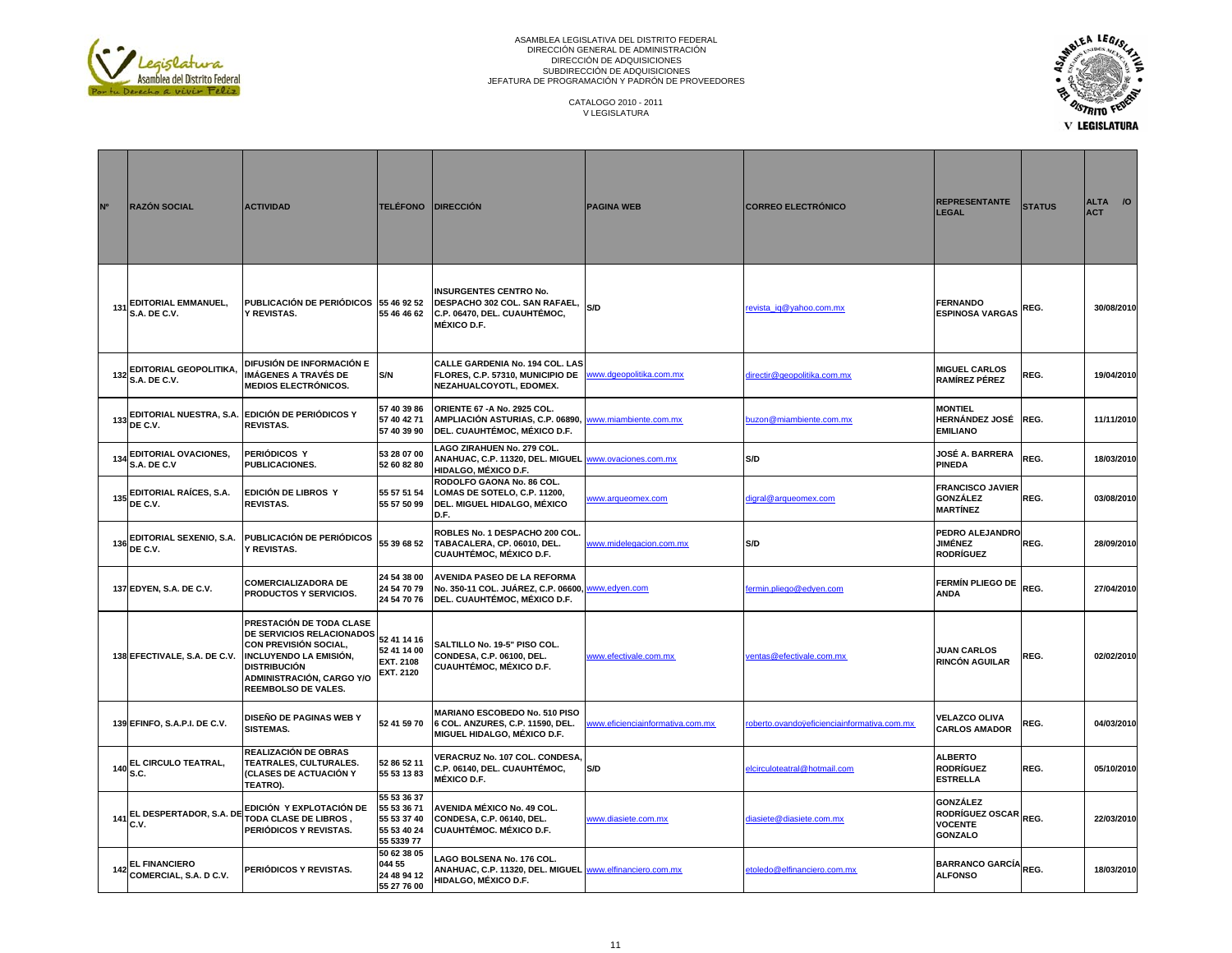





**Nº RAZÓN SOCIAL ACTIVIDAD TELÉFONO DIRECCIÓN PAGINA WEB CORREO ELECTRÓNICOREPRESENTANTE STATUS ALTA /O**<br>LEGAL STATUS ACT **143 COMPAÑÍA PERIODÍSTICA EL UNIVERSAL NACIONAL, S.A. DE C.V. PERIÓDICOS, REVISTAS Y PUBLICACIONES.57 09 13 13 55 12 74 23BUCARELI No 8 PISO 2 COL. CENTRO, C.P. 06040, DEL. CUAUHTÉMOC, MÉXICO D.F.** www.eluniversal.com.mxridico@eluniversal.com.mx **BLÁZQUEZ LAZCANO HUGO HUMBERTOREG. 04/03/2010<sup>144</sup> EMURLIMP, S.A. DE C.V. SERVICIOS PROFESIONALES EN LIMPIEZA DE INMUEBLES. 56 87 50 26 AVENIDA CUAUHTÉMOC No. 709 DESPACHO 201 COL. NARVARTE, C.P. 03020, DEL. BENITO JUÁREZ, MÉXICO D.F. S/D tito\_lugo@hotmail.com JAQUELINE MÉNDEZ VEGA REG. <sup>40527</sup> 145** ENLACE RADIAL, S.A. DE TRANSMISIÓN DE PROGRAMAS<br>C.V. C.V. COMUNICACIÓN. **53 86 26 49 044 55 19 77 13 81 LAGO CHIEM No. 44 EDIFICIO D DEPARTAMENTO 1 COL. PÉNSIL NORTE, C.P. 11430, DEL. MIGUEL HIDALGO, MÉXICO D.F.** www.enlaceradial.com.mx **S/D PACHECO REYNOSO JOSÉ ROBERTO REG. 09/09/2010 146 MULTICONSULTING, ENTERPRISE MÉXICO, S.A. DE C.V. PUBLICACIÓN DE PERIÓDICOS 52 08 59 48 Y REVISTAS. 55 11 15 60LIVERPOOL No. 98 2DO. PISO COL. JUÁREZ, C.P. 06600, DEL. CUAUHTÉMOC, MÉXICO D.F.** www.vocesdemediodia.com **S/D DEL CARMEN DÍAZ ALEJANDROREL CARMEN DÍAZ REG.** 18/03/2010<br>ALEJANDRO **147AUGUSTO Y/O FUSIÓN ESPINOSA MARTÍNEZ LUÍS LOUNGEPROFESIONALES EN EVENTOS DE TODO TIPO. 42 05 60 49 044 55 22 72 23 68COLEADERO No. 63 COL. FRACCIONAMIENTO VILLAS DE LA HACIENDA, C.P. 52929, MUNICIPIO DE ATIZAPÁN DE ZARAGOZA, EDOMEX.**ww.fusion-lounge.com luis@fusion-lounge.com **LUÍS AUGUSTO ESPINOSA MARTÍNEZREG. 28/09/2010148SALVADOR Y/O ESPINOSA PÉREZ SERVICIOS DINÁMICOSCOMERCIALIZADORA Y DISTRIBUIDORA EN GENERAL.56 08 38 45 56 32 04 053ra. CERRADA DE CIRCUITO DE BAHAMAS No. 17 COL. LOMAS ESTRELLA, C.P. 09890, DEL. IZTAPALAPA, MÉXICO D.F.** www.serviciosdinamicos.com salvador@serviciosdinamicos.com **ESPINOSA PÉREZ SALVADOR REG. 05/07/2010 149 ESTACIONAMIENTOS CORSA, S.A. DE C.V. ESTACIONAMIENTOS. 55 33 14 55 59 52 08 78 35 52 07 24 19HAMBURGO No. 70-202 COL. JUÁREZ, C.P. 06600, DEL. CUAUHTÉMOC, MÉXICO D.F. S/D** pensiones2005@yahoo.com.mx **CALDERÓN LEMUS DANIEL REG. 28/04/2010 150 ESTRICTAMENTE DIGITAL, S.C.DIFUSIÓN DE TODA CLASE DE SERVICIOS RELACIONADOS CON EL PERIODISMO Y LA PUBLICACIÓN.56 62 14 53RICARDO CASTRO No. 54 INTERIOR 202 COL. GUADALUPE INN, C.P. 01020, DEL. ÁLVARO OBREGÓN, MÉXICO D.F.**www.ejecentral.com.mx **S/D RIVA PALACIO NERI RAYMUNDO REG. 18/03/2010**  $151 \, C.V.$ **EXPOS 200-100, S.A. DE. EXPOSICIONES Y EVENTOS. 33 31 23 01 10 CALLE LUNA No. 2547 COL. JARDINES DEL BOSQUE, C.P. 44520, ZAPOPAN, JALISCO MÉXICO. S/D S/D NÚÑEZ RAMOS JOSÉ REG. 08/06/2010 152 ESPECIALIZADOS, S.A. DE FÁRMACOS C.V.VENTA, DISTRIBUCIÓN, IMPORTACIÓN Y EXPORTACIÓN 52 65 23 01 DE MATERIAL, EQUIPO MEDICO 52 65 23 00Y MEDICINAS.QUERÉTARO No. 137 COL. ROMA, C.P. 06700, DEL. CUAUHTÉMOC, MÉXICO D.F.**ww.farmacosesp.com.mx **farmacosesp@farmacosesp.com.mx CASTRO PEDRO REG. 09/02/2010 153 FELIZ HERNÁNDEZ JULIO Y/O JUGUETES MARILU VENTA Y DISTRIBUCIÓN DE JUGUETES DE CALIDAD Y MATERIAL DIDÁCTICO. 25 96 80 64 AVENIDA 11 No. 468 COL. GRANJAS ESTRELLA, C.P. 09880, DEL. IZTAPALAPA, MÉXICO D.F. S/D** lleon2000@prodigy.net.mx **FELIZ HERNÁNDEZ JULIO REG. 08/03/2010 154 FERNÁNDEZ ARANDA CARLOS ANDRÉS Y/O COMERCIALIZADORA ANDRECOMERCIALIZADORA Y DISTRIBUIDORA EN GENERAL. 56 74 91 59 044 55 27 59 97 65AVENIDA ORIENTE 172 No. 261 INT. 1 COL. BANJIDAL, C.P. 09450, DEL. IZTAPALAPA, MÉXICO D.F. S/D**ndre\_asociados@hotmail.com **CARLOS ANDRÉS FERNÁNDEZ ARANDAREG. 08/09/2010 155 FRANCISCO ARTURO Y/O FERRARI MUÑOZ LEDO K CINCO PRODUCCIONESPROFESIONALES EN DISEÑO GRAFICO E IMPRESIÓN, ASI COMO DESARROLLO DE EVENTOS.10 40 33 78 41 68 06 11 EDIFICIO 87 - No. 202 U.H. LINDAVISTA VALLEJO, C.P. 07720, DEL. GUSTAVO A. MADERO, MÉXICO D.F.**ww.k5producciones.com.mx ventas@k5producciones.com.mx **ANTONIO FERRARI MUÑOZ LEDO REG. 28/09/2010** 156 FERRETERA DEL NORTE,<br><sup>156</sup> S.A. DE C.V. **FERRETERÍA. 55 80 51 05 55 57 20 39 53 95 30 99MIGUEL DE CERVANTES SAAVEDRA<br>55 50 51 05 No 470 COL. IRRIGACIÓN, C.P. 11500, DEL. MIGUEL HIDALGO, P.<br>53 95 30 99 MÉXICO D.F. MIGUEL HIDALGO, P.P. 11500, P.P. 11500, D.F. 11500, P.P. 11500, P.P. 11500, P.P. 1150 S/D S/D ferreteradelnorte@prodigy.net.mx REP LEGAL AUSENCIA LOBATO REG. 18/03/2010**<br> **MIGUEL HIDALGO, S/D REG. P REG. P REG. P REG. P REG. P REG. P REG. P REG. P P P P P**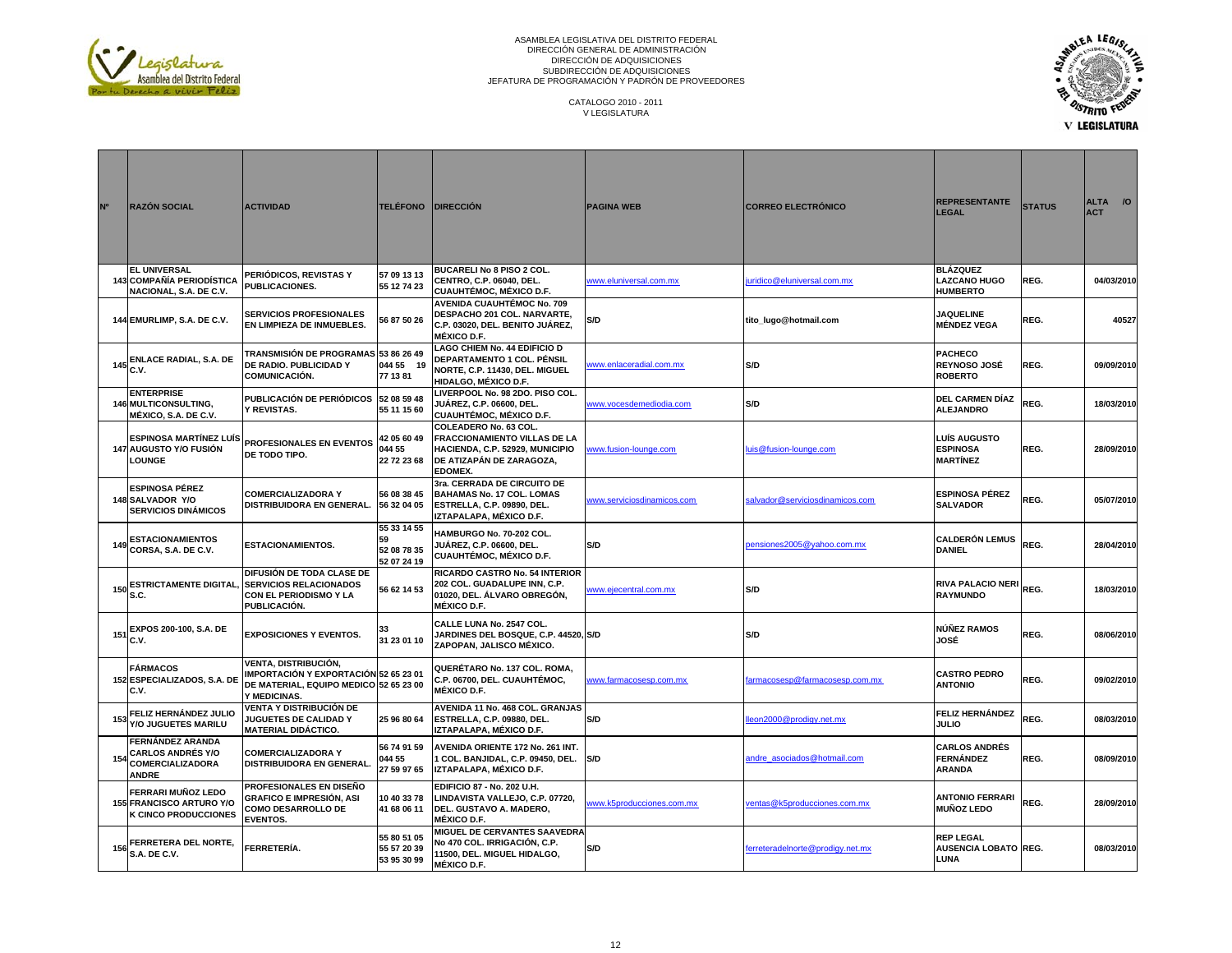

**169GLOBAL CONSULTING,** 

**55 34 43 46**

**NEGOCIOS.**

**S.C.**

### ASAMBLEA LEGISLATIVA DEL DISTRITO FEDERALDIRECCIÓN GENERAL DE ADMINISTRACIÓN DIRECCIÓN DE ADQUISICIONES SUBDIRECCIÓN DE ADQUISICIONESJEFATURA DE PROGRAMACIÓN Y PADRÓN DE PROVEEDORES

CATALOGO 2010 - 2011V LEGISLATURA



**FERNÁNDEZ**

**REG. 25/05/2010**

**Nº RAZÓN SOCIAL ACTIVIDAD TELÉFONO DIRECCIÓN PAGINA WEB CORREO ELECTRÓNICOREPRESENTANTE STATUS ALTA /O**<br>LEGAL STATUS ACT **<sup>157</sup> FIGLIO MEX, S.A. COMERCIALIZADORA EN GENERAL. 50 19 68 77 55 72 43 18 CIRCUITO INGENIEROS No. 59 COL. CIUDAD SATÉLITE, C.P. 53100, NAUCALPAN DE JUÁREZ, EDOMEX. S/D** marioa1000@hotmail.com **GÓMEZ RODRÍGUEZ MARIO ARTURO REG. 11/03/2010 158COMERCIALIZADORA, S.A. FJR DISTRIBUIDORA & DE C.V.COMERCIALIZADORA EN GENERAL. 59 35 00 18 RANCHO ZINAMBA No. 12 COL. HACIENDA DE COYOACAN, C.P. 04970, DEL. COYOACAN, MÉXICO D.F.S/D** ecomercializadora@hotmail. Com**MARIELA GUTIÉRREZ ESCALANTE REG. 14/04/2010159FLORES SÁNCHEZ MARIEL Y/O DISTRIBUIDORA Y COMERCIALIZADORA MILENIUM SIGLO XXI COMERCIALIZADORA Y DISTRIBUIDORA EN GENERAL. 56 80 38 99 CALLE 6 No. 30 COL. OLIVAR DEL CONDE 1ra. SECCIÓN, C.P. 01400, DEL. ÁLVARO OBREGÓN, MÉXICO D.F.S/D** lolo16\_estrella@hotmail.com **FLORES SÁNCHEZ MARIEL REG. 30/06/2010 160 FONSECA PÉREZ JOSÉ NO ESPECIFICA 56 51 57 45UNIDAD TORRES MIXCOAC EDIFICIO6 A No. 602 COL. TORRES MIXCOAC, C.P. 01490, DEL. ÁLVARO OBREGÓN, MÉXICO D.F. S/D S/D FONSECA PÉREZ JOSÉ REG. 12/04/2010 161FOREIGN INFORMATION,** s.c. **ESPECIALISTAS EN COMUNICACIÓN Y TECNOLOGÍA DE LA INFORMACIÓN.52 07 36 98 52 08 68 97AMORES No. 1618 DESPACHO 102 COL. DEL VALLE, C.P. 03100, DEL. BENITO JUÁREZ, MÉXICO D.F.** .e-mid.com.mx eres.garcia@e-mid.com.mx **TERESITA DEL NIÑO JESÚS GARCÍA CARMONAREG. 18/03/2010162 FORUM EDICIONES, S.A. DE C.V. EDICIÓN E IMPRESIÓN DE LIBROS Y REVISTAS. 55 38 89 63 CALLE PROLONGACIÓN CANAL NACIONAL No. 192 EDIFICIO I-D LOCAL 40, COL. SANTA ANITA, C.P. 08300, MÉXICO D.F. S/D S/D EDUARDO IBARRA AGUIRRE REG. 18/03/2010 163**PREIGH TRACK DE REALIZACIÓN Y PRODUCCIÓN | CALLE DURANGO No. 341 COL. | revalech®yahoo.com.mx | S/D S/D S/D FEDERICO VALE | REG. | 08/12/2010<br>| МÉXICO, S.A. DE C.V. | PUBLICITARIOS, DE SERVICIOS | S2 11 88 ROMAL CIAUHTÉM **164 FUJI AUTOMOTRIZ, S.A. DE CONSIGNACIÓN DE<br>AUTOMÓVILES NUE VENTA, DISTRIBUCIÓN Y AUTOMÓVILES NUEVOS Y SEMINUEVOS.58 04 44 09 58 04 44 00CALZADA ERMITA IZTAPALAPA No. 848, COL. MINERVA, C.P. 09810, DEL. IZTAPALAPA, MÉXICO D.F.** www.nissanfuji.com.mx flotillasfuji@prodigy.net.mx **JOSÉ ANTONIO CABELLO VEGA REG. 15/07/2010 165PRODUCTIONS, S.A. DE GAL PRO ENTERTAINMENT PROFESIONALES EN EVENTOS 52 11 67 74 C.V.DE TODO TIPO. 52 11 71 76 INSURGENTES SUR No. 569 INT. 403** S/D **COL. NÁPOLES, C.P. 03810, DEL. BENITO JUÁREZ, MÉXICO D.F. S/D S/DCROWLEY FUCUGAUCHI VÍCTOR GALREG. 20/07/2010166 GARCÍA ELIZONDO JOSÉ CARLOS ARQUITECTURA Y RESTAURACIÓN. 55 70 53 12 52 59 27 87 044 55 12 77 57 95 AVENIDA VASCO DE QUIROGA No. 1783 COL. SANTA FE, C.P. 01210, DEL. ÁLVARO OBREGÓN, MÉXICO D.F.S/D** imagenarq@gmail.com **GARCÍA ELIZONDO JOSÉ CARLOSGARCÍA ELIZONDO**<br>JOSÉ CARLOS **REG.** 11/02/2010 **167 COMERCIALIZADORA, GARCÍA SANTOYO DIOEMAY/O 3DS CALIDAD, CALIDEZ A SU SERVICIOSCOMERCIALIZADORA Y DISTRIBUIDORA EN GENERAL.53 38 68 05 56 19 43 17PEHUAME MANZANA 14 LT. 14 COL. ADOLFO RUIZ CORTINEZ, C.P. 04630, DEL. COYOACAN, MÉXICO D.F.S/D** floreriajatziry@hotmail.com **DIOEMA GARCÍA SANTOYO REG. 22/06/2010 168 Y/O HOY EL IMPARCIAL DE IMÁGENES A TRAVÉS DE GARCÍA SORDO MARIO MÉXICODIFUSIÓN DE INFORMACIÓN E MEDIOS ELECTRÓNICOS.56 08 55 63 54 40 09 16 PROLONGACIÓN CANAL NACIONAL No. 192 EDIFICIO 1 - D LOCAL 38, COL. SANTA ANITA, C.P. 08300, DEL. IZTACALCO, MÉXICO D.F.** ww.hoyelimparcialdemexico.com.mx contacto@hoyelimparcial.com.mx **MARIO GARCÍA** SORDO **REG. 27/10/2010 GARDUÑO`S & NOAH, GB ASESORÍA Y CONSULTORÍA EN LAS HUERTAS No. 107 - 1109 COL. DEL VALLE, C.P. 03100, DEL.**  gbglobalconsulting.com.mx gb@gbglobalconsulting.com.mx **J. GILBERTO GARDUÑO** 

**BENITO JUÁREZ, MÉXICO D.F.**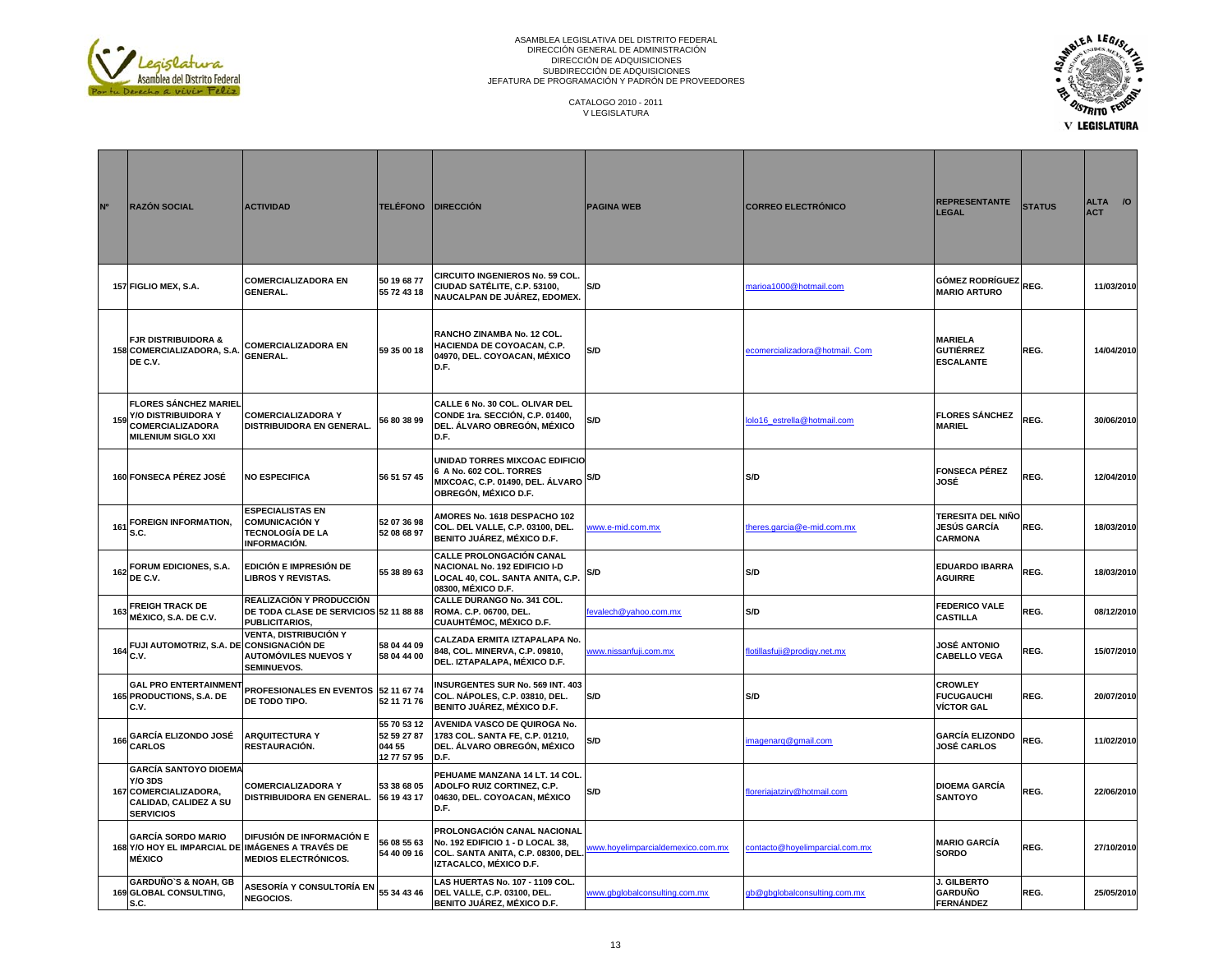



| N <sup>o</sup> | <b>RAZÓN SOCIAL</b>                                                                   | <b>ACTIVIDAD</b>                                                                                                          | <b>TELÉFONO</b>                                              | <b>DIRECCIÓN</b>                                                                                                                   | <b>PAGINA WEB</b>        | <b>CORREO ELECTRÓNICO</b>        | <b>REPRESENTANTE</b><br><b>LEGAL</b>              | <b>STATUS</b> | ALTA /O<br><b>ACT</b> |
|----------------|---------------------------------------------------------------------------------------|---------------------------------------------------------------------------------------------------------------------------|--------------------------------------------------------------|------------------------------------------------------------------------------------------------------------------------------------|--------------------------|----------------------------------|---------------------------------------------------|---------------|-----------------------|
|                | <b>GASTRONOMÍA</b><br>170 CARRANZA, S.A. DE C.V.<br>(CANTINA SALÓN LUZ)               | VENTA, DISTRIBUCIÓN Y<br><b>PREPARACIÓN DE ALIMENTOS 55 12 42 46</b><br>Y BEBIDAS PARA EVENTOS DE 55 12 26 56<br>OCASIÓN. |                                                              | <b>GANTE No. 21 ESQ. VENUSTIANO</b><br>CARRANZA, COL. CENTRO. C.P.<br>06002. DEL. CUAUHTÉMOC. MÉXICO<br>D.F.                       | ww.wilsonjones.com       | S/D                              | <b>JUANA</b><br><b>BETANCOURT</b><br><b>PARRA</b> | REG.          | 10/11/2010            |
|                | 171 GEISHA, S.A. DE C.V.                                                              | <b>MANTENIMIENTO PREVENTIVO</b><br>Y CORRECTIVO A TODO TIPO<br>DE VEHÍCULOS.                                              | 10 55 12 00<br>EXT. 2301<br>55 77 14 69<br>10 40 38 94       | FERROCARRIL HIDALGO No. 864<br>COL. ARAGÓN, C.P. 07000, DEL.<br><b>IGUSTAVO A. MADERO. MÉXICO D.F.</b>                             | uben mejia@geisha.com.mx | www.geisha.com.mx                | <b>RUIZ HUBARD</b><br><b>TOMAS</b>                | REG.          | 02/02/2010            |
|                | <b>GLORIA LIZBETH VALDEZ</b><br>172 HERRERA CARPIO Y/O<br><b>DIARIO IMAGEN</b>        | <b>DIFUSIÓN DE INFORMACIÓN E</b><br><b>IMÁGENES A TRAVÉS DE</b><br><b>MEDIOS ELECTRÓNICOS.</b>                            | 55 23 14 60                                                  | MIAMI No. 12 COL. NÁPOLES. C.P.<br>03810, DEL. BENITO JUÁREZ,<br><b>MÉXICO D.F.</b>                                                | www.diarioimagen.net     | S/D                              | <b>JORGE IBARRA</b><br><b>MAGOÑA</b>              | REG.          | 18/03/2010            |
| 173            | <b>GODINEZ URZUA</b><br><b>GERARDO Y/O SAETIAC</b>                                    | <b>ARQUITECTURA Y</b><br><b>RESTAURACIÓN DE</b><br><b>INMUEBLES.</b>                                                      | 10 85 04 54<br>044 55<br>25 38 32 47                         | CALLE FLOR No. 92 COL. BENITO<br>JUÁREZ, C.P. 57000, MUNICIPIO DE S/D<br>NEZAHUALCOYOTL, EDOMEX.                                   |                          | godinez_gerardo@hotmail.com      | <b>GERARDO GODINEZ</b><br><b>URZUA</b>            | REG.          | 16/08/2010            |
| 174            | <b>GÓMEZ GRANADOS</b><br><b>EDGAR Y/O</b><br>COMERCIALIZADORA E-<br>GO                | <b>COMERCIALIZADORA EN</b><br><b>GENERAL.</b>                                                                             | 46 10 29 97<br>044 55<br>39 66 15 75                         | <b>CORONAS No. 120 COL. AQUILES</b><br>SERDAN, C.P. 15430, DEL.<br><b>VENUSTIANO CARRANZA, MÉXICO</b><br>D.F.                      | S/D                      | S/D                              | <b>GÓMEZ GRANADOS</b><br><b>EDGAR</b>             | REG.          | 13/04/2010            |
| 175            | <b>GONZÁLEZ CHÁVEZ</b><br><b>DANIEL Y/O</b><br><b>TRASNPORTES</b><br><b>PROGRAFIC</b> | SERVICIOS DE TRANSPORTE Y<br><b>MUDANZAS.</b>                                                                             | 56 10 49 26                                                  | SAN RICARDO LOTE 10 MZA. No.<br>816 COL. SANTA URSULA COAPA,<br>C.P. 04600, DEL. COYOACAN,<br><b>MÉXICO D.F.</b>                   | S/D                      | transportesprografic@hotmail.com | <b>GONZÁLEZ CHÁVEZ</b><br><b>DANIEL</b>           | REG.          | 22/10/2010            |
|                | GONZÁLEZ JIMÉNEZ<br>176 GERARDO Y/O EMM<br><b>IMPRESORES</b>                          | <b>SERVICIOS PROFESIONALES</b><br>DE IMPRESIÓN Y<br><b>ENCUADERNACIÓN</b>                                                 | 91 52 39 81<br>19 93 34 37                                   | JUAN FRANCISCO No. 11 - 3 COL.<br>PUEBLO DE SAN JUAN DE ARAGÓN, S/D<br>C.P. 07950, DEL. GUSTAVO A. .<br><b>MADERO, MÉXICO D.F.</b> |                          | jerrpolitiks@gmail.com           | <b>GONZÁLEZ</b><br><b>JIMÉNEZ GERARDO</b>         | REG.          | 19/11/2010            |
| 17             | <b>GRC COMUNICACIONES,</b><br><b>S.A. DE C.V.</b>                                     | TRANSMISIÓN DE PROGRAMAS<br>DE RADIO, PUBLICIDAD Y<br>COMUNICACIÓN.                                                       | 57 28 48 00<br>57 28 48 01<br>57 28 48 02<br>57 28 48 03     | <b>AVENIDA CONSTITUYENTES No.</b><br>1154 COL. LOMAS ALTAS, C.P.<br>11950, DEL. MIGUEL HIDALGO,<br><b>MÉXICO D.F.</b>              | www.radiocentro.com.mx   | rcentro@grc.com.mx               | <b>ARTURO YAÑEZ</b><br><b>FLORES</b>              | REG.          | 22/09/2010            |
|                | <b>GRIJALVA AGUILAR</b><br>178 HÉCTOR Y/ PACSA                                        | PUBLICIDAD Y DIFUSIÓN DE<br><b>IMAGEN.</b>                                                                                | 56 59 71 61<br>56 58 41 21<br>044 55<br>60 98 20<br>82 39 59 | CALLE AGUAYO No. 3 DESPACHO 6<br>25 COL. DEL CARMEN, C.P. 04100, DEL. S/D<br>55 COYOACAN, MÉXICO D.F.                              |                          | ngrijalvaaguil@msn.com           | <b>GRIJALVA AGUILAR</b><br><b>HÉCTOR</b>          | REG.          | 19/03/2010            |
|                | <b>GRUPO COLAR, S.A. DE</b><br>$179$ <sub>C.V.</sub>                                  | <b>COMERCIALIZADORA EN</b><br><b>GENERAL.</b>                                                                             | 50 19 78 99<br>50 19 78 98                                   | RIVA PALACIO No. 30 COL.<br>TLALNEPANTLA CENTRO, C.P.<br>54000, MUNICIPIO DE<br>TLALNEPANTLA, EDOMEX.                              | S/D                      | S/D                              | <b>RAMOS ESPINOZA</b><br>RAÚL                     | REG.          | 11/03/2010            |
|                | <b>GRUPO COMERCIAL</b><br>180 FERRETERO VALLADOLID.<br><b>S.A. DE C.V.</b>            | <b>VENTA EN GENERAL DE TODO</b><br><b>TIPO DE ARTÍCULOS DE</b><br>FERRETERÍA.                                             | 26 31 74 78<br>26 31 71 27                                   | AVENIDA INSURGENTES NORTE No.<br>910 COL. HÉROES DE NACOZARI,<br>C,P, 07780, DEL. GUSTAVO A.<br><b>MADERO, MÉXICO D.F.</b>         | S/D                      | errevallad@hotmail.com           | <b>ALEJANDRO RUIZ</b><br><b>MARTÍNEZ</b>          | REG.          | 04/02/2010            |
| 181            | <b>GRUPO COVAG, S.A. DE</b><br>C.V.                                                   | <b>COMERCIALIZADORA Y</b><br>DISTRIBUIDORA EN GENERAL.                                                                    | 56 63 00 60                                                  | AVENIDA DE LAS GÁRGOLAS No. 92<br>20 PISO COL. JARDINES DEL SUR.<br>C.P. 16050, DEL. XOCHIMILCO,<br><b>MÉXICO D.F.</b>             | S/D                      | qcovaq@qmail.com                 | <b>JAVIER EDUARDO</b><br><b>CARRILLO DURAN</b>    | REG.          | 15/07/2010            |
|                | <b>GRUPO DE</b><br>182 RADIODIFUSORAS, S.A. DE<br>C.V.                                | PUBLICIDAD EN MEDIOS<br>(RADIO).                                                                                          | 52 79 21 21                                                  | PRIVADA DE HORACIO No. 10 COL.<br>POLANCO, C.P 11560, DEL. MIGUEL www.grupoformula.com.mx<br>HIDALGO, MÉXICO D.F.                  |                          | grupoformula@grupoformula.com.mx | <b>ALCÁNTARA</b><br><b>VÁZQUEZ LUÍS</b>           | REG.          | 03/09/2010            |
| 183            | <b>GRUPO EDITORIAL DIEZ,</b><br><b>S.A. DE C.V.</b>                                   | <b>NDUSTRIALES DE LA EDICIÓN</b><br>Y LA IMPRESIÓN (REVISTA<br>VÉRTIGO).                                                  | 55 36 14 00                                                  | <b>AVENIDA INSURGENTES SUR No.</b><br>664 PISO 8 COL. DEL VALLE, C.P.<br>03100. DEL. BENITO JUÁREZ.<br><b>MÉXICO D.F.</b>          | www.revistavertigo.com   | recepcion@revistavertigo.com     | <b>ALFONSO MANUEL</b><br><b>REZA FRANCO</b>       | REG.          | 18/03/2010            |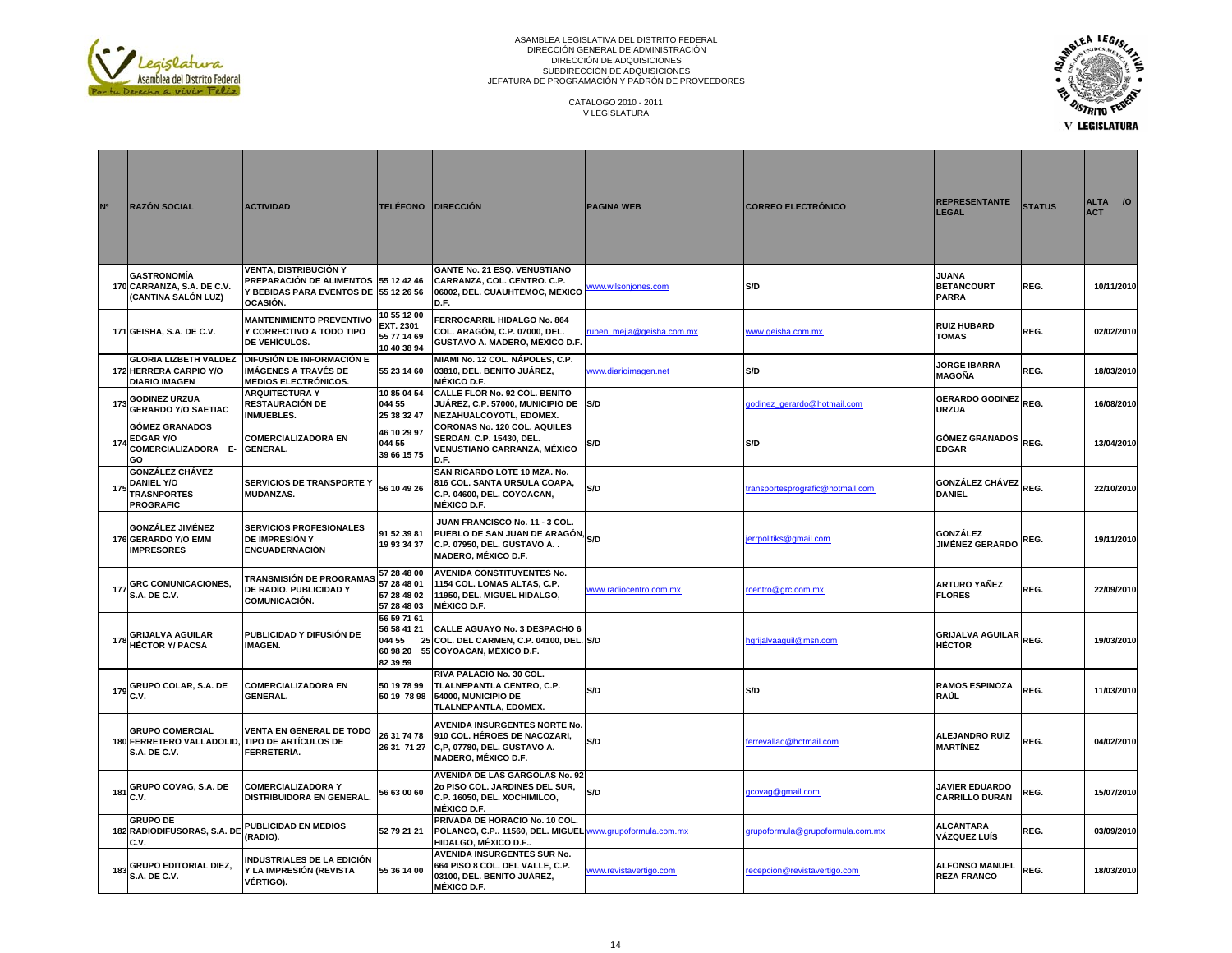



|     | <b>RAZÓN SOCIAL</b>                                                            | <b>ACTIVIDAD</b>                                                                                                                 | <b>TELÉFONO</b>                                                                                       | <b>DIRECCIÓN</b>                                                                                                                                              | <b>PAGINA WEB</b>   | <b>CORREO ELECTRÓNICO</b>          | <b>REPRESENTANTE</b><br><b>LEGAL</b>                                    | <b>STATUS</b> | ALTA /O<br><b>ACT</b> |
|-----|--------------------------------------------------------------------------------|----------------------------------------------------------------------------------------------------------------------------------|-------------------------------------------------------------------------------------------------------|---------------------------------------------------------------------------------------------------------------------------------------------------------------|---------------------|------------------------------------|-------------------------------------------------------------------------|---------------|-----------------------|
|     | <b>GRUPO EDITORIAL</b><br>184 MIGUEL ÁNGEL PORRUA,<br>S.A. DE C.V.             | EDICIÓN DE LIBROS Y<br>REVISTAS.                                                                                                 | 56 16 18 25<br>56 16 27 05<br>56 16 00 71<br>55 50 25 55<br>55 50 41 94<br>55 50 25 16<br>56 16 31 03 | <b>CHIHUAHUA No. 23 COL.</b><br>PROGRESO, C.P. 01080, DEL.<br>ÁLVARO OBREGÓN, MÉXICO D.F.                                                                     | www.maporrua.co.mx  | maporrua@maporrua.com.mx           | <b>MIGUEL ÁNGEL</b><br>PORRUA VENERO<br>RAÚL GUERRERO<br><b>SÁNCHEZ</b> | REG.          | 03/08/2010            |
|     | 185 GRUPO EDITORIAL ZEURY,<br><b>S.A. DE C.V.</b>                              | <b>IMPRESIÓN Y</b><br><b>ENCUADERNACIÓN ETC.</b>                                                                                 | 55 95 87 61<br>15 20 06 43                                                                            | BELICE No. 15 COL. OLIVAR DE LOS<br>PADRES, C.P. 01080, DEL. ÁLVARO<br>OBREGÓN, MÉXICO D.F.                                                                   | <b>S/D</b>          | zeury@prodigy.net.mx               | <b>FÉLIX ZEPEDA</b><br><b>ESCUDERO</b>                                  | REG.          | 03/03/2010            |
|     | 186 GRUPO ELÉCTRICO<br>CAFRAL, S.A. DE C.V.                                    | VENTA, DISTRIBUCIÓN,<br>IMPORTACIÓN Y EXPORTACIÓN 57 82 40 31<br>DE MATERIAL Y EQUIPO<br>ELÉCTRICO EN GENERAL.                   | 58 72 41 42<br>01 800<br>099 41 42                                                                    | KILÓMETRO 38.5 AUTOPISTA<br><b>MÉXICO QUERÉTARO. COL. LAS</b><br>ANIMAS, C.P. 54740, MUNICIPIO DE<br>CUAUTITLAN IZCALLI, EDOMEX.                              | ww-cafral.com.mx    | gcafral@cafral.com.mx              | <b>MORALES</b><br><b>GONZÁLEZ</b><br><b>SALVADOR</b>                    | REG.          | 12/02/2010            |
| 187 | <b>GRUPO EMPRESARIAL</b><br>FERRER, S.A. DE C.V.                               | <b>SERVICIOS DE ALQUILER,</b><br><b>COMPRA, VENTA Y</b><br><b>ADMINISTRACIÓN DE BIENES</b><br><b>INMUEBLES (INMOBILIARIAS)</b>   | 55 11 70 12<br>55 14 16 12                                                                            | GÉNOVA No. 33-701 COL. JUAREZ,<br>C.P. 06600, DEL. CUAUHTÉMOC,<br><b>MÉXICO D.F.</b>                                                                          | S/D                 | puntodecontrol@gonzalez ferrer.com | <b>GONZÁLEZ FERRER</b><br><b>CARLOS</b><br><b>FERNANDO</b>              | REG.          | 06/04/2010            |
|     | <b>GRUPO FERRELECTRICO Y</b><br>188 ELECTRÓNICO, S.A. DE<br>C.V.               | VENTA Y DISTRIBUCIÓN DE<br>ARTÍCULOS DE FERRETERÍA.                                                                              | 11 08 77 33                                                                                           | JORGE JIMÉNEZ CANTU MANZANA<br>No. 144 LOTE 29 COL. SAN AGUSTÍN<br>ATLAPULCO, C.P. 57850, MUNICIPIO<br>DE NEZAHUALCOYOTL, EDOMEX.                             | S/D                 | gpo_fel@yahoo.com.mx               | <b>GILBERTO FLORES</b><br><b>GARCÍA</b>                                 | REG.          | 18/03/2010            |
|     | 189 GRUPO FONJAN, S.A. DE                                                      | <b>COMPRA Y VENTA DE</b><br><b>ARTÍCULOS Y PRODUCTOS</b><br><b>COMERCIALES,</b><br><b>COMERCIALIZADORA EN</b><br><b>GENERAL.</b> | 58 72 73 48<br>26 20 45 36<br>57 76 49 48                                                             | <b>CALLE DESTAJISTAS No. 7-E COL.</b><br>FRACCIONAMIENTO INDUSTRIAL<br>XHALA, C.P. 54715, MUNICIPIO DE<br><b>CUAUTITLAN, EDOMEX.</b>                          | S/D                 | erreconta@hotmail.com              | <b>RUIZ ORTIZ ANA</b><br><b>KAREN</b>                                   | REG.          | 28/01/2010            |
|     | 190 GRUPO HABERS, S.A. DE                                                      | VENTA. DISTRIBUCIÓN Y<br><b>CONFECCIÓN DE UNIFORMES Y 53 30 20 00</b><br><b>TEXTILES.</b>                                        |                                                                                                       | PRESA TEPUXTEPEC No. 32 DESP.<br>301 COL. LOMA HERMOSA, C.P.<br>11200, DEL. MIGUEL HIDALGO,<br><b>MÉXICO D.F.</b>                                             | www.habers.com.mx   | ventas@habers.com.mx               | <b>HABER NAKACH</b><br>MOISÉS                                           | REG.          | 11/08/2010            |
|     | <b>GRUPO INDUSTRIAL Y</b><br>191 COMERCIAL ABRAXAS,<br>S.A. DE C.V.            | <b>COMERCIALIZADORA EN</b><br><b>GENERAL DE PRODUCTOS Y</b><br><b>SERVICIOS.</b>                                                 | 25 96 27 89<br>044 55<br>29 04 95 01<br>044 55<br>20 <sup>1</sup><br>83 20 99                         | AVENIDA DIVISIÓN DEL NORTE No.<br>3248 ALTOS COL. CD. JARDÍN, C.P.<br>04370, DEL. COYOACAN, MÉXICO<br>D.F.                                                    | S/D                 | acorona_abraxas@yahoo.com.m        | <b>CORONA CHÁVEZ</b><br><b>AGUSTÍN</b>                                  | REG.          | 26/02/2010            |
|     | 192 GRUPO JULIO, S.A. DE C.V.                                                  | VENTA Y DISTRIBUCIÓN DE<br>TRAJES Y VESTIDOS FINOS.                                                                              | 55 38 42 91<br>55 38 43 03<br>55 30 06 98                                                             | calzada de tlalpan No. 509 COL.<br>ÁLAMOS, C.P. 03400, DEL. BENITO<br>JUÁREZ, MÉXICO D.F.                                                                     | www.julio.com       | S/D                                | <b>ISAAC HAMUI</b><br><b>SITTON</b>                                     | REG.          | 24/09/2010            |
|     | <b>GRUPO LIBRE</b><br>193 COMUNICACIÓN, S.A. DE<br>C.V.                        | <b>PROFESIONALES EN</b><br>PUBLICIDAD Y COMUNICACIÓN                                                                             | 56 11 60 90                                                                                           | <b>CALLE DE MILLET No. 83 - 14 COL.</b><br><b>INSURGENTES EXTREMADURA, C.P.</b><br>03740, DEL. BENITO JUÁREZ,<br><b>MÉXICO D.F.</b>                           | www.librecom.com.mx | S/D                                | <b>FRANCISCO ORTIZ</b><br><b>PINCHETTI</b>                              | REG.          | 29/10/2010            |
|     | <b>GRUPO MANTENIMIENTO</b><br><b>194 BIOMÉDICO INDUSTRIAL,</b><br>S.A. DE C.V. | VENTA Y DISTRIBUCIÓN DE<br><b>EQUIPO MEDICO Y</b><br><b>MEDICAMENTOS.</b>                                                        | 26 08 68 79<br>36 03 80 93<br>044 55 38<br>92 37 44                                                   | <b>MARIANO MATAMOROS No. 25</b><br><b>EDIFICIO E DEPARTAMENTO 302</b><br>COL. PUEBLO DE SANTA CRUZ<br>MEYEHUALCO, C.P. 09700, DEL.<br>IZTAPALAPA, MÉXICO D.F. | S/D                 | mantebind_61@yahoo.com.mx          | <b>FRIACO MONROY</b><br><b>JIMÉNEZ</b>                                  | REG.          | 02/09/2010            |
|     | 195 GRUPO MEXLAR, S.A. DE<br>C.V.                                              | DISEÑO DE IMPRESIÓN EN<br>OFFSET. SERIGRAFÍA.<br>RÓTULOS DIGITALES, ETC.                                                         | 57 62 89 21<br>26 43 51 82                                                                            | AVENIDA IZTACCIHUATL No. 181<br>COL. MOCTEZUMA 1ra. SECCIÓN.<br>C.P. 15500, DEL. VENUSTIANO<br>CARRANZA, MÉXICO D.F.                                          | S/D                 | grupomexlar@lycos.com              | <b>LUÍS SANTOS</b><br><b>CORTES AGUILERA</b>                            | REG.          | 05/04/2010            |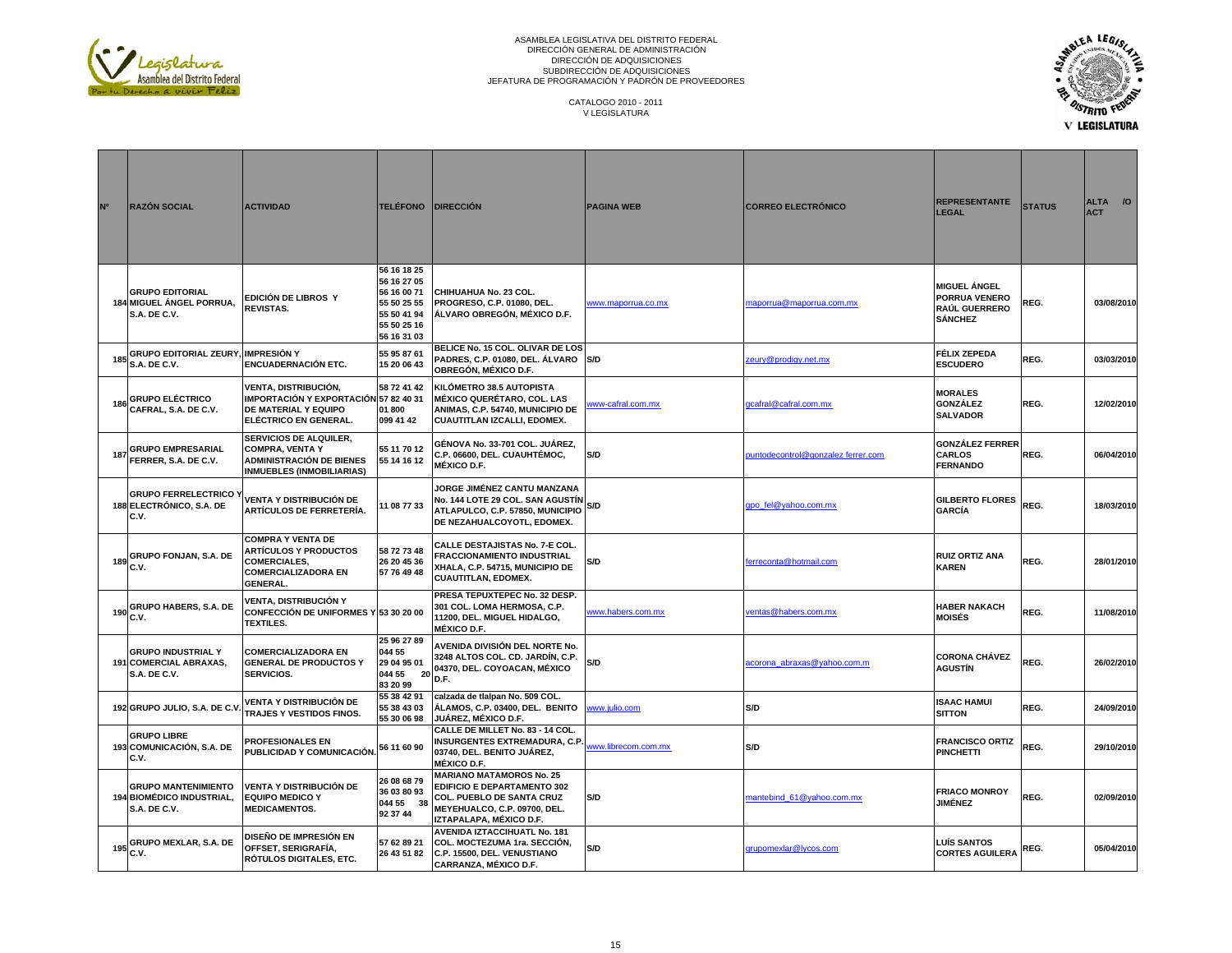



|     | <b>RAZÓN SOCIAL</b>                                                                           | <b>ACTIVIDAD</b>                                                                                                                           | <b>TELÉFONO</b>                                                                        | <b>IDIRECCIÓN</b>                                                                                                              | <b>PAGINA WEB</b>                                         | <b>CORREO ELECTRÓNICO</b>            | <b>REPRESENTANTE</b><br><b>LEGAL</b>                      | <b>STATUS</b> | ALTA /O<br><b>ACT</b> |
|-----|-----------------------------------------------------------------------------------------------|--------------------------------------------------------------------------------------------------------------------------------------------|----------------------------------------------------------------------------------------|--------------------------------------------------------------------------------------------------------------------------------|-----------------------------------------------------------|--------------------------------------|-----------------------------------------------------------|---------------|-----------------------|
|     | 196 GRUPO MI CAMIÓN, S.A.<br>DE C.V.                                                          | COMPRA, VENTA Y<br><b>DISTRIBUCIÓN DE CAMIONES</b><br><b>NUEVOS.</b>                                                                       | 58 90 37 52<br>58 90 37 25<br>58 90 88 63<br>58 90 71 82<br>58 90 61 08<br>58 90 71 48 | VÍA JOSÉ LÓPEZ PORTILLO No. 139<br>COL. SAN MATEO CUAUTEPEC,<br>C.P. 54900, MUNICIPIO DE<br>TULTITLAN. EDOMEX.                 | www.grupomicamion.com                                     | raguilar@grupomicamion.com           | <b>AGUILAR</b><br><b>HERNÁNDEZ JOSÉ</b><br><b>ROBERTO</b> | REG.          | 29/07/2010            |
|     | <b>GRUPO PROFESIONAL EN</b><br>197 EQUIPOS DE COMPUTO,<br>S.A. DE C.V. (GRUPEC)               | <b>VENTA DE EQUIPOS DE</b><br><b>COMPUTO. ELABORACIÓN DE</b><br><b>PROGRAMASY</b><br><b>MANTENIMIENTO DE BIENES</b><br><b>INFORMÁTICOS</b> | 52 64 54 79<br>55 74 94 89<br>52 64 58 39<br>55 64 87 49                               | <b>CERRADA DE ORIZABA No. 2 COL.</b><br>ROMA, C.P. 06700, DEL.<br><b>CUAUHTÉMOC, MÉXICO D.F.</b>                               | www.grupec.com.mx                                         | grupec@grupec.com.mx                 | <b>HERNÁNDEZ</b><br><b>HERNÁNDEZ</b><br><b>RICARDO</b>    | REG.          | 25/04/2010            |
|     | 198 GRUPO RADIO TRECE<br>NACIONAL, S.A. DE C.V.                                               | <b>TRANSMISIÓN DE PROGRAMAS</b><br>DE RADIO . PUBLICIDAD Y<br>COMUNICACIÓN.                                                                | 52 62 13 00<br>52 62 13 22                                                             | CALLE DE LA UNIÓN No. 37 COL.<br>INDUSTRIAL, C.P. 07800, DEL.<br><b>GUSTAVO A . MADERO, MÉXICO</b><br>D.F.                     | www.radiotrece.com.mx                                     | contacto@radio13.com.mx              | <b>GÓMEZ LÓPEZ</b><br><b>DIANA</b><br><b>CONCEPCIÓN</b>   | REG.          | 08/10/2010            |
|     | 199 GRUPO RADIODIFUSORAS<br>CAPITAL, S.A. DE C.V.                                             | <b>TRANSMISIÓN DE PROGRAMAS 52 02 84 35</b><br>DE RADIO. PUBLICIDAD Y<br>COMUNICACIÓN.                                                     | 772<br>273 18 02                                                                       | ONTES URALES No. 425 PISO 1<br>COL. LOMAS DE CHAPULTEPEC,<br>C.P. 11000, DEL. MIGUEL HIDALGO,<br><b>MÉXICO D.F.</b>            | ww.capital.am                                             | anaya@editorialmac.com.mx            | <b>JORGE JAVIER</b><br><b>GARCÍA MENDOZA</b>              | REG.          | 29/10/2010            |
|     | 200 GRUPO SOLUCIÓN AS, S.A                                                                    | <b>COMERCIALIZADORA Y</b><br><b>DISTRIBUIDORA DE</b><br><b>VESTUARIO, UNIFORMES.</b><br><b>EQUIPO DE COMPUTO,</b><br>FERRETERÍA, ETC.      | 56 88 97 13                                                                            | J. SÁNCHEZ AZCONA No. 1426 COL.<br>DEL VALLE, C.P. 03100, DEL.<br>BENITO JUÁREZ, MÉXICO D.F.                                   | S/D                                                       | gruposolucionas@hotmail.com          | <b>VÍCTOR MANUEL</b><br><b>DEL MORAL HERES</b>            | REG.          | 14/06/2010            |
|     | <b>GRUPO VELES &amp; VELES</b><br>201 COMERCIALIZADORA Y<br>SERVICIOS, S.A. DE C.V.           | <b>COMERCIALIZADORA EN</b><br>GENERAL DE ARTÍCULOS Y<br><b>SERVICIOS VARIOS.</b>                                                           | 47 51 09 62                                                                            | <b>IGLESIA No. 2 TORRE B OFICINA 803</b><br>COL. TIZAPAN SAN ÁNGEL, C.P.<br>01090, DEL. ÁLVARO OBREGÓN,<br><b>MÉXICO D.F.</b>  | S/D                                                       | luis_velezl@hotmail.com              | <b>VELES LEBRIJA</b><br><b>VÍCTOR EDUARDO</b>             | REG.          | 04/03/2010            |
| 202 | <b>GUZMÁN CHÁVEZ JUAN</b><br><b>CARLOS Y/O</b><br><b>ENCUADERNACIÓN</b><br><b>LIBROMEX</b>    | IMPRESIÓN Y<br><b>ENCUADERNACIÓN EN</b><br><b>GENERAL.</b>                                                                                 | 58 63 83 65<br>044 55<br>39 02 34 95                                                   | ADRIANA SUR 47 No. 10 COL.<br>MIGUEL HIDALGO, C.P. 13200, DEL. S/D<br>TLAHUAC, MÉXICO D.F.                                     |                                                           | encuadernacion libromex@yahoo.com.mx | <b>JUAN PABLO</b><br><b>GUZMÁN CHÁVEZ</b>                 | REG.          | 23/02/2010            |
| 203 | <b>HARO PLASCENCIA</b><br><b>CARLOS Y/O INDAGA ARTE</b>                                       | PRODUCTOR Y DIRECTOR DE<br>TELEVISIÓN Y VIDEO.<br>DRAMATURGO Y MAESTRO DE 54 89 24 09<br>DIVERSAS DISCIPLINAS DEL<br>ARTE DRAMÁTICO.       |                                                                                        | <b>CERRADA EL ARENAL No. 30 CASA</b><br><b>B COL. PUEBLO TEPEPAN, C.P.</b><br>14610, DEL. TLALPAN, MÉXICO D.F.                 | S/D                                                       | S/D                                  | <b>HARO PLASCENCIA</b><br><b>CARLOS</b>                   | REG.          | 06/10/2010            |
| 204 | <b>HERNÁNDEZ GUERRERO</b><br>JOSÉ ANTONIO Y/O<br><b>GRACO SOLUTIONS DE</b><br><b>MÉXICO</b>   | SOLUCIONES INTEGRALES EN<br><b>COMPUTO Y</b><br>TELECOMUNICACIONES.                                                                        | 19 89 85 54<br>044 55<br>39 75 77 19                                                   | CALLE RINCÓN DE LAS ROSAS No.<br>14 COL. BOSQUE RESIDENCIAL DEL S/D<br>SUR, C.P. 16010, DEL. XOCHIMILCO,<br><b>MÉXICO D.F.</b> |                                                           | www.gracosolutions.com.mx            | JOSÉ ANTONIO<br>HERNÁNDEZ<br><b>GUERRERO</b>              | REG.          | 23/03/2010            |
|     | <b>HERNÁNDEZ HERNÁNDEZ</b><br>205 SERGIO Y/O INFINITTI<br><b>AUTO CARE SERVICE</b>            | <b>SERVICIO Y MANTENIMIENTO</b><br><b>DE AUTOMÓVILES.</b><br><b>CAMIONETAS, MOTOS, ETC.</b>                                                | 53 38 62 17<br>044 55 85<br>57 46 49<br>044 55<br>22 15 60 71                          | SAN BENJAMÍN MANZANA No. 932<br>LOTE 17 COL. SANTA URSULA<br>COAPA, C.P. 04600, DEL.<br><b>COYOACAN, MÉXICO D.F.</b>           | S/D                                                       | S/D                                  | HERNÁNDEZ<br><b>HERNÁNDEZ</b><br><b>SERGIO</b>            | REG.          | 13/04/2010            |
|     | <b>HERNÁNDEZ LÓPEZ MARIC</b><br>206 RAMÓN Y/O AGENCIA<br><b>PERIODÍSTICA</b><br>PERSONALIZADA | DIFUSIÓN DE INFORMACIÓN E<br>IMÁGENES A TRAVÉS DE<br><b>MEDIOS ELECTRÓNICOS.</b>                                                           | 58 57 77 34                                                                            | CERRADA DE HORACIO ZÚÑIGA No.<br><b>14 COL. LOS REYES CENTRO, C.P.</b><br>56400, MUNICIPIO DE LA PAZ,<br>EDOMEX.               | www.agenciaapp.com                                        | comunicacion@agenciaapp.com          | HERNÁNDEZ LÓPEZ<br><b>MARIO RAMÓN</b>                     | REG.          | 21/10/2010            |
|     | 207 HOTELERA DE LA PARRA,<br>S.A. DE C.V.                                                     | <b>HOTELES Y SALONES DE</b><br><b>FIESTAS PARA EVENTOS.</b>                                                                                | 52 28 99 28<br>52 11 25 71                                                             | <b>CALLE LIVERPOOL No. 155 PISO 2</b><br>COL. JUÁREZ, C.P. 06600, DEL.<br><b>CUAUHTÉMOC, MÉXICO D.F.</b>                       | www.enlazadot.com//hotelera_de_la_p<br>arra_sa_de_cv.html | S/D                                  | <b>MAURO JOEL</b><br><b>CARMONA</b><br><b>LORANCA</b>     | REG.          | 07/05/2010            |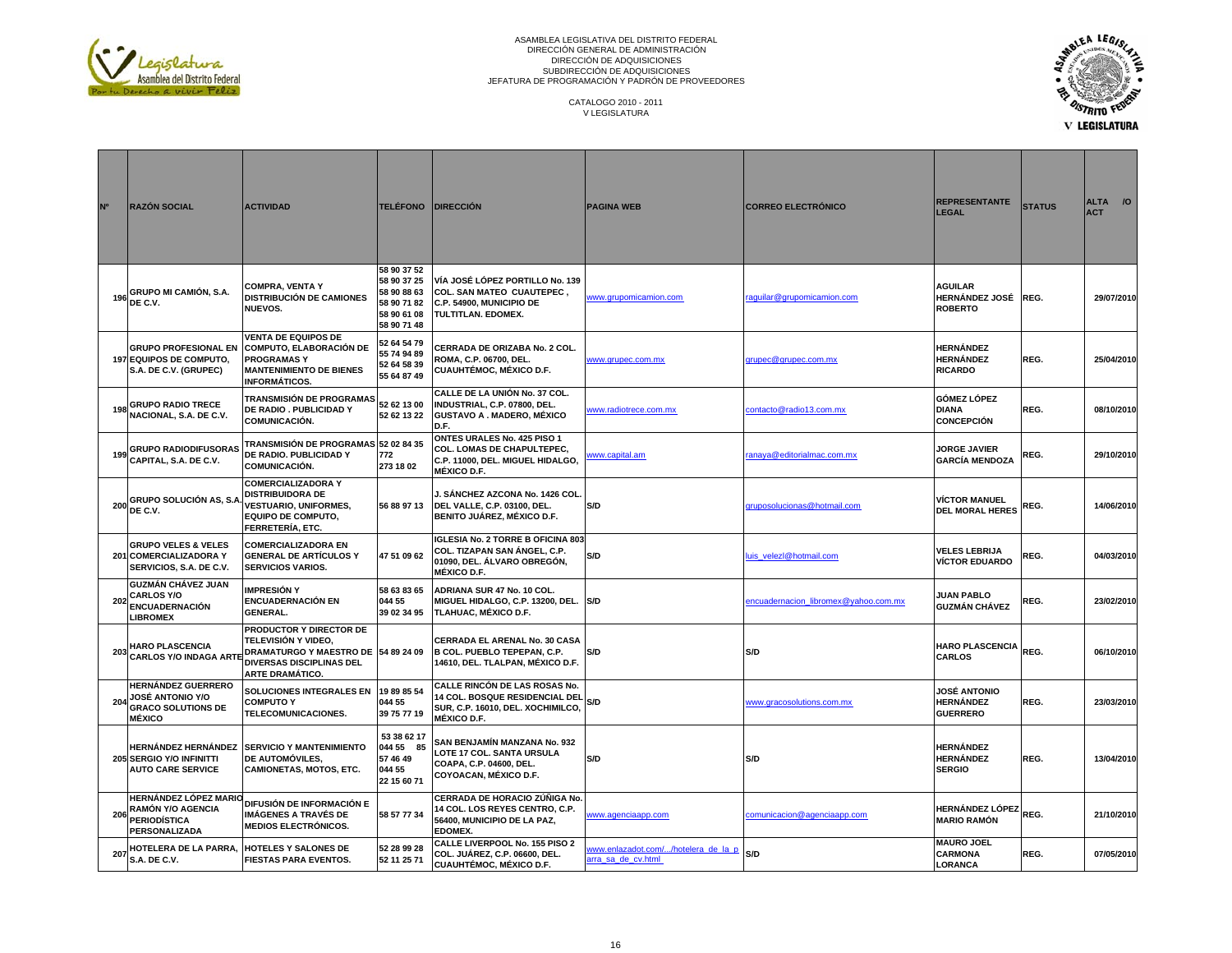

**COMPUTO.**

**55 12 46 94**

### ASAMBLEA LEGISLATIVA DEL DISTRITO FEDERALDIRECCIÓN GENERAL DE ADMINISTRACIÓN DIRECCIÓN DE ADQUISICIONES SUBDIRECCIÓN DE ADQUISICIONESJEFATURA DE PROGRAMACIÓN Y PADRÓN DE PROVEEDORES





**Nº RAZÓN SOCIAL ACTIVIDAD TELÉFONO DIRECCIÓN PAGINA WEB CORREO ELECTRÓNICOREPRESENTANTE STATUS ALTA /O**<br>LEGAL STATUS ACT **208 HQ SYSTEMS, S.A. DE C.V. / HIGH QUALITY SYSTEMS MATERIALY EQUIPO DE COMPUTO ACCESORIOS Y CONSUMIBLES. 58 08 11 29 56 04 91 90 56 04 97 49 58 08 27 49**9 CASTILLO DE NOTTINGHAM No. 46<br>9 S2938, ATIZAPÁN DE ZARAGOZA, C.P. MARIA A MARIA EN ENTERENDE EN ENTERA SÁNCHEZ RIVERA SÁNCHEZ<br>9 MUNICIPIO DE ATIZAPÁN, EDOMEX.<br>9 MUNICIPIO DE ATIZAPÁN, EDOMEX. **209 ICSA ESTUDIOS Y PROFESIONALES EN<br>AVALUOS, S.A. DE C.V. ARQUITECTURA Y<br>RESTAURACIÓN. FROFESIONALES EN 55 30 03 05<br>
ARQUITECTURA Y 55 38 09 67<br>
RESTAURACIÓN. 55 38 09 51<br>
55 30 24 45 SUR 65 No. 3141 COL. VIADUCTO PIEDAD, C.P. 08200, DEL. TLALPAN, MÉXICO D.F. S/D S/D BECERRA FIGUEROA JOSÉ TRINIDAD REG. 17/08/2010 210 TRANSFORMA, S.A. DE IDEA FORMA Y C.V.COMERCIO AL POR MAYOR DE EQUIPO DE MAQUINARIA Y EQUIPO PARA LA INDUSTRIA MANUFACTURERA.56 87 90 46AVENIDA COYOACAN No. 710-402 COL. DEL VALLE, C.P. 03100, DEL. BENITO JUÁREZ, MÉXICO D.F. S/D** ignacioagr@prodigy.net.mx **IGNACIO A. GUERRERO RIVERA REG. 02/02/2010 211 ID-PHOTO, S.A. DE C.V. COMPRA, VENTA Y COMERCIALIZACIÓN DE PRODUCTOS FOTOGRÁFICOS, DE AUDIO Y VIDEO. 55 18 81 92 55 18 80 92 REPUBLICA DE CUBA No. 64 COL. CENTRO, C.P. 06010, DEL. CUAUHTÉMOC, MÉXICO D.F.** lleneldf.com/empresas etapa\_infopersona-persona\_40859.html **S/D ROSENDO MEDINA RODRÍGUEZ REG. 04/08/2010 212IKONE MITTEL, S.A. DE DIFUSIÓN DE INFORMACIÓN E IMÁGENES A TRAVÉS DE MEDIOS ELECTRÓNICOS.**ION E CORONA BOREAL No. 107 COL.<br>: 44 44 91 06 PRADO CHURUSCO, C.P. 04320, <u>www.mexico-tenoch.com icomer@grupoicomedia.com</u> LUÍS FELIPE MORENO NARVÁEZ REG. 05/04/2010<br>. DEL. COYOACAN, MÉXICO, D.F. **213 COMUNICACIÓN, S.A. DE IMAGINARIA C.V. DIFUSIÓN DE INFORMACIÓN E 33 00 56 20 IMÁGENES A TRAVÉS DE MEDIOS ELECTRÓNICOS. 33 00 55 10 55 7831 24INSURGENTES SUR No. 800 PISO 8 COL. DEL. VALLE, C.P. 03100, DEL. BENITO JUÁREZ, MÉXICO D.F.** w<u>.laguiademexicoonline.com</u> **S/D S/D S/D S/D S/D S/CO S/CO S/CO S/CO S/CO S/CO S/CO S/CO S/CO S/CO S/CO S/CO S/CO S/CO S/CO S/CO S/CO S/CO S/CO S/CO S/CO S/CO S/CO S REG. 08/09/2010 214 FOTOGRÁFICOS, S.A. DE IMPLEMENTOS C.V.VENTA Y DISTRIBUCIÓN DE EQUIPOS FOTOGRÁFICOS,, DE IMPRESIÓN DE IMÁGENES, CÁMARAS, PAPELES, QUÍMICOS, ASÍ COMO EQUIPOS ELECTRÓNICOS Y DE COMPUTO.55 77 85 00 57 81 27 98 57 81 27 08 57 81 26 56 TENAYO No 33 COL. TEPEYAC INSURGENTES, C.P. 07020, DEL. GUSTAVO A. MADERO, MÉXICO D.F. S/D** ifsa81@prodigy.net.mx **MELÉNDEZ BRINGAS RAÚL REG. 24/05/2010 215 IMPRESOS SANTIAGO S.A. DE C.V. IMPRESOS EN GENERAL, DISEÑO DE FOLLETOS, TIPOGRAFÍA, MARCOS Y GRABADO. 56 46 24 01 56 46 24 02 56 46 24 03 55 82 21 73 TRIGO No. 80 COL. GRANJAS ESMERALDA, C.P. 09810, DEL. IZTAPALAPA, MÉXICO D.F. S/D** santiago@prodigy.net.mx **SANTIAGO FLORES SOCORRO REG. 13/04/2010 216INDUSTRIAL MUEBLERA CONCILIARIO DE SEGUE DE MOBILIARIO DE CORPORTA Y ESCOLAR.**<br> **EDAR, S.A. DE C.V. ESCOLAR. ESCOLAR.** 59 38 69 99 50 25 97 02 59 38 69 99 **AVENIDA 16 DE SEPTIEMBRE No. 48 COL. SAN PEDRO ATZOMPA, C.P. 55771, MUNICIPIO DE TECAMAC, EDOMEX. S/D S/D RODRÍGUEZ MAYA HUMBERTO REG. 26/05/2010 217 INDUSTRIAS MASET, S.A. DE C.V. VENTA Y DISTRIBUCIÓN DE MATERIA DE FERRETERÍA. 53 60 27 75 53 60 23 15HACIENDA DE LA LAGUNA No. 20 COL. BOSQUES DE ECHEGARAY, C.P. 53310, MUNICIPIO DE NAUCALPAN DE JUÁREZ, EDOMEX. S/D** maset@prodigy.net.mx **SALVADOR LUNA ALEYVAREG. 17/03/2010**<br>**ALEYVA REG.** 17/03/2010 **218 INDUSTRIAS RIHAN, S.A. DE C.V.COMERCIALIZADORA EN GENERAL DE ARTÍCULOS DE PAPELERÍA, FERRETERÍA Y ESCRITORIO.55 17 76 78AVENIDA SARA No. 4441 COL. GUADALUPE TEPEYAC, C.P. 07840, DEL. GUSTAVO A. MADERO, MÉXICO D.F. S/D S/D ZAYAS COLUMNA NÉSTOR ANDRÉS REG. <sup>2010</sup>** 219 DE C.V. **INDUSTRIAS RIVIERA, S.A. VENTA, DISTRIBUCIÓN Y FABRICACIÓN DE MUEBLES METÁLICOS PARA LA INDUSTRIA Y LA OFICINA.11 00 22 00 11 00 22 33 52 02 60 88CALZADA JAVIER ROJO GOMES No. 386 COL. GUADALUPE DEL MORAL, C.P. 09300, DEL. IZTAPALAPA, MÉXICO D.F.** w.rivieramex.com.mz **S/DLLANO GUTIÉRREZ MANUEL LEOPOLDOREG. 26/02/2010220 Y APLICACIONES, S.A. DE INGENIERÍA DE COMPUTO COMPRA, VENTA Y C.V.REPARACIÓN DE EQUIPO DE 044 55 25 01 17 44 REPUBLICA DE URUGUAY No. 15 PISO 1 COL. CENTRO, C.P. 0600 , DEL. CUAUHTÉMOC, MÉXICO D.F. S/D**onchiss@hotmail-com **XOCHITL ILIANA SORIA LAGUNAREG. 14/01/2010**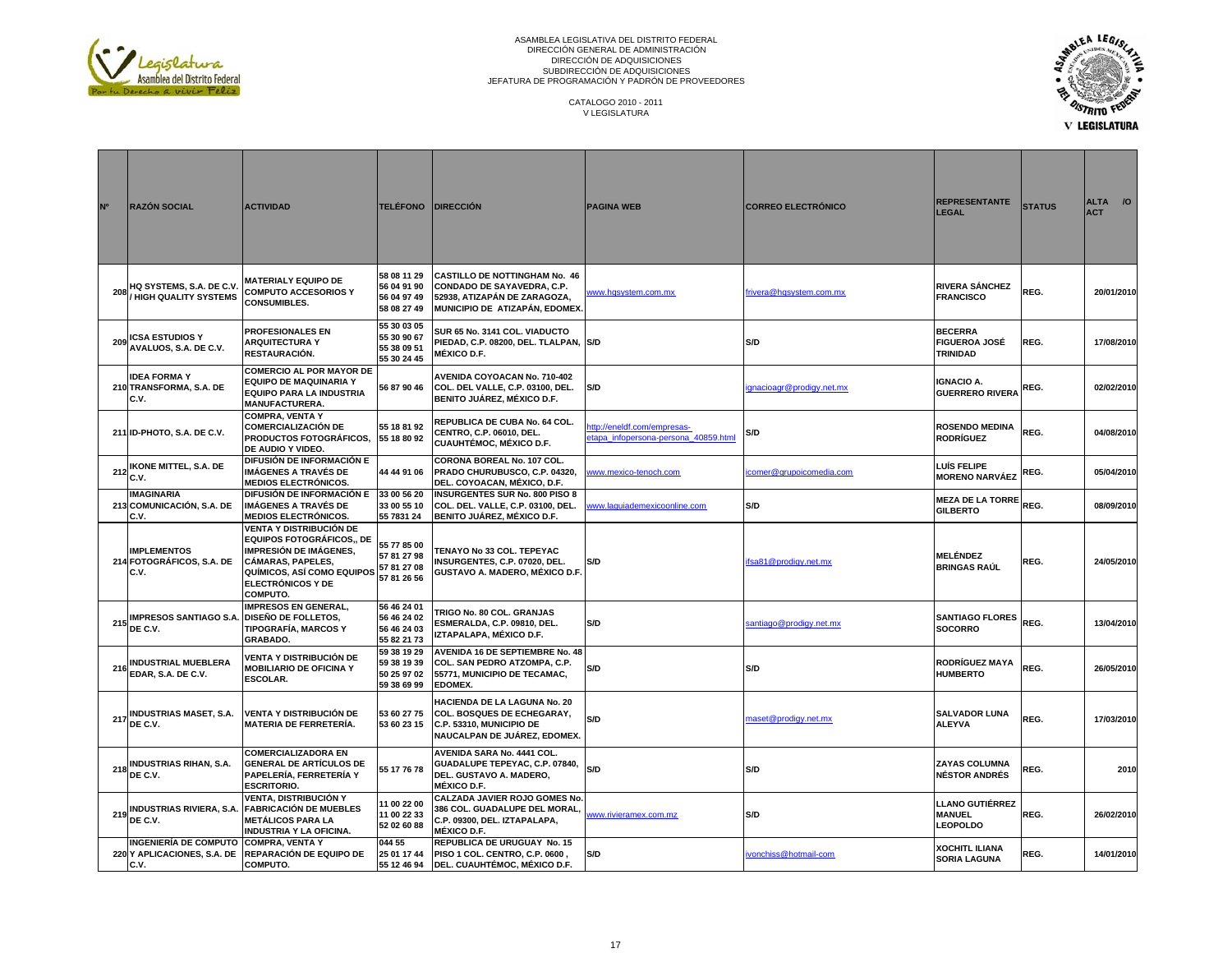



|     | <b>RAZÓN SOCIAL</b>                                                                    | <b>ACTIVIDAD</b>                                                                                                                                           | <b>TELÉFONO</b>                                                         | <b>DIRECCIÓN</b>                                                                                                                                  | <b>PAGINA WEB</b>          | <b>CORREO ELECTRÓNICO</b> | <b>REPRESENTANTE</b><br><b>LEGAL</b>                                 | <b>STATUS</b> | ALTA /O<br><b>ACT</b> |
|-----|----------------------------------------------------------------------------------------|------------------------------------------------------------------------------------------------------------------------------------------------------------|-------------------------------------------------------------------------|---------------------------------------------------------------------------------------------------------------------------------------------------|----------------------------|---------------------------|----------------------------------------------------------------------|---------------|-----------------------|
| 221 | INGENIERÍA MAVISA, S.A.<br>DE C.V.                                                     | <b>FABRICACIÓN DE MAQUINARIA</b><br>Y EQUIPO PARA LA INDUSTRIA<br>EN GENERAL, INSTALACIONES<br><b>ELÉCTRICAS TABLEROS AIRE</b><br>ACONDICIONADO.           | 38-71-29-63<br><b>FAX</b><br>38-71-29-62<br>56 93 55 10                 | SEBASTIÁN LERDO DE TEJADA<br><b>LOTE 1 MZ. 72 COL. PRESIDENTES</b><br><b>DE MÉXICO, C.P. 09740, DEL.</b><br>IZTAPALAPA, MÉXICO D.F.               | S/D                        | S/D                       | <b>JOSÉ MANUEL</b><br><b>DOMÍNGUEZ</b><br><b>URQUIZA</b>             | REG.          | 25/03/2010            |
| 222 | INNOCOM SIGLO XXI, S.A.<br>DE C.V.                                                     | <b>COMERCIALIZADORA EN</b><br>GENERAL.                                                                                                                     | 51 19 94 02<br>57 52 55 95                                              | ACUEDUCTO No. 1020 EDIFICIO 3<br>INTERIOR 402 COL. UNIDAD<br>HABITACIONAL ZACATENCO, C.P.<br>07340, DEL. GUSTAVO A. MADERO,<br><b>MÉXICO D.F.</b> | S/D                        | aradia1984@hotmail.com    | <b>MUÑOZ MARTÍNEZ</b><br><b>SANDRA</b>                               | REG.          | 10/02/2010            |
| 223 | <b>INNOVACIÓN BIENES</b><br>RAÍCES, S.A. DE C.V.                                       | OBRAS Y CONSTRUCCIONES.                                                                                                                                    | 55 38 31 52                                                             | YACATAS No. 49 - 102 COL.<br>NARVARTE, C.P. 03020, DEL.<br><b>BENITO JUÁREZ, MÉXICO D.F.</b>                                                      | S/D                        | S/D                       | <b>ALFREDO</b><br><b>RODRÍGUEZ</b><br><b>HERNÁNDEZ</b>               | REG.          | 12/05/2010            |
| 224 | <b>INNOVACIONES</b><br>TECNOLÓGICAS PÍXEL,<br>S.A. DE C.V. Y/O<br><b>TELÉFONO ROJO</b> | DIFUSIÓN DE INFORMACIÓN E<br>IMÁGENES A TRAVÉS DE<br><b>MEDIOS ELECTRÓNICOS.</b>                                                                           | 57 09 00 47<br>53 52 79 29                                              | REGINA No. 61 - D COL. CENTRO,<br>C.P. 06090, DEL. CUAUHTÉMOC,<br><b>MÉXICO D.F.</b>                                                              | oublicidad@telefonorojo.mx | www.telefonorojo.mx       | <b>RAFAEL GARCÍA</b><br><b>HERNÁNDEZ</b>                             | REG.          | 02/06/2010            |
|     | <b>INOVA SISTEMAS, S.A. DE</b><br>$225$ <sub>C.V.</sub>                                | VENTA Y DISTRIBUCIÓN DE<br><b>CONSUMIBLES DE COMPUTO,</b><br><b>LICENCIAS DE SOFTWARE,</b><br>ETC.                                                         | 56 36 21 80                                                             | PORFIRIO DÍAZ No. 69 COL. DEL<br>VALLE, C.P. 03100, DEL. BENITO<br>JUÁREZ, MÉXICO D.F.                                                            | www.inovashop.com.mx       | info@inovasistemas.com.mx | JOSÉ MIGUEL<br><b>DERGAL</b><br><b>CASTREJON</b>                     | REG.          | 28/09/2010            |
|     | <b>INTELIGENCIA Y</b><br>226 TECNOLOGÍA<br><b>INFORMÁTICA, S.A. DE C.V</b>             | <b>DESARROLLO DE SISTEMAS Y</b><br>PROGRAMAS INFORMÁTICOS,<br><b>CONSUMIBLES DE COMPUTO,</b><br>ETC.                                                       | 52 03 93 92                                                             | LOPE DE VEGA No. 111 PISO 6 COL.<br>CHAPULTEPEC MORALES, C.P.<br>11560, DEL. MIGUEL HIDALGO,<br><b>MÉXICO D.F.</b>                                | www.intelyti.com.mx        | S/D                       | <b>IZQUIERDO</b><br><b>HERNÁNDEZ</b><br><b>BRUNO</b>                 | REG.          | 05/02/2010            |
|     | 227 INTELLIGENT DISPLAY,<br>S.A. DE C.V.                                               | PROFESIONALES EN<br>PUBLICIDAD Y COMUNICACIÓN.                                                                                                             | 53 18 25 56                                                             | ANTIGUA CALZADA DE GUADALUPE<br>No. 28 COL. REYNOSA<br>TAMAULIPAS, C.P. 02200, DEL.<br>AZCAPOTZALCO, MÉXICO D.F.                                  | S/D                        | S/D                       | <b>MORALES GARFIAS</b><br>PEDRO Y<br><b>JOSÉ ANTONIO</b><br>GONZÁLEZ | REG.          | 08/07/2010            |
|     | 228 ISA CORPORATIVO, S.A.<br>DE C.V.                                                   | <b>PUBLICIDAD IMPRESA.</b>                                                                                                                                 | 56 97 60 56<br>55 81 38 83<br>56 97 73 99<br>56 97 52 86<br>56 97 06 31 | <b>CULTURAS PREHISPÁNICAS No. 12</b><br>COL. GRANJAS SAN ANTONIO, C.P.<br>09070, DEL. IZTAPALAPA, MÉXICO<br>D.F.                                  | www.isa.com.mx             | trejo@isa.com.mx          | <b>RAÚL CAMOU</b><br><b>RODRÍGUEZ</b>                                | REG.          | 20/09/2010            |
|     | 229 ITAB-G, S.A. DE C.V.                                                               | <b>COMPRA VENTA,</b><br>ARRENDAMIENTO,<br><b>DISTRIBUCIÓN.</b><br>COMERCIALIZACIÓN,<br>IMPORTACIÓN Y EXPORTACIÓN<br>DE CONSUMIBLES Y EQUIPO<br>DE COMPUTO. | 57 50 07 79<br>10 89 61 25                                              | CALLE XOCHIPILLI No. 10 COL.<br>ARENAL 3RA SECCIÓN, C.P. 15660,<br>DEL. VENUSTIANO CARRANZA.<br><b>MÉXICO D.F.</b>                                | S/D                        | qeita91@yahoo.com.mx      | ANTONIO JUÁREZ<br><b>SOLÓRZANO</b>                                   | REG.          | 30/04/2010            |
|     | 230 ITICON EXPERTS, S.A. DE                                                            | MANTENIMIENTO A EQUIPO DE 55 57 39 03<br>COMPUTO.                                                                                                          | 55 57 13 25                                                             | <b>EJERCITO NACIONAL MEXICANO</b><br>No. 1112-804 COL. LOS MORALES<br>POLANCO, C.P. 11510, DEL. MIGUEL<br>HIDALGO, MÉXICO D.F.                    | www.experts-it.com.mx      | ventas@experts-it.com.mx  | <b>TORRES ROSALES</b><br><b>SERGIO ÁNGEL</b>                         | REG.          | 03/02/2010            |
| 231 | J' NEERHMESH S.A. DE<br>C.V.                                                           | <b>FABRICACIÓN DE MUEBLES DE</b><br>OFICINA, SILLAS Y SALAS ETC.                                                                                           | 53 00 14 65<br>53 00 25 21<br>53 24 36 94                               | PRIMAVERA No 19 COL. LOMA<br>LINDA, C.P. 53618, NAUCALPAN DE S/D<br><b>JUÁREZ, ESTADO DE MÉXICO</b>                                               |                            | neerhmesh@yahoo.com.mx    | <b>HORACIO FALCÓN</b><br><b>BECERRIL</b>                             | REG.          | 10/02/2010            |
|     | 232 J.R. INTERCONTROL, S.A.<br>DE C.V.                                                 | <b>ARRENDAMIENTO DE</b><br>FOTOCOPIADORAS.                                                                                                                 | 53 59 02 23<br>53 59 38 66<br>55 76 68 72                               | SAN JOSÉ DE LOS LEONES No. 7<br><b>COL. SAN FRANCISCO</b><br>CUAUTLALPAN, C.P. 53560,<br>MUNICIPIO DE NAUCALPAN DE<br>JUÁREZ, EDOMEX              | www.jrinter.com.mx         | jrinter@infosel.net.mx    | <b>JOSÉ IGNACIO</b><br><b>RENTERIA FLORES</b>                        | REG.          | 02/02/2010            |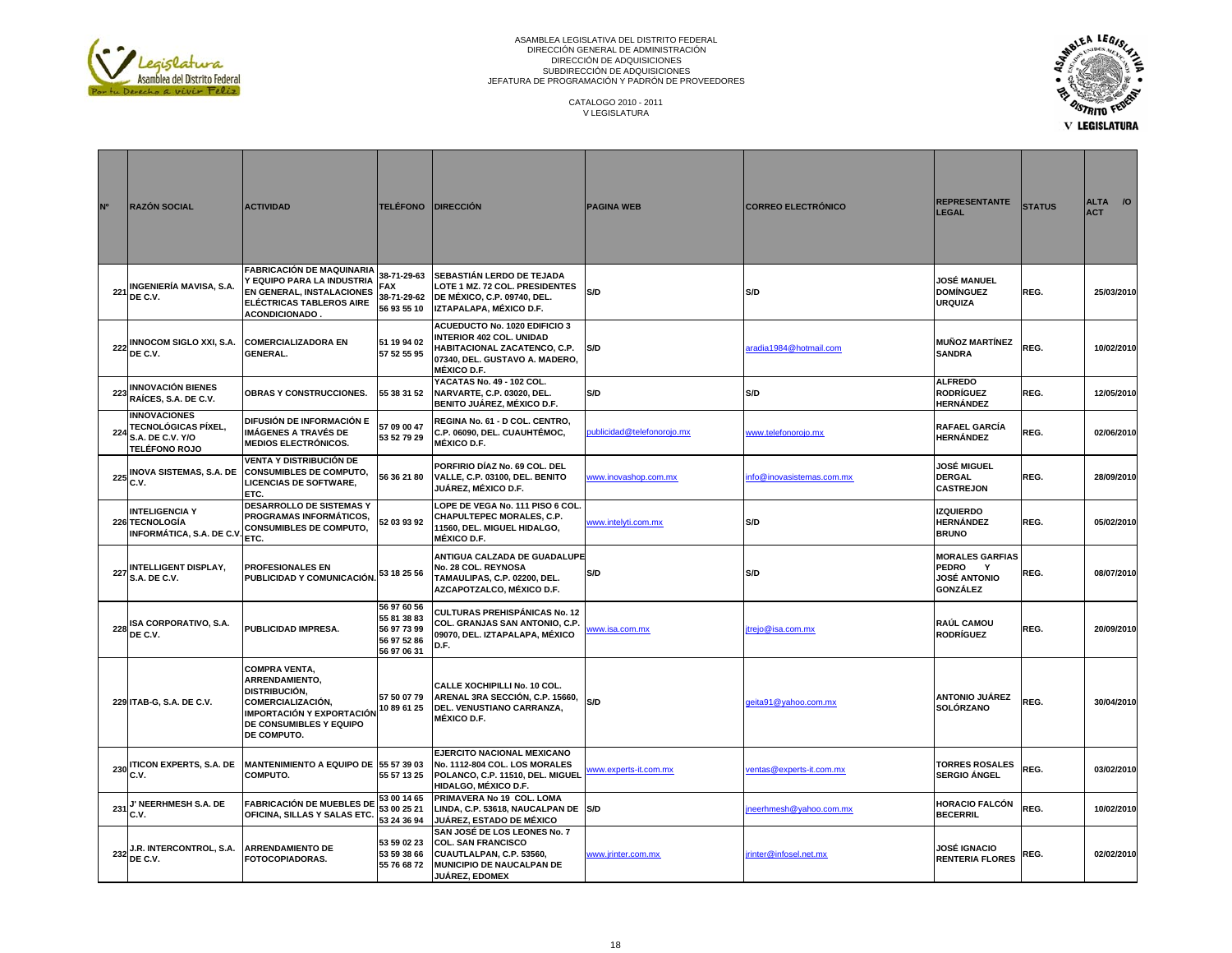





**Nº RAZÓN SOCIAL ACTIVIDAD TELÉFONO DIRECCIÓN PAGINA WEB CORREO ELECTRÓNICOREPRESENTANTE STATUS ALTA /O**<br>LEGAL STATUS ACT **<sup>233</sup> JABERMEX, S.A. DE C.V. COMERCIALIZADORA Y DISTRIBUIDORA EN GENERAL. 24 51 55 73 24 51 55 75 53 59 61 45AVENIDA 16 DE SEPTIEMBRE No. 784 3er. PISO COL. FRACCIONAMIENTO INDUSTRIAL ALCE BLANCO, C.P. 53370, MUNICIPIO DE NAUCALPAN DE JUÁREZ, EDOMEX. S/D** rjabermex@prodigy.net.mx **ALAN JABER C. REG. 26/05/2010 234 JARDINARMEX, S.A. DE C.V. SERVICIOS DE ARQUITECTURA, PAISAJE Y URBANISMO. 52 57 50 04 AVENIDA VASCO DE QUIROGA No. 1791 COL. SANTA FE, C.P. 01210, DEL. ÁLVARO OBREGÓN, MÉXICO D.F.**wiardinarmex.com.mx  $\frac{1}{2}$  info@jardinarmex.com.mx  **HERNÁNDEZ SEGURA MARCO ANTONIOREG. 09/04/2010235JESÚS RICARDO BENNETTS OJEDA Y/O COMERCIALIZADORA DE SERVICIOS KBCOMERCIALIZADORA EN GENERAL (PAPELERÍA, EQUIPO DE OFICINA, ROPA EQUIPO DE COMPUTO Y MANTENIMIENTO DE MAQUINARIA). 56 76 23 21CALLE ARENAL No. 419 EDIFICIO LIRIO No. 4 COL. ARENAL, C.P. 14610, DEL. TLALPAN, MÉXICO D.F. S/D S/D BENNETTS OJEDA JESÚS RICARDO REG. 13/02/2010 236 DECORACIONES, S.A. DE JEVI MUEBLES Y ARTE EN MADERA Y C.V.MANTENIMIENTO Y REHABILITACIÓN DE MOBILIARIO.56 93 98 12 56 93 61 21 56 93 62 08 56 93 45 73 56 91 68 27 26 08 88 84CALLE MIGUEL HIDALGO MANZANA 65 LOTE 746 COL. SANTA MARIA AZTAHUACAN, C.P. 09570, DEL. IZTAPALAPA, MÉXICO D.F. S/DD**<br>**D** ARTURO ESCOBAR<br>**RAMÍREZ REG. REG. 25/02/2010**<br>**RAMÍREZ 237 JIMÉNEZ ORDÓÑEZ JUAN FELIPE Y/O HOLDER TECNOLOGÍA Y SEGURIDADVENTA Y DISTRIBUCIÓN DE EQUIPOS DE SEGURIDAD PERSONAL Y CORPORATIVA.56 56 19 20 54 21 35 76 25 96 12 211ra. PRIVADA DE ROSA ZARAGOZA No. 97 COL. CTM CULHUACAN, C.P. 04480, DEL. COYOACAN, MÉXICO D.F.S/D** tepanahuic@gmail.com **JIMÉNEZ ORDÓÑEZ JUAN FELIPE**JIMÉNEZ ORDÓÑEZ REG. **101/03/2010**<br>JUAN FELIPE **238JOEL VARGAS CRUZ Y/O SECURITY INTELLIGENCE SYSTEMS COMPANY (SISTEMAS INTELIGENTES EN SEGURIDAD Y COMUNICACIÓN). VENTA Y SERVICIO DE MANTENIMIENTO PREVENTIVO Y CORRECTIVO A EQUIPOS DE SEGURIDAD, VIDEO VIGILANCIA, SEGURIDAD ELECTRÓNICA Y COMUNICACIÓN.10 54 38 38 55 21 10 36CALLE CENTAURO No. 177 SEGUNDO PISO OFICINA 205 COL. PRADO CHURUBUSCO, C.P. 04320, DEL. COYOACAN, MÉXICO D.F. S/D** gruposisco@prodigy.net.mx **JOEL VARGAS CRUZREG.** 03/03/2010<br>CRUZ REG. 03/03/2010 **239 JOSGAR, S.A. DE C.V. EQUIPO DE COMPUTO SOFTWARE CONSUMIBLES MOBILIARIO DE OFICINA ETC.55 57 53 68 55 80 69 32 52 77 91 933er ANILLO DE CIRCUNVALACIÓN EDIF. 33 C - 405 COL. LOMAS DE SOTELO, C.P. 11200, DEL. MIGUEL HIDALGO, MÉXICO D.F. S/D** zamoravillanueva@hotmail.com **JOSÉ FILIBERTO GARCÍA MUÑOZ REG. 25/01/2010 240 MANTENIMIENTO, S.A. DE KASPER LIMPIEZA Y C.V.MANTENIMIENTO Y LIMPIEZA GENERAL DE INMUEBLES.55 35 57 87 55 46 14 11RIÓ PANUCO No. 55 DESPACHO 101 S/DCOL. CUAUHTÉMOC, C.P. 06500, DEL. CUAUHTÉMOC, MÉXICO D.F.** kasperlimp@gmail.com.mx **ESQUIVEL SALA OLGA MARGARITA REG. 14/01/2010 241 KIREV DE LA FUENTE ANDREI AUDIO Y VIDEO. 52 86 07 79 55 90 81 07 CHAPULTEPEC No. 504-A COL. ROMA, C.P. 06700, DEL. CUAUHTÉMOC, MÉXICO D.F. S/D S/D ANDREI KIREV DE LA FUENTE REG. 12/03/2010 242 L.R.H.G. INFORMATIVO, S.A. DE C.V.PUBLICACIÓN DE PERIÓDICOS 52 62 81 00<br>Y REVISTAS PLAZA GALERÍAS CIRCUITO INTERIOR No. 193 TORRE PRIVANZA PISO 7 COL. VERÓNICA ANZURES, C.P. 11300, DEL. MIGUEL HIDALGO, MÉXICO D.F.** www.grupor.com.mx<br>atapia@grupor.com.mx **MARTÍNEZ**<br>CALDERÓN JOEL **REG.** 18/03/2010<br>CALDERÓN JOEL REG. 18/03/2010 **243 LA CRÓNICA DIARIA, S.A. DE C.V. EDICIÓN Y PUBLICACIÓN DE PERIÓDICOS Y REVISTAS. 10 84 58 13 10 84 58 39 10 84 58 41 10 84 58 48 AVENIDA AZCAPOTZALCO LA VILLA No. 160 COL. SAN MARCOS, C.P. 06600, DEL. AZCAPOTZALCO, MÉXICO D.F. S/D** www.cronica.com.mx **DOMÍNGUEZ SALDIVAR JAIMEREG.** 22/03/2010<br>**SALDIVAR JAIME** REG. 22/03/2010 **244 LA MARQUESITA, S.A. COMPRA Y VENTA DE MATERIAL Y EQUIPO ELÉCTRICO EN GENERAL.55 12 11 03 55 12 16 48 55 18 21 48 DONCELES No. 46 P.B. COL. CENTRO, C.P. 06010, DEL. CUAUHTÉMOC, MÉXICO D.F. S/D** lamarq@prodigy.net.mx **ANDRÉS OSORIO HERNÁNDEZREG. 25/08/2010**

**55 18 21 47**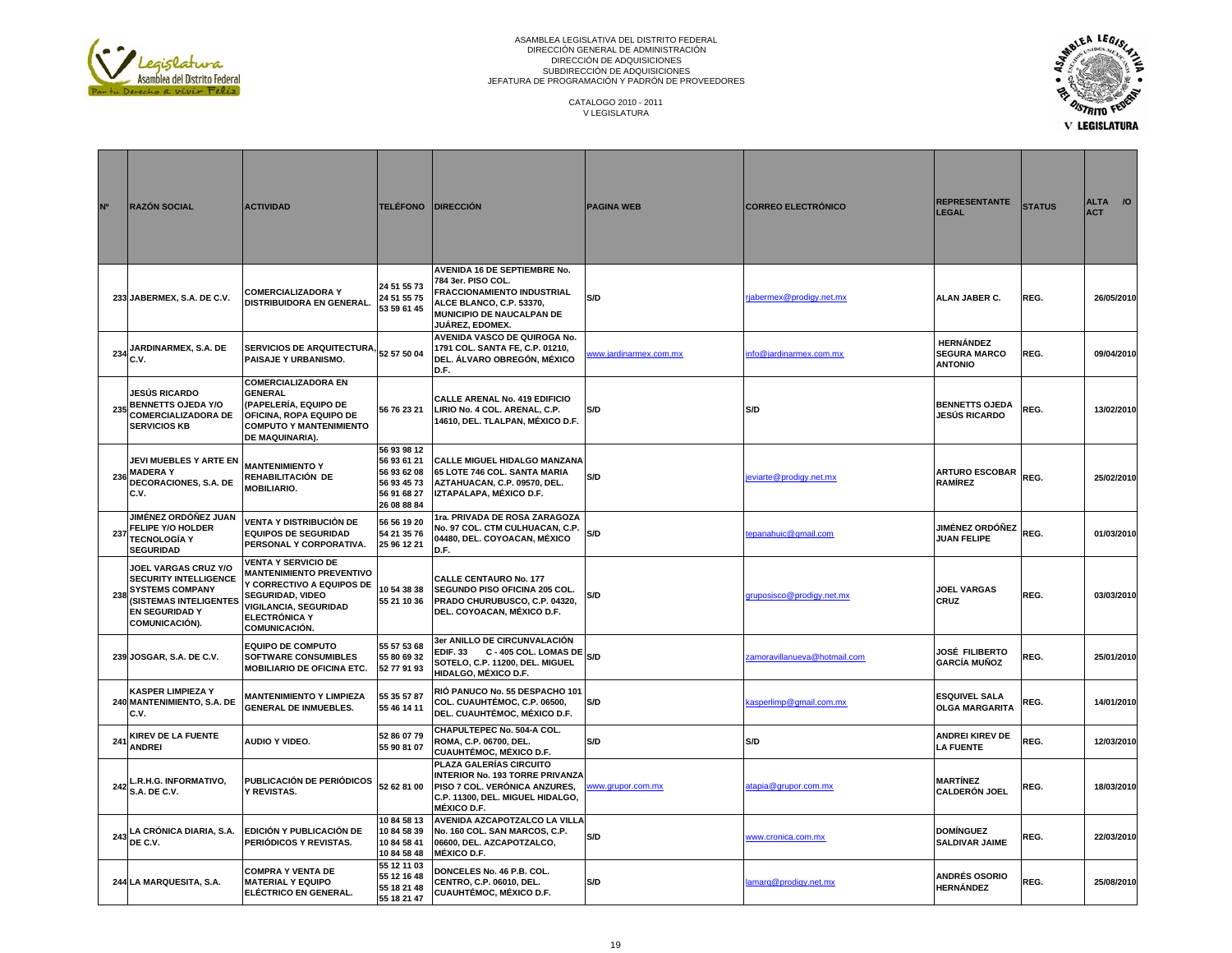





**Nº RAZÓN SOCIAL ACTIVIDAD TELÉFONO DIRECCIÓN PAGINA WEB CORREO ELECTRÓNICOREPRESENTANTE STATUS ALTA /O**<br>LEGAL STATUS ACT **245**SLA TRINCHERA, BUNKER PROFESIONALES EN ANDERES EN AUSTRALISMENTO DEPARTAMENTO EN EN ENGLA EN ARCHEZ FELIZ REG.<br>CUREATIVO, S.A. DE C.V. PUBLICIDAD Y COMUNICACIÓN. 65 35 17 35 400 FOULD CUAUHTÉMOC, MÉXICO D.F. S/D<br>CUAUHTÉMOC **<sup>246</sup> LABRIHNOS, S.A. DE C.V. COMERCIALIZADORA Y DISTRIBUIDORA EN GENERAL. 55 21 02 46 GANTE No. 7 DESPACHO 401 COL. CENTRO, C.P. 06000, DEL. CUAUHTÉMOC, MÉXICO D.F. S/D** labrihnos97@prodigy.net.mx **RODOLFO LAGUNA BRINDIS REG. 30/11/2010 247 LAMAR COMUNICACIONES, S.A. DE C.V.LAMAR COMUNICACIONES, DIFUSIÓN DE INFORMACIÓN E<br>S.A. DE C.V.<br>MEDIOS ELECTRÓNICOS. 55 43 96 92 55 11 76 79 27 31 56 41**1RA. CERRADA DE MELCHOR<br>9 OCAMPO No. 23 COL. ROMERO DE S/D<br>1 COYOACAN, MÉXICO D.F. **ISPECTE DE S/D**<br>1 COYOACAN, MÉXICO D.F. S/D<br>27/09/2010 **248 LARA SORIA FRANCISCOCOMERCIALIZADORA EN GENERAL DE PRODUCTOS Y SERVICIOS. 55 58 75 86 57 63 39 93 26 52 41 09MAR DE LA SERENIDAD No. 70 COL.**  $s/n$ **LOS OLIVOS, C.P. 04890, DEL. COYOACAN, MÉXICO D.F. S/D S/DFRANCISCO LARA**<br>SORIA **REG. 18/02/2010 249 LATIN AMERICAN BROADCASTING INDUSTRIES, S.A. DE C.V. Y/O EFECTO TVEDICIÓN DE TODA CLASE DE PROGRAMAS TELEVISIVOS, RADIOFÓNICOS E IMPRESOS. 52 82 46 88 44 44 02 54 44 44 02 10MONTES URALES No. 425 PISO 3 COL. LOMAS DE CHAPULTEPEC, C.P. 11000, DEL. MIGUEL HIDALGO, MÉXICO D.F.**www.efektotv.com **S/D HERNÁNDEZ PAZ ALEJANDRO REG. 21/09/2010 <sup>250</sup> LAVA TAP, S.A. DE C.V. LIMPIEZA EN GENERAL DE INMUEBLES Y OFICINAS. 56 35 54 00 56 35 54 92CALZADA DE LAS ÁGUILAS No. 1205COL. SAN CLEMENTE, C.P. 01740, DEL. ÁLVARO OBREGÓN, MÉXICO D.F.S/D S/DGUTIÉRREZ HERNÁNDEZ VÍCTOR MANUELREG. 14/01/2010251 BUSSINESS ENTERPRISE, LIBERTY INTERNATIONAL S.A. DE C.V.COMERCIALIZADORA EN GENERAL. 36 14 96 74 MONTECITOS No. 38 TORRE 30 DESPACHO 23 COL. NÁPOLES, C.P. S/D03810, DEL. BENITO JUÁREZ, MÉXICO D.F.** liberty\_0202@yahoo.com.mx **ROSALINDA GARZÓN PÉREZ REG. 09/02/2010 252 LIMPIATEC, S.A. DE C.V. MANTENIMIENTO DE INMUEBLES LIMPIEZA RESGUARDO.55 51 93 23 55 51 96 69 26 03 06 38 AVENIDA CONGRESO DE LA UNIÓN No. 5631-C COL. BONDOJITO, C.P. 07850, DEL. GUSTAVO A. MADERO, MÉXICO D.F.S/D S/D GUTIÉRREZ GONZÁLEZ OSCAR REG. 14/01/2010 253 LIMPIEZA VALLEJO, S.A. DE C.V.MANTENIMIENTO DE<br>INMUEBLES. 24 53 07 52<br>
MANTENIMIENTO DE 24 53 07 55<br>
INMUEBLES.** 24 53 07 56<br>
24 53 07 57 **CALZADA VALLEJO No. 81 COL.**<br>6 NUEVA VALLEJO, C.P. 07750, DEL. <u>www.limpiezavallejo.com limpiezavallejo@hotmail.com</u> oRTIZ ÁLVAREZ REG. 14/01/2010<br>7 GUSTAVO A. MADERO, MÉXICO D.F. **254 LITHO PROFESIONAL, S.A. DE C.V. EDICIÓN, PRODUCCIÓN, IMPRESIÓN Y DISTRIBUCIÓN DE LIBROS Y REVISTAS. 55 78 24 94 55 78 27 93 57 61 78 01 LUCAS ALAMAN No. 30 PLANTA BAJA COL. OBRERA, C.P. 06800, DEL. CUAUHTÉMOC, MÉXICO D.F.** www.lithoprofesional.com.mx ip@lithoprofesional.com **RODOLFO ALEJANDRE GUTIÉRREZ REG. 03/09/2010 255**SUITOGRÁFICA SANTA MIPRESIÓN Y SE 50 55 08 GOLFO DE SIAM No. 56 COL.<br>MARIA, S.A. DE C.V. ENCUADERNACIÓN 52 03 43 76 HIDALGO, MÉXICO D.F. MIGUEL S/D S/D S/D ABEL ABEL ABEL ROBLES ROBLES (21/06/2010<br>MARIA, S.A. DE C.V. ENCUA **256LOBATO AZUCENO LINÁLOE Y/O DISTRIBUCIÓN COMERCIAL LINÁLOECOMERCIALIZADORA Y DISTRIBUIDORA EN GENERAL. 57 35 84 55 FLORIPONDIO No. 24 COL. EL PALMAR, C.P. 57310, MUNICIPIO DE S/DNEZAHUALCOYOTL, EDOMEX.** disnapo@hotmail.com **LINÁLOE LOBATO AZUCENO REG. 05/07/2010 257 COMUNICACIÓN E IMAGEN, LOBO Y CABIL S.A. DE C.V. VENTA DE ARTÍCULOS DE AUDIO Y VIDEO EN GENERAL. 55 25 38 52 55 25 27 61 PUEBLA No, 308 DESPACHO 103 COL. ROMA NORTE, C.P. 06700, DEL. CUAUHTÉMOC, MÉXICO D.F. S/D** loboycabil@prodigy.net.mx **JAIME RAMOS LÓPEZ REG. 16/08/2010 258LOGÍSTICA INTERNACIONAL DE BIENES Y SERVICIOS, S.A. DE C.V.COMERCIALIZADORA EN GENERAL.12 50 04 49 044 55 18 63 11 97 1a. CERRADA DE LAGO ATITLAN No.10 COL. MÉXICO NUEVO C.P. 11260, DEL. MIGUEL HIDALGO, MÉXICO D.F.**tex\_cortes@yahoo.com.mx **S/D LEDESMA ROCHA JOSÉ LUÍS REG. 28/01/2010 259ANGÉLICA Y/O SERVICIOS LÓPEZ FLORES CLAUDIA PROMOCIÓNALESPROFESIONALES EN ARTES GRAFICAS.56 13 18 19 55 88 79 95 30 96 86 92PLUTARCO ELÍAS CALLES MZA. No. 8 LOTE 231 COL. PROGRESISTA, C.P. 09240, DEL. IZTAPALAPA, MÉXICO D.F. S/D** serpromcl@yahoo.com.mx **LÓPEZ FLORES CLAUDIA ANGÉLICAREG. 30/04/2010**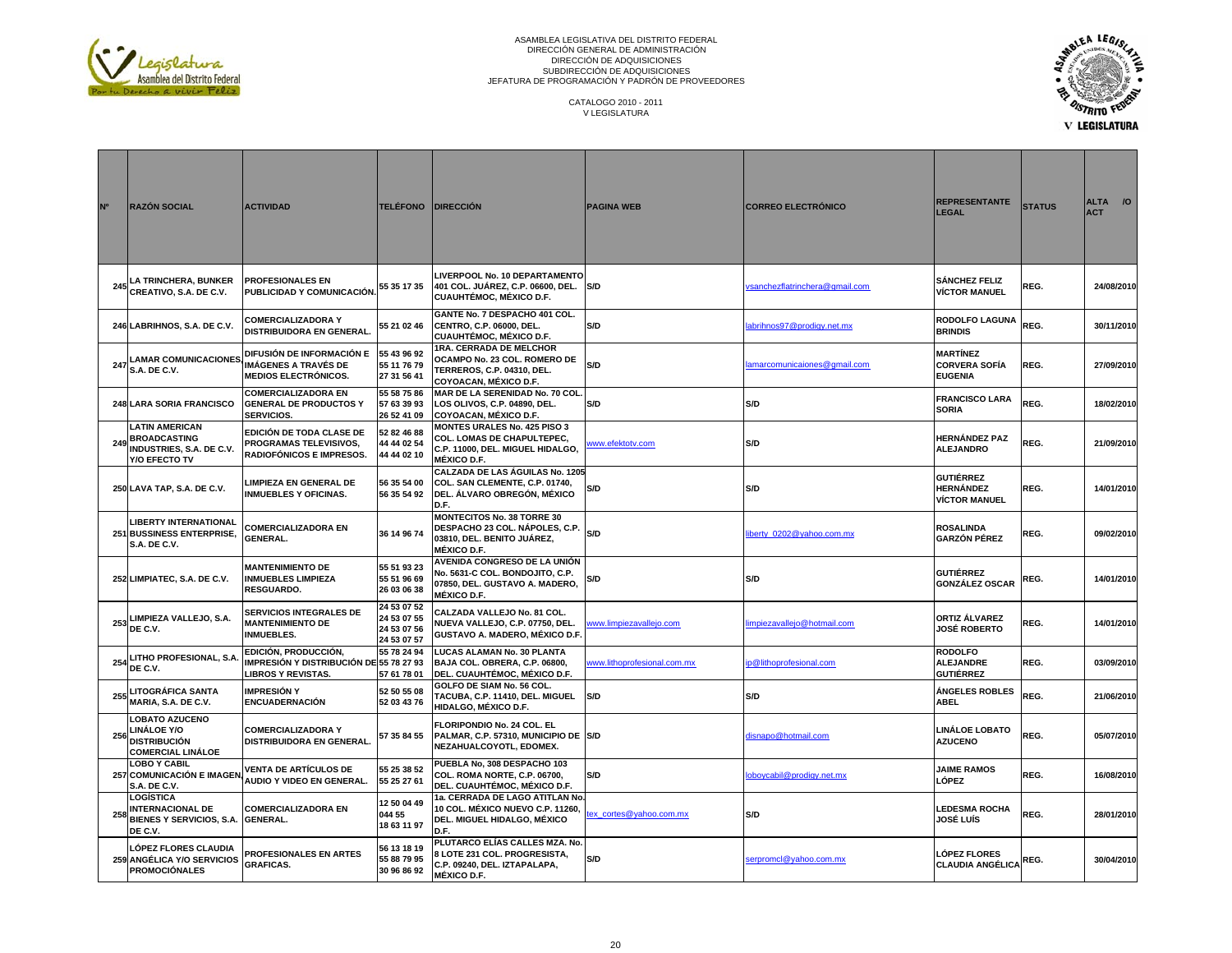



|     | <b>RAZÓN SOCIAL</b>                                                                                        | <b>ACTIVIDAD</b>                                                                                                                                       | TELÉFONO                                                                | <b>IDIRECCIÓN</b>                                                                                                                             | <b>PAGINA WEB</b>           | <b>CORREO ELECTRÓNICO</b>    | <b>REPRESENTANTE</b><br><b>LEGAL</b>                                                    | <b>STATUS</b> | ALTA /O<br><b>ACT</b> |
|-----|------------------------------------------------------------------------------------------------------------|--------------------------------------------------------------------------------------------------------------------------------------------------------|-------------------------------------------------------------------------|-----------------------------------------------------------------------------------------------------------------------------------------------|-----------------------------|------------------------------|-----------------------------------------------------------------------------------------|---------------|-----------------------|
|     | <b>LÓPEZ PELCASTRE</b><br>260 CRISTINA ARACELI Y/O<br><b>DISTRIBUIDORA CRISMEX</b>                         | <b>COMERCIALIZADORA Y</b><br>DISTRIBUIDORA EN GENERAL.                                                                                                 | 56 34 46 79<br>044 55<br>14 28 10 81                                    | BERTHA No. 19 COL. NARVARTE,<br>C.P. 03500, DEL. BENITO JUÁREZ,<br><b>MÉXICO D.F.</b>                                                         | S/D                         | chismex@hotmail.com          | <b>ARACELI CRISTINA</b><br><b>LÓPEZ PELCASTRE</b>                                       | REG.          | 13/07/2010            |
| 26' | <b>LORANT MARTÍNEZ SALAS</b><br>Y COMPAÑÍA AGENTE DE<br>SEGUROS Y FIANZAS, S.A.<br>DE C.V.                 | <b>AGENCIA DE SEGUROS Y</b><br>FIANZAS.                                                                                                                | 30 93 67 00<br>90 00 00 00<br>01 800<br>087 59 22                       | CALLE EMERSON No. 316 COL.<br><b>CHAPULTEPEC MORALES, C.P.</b><br>11570, DEL. MIGUEL HIDALGO,<br><b>MÉXICO D.F.</b>                           | www.lorant.com.mx           | S/D                          | <b>MAXIMINO TÉLLEZ</b><br><b>GARCÉS</b>                                                 | REG.          | 04/02/2010            |
|     | 262 LUBARSA, S.A. DE C.V.                                                                                  | <b>COMPRA, VENTA,</b><br>DISTRIBUCIÓN Y ENAJENACIÓN<br>DE MATERIA DE FERRETERÍA.                                                                       | 30 02 14 68<br>52 20 84 04                                              | CAMPIÑA No. 36 COL. LOS<br>PASTORES, C.P. 53340, MUNICIPIO<br>DE NAUCALPAN DE JUÁREZ,<br><b>EDOMEX.</b>                                       | S/D                         | ubarsa04@prodigy.net.mx      | ABRAHAM SALAZAR<br><b>RODRÍGUEZ</b>                                                     | REG.          | 17/03/2010            |
|     | 263 LUGAR COMÚN, S.A. DE                                                                                   | DIFUSIÓN DE INFORMACIÓN E<br>IMÁGENES A TRAVÉS DE<br><b>MEDIOS ELECTRÓNICOS.</b>                                                                       | 56 37 53 87                                                             | <b>CALZADA DE LAS CARRETAS No. 7</b><br>COL. COLINA DEL SUR, C.P. 01430,<br>DEL. ÁLVARO OBREGÓN, MÉXICO<br>D.F.                               | www.elcristalazo.com        | S/D                          | <b>CARDONA</b><br><b>SANDOVAL RAFAEL</b>                                                | REG.          | 05/04/2010            |
|     | LUMACAR DE MÉXICO, S.A.<br>$264$ DE C.V.                                                                   | <b>MUEBLES PARA OFICINA.</b>                                                                                                                           | 46 24 92 94<br>46 24 92 95<br>57 55 37 63<br>57 55 37 63<br>57 55 37 93 | SUR 30 MANZANA 34 LOTE No. 20<br><b>COL. NUEVO PASEO DE SAN</b><br>AGUSTÍN 1ra. SECCIÓN, C.P. 55130,<br><b>MUNICIPIO DE ECATEPEC, EDOMEX.</b> | S/D                         | mcabadas@mactoner.com.mx     | <b>ROSA MORALES</b><br><b>AGUILLON</b>                                                  | REG.          | 01/03/2010            |
|     | 265 LUZ Y MUNDO VISUAL, S.A.<br>DE C.V.                                                                    | <b>VENTA, RENTA Y PRODUCCIÓN 52 86 80 35</b><br>EN FOTOGRAFÍA,<br>AUDIOVISUALES, VIDEOS,<br><b>GRAFICO, CABINA DE</b><br><b>GRABACIÓN, ETC.</b>        | 52 64 21 93<br>52 64 21 83<br>55 84 41 21<br>55 84 40 15                | CITLALTEPEC No. 58 COL.<br>HIPÓDROMO CONDESA, C.P. 06170,<br>DEL. CUAUHTÉMOC, MÉXICO D.F.                                                     | www.lumvisa.com.mx          | uzymundovisual@hotmail.com   | YULA MOGUEL<br><b>VIVEROS</b>                                                           | REG.          | 27/07/2010            |
|     | 266 MACRO PULSE, S.A. DE<br>C.V.                                                                           | <b>VENTA Y DISTRIBUCIÓN POR</b><br><b>CUALQUIER MEDIO, TODA</b><br><b>CLASE DE CINTAS</b><br><b>MAGNETOFÓNICAS, DISCOS,</b><br><b>FONOGRAMAS, ETC.</b> | 30 95 31 65<br>91 16 92 84<br>56 60 11 75                               | GUIDO RENI No. 56 COL. ALFONSO<br>XIII, C.P. 01460, DEL. ÁLVARO<br><b>OBREGÓN, MÉXICO D.F.</b>                                                | www.macropulse.com.mx       | S/D                          | <b>EDUARDO GARCÍA</b><br><b>BILBATUA</b>                                                | REG.          | 06/10/2010            |
|     | <b>MALDONADO DE LA CRUZ</b><br>267 GÓMEZ ENRIQUE<br><b>SAHAURY Y/O MOTORCAR</b>                            | PUBLICACIÓN DE PERIÓDICOS<br><b>Y REVISTAS.</b>                                                                                                        | 56 53 92 57                                                             | PRIVADA FUENTE DE PIEDRA No. 23<br>col. FUENTES DE TEPEPAN. C.P.<br>14646, DEL. TLALPAN, MÉXICO D.F.                                          | www.revistamotorcar@.com.mx | prensamotorcar@gmail.com     | <b>ENRIQUE SAHAURY</b><br><b>MALDONADO DE LA REG.</b><br><b>CRUZ GÓMEZ</b>              |               | 26/08/2010            |
|     | <b>MARIA GUADALUPE DE</b><br>268 LAS MERCEDES UGALDE<br><b>INESTRILLAS Y/O MUNDO</b><br><b>LEGISLATIVO</b> | <b>EDICIÓN DE REVISTAS Y</b><br><b>OTRAS PUBLICACIONES</b><br>PERIÓDICAS INTEGRADA CON<br>LA IMPRESIÓN,                                                | 55 13 12 93                                                             | CARRETERA FEDERAL A<br><b>CUERNAVACA No. 5671 - 18 COL.</b><br>SAN PEDRO MARTIR, C.P. 14650,<br>DEL. TLALPAN, MÉXICO D.F.                     | www.enlacelegislativo.com   | mundolegislativo@hotmail.com | <b>UGALDE</b><br><b>INESTRILLAS MARIA</b><br><b>GUADALUPE DE</b><br><b>LAS MERCEDES</b> | REG.          | 22/03/2010            |
|     | 269 MASTER COPY, S.A. DE<br>C.V.                                                                           | <b>ARTES GRAFICAS</b><br>ELECTRÓNICO DIGITALES.<br><b>ESPECIALISTAS EN IMPRESIÓN 55 24 30 81</b><br>Y DISEÑO GRAFICO.                                  | 55 24 23 83                                                             | AVENIDA COYOACAN No. 1450 COL.<br>DEL VALLE, C.P. 03220, DEL.<br><b>BENITO JUÁREZ, MÉXICO D.F.</b>                                            | S/D                         | S/D                          | JULIO A. JIMÉNEZ<br><b>MONRROY</b>                                                      | REG.          | 02/03/2010            |
|     | 270 MAXTEC, S.A. DE C.V.                                                                                   | PROFESIONALES EN<br>INSTALACIONES ELÉCTRICAS Y<br><b>ESPECIALES.</b>                                                                                   | 55 46 96 51<br>52 35 63 43                                              | <b>CALLE LIRIOS No. 322 COL. LA</b><br>FLORIDA, C.P. 53160, MUNICIPIO DE  <br>NAUCALPAN DE JUÁREZ, EDOMEX.                                    | www.maxtec.com.mx           | vicjasso@maxtec.com.mx       | <b>JASSO PORRAS</b><br>JOAQUÍN ISRAEL                                                   | REG.          | 03/03/2010            |
|     | <b>MAYA FERREIRA SIRENIA</b><br>271 OLGA Y/O ESTRATEGIA<br><b>INTERNACIONAL</b>                            | <b>COMERCIALIZADORA Y</b><br>DISTRIBUIDORA EN GENERAL.                                                                                                 | 56 15 80 60<br>044 55<br>26 67 33 38                                    | CALLE SEBASTIÁN DEL PIOMBO No.<br>50 COL. NONOALCO, C.P. 03700,<br>DEL. BENITO JUÁREZ, MÉXICO D.F.                                            | S/D                         | estrategia@gmail.com         | <b>MAYA FERREIRA</b><br><b>SIRENIA OLGA</b>                                             | REG.          | 06/07/2010            |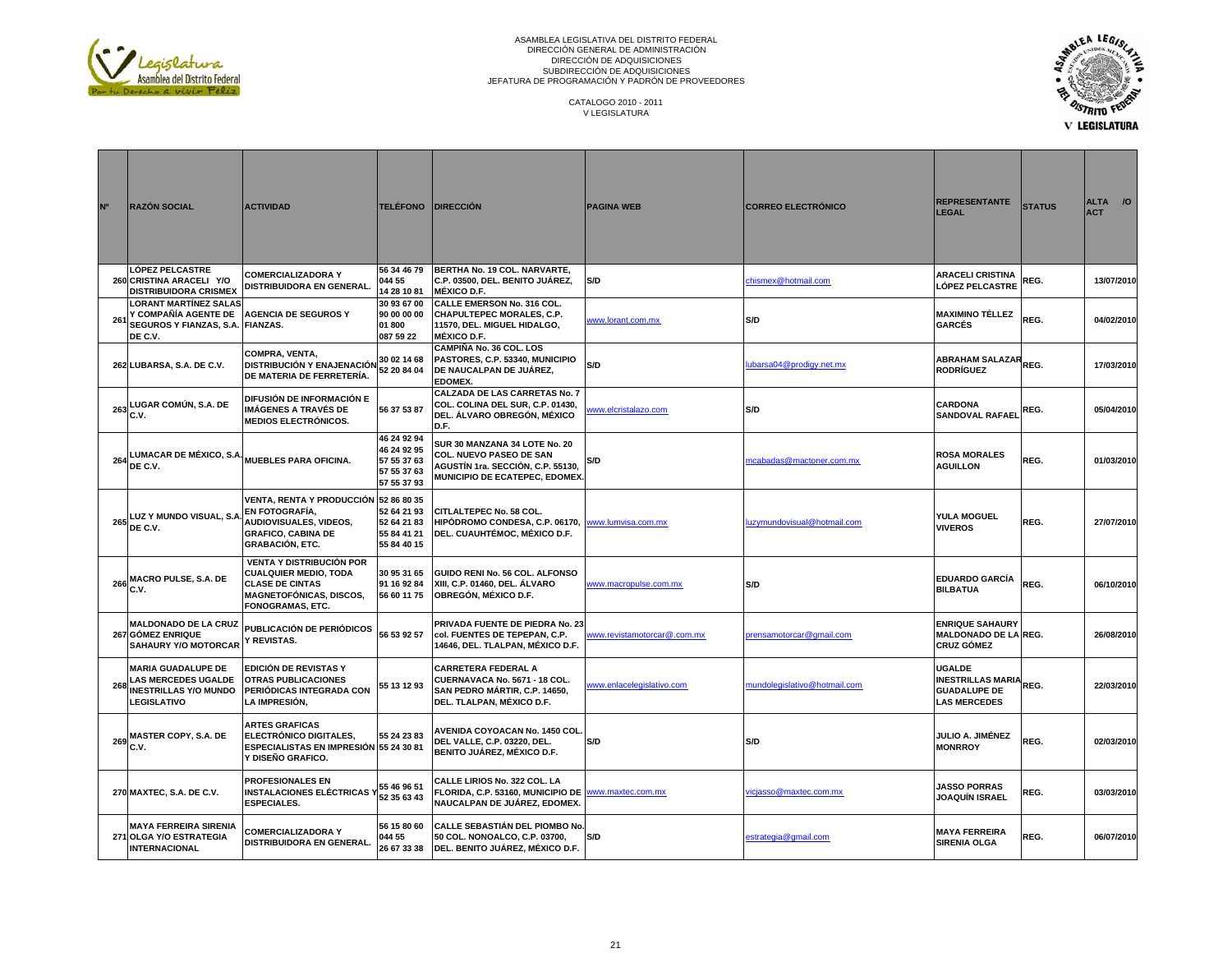



|     | <b>RAZÓN SOCIAL</b>                                                                                  | <b>ACTIVIDAD</b>                                                                                                              | <b>TELÉFONO</b>                                          | <b>DIRECCIÓN</b>                                                                                                                       | <b>PAGINA WEB</b>        | <b>CORREO ELECTRÓNICO</b>      | <b>REPRESENTANTE</b><br><b>LEGAL</b>                                             | <b>STATUS</b> | ALTA /O<br><b>ACT</b> |
|-----|------------------------------------------------------------------------------------------------------|-------------------------------------------------------------------------------------------------------------------------------|----------------------------------------------------------|----------------------------------------------------------------------------------------------------------------------------------------|--------------------------|--------------------------------|----------------------------------------------------------------------------------|---------------|-----------------------|
|     | MAYA HERMANOS, S.A. DE EQUIPO DE OFICINA,<br>$272$ <sub>C.V.</sub>                                   | VENTA Y DISTRIBUCIÓN DE<br>PAPELERÍA Y CONSUMIBLES<br>DE COMPUTO.                                                             | 53 63 31 05<br>53 63 31 67                               | <b>CALLE CERRO DE LA MALINCHE No.</b><br>18 COL. BOSQUES DE MOCTEZUMA, S/D<br>C.P. 53279, MUNICIPIO DE<br>NAUCALPAN DE JUÁREZ. EDOMEX. |                          | S/D                            | <b>ALBERTO MAYA</b><br>PIÑA                                                      | REG.          | 30/08/2010            |
| 273 | MAYARA DISTRIBUCIONES COMERCIALIZADORA EN<br>S.A. DE C.V.                                            | <b>GENERAL.</b>                                                                                                               | 55 30 82 05                                              | ANÍS No. 10 COL. EX EJIDOS DE LA<br>MAGDALENA MIXHUCA, C.P. 08010, S/D<br>IDEL. IZTACALCO. MÉXICO D.F.                                 |                          | grupodmayara@hotmail.com       | <b>MANUEL TALLEDOS</b><br>LUGO                                                   | REG.          | 18/05/2010            |
| 274 | <b>MEDIOS PUBLICITARIOS</b><br><b>EXTERIORES, S.A. DE C.V.</b>                                       | <b>DESARROLLO DE CAMPAÑAS</b><br>PUBLICITARIAS Y POLÍTICAS<br>EN LOS DIFERENTES MEDIOS<br><b>DE COMUNICACIÓN.</b>             | 56 35 52 77<br>56 35 52 74<br>56 35 52 37<br>56 3575 76  | <b>ASPERGULAS No. 133 COL. SAN</b><br>CLEMENTE, C.P. 01740, DEL.<br>ÁLVARO OBREGÓN, MÉXICO D.F.                                        | www.mepexsa.com          | aul.gonzalez@mepexsa.com       | <b>RAÚL GONZÁLEZ</b><br><b>ARREDONDO</b>                                         | REG.          | 22/10/2010            |
| 275 | <b>MEDIOS Y PROYECTOS</b><br><b>CIUDADANOS, S.A. DE C.V</b>                                          | <b>EDICIÓN DE TODA CLASE DE</b><br>PROGRAMAS TELEVISIVOS,<br><b>RADIOFÓNICOS E IMPRESOS.</b>                                  | 24 55 98 62<br>55 59 88 73                               | PESTALOZZI No. 1125 COL. DEL<br>VALLE, C.P. 03100, DEL. BENITO<br>JUÁREZ, MÉXICO D.F.                                                  | www.eme-equis.com.mx     | S/D                            | <b>IGNACIO</b><br>RODRÍGUEZ REYNA                                                | REG.          | 17/03/2010            |
|     | 276 MEGA ABASTECEDORA,<br>S.A. DE C.V.                                                               | <b>COMERCIALIZADORA Y</b><br>DISTRIBUIDORA EN GENERAL.                                                                        | 55 22 93 23<br>55 42 80 84                               | MONTES DE OCA No. 114 - 5 COL.<br>CONDESA, C.P. 06140, DEL.<br><b>CUAUHTÉMOC, MÉXICO D.F.</b>                                          | S/D                      | negaabastecedora@hotmail.com   | <b>ANDREI JESÚS</b><br><b>SALINAS GARCÍA</b>                                     | REG.          | 20/05/2010            |
|     | <b>MENDOZA TRADING</b><br>277 CORPORATION, S.A. DE<br>C.V.                                           | ASESORÍA Y CONSULTORÍA EN 19 89 61 10<br>NEGOCIOS.                                                                            | 56 07 71 85<br>19896109<br>56 07 73 95                   | <b>CARLOTA ARMERO No. 6 COL. UCT</b><br>CULHUACAN, C.P. 04480, DEL.<br>COYOACAN, MÉXICO D.F.                                           | www.mtradingcorp.com     | S/D                            | <b>MENDOZA</b><br><b>MENDOZA MARCO</b><br><b>ANTONIO</b>                         | REG.          | 04/01/2010            |
|     | MICHEL NARVÁEZ JOSÉ<br>278 DE JESÚS Y/O MISIÓN<br><b>POLÍTICA</b>                                    | DIFUSIÓN DE INFORMACIÓN E<br>IMÁGENES A TRAVÉS DE<br><b>MEDIOS ELECTRÓNICOS.</b>                                              | 52 11 67 83<br>52 11 69 71<br>52 86 62 57<br>52 86 49 89 | <b>AVENIDA VERACRUZ No. 11 PISO 4</b><br>COL. CONDESA, C.P. 06140, DEL.<br>CUAUHTÉMOC, MÉXICO D.F.                                     | www.misionpolitica.cm.mx | mision politica@yahoo.com.mx   | <b>LARISA RODRÍGUEZ</b><br><b>GARCÍA</b>                                         | REG.          | 27/05/2010            |
|     | 279 MILÁN HADDAD DIVO                                                                                | <b>ESTACIONAMIENTOS.</b>                                                                                                      | 55 53 35 55<br>52 86 22 44<br>52 86 16 04                | PUENTE DE ALVARADO No. 71<br>DESPACHO 404 COL. BUENAVISTA,<br>C.P. 06350, DEL. CUAUHTÉMOC,<br><b>MÉXICO D.F.</b>                       | www.invest.com.mx        | divo@invest.com.mx             | <b>DIVO MILÁN</b><br><b>HADDAD</b>                                               | REG.          | 26/04/2010            |
|     | 280 MILENIO DIARIO, S.A. DE                                                                          | PERIÓDICOS Y<br><b>PUBLICACIONES.</b>                                                                                         | 51 40 29 50<br>51 40 29 64                               | CALLE MORELOS N. 16 COL.<br>CENTRO, C.P. 06040, DEL.<br><b>CUAUHTÉMOC, MÉXICO D.F.</b>                                                 | www.milenio.com          | avier.chapa@milenio.com        | <b>HUGO ISMAEL</b><br><b>CHAPA GAMBOA</b><br><b>CHAPA CANTU</b><br><b>JAVIER</b> | REG.          | 18/03/2010            |
| 281 | MML GRUPO COMERCIAL,<br>S.A. DE C.V.                                                                 | <b>COMERCIALIZADORA Y</b><br>DISTRIBUIDORA EN GENERAL.                                                                        | 52 57 20 01<br>46 14 82 68                               | DR. JIMÉNEZ No. 208 D - 102 ler.<br>PISO COL. DOCTORES, C.P. 06720,<br>DEL. CUAUHTÉMOC, MÉXICO D.F.                                    | S/D                      | mmlgrupocomercial@yahoo.com.mx | <b>MARIA CRISTINA</b><br><b>MARTÍNEZ</b><br><b>CALDERÓN</b>                      | REG.          | 27/05/2010            |
|     | <b>MORALES ORDUÑO</b><br><b>282 ANDRÉS GUADALUPE</b><br><b>ANTONIO</b>                               | <b>MEDIOS IMPRESOS Y</b><br>PUBLICIDAD EN GENERAL.                                                                            | 56 73 42 62                                              | <b>CANTARO No. 25-C INT. 305 COL.</b><br>VILLA COAPA, C.P. 14390, DEL.<br>TLALPAN, MÉXICO D.F.                                         | S/D                      | S/D                            | <b>MORALES ORDUÑO</b><br><b>ANDRÉS</b><br><b>GUADALUPE</b><br><b>ANTONIO</b>     | REG.          | 15/02/2010            |
|     | <b>MORAN SOTO ROBERTA</b><br>283 Y/O ROMOSSO IMPRENTA<br>Y COMERCIALIZADORA                          | <b>COMERCIALIZADORA Y</b><br>DISTRIBUIDORA EN GENERAL.                                                                        | 54 21 48 68<br>54 21 52 07                               | ZIHUATLAN No. 23 COL. SANTO<br>DOMINGO, C.P. 04369, DEL.<br>COYOACAN. MÉXICO D.F.                                                      | www.romosso.com          | info@romosso.com               | <b>ROBERTA MORAN</b><br><b>SOTO</b>                                              | REG.          | 25/05/2010            |
|     | <b>MORAN SOTO ROBERTO</b><br>284 AZAHEL Y/O AZ<br><b>BANQUETES</b>                                   | <b>BANQUETES, ALQUILER DE</b><br><b>EQUIPO Y SERVICIOS</b><br><b>GASTRONOMICOS.</b>                                           | 56 19 32 94<br>044 55<br>39 33 65 60                     | AHUANUSCO No. 70 COL. SANTO<br><b>DOMINGO, C.P. 04369, DEL.</b><br>COYOACAN, MÉXICO D.F.                                               | S/D                      | az_banquetes@hotmail.com       | ROBERTO AZAHEL<br><b>MORAN SOTO</b>                                              | REG.          | 17/11/2010            |
| 285 | <b>MORROY VILLAMARES</b><br><b>MARIA DE LA PAZ Y/O</b><br><b>VOCERO INFORMARTE</b><br><b>INFORMA</b> | DIFUSIÓN DE INFORMACIÓN E<br>IMÁGENES A TRAVÉS DE<br><b>MEDIOS ELECTRÓNICOS E</b><br><b>IMPRESOS.</b>                         | 044 55<br>25<br>07 29 52                                 | TORREÓN No. 73 - 8 COL. DEL<br>VALLE, C.P. 03100, DEL. BENITO<br>JUÁREZ, MÉXICO D.F.                                                   | www.vocero.com.mx        | marypazmy@yahoo.com.mx         | <b>MARIA DE LA PAZ</b><br><b>MONRROY</b><br><b>VILLAMARES</b>                    | REG.          | 05/11/2010            |
| 286 | <b>MUEBLES PONTEVEDRA,</b><br>S.A. DE C.V.                                                           | COMPRA, VENTA,<br>DISTRIBUCIÓN, FABRICACIÓN Y 57 67 81 39<br>REPARACIÓN DE MOBILIARIO Y 57 57 81 29<br>SILLERÍA PARA OFICINA. | 57 53 57 83<br>57 53 07 32                               | <b>NORTE 70-A No. 10021 COL. VILLA</b><br><b>HERMOSA, C.P. 07410, DEL.</b><br>GUSTAVO A. MADERO, MÉXICO D.F.                           | www.pontevedra.com.mx    | pontevedra@infosel.net.mx      | <b>SALVADOR ELISEO</b><br><b>GONZÁLEZ</b><br><b>CORONA</b>                       | REG.          | 26/02/2010            |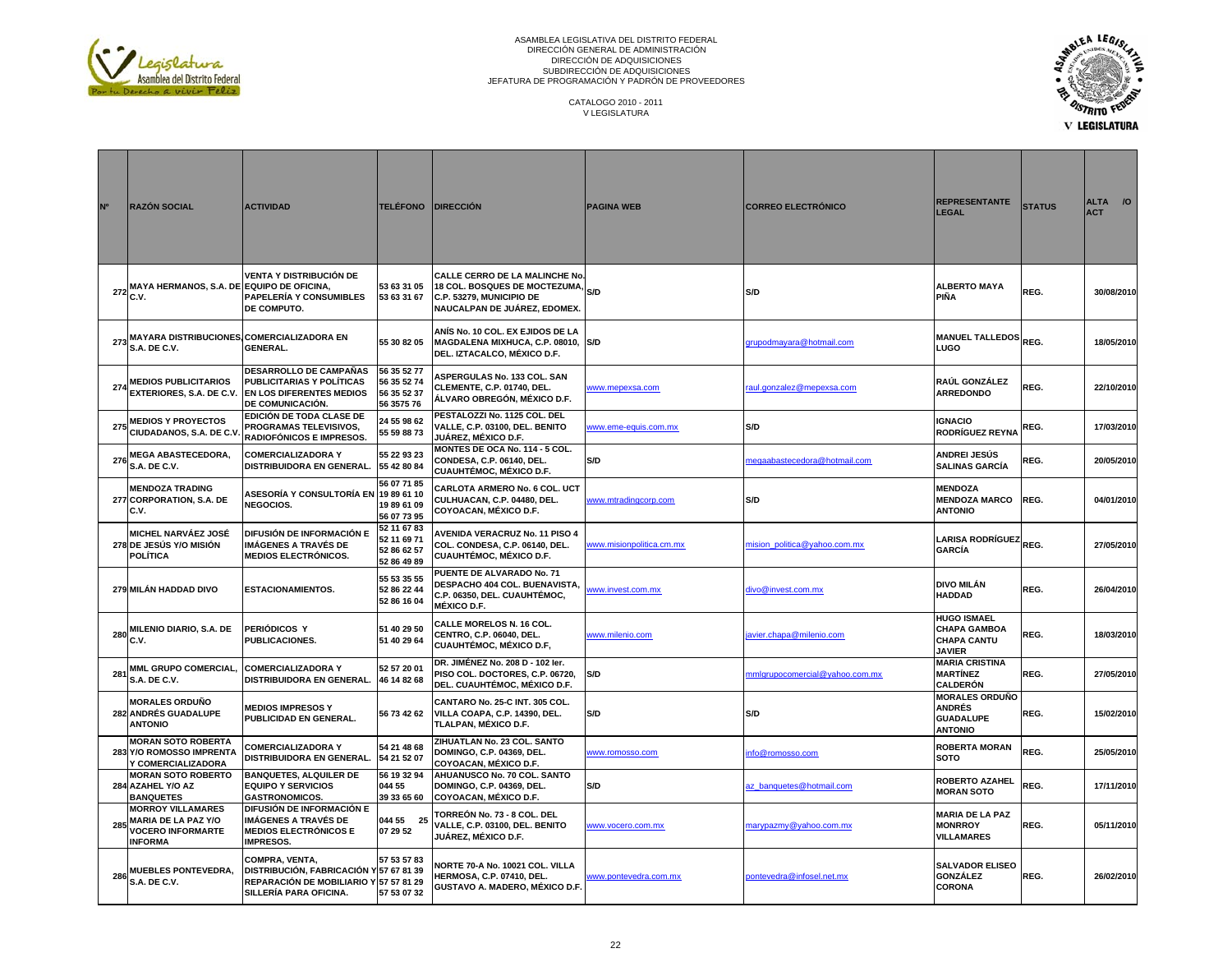

CATALOGO 2010 - 2011 V LEGISLATURA



|     | <b>RAZÓN SOCIAL</b>                                                       | <b>ACTIVIDAD</b>                                                                                                                         | <b>TELÉFONO</b>                                          | <b>DIRECCIÓN</b>                                                                                                                                          | <b>PAGINA WEB</b>           | <b>CORREO ELECTRÓNICO</b>       | <b>REPRESENTANTE</b><br><b>LEGAL</b>                  | <b>STATUS</b> | ALTA /O<br><b>ACT</b> |
|-----|---------------------------------------------------------------------------|------------------------------------------------------------------------------------------------------------------------------------------|----------------------------------------------------------|-----------------------------------------------------------------------------------------------------------------------------------------------------------|-----------------------------|---------------------------------|-------------------------------------------------------|---------------|-----------------------|
|     | 287 MUEBLES ROAL, S.A. DE                                                 | VENTA Y DISTRIBUCIÓN DE<br><b>MUEBLES DE CALIDAD PARA</b><br>OFICINA Y HOGAR.                                                            | 53 42 07 46<br>53 42 29 68<br>53 41 21 33<br>53 41 67 77 | PONIENTE 54 No. 3396 ANTES 240<br>COL. OBRERO POPULAR, C.P.<br>02840, DEL. AZCAPOTZALCO,<br><b>MÉXICO D.F.</b>                                            | www.mroal.com.mx            | ventas@mroal.com.mx             | <b>ACUÑA HERRERA</b><br><b>ENRIQUE GERARDO</b>        | REG.          | 09/03/2010            |
|     | <b>MULTISERVICIOS VALFER,</b><br>288 S.A. DE C.V.                         | PROFESIONALES EN EVENTOS<br><b>GASTRONÓMICOS.</b>                                                                                        | 52 03 91 71                                              | <b>AGO BOLSENA No. 12 COL.</b><br>ANAHUAC, C.P. 11320, DEL. MIGUEL S/D<br>HIDALGO, MÉXICO D.F.                                                            |                             | S/D                             | <b>FERNANDO</b><br><b>GUERRA ORTEGA</b>               | REG.          | 20/04/2010            |
|     | 289 MULTISERVICIOS Y<br>EVENTOS, S.A. DE C.V.                             | ORGANIZACIÓN Y LOGÍSTICA<br><b>PARA EVENTOS, SERVICIOS DE</b><br>ALIMENTACIÓN Y BANQUETES<br>EN GENERAL.                                 | 57 99 21 43<br>57 99 18 01<br>57 96 64 52                | CALLE 595 No. 111 COL. SAN JUAN<br>DE ARAGÓN 3ra. SECCIÓN, C.P.<br>07970, DEL. GUSTAVO A. MADERO.<br><b>MÉXICO D.F.</b>                                   | www.banquetesmyevsa.com.mx  | ventas@banquetesmyevsa.com.mx   | <b>GARCÍA RAMÍREZ</b><br><b>PORFIRIO</b>              | REG.          | 26/01/2010            |
|     | <b>MUÑOZ ALCARAZ MARCO</b><br>290 ANTONIO Y/O GRUPO<br><b>IMPRESIONES</b> | <b>IMPRESIÓN Y</b><br><b>ENCUADERNACIÓN EN</b><br><b>GENERAL</b>                                                                         | 56 33 98 09<br>56 34 84 14                               | AVENIDA MÉXICO No. 56 COL.<br>ACULCO, C.P. 09410, DEL.<br>ZTAPALAPA, MÉXICO D.F.                                                                          | S/D                         | S/D                             | <b>MUÑOZ ALCARAZ</b><br><b>MARCO</b>                  | REG.          | 12/03/2010            |
| 291 | <b>MUY BIEN PUBLICIDAD,</b><br>S.A. DE C.V.                               | SERVICIOS DE INVESTIGACIÓN 52 59 07 69<br>Y PUBLICIDAD.                                                                                  | 52 59 73 39                                              | OMA BONITA No. 24COL. LOMAS<br>ALTAS, C.P. 11950, DEL. MIGUEL<br>HIDALGO, MÉXICO D.F.                                                                     | S/D                         | lcolib@hotmail.com              | <b>GUADALUPE COLIN</b><br><b>BALBUENA</b>             | REG.          | 14/09/2010            |
|     | <b>NERIA, ESCALANTE,</b><br>292 SANDOVAL Y ASOCIADOS,<br>S.C.             | <b>PROFESIONALES EN</b><br><b>AUDITORIAS Y CONTABILIDAD</b>                                                                              | 55 88 22 51<br>55 88 34 78<br>55 88 46 16                | DR. VELASCO No. 181 2do. PISO<br>COL. DOCTORES, C.P. 06720, DEL.<br><b>CUAUHTÉMOC, MÉXICO D.F.</b>                                                        | www.nessc.com.mx            | nessc@nessc.com.mx              | NERIA BENÍTEZ<br>JESÚS                                | REG.          | 07/12/2010            |
|     | <b>NETWORK CONSULTING &amp;</b><br>293 SERVICES, S. DE R.L. DE<br>C.V.    | <b>TELECOMUNICACIONES EN</b><br><b>GENERAL.</b>                                                                                          | 222<br>59 47 47 0<br>56 92 15 5<br>61 51 80 5            | PRIVADA 31 SUR No. 3508- 5 COL.<br>EL VERGEL, C.P. 72400 MUNICIPIO<br>DE PUEBLA, PUEBLA.                                                                  | www.networkcs.com.mx        | alain.gonzalez@networkcs.com.mx | <b>FRANCISCO ALAIN</b><br><b>GONZÁLEZ CRUZ</b>        | REG.          | 07/06/2010            |
| 294 | <b>NEXTIRAONE DE MÉXICO,</b><br>S.A. DE C.V.                              | TELECOMUNICACIONES<br>SISTEMAS.                                                                                                          | 50 10 70 70<br>52 35 96 00                               | AV. REVOLUCIÓN No. 639 COL. SAN<br>PEDRO DE LOS PINOS, C.P. 03800,<br>DEL. BENITO JUÁREZ, MÉXICO D.F.                                                     | www.nextiraone.com.mx       | S/D                             | <b>VELÁSQUEZ</b><br><b>BALCAZAR JORGE</b>             | REG.          | 04/03/2010            |
|     | 295 NISZT ACOSTA MARIA                                                    | <b>SERVICIOS PROFESIONALES</b><br>DE CONSULTORIA.                                                                                        | 56 65 02 64                                              | RINCONADA COLONIAL, EDIFICIO<br>GUATEMALA, DEPTO 104 COL.<br>PEDREGAL DE CARRASCO, C.P.<br>04700, DEL. COYOACAN, MÉXICO<br>D.F.                           | S/D                         | niszt@hotmail.com               | <b>MARIA FLORENCIA</b><br><b>NISZT ACOSTA</b>         | REG.          | 02/08/2010            |
|     | <b>NORDSTEIN</b><br>296 TECHNOLOGIES, S.A. DE<br>C.V.                     | <b>SEGURIDAD EN TECNOLOGÍAS</b><br>DE LA INFORMACIÓN.                                                                                    | 55 14 13 67                                              | PASEO DE LA REFORMA No. 389<br>PISO 7 COL. CUAUHTÉMOC, C.P.<br>06500, DEL. CUAUHTÉMOC, MÉXICO<br>D.F.                                                     | ww.nordsterntech.com        | mrico@nst.mx                    | <b>RAÚL RICO GUISA</b>                                | REG.          | 10/08/2010            |
|     | 297 NORMACOM, S.A. DE C.V.                                                | PUBLICACIÓN DE PERIÓDICOS<br>Y REVISTAS.                                                                                                 | 53 36 95 85                                              | TENIS No. 63 - B ALTOS COL.<br>COUNTRY CLUB, C.P. 04220, DEL.<br>COYOACAN, MÉXICO D.F.                                                                    | www.desarrolloeconomico.net | info@desarrolloeconomico.net    | <b>HORACIO RIVERA</b><br><b>DEL ÁNGEL</b>             | REG.          | 02/08/2010            |
|     | <b>NOTIMEX, AGENCIA DE</b><br>298 NOTICIAS DEL ESTADO<br><b>MEXICANO</b>  | TRANSMISIÓN DE SPOTS Y<br>PROGRAMAS DE RADIO.                                                                                            | 54 20 11 00                                              | LA MORENA No. 110 COL. DEL<br>VALLE, C.P. 03100, DEL. BENITO<br>JUÁREZ, MÉXICO D.F.                                                                       | www.notimex.com.mx          | S/D                             | <b>CARLOS S.</b><br><b>MAYCOTTE</b><br><b>TERROBA</b> | REG.          | 28/06/2010            |
|     | 299 OCAMPO ALTAMIRANO<br><b>LIDIA Y/O INDUSTRIAS LOA</b>                  | <b>SERVICIO DE MANTENIMIENTO</b><br>PREVENTIVO, CORRECTIVO Y<br>DE EMERGENCIA A LOS<br>SISTEMAS DE DETECCIÓN DE<br>HUMO CONTRA INCENDIO. | 50 39 25 28                                              | AVENIDA CHALMA LA VILLA No. 50<br>EDIFICIO 72 DEPARTAMENTO No.<br>403 COL. EL ARBOLILLO, C.P. 07420, S/D<br>DEL. GUSTAVO A. MADERO,<br><b>MÉXICO D.F.</b> |                             | S/D                             | LIDIA OCAMPO<br><b>ALTAMIRANO</b>                     | REG.          | 29/10/2010            |
|     | 300 OF CONECTIVIDAD Y<br>SERVICIOS, S.A. DE C.V.                          | <b>PROFESIONALES EN</b><br>INSTALACIÓN DE SERVIDORES, 59 72 27 20<br>PLATAFORMAS Y SEGURIDAD<br>INFORMÁTICA.                             | 15 46 84 34<br>044 427<br>1282886                        | <b>AVENIDA COCOTERO LOTE 2 No. 28</b><br><b>COL. GEOVILLAS DE SANTA</b><br>BÁRBARA, C.P. 56556, MUNICIPIO<br>DE IXTAPALUCA, EDOMEX.                       | www.ofconectividad.com      | luis@ofconectividad.com         | <b>LUÍS PALACIOS</b><br><b>CHÁVEZ</b>                 | REG.          | 09/06/2010            |
| 301 | OFFSET EFECTIVO, S.A.<br>DE C.V.                                          | IMPRENTA Y<br>ENCUADERNACIÓN.                                                                                                            | 57 01 74 69                                              | PLAZA DEL ÁRBOL No. 7 COL. DR.<br>ALFONSO ORTIZ TIRADO, C.P.<br>09020. DEL. IZTAPALAPA. MÉXICO                                                            | S/D                         | oefectivo@yahoo.com.mx          | <b>ARMANDO ROMO</b><br><b>VILLEGAS</b>                | REG.          | 05/08/2010            |

**D.F.**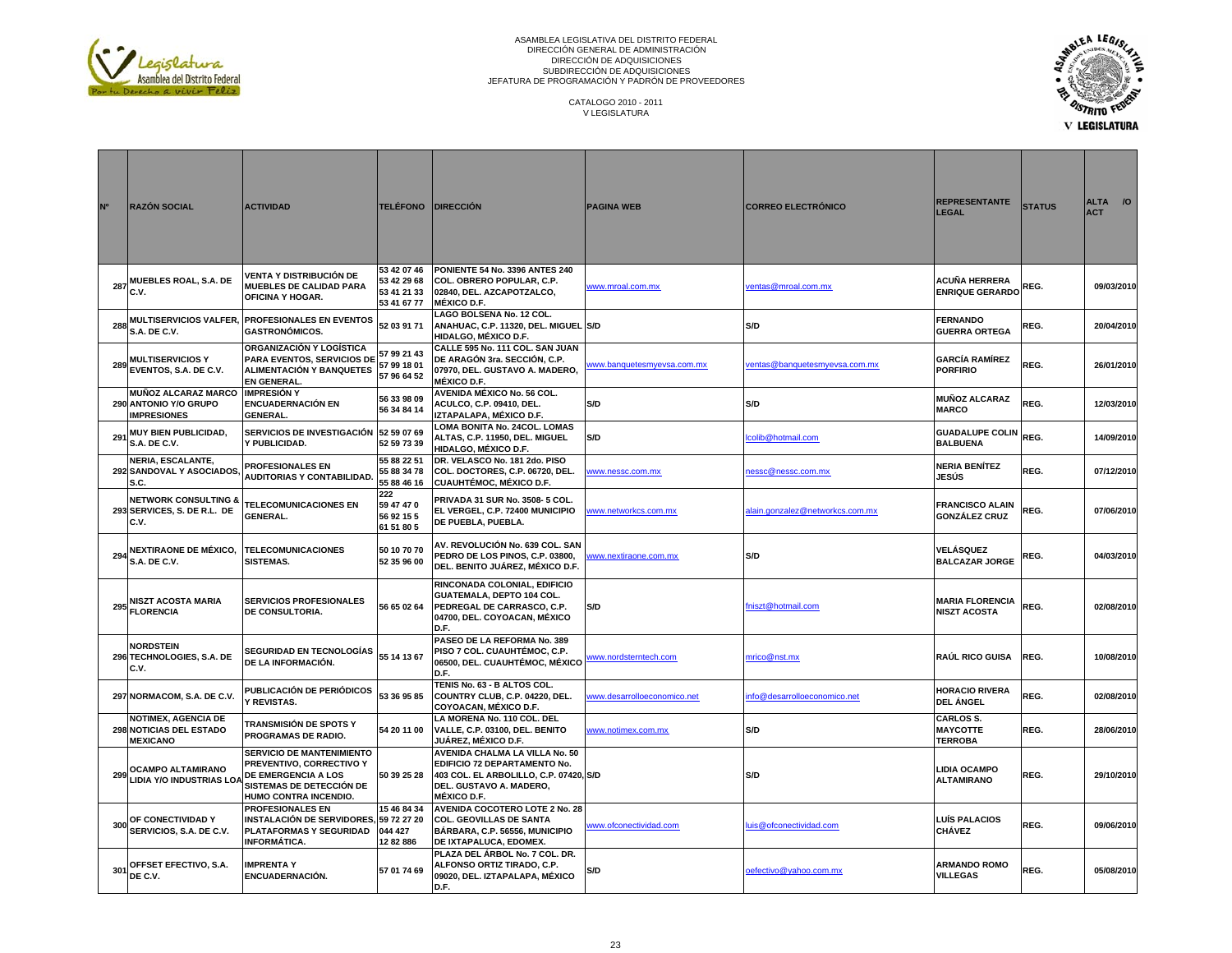



| N°  | <b>RAZÓN SOCIAL</b>                                                                                                                           | <b>ACTIVIDAD</b>                                                                                                                                   | TELÉFONO DIRECCIÓN                           |                                                                                                                                                   | <b>PAGINA WEB</b>            | <b>CORREO ELECTRÓNICO</b>             | <b>REPRESENTANTE</b><br><b>LEGAL</b>                        | <b>STATUS</b> | ALTA /O<br><b>ACT</b> |
|-----|-----------------------------------------------------------------------------------------------------------------------------------------------|----------------------------------------------------------------------------------------------------------------------------------------------------|----------------------------------------------|---------------------------------------------------------------------------------------------------------------------------------------------------|------------------------------|---------------------------------------|-------------------------------------------------------------|---------------|-----------------------|
|     | <b>OPERADORA DE</b><br>302 ESPECTÁCULOS EL RAYO.<br><b>S.A. DE C.V.</b>                                                                       | PRODUCCIÓN, PUBLICACIÓN,<br>VENTA. DISTRIBUCIÓN Y<br><b>REPRODUCCIÓN D DISCOS</b><br><b>COMPACTOS,</b><br><b>PROMOCIÓNALES Y</b><br>PUBLICITARIOS. | 55 81 14 81                                  | <b>AVENIDA TLAHUAC No. 125 - B COL.</b><br>MINERVA. C.P. 09810, DEL.<br>IZTAPALAPA, MÉXICO D.F.                                                   | S/D                          | nauricio.marat@hotmail.com            | <b>MAURICIO MARAT</b><br><b>SÁNCHEZ REYES</b>               | REG.          | 16/08/2010            |
|     | <b>OPERADORA EDITORIAL</b><br>303 PICTOGRAM, S.A. DE C.V.                                                                                     | DIFUSIÓN DE INFORMACIÓN E<br><b>IMÁGENES A TRAVÉS DE</b><br><b>MEDIOS ELECTRÓNICOS E</b><br><b>IMPRESOS.</b>                                       | 29 76 12 15<br>55 68 26 84<br>56 52 39 83    | SAN MARCOS No. 102 COL.<br>TLALPAN, C.P. 14000, DEL.<br>TLALPAN, MÉXICO D.F.                                                                      | www.entornopolitico.com.mx   | comercial@entornopolitico.com.mx      | <b>JOEL ARTURO</b><br><b>SALAZAR</b>                        | REG.          | 19/08/2010            |
|     | <b>OPERADORA HOTEL</b><br>304 CENTRO HISTÓRICO, S. DE HOTELES Y SALONES DE<br>304 R.L. DE C.V. (HOTEL FIESTAS PARA EVENTOS.<br><b>HILTON)</b> | <b>FIESTAS PARA EVENTOS.</b>                                                                                                                       | 51 30 53 00<br>51 30 52 62                   | AVENIDA JUÁREZ No. 70 COL.<br>CENTRO, C.P. 06010, DEL.<br><b>CUAUHTÉMOC, MÉXICO D.F.</b>                                                          | www.Bestday.com.mx/Hilton/   | elizabeth.garcia@hilto.com            | JOSÉ ANTONIO<br><b>MUÑOZ BELLAQUE</b>                       | REG.          | 04/01/2010            |
|     | 305 PARA LEER EN LIBERTAD,<br>A.C.                                                                                                            | DIFUSIÓN DE EL ARTE Y LA<br>LECTURA A TRAVÉS DE<br><b>FOROS, MESAS REDONDAS,</b><br>SEMINARIOS Y FOLLETOS.                                         | 56 11 64 09                                  | CALLE ATILXCO No. 163 COL.<br><b>HIPÓDROMO DE LA CONDESA, C.P.</b><br>06170, DEL. CUAUHTÉMOC, MÉXICO<br>D.F.                                      | ww.paraleerenlibertad.com    | prigadaparaleerenlibertad@gmail.com   | <b>SAIZ Y TEJERO</b><br><b>MARIA DE LA</b><br><b>PALOMA</b> | REG.          | 13/10/2010            |
|     | 306 PÁRAMO TECNOLOGÍAS,<br>S. DE R.L. DE C.V.                                                                                                 | <b>VENTA Y DISTRIBUCIÓN DE</b><br><b>EQUIPO Y CONSUMIBLES DE</b><br><b>COMPUTO.</b>                                                                | 55 21 83 11<br>55 34 71 01<br>55 24 83 31    | OSO No. 127 DESPACHO 311 COL.<br>DEL VALLE, C.P. 03100, DEL.<br>BENITO JUÁREZ, MÉXICO D.F.                                                        | www.paramotecnologias.com.mx | ernando.nino@paramotecnologias.com.mx | FERNANDO NIÑO<br>LÓPEZ                                      | REG.          | 03/06/2010            |
|     | 307 PARTNERS & PARTNERS,<br>S.A. DE C.V.                                                                                                      | EDICIÓN DE LIBROS Y<br><b>REVISTAS</b>                                                                                                             | 52 71 09 96<br>52 72 60 88<br><b>EXT. 18</b> | PROGRESO No. 42 COL.<br>ESCANDON, C.P. 11800, DEL.<br>MIGUEL HIDALGO, MÉXICO D.F.                                                                 | S/D                          | sade_zxcv@hotmail.com                 | <b>MOVIS MUÑOZ</b><br><b>JUAN ALBERTO</b>                   | REG.          | 04/08/2010            |
| 308 | PELÁEZ DOMÍNGUEZ ANA<br><b>CRISTINA Y/O CON CLASE</b>                                                                                         | DIFUSIÓN DE INFORMACIÓN E<br>IMÁGENES A TRAVÉS DE<br><b>MEDIOS ELECTRÓNICOS.</b>                                                                   | 55 25 60 54<br>36 15 53 52                   | SUR 6 No. 169 COL. CENTRO,<br>ORIZABA, VERACRUZ.<br>AVENIDA YUCATÁN No. 31 COL,<br>HIPÓDROMO CONDESA, C.P. 06170,<br>DEL. CUAUHTÉMOC, MÉXICO D.F. | S/D                          | anacris999@yahoo.com                  | <b>PELÁEZ</b><br><b>DOMÍNGUEZ ANA</b><br><b>CRISTINA</b>    | REG.          | 19/03/2010            |
|     | 309 PENTARQUITECTOS, S. DE<br>R.L. DE C.V.                                                                                                    | <b>ARQUITECTURA Y</b><br>RESTAURACIÓN.                                                                                                             | 55 86 91 62                                  | <b>INSURGENTES NORTE No. 1974 -</b><br>102 COL. LINDAVISTA, C.P. 07300,<br>DEL. GUSTAVO A. MADERO,<br><b>MÉXICO D.F.</b>                          | www.pentarquitectos.com.mx   | pentarquitectos_1@yahoo.com           | ROCIÓ LETICIA<br><b>NAVA GARIBAY</b>                        | REG.          | 18/06/2010            |
|     | PÉREZ CINTORA DANIEL<br>310 Y/O CASA CINTORA                                                                                                  | <b>COMERCIALIZADORA Y</b><br>DISTRIBUIDORA EN GENERAL                                                                                              | 54 26 71 08<br>044 55<br>23 02 49 41         | AVENIDA AMACUZAC No. 746 COL.<br>SAN ANDRÉS TETEPILCO, C.P.<br>09440, DEL. IZTAPALAPA, MÉXICO<br>D.F.                                             | S/D                          | pirra_893@hotmail.com                 | PÉREZ CINTORA<br><b>DANIEL</b>                              | REG.          | 16/06/2010            |
| 311 | PERIÓDICO EL<br>ECONOMISTA, S.A. DE C.V.                                                                                                      | PERIÓDICOS, REVISTAS Y<br><b>PUBLICACIONES.</b>                                                                                                    | 53 26 54 54                                  | AVENIDA COYOACAN No. 515 COL.<br>DEL VALLE, C.P. 03100, DEL.<br>BENITO JUÁREZ, MÉXICO D.F.                                                        | www.eleconomista.com.mx      | S/D                                   | LIC. HERNÁNDEZ<br>SOTELO ALFREDO                            | REG.          | 18/03/2010            |
|     | 312 PERIÓDICO EXCELSIOR,<br><b>S.A. DE C.V.</b>                                                                                               | <b>REVISTAS Y PERIÓDICOS.</b>                                                                                                                      | 51 28 30 00<br><b>EXT 4243</b>               | PASEO DE LA REFORMA No. 18<br>COL. JUÁREZ C.P. 06600 DEL<br>CUAUHTÉMOC MÉXICO D.F.                                                                | www.exonline.com.mx          | S/D                                   | <b>TÉLLEZ</b><br><b>SAMANIEGO</b><br><b>GILBERTO</b>        | REG.          | 23/03/2010            |
|     |                                                                                                                                               | 313 PERIÓDICO LA EXTRA, S.A. PUBLICACIÓN DE PERIÓDICOS 52 71 64 17<br>27 3 63 43 × 1 7 REVISTAS.                                                   |                                              | RAFAEL REBOLLAR No. 95 COL.<br>SAN MIGUEL CHAPULTEPEC, C.P.<br>11850, DEL. MIGUEL HIDALGO,<br><b>MÉXICO D.F.</b>                                  | S/D                          | aextra periodico@yahoo.com.mx         | <b>CARLOS ARTURO</b><br><b>NAVARRO FERRARI</b>              | REG.          | 18/03/2010            |
| 314 | PLATA SÁNCHEZ LORENA<br><b>FÉLIX Y/O</b><br><b>COMERCIALIZADORA DE</b><br><b>ALIMENTOS PLATA</b>                                              | PROFESIONALES EN EVENTOS<br><b>GASTRONOMICOS.</b>                                                                                                  | 53 53 75 79<br>40 97 39 97<br>51 86 09 10    | HÉROES DE 1810 No. 88 COL.<br>TACUBAYA, C.P. 11870, DEL.<br>MIGUEL HIDALGO, MÉXICO D.F.                                                           | S/D                          | lorena.plata@gmail.com                | <b>LORENA PLATA</b><br><b>SÁNCHEZ</b>                       | REG.          | 09/12/2010            |
|     | 315 PODERNET, S.A. DE C.V.                                                                                                                    | SERVICIOS DE INTERNET.                                                                                                                             | 52 57 07 30<br>044 55<br>23 77 08 72         | <b>GOBERNADOR IGNACIO ESTEVA</b><br>No. 57 COL. SAN MIGUEL<br>CHAPULTEPEC, C.P. 11850, DEL.<br>MIGUEL HIDALGO, MÉXICO D.F.                        | www.podernet.com.mx          | S/D                                   | <b>FRANCISCO JAVIER</b><br><b>GARDUÑO LOMELIN</b>           | REG.          | 26/04/2010            |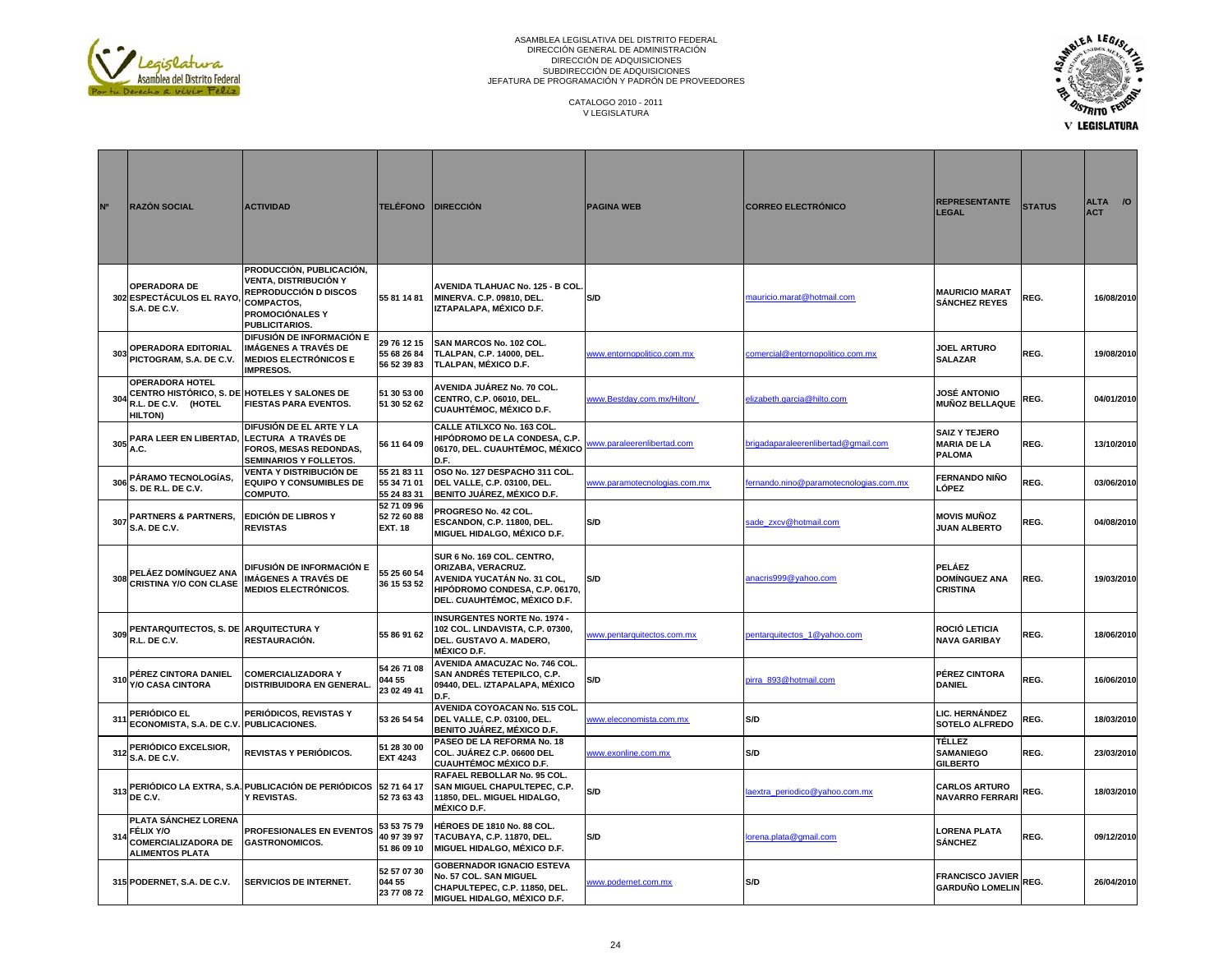



|     | <b>RAZÓN SOCIAL</b>                                                        | <b>ACTIVIDAD</b>                                                                                                                                                            | <b>TELÉFONO</b>                                                                        | <b>DIRECCIÓN</b>                                                                                                                                       | <b>PAGINA WEB</b>         | <b>CORREO ELECTRÓNICO</b>    | <b>REPRESENTANTE</b><br><b>LEGAL</b>                       | <b>STATUS</b> | ALTA /O<br><b>ACT</b>    |
|-----|----------------------------------------------------------------------------|-----------------------------------------------------------------------------------------------------------------------------------------------------------------------------|----------------------------------------------------------------------------------------|--------------------------------------------------------------------------------------------------------------------------------------------------------|---------------------------|------------------------------|------------------------------------------------------------|---------------|--------------------------|
| 316 | POLYSEG INDUSTRIAL,<br>S.A. DE C.V.                                        | <b>IMPRESIÓN Y</b><br><b>ENCUADERNACIÓN EN</b><br><b>GENERAL.</b>                                                                                                           | 53 67 46 28<br>76 62 35                                                                | RIÓ ELBA No. 10 COL.<br>044 55 19 CUAUHTÉMOC. C.P. 06500. DEL.<br><b>CUAUHTÉMOC, MÉXICO D.F.</b>                                                       | www.playstamping.kmdo.com | playsegind@msn.com           | <b>GALICIA OROZCO</b><br><b>ROBERTO</b>                    | REG.          | 03/12/2010               |
|     | <b>PONCE CRUZ BEATRIZ Y/O</b><br>317 COMERCIALIZADORA<br><b>BETY</b>       | <b>COMERCIALIZADORA EN</b><br><b>GENERAL.</b>                                                                                                                               | 53 44 27 10                                                                            | AVENIDA PASEO ESPAÑA No. 15<br>EDIFICIO IV B-201 COL. LOMAS<br>VERDES 3ra. SECCIÓN, C.P. 53125,<br><b>MUNICIPIO NAUCALPAN DE</b><br>JUÁREZ, EDOMEX.    | S/D                       | pocb2998@yahoo.com.mx        | <b>PONCE CRUZ</b><br><b>BEATRIZ</b>                        | REG.          | 12/02/2010               |
| 318 | POTROS EDITORES, S.A.<br>DE C.V.                                           | EDICIÓN Y DISTRIBUCIÓN DE<br>TODO TIPO DE<br><b>PUBLICACIONES, LIBROS Y</b><br><b>REVISTAS.</b>                                                                             | 36 86 33 00<br>AL 30<br><b>FAX</b><br>36<br>86 33 00<br><b>EXT. 106</b>                | AVENIDA CEYLAN No. 517 COL.<br><b>INDUSTRIAL VALLEJO, C.P. 02300.</b><br>DEL. AZCAPOTZALCO, MÉXICO D.F.                                                | S/D                       | potros editores@yahoo.com.mx | <b>FERNANDO</b><br><b>ARENAS CASTELA</b>                   | REG.          | 18/03/2010<br>31/05/2010 |
| 319 | POWER SOURSING DE<br>MÉXICO, S.A. DE C.V.                                  | <b>VENTA Y SERVICIO EN</b><br>DETECTORES DE ARMAS Y<br><b>METALES EXPLOSIVOS,</b><br>NARCÓTICOS, CCTV, CONTROL 55 64 78 86<br>DE ACCESO, DETECCIÓN Y<br>SUPRESIÓN DE FUEGO. | 55 64 84 49                                                                            | TLAXCALA No. 67-202 COL. ROMA.<br>C.P. 06760, DEL. CUAUHTÉMOC,<br><b>MÉXICO D.F.</b>                                                                   | S/D                       | vicentecruzsoto@otmail.com   | <b>FELIPE OSWALDO</b><br><b>ALMARAZ RIEGAS</b>             | REG.          | 19/03/2010               |
| 320 | <b>POZOS SOTO CARLOS</b><br>Y/O POZOS Y ASOCIADOS                          | PUBLICIDAD Y COMUNICACIÓN.                                                                                                                                                  | 044 55<br>35 50 24 46                                                                  | ZARCO No. 45-B COL. GUERRERO,<br>C.P. 06300, DEL. CUAUHTÉMOC,<br><b>MÉXICO D.F.</b>                                                                    | www.depoder.onfo          | pozos sotocarlos@hotmail.com | POZOS SOTO<br><b>CARLOS</b>                                | REG.          | 18/03/2010               |
|     | <b>PROCESOS</b><br>321 AUTOMATIZADOS, S.A. DE<br>C.V.                      | INTEGRACIÓN DE SISTEMAS<br><b>COMPUTARIZADOS DE</b><br>SEGURIDAD.                                                                                                           | 55 43 04 00<br>56 69 21 02                                                             | COLORADO No. 54 COL. NÁPOLES.<br>C.P. 03810, DEL. BENITO JUÁREZ,<br><b>MÉXICO D.F.</b>                                                                 | www.procesos.com.mx       | procesos@procesos.com.mx     | <b>ALBERTO</b><br><b>FRIEDMANN</b><br><b>REQUENA</b>       | REG.          | 25/02/2010               |
|     | <b>PRODUCTORA Y</b><br>322 COMERCIALIZADORA DE<br>TELEVISIÓN, S.A. DE C.V. | TRANSMISIÓN DE SPOTS Y<br>PROGRAMAS DE TELEVISIÓN.<br>(TELEVISIÓN DE PAGA)                                                                                                  | 30 98 23 00                                                                            | CALZADA DEL HUESO No. 10 COL.<br>SANTA URSULA COAPA, C.P. 04850, www.tvxcable.tv<br>DEL. COYOACAN, MÉXICO D.F.                                         |                           | octvconta@pctv.com.mx        | <b>JUAN CARLOS</b><br><b>HERNÁNDEZ</b><br><b>FERNÁNDEZ</b> | REG.          | 12/10/2010               |
| 323 | PRODUCTOS METÁLICOS<br>STEELE, S.A. DE C.V.                                | VENTA, DISTRIBUCIÓN Y<br><b>FABRICACIÓN DE MOBILIARIO</b><br>(MUEBLES METÁLICOS) Y<br><b>EQUIPO DE OFICINA</b>                                                              | 25 81 60 00<br><b>EXT. 4360</b><br><b>EXT. 4363</b><br><b>EXT. 4365</b><br>25 81 60 24 | CALLE BOULEVARD MIGUEL DE<br><b>CERVANTES SAAVEDRA No. 183</b><br>COL. GRANADA, C.P. 11520, DEL.<br><b>MIGUEL HIDALGO, MÉXICO D.F.</b>                 | www.pmsteele.com.mx       | lgriz@pmsteele.com.mx        | <b>JIMÉNEZ MOJARDIN</b><br><b>CLAUDIA</b>                  | REG.          | 02/02/2010               |
| 324 | <b>PROMEX EXTINTORES.</b><br><b>S.A. DE C.V.</b>                           | VENTA Y DISTRIBUCIÓN DE<br>EQUIPOS DE SEGURIDAD PARA 51 20 52 03<br>SINIESTROS (EXTINTORES).                                                                                | 51 20 03 24<br>57 10 90 71                                                             | CALLE SALTILLO No. 29 COL.<br>JARDINES DE GUADALUPE, C.P.<br>57140, MUNICIPIO DE<br>NEZAHUALCOYOTL, EDOMEX.                                            | S/D                       | promexextintores@hotmail.com | <b>JAIME SOLANO</b><br><b>HERNÁNDEZ</b>                    | REG.          | 08/02/2010               |
|     | <b>PROMOCIONES Y</b><br>325 PERSPECTIVAS<br><b>EUROPEAS, S.C.</b>          | <b>PROMOTORA Y</b><br><b>REPRESENTANTES DE MEDIOS,</b><br>PERIÓDICOS, REVISTAS Y<br><b>CLUBS DE PRENSA.</b>                                                                 | 55 64 27 82<br>044 55<br>22 47 11 33                                                   | <b>CALLE MONTECITO No. 38 COL.</b><br>NÁPOLES TORRE WORLD TRADE<br>CENTER OFICINA 12 PISO 12, C.P.<br>03810. DEL. BENITO JUÁREZ.<br><b>MÉXICO D.F.</b> | S/D                       | perfiles2007@yahoo.com.mx    | PATRICIA CAÑEDO<br>LÓPEZ                                   | REG.          | 26/03/2010               |
| 326 | PROMOTORA DE RADIO,<br>S.A. DE C.V.                                        | <b>FABRICACIÓN DE EQUIPO DE</b><br>TRANSMISIÓN Y RECEPCIÓN<br>DE SEÑALES DE RADIO,<br>TELEVISIÓN Y CABLE.                                                                   | 52 58 12 00                                                                            | AVENIDA PROLONGACIÓN PASEO<br>DE LA REFORMA No. 115 COL.<br>PASEOS DE LA REFORMA, C.P.<br>01330, DEL. MIGUEL HIDALGO,<br><b>MÉXICO D.F.</b>            | S/D                       | S/D                          | <b>EDILBERTO</b><br><b>HUESTCA</b><br><b>PERROTIN</b>      | REG.          | 13/09/2010               |
| 327 | PROVEEDORA BIOMÉDICA<br>S.A. DE C.V.                                       | <b>COMPRA, VENTA</b><br>DISTRIBUCIÓN, IMPORTACIÓN<br>Y EXPORTACIÓN DE<br>PRODUCTOS Y MATERIAL<br>MEDICO.                                                                    | 56 74 42 18<br>55 39 99 39                                                             | <b>LAGO PONIENTE No. 16- EDIFICIO A</b><br>DESPACHO 102 COL. AMERICAS<br>UNIDAS, C.P. 03610, DEL. BENITO<br>JUÁREZ, MÉXICO D.F.                        | S/D                       | oro biomedica@hotmail.com    | <b>MIGUEL ÁNGEL</b><br><b>FLORES SÁNCHEZ</b>               | REG.          | 21/01/2010               |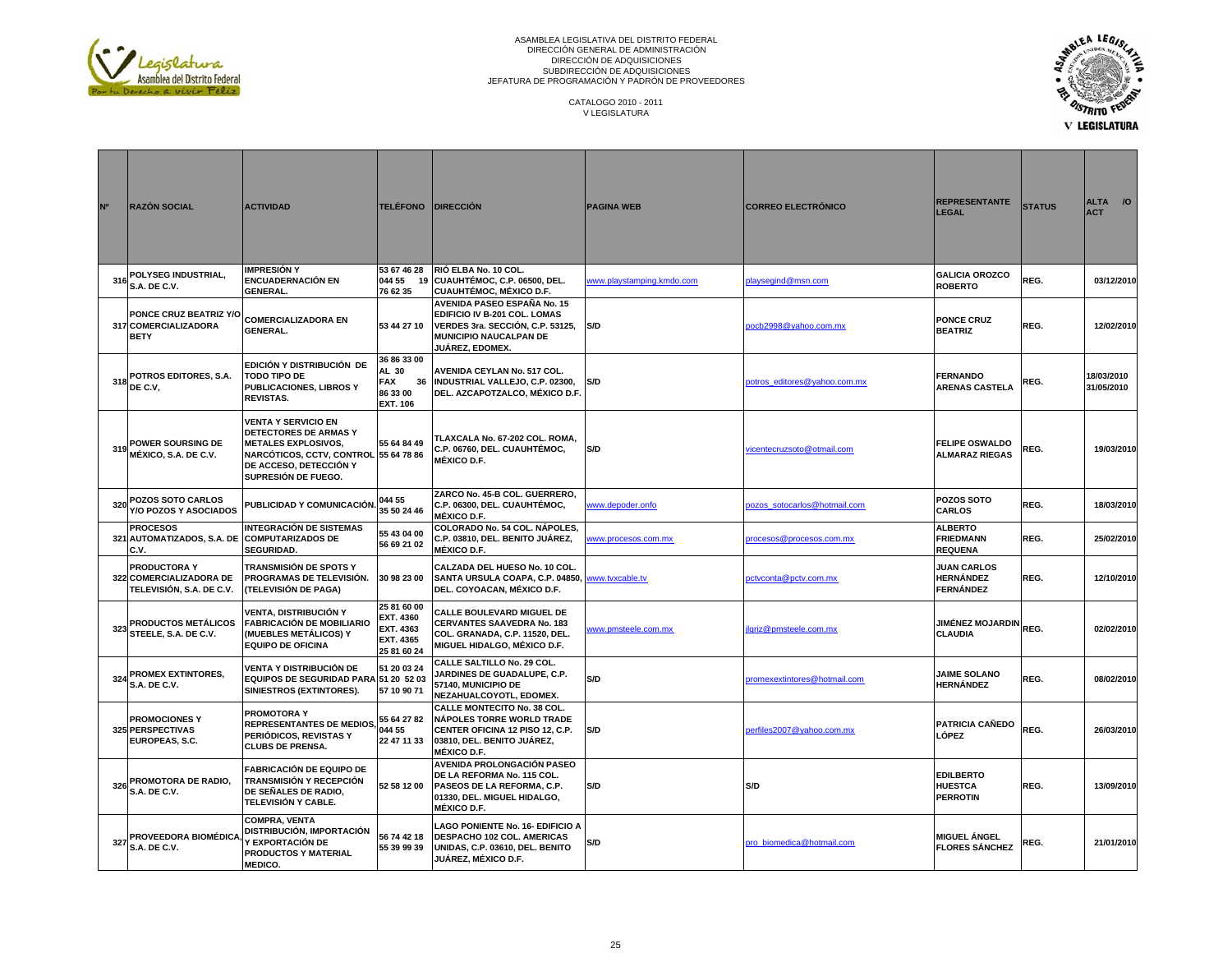

CATALOGO 2010 - 2011 V LEGISLATURA



|     | <b>RAZÓN SOCIAL</b>                                                                                                                     | <b>ACTIVIDAD</b>                                                                                                                                               | <b>TELÉFONO DIRECCIÓN</b>                 |                                                                                                                                | <b>PAGINA WEB</b>             | <b>CORREO ELECTRÓNICO</b>        | <b>REPRESENTANTE</b><br><b>LEGAL</b>                  | <b>STATUS</b> | ALTA /O<br><b>ACT</b> |
|-----|-----------------------------------------------------------------------------------------------------------------------------------------|----------------------------------------------------------------------------------------------------------------------------------------------------------------|-------------------------------------------|--------------------------------------------------------------------------------------------------------------------------------|-------------------------------|----------------------------------|-------------------------------------------------------|---------------|-----------------------|
|     | PROVEEDORA MEXICANA<br>DE ARTÍCULOS DE<br>328 CURACIÓN Y<br>LABORATORIOS, S.A. DE<br>C.V.                                               | VENTA Y DISTRIBUCIÓN DE<br><b>MEDICAMENTOS, EQUIPO</b><br><b>MEDICO Y DE CURACIÓN.</b>                                                                         | 52 78 47 40                               | CARLOS B. ZETINA No. 178 - 3 COL.<br>TACUBAYA, C.P. 118870, DEL.<br>MIGUEL HIDALGO, MÉXICO D.F.                                | www.proveedoramexicana.com.mx | oromac@proveedoramexicana.com.mx | <b>JUAN JORGE</b><br><b>GADAR ALEMÁN</b>              | REG.          | 25/10/2010            |
|     | <b>PROYECTA SERVICIOS</b><br>329 INDUSTRIALES, S.A. DE<br>C.V.                                                                          | VENTA Y SUPERVISIÓN DE<br><b>EQUIPOS DE SEGURIDAD.</b>                                                                                                         | 55 46 91 10                               | HOJALATERÍA No. 77 COL.<br><b>MORELOS, C.P. 15270, DEL.</b><br><b>VENUSTIANO CARRANZA, MÉXICO</b><br>D.F.                      | S/D                           | S/D                              | <b>VÍCTOR MANUEL</b><br><b>JASSO PORRAS</b>           | REG.          | 18/03/2010            |
| 330 | PROYECTO DIGITAL, S.A.<br>DE C.V.                                                                                                       | VENTA Y DISTRIBUCIÓN DE<br>EQUIPOS FOTOGRÁFICOS, DE<br><b>VIDEO Y ELECTRÓNICOS.</b>                                                                            | 52 57 00 50<br>52 57 01 67                | AVENIDA VASCO DE QUIROGA No.<br>3800 LOCAL 143 P.B. COL. LOMAS<br>DE SANTA FE, C.P. 01420, DEL.<br>ÁLVARO OBREGÓN, MÉXICO D.F. | www.rpoyectodigital.com.mx    | saac_204@yahoo.com.mx            | <b>HAMUI SITTON</b><br><b>MERY</b>                    | REG.          | 23/07/2010            |
| 33  | <b>PROYECTOS</b><br><b>ALTERNATIVOS DE</b><br><b>COMUNICACIÓN, S.A. DE</b><br>C.V.                                                      | EDICIÓN Y PUBLICACIÓN DE<br><b>PERIÓDICOS Y REVISTAS.</b>                                                                                                      | 53 41 65 90<br>53 42 64 30                | <b>CALZADA MÉXICO TACUBA No. 253</b><br>4to PISO COL. POPOTLA, C.P.<br>11400, DEL. MIGUEL HIDALGO,<br>MÉXICO D.F.              | S/D                           | revistazocalo@yahoo.com.mx       | <b>PADILLA RÍOS</b><br><b>CARLOS</b>                  | REG.          | 19/03/2010            |
|     | <b>PUBLICACIONES E</b><br>332 IMPRESIONES<br>MOCTEZUMA, S.A. DE C.V.                                                                    | IMPRESIÓN Y<br><b>ENCUADERNACIÓN EN</b><br><b>GENERAL.</b>                                                                                                     | 57 85 15 94<br>55 71 48 93                | ORIENTE 152 No. 273 COL.<br>MOCTEZUMA 2DA SECCIÓN, C.P.<br>15530, DEL. VENUSTIANO<br>CARRANZA, MÉXICO D.F.                     | S/D                           | ithovicsamexico@yahoo.com.mx     | <b>MAURICIO MARAT</b><br><b>SÁNCHEZ REYES</b>         | REG.          | 17/05/2010            |
|     | 333 PUBLICACIONES<br>LINDAVISTA, S.A. DE C.V.                                                                                           | <b>PUBLICACIÓN DE PERIÓDICOS</b><br>Y REVISTAS.                                                                                                                | 57 59 15 29<br>57 59 15 23<br>57 39 22 43 | <b>INSURGENTES NORTE No. 1210</b><br>COL. CAPUTITLAN, C.P. 07370, DEL.<br>GUSTAVO A. MADERO, MÉXICO D.F.                       | www.periodicoeldia.com.mx     | jcl1951@hotmail.com              | <b>ERIVES SÁENZ</b><br>JOSÉ                           | REG.          | 18/03/2010            |
|     | <b>PUBLICACIONES</b><br>334 METROPOLITANAS, S.A.<br>DE C.V.                                                                             | IMPRESIÓN DE PERIÓDICO DE<br>CARÁCTER GRATUITO.                                                                                                                | 53 40 07 00<br>53 40 07 30                | <b>INSURGENTES SUR No. 716 PISO 10</b><br>COL. DEL VALLE, C.P. 03100, DEL.<br><b>BENITO JUÁREZ, MÉXICO D.F.</b>                | S/D                           | S/D                              | <b>ALFREDO BENÍTEZ</b><br><b>CASTRO</b>               | REG.          | 18/03/2010            |
| 335 | <b>PUBLICIDAD Y</b><br><b>MERCADOTECNIA</b><br><b>CREATIVA PYMC, S.A. DE</b><br>C.V.                                                    | DISEÑO, PROYECCIÓN,<br>PLANTACIÓN, FABRICACIÓN Y<br>PRODUCCIÓN DE TODA CLASE<br>DE EVENTOS.                                                                    | 56 61 56 82                               | RIÓ MIXCOAC No. 25 11 -A COL.<br><b>CRÉDITO CONSTRUCTOR, C.P.</b><br>03940, DEL. BENITO JUÁREZ,<br><b>MÉXICO D.F.</b>          | S/D                           | S/D                              | <b>CAMPILLO</b><br><b>TALAVERA</b><br><b>SALVADOR</b> | REG.          | 19/05/2010            |
|     | 336 QART ARCHITECTURE<br>STUDIO, S.A. DE C.V.                                                                                           | <b>ARQUITECTURA Y</b><br><b>RESTAURACIÓN.</b>                                                                                                                  | 56 30 26 47                               | CARRETERA PICACHO AJUSCO No.<br>130 - 101 C.P. 14210, DEL. TLALPAN, S/D<br><b>MÉXICO D.F.</b>                                  |                               | ermm@prodigy.net.mx              | <b>FERNANDO MEDINA</b><br><b>MIRELES</b>              | REG.          | 10/02/2010            |
|     | <b>RAMÍREZ VALIDEZ</b><br>337 VERÓNICA Y/O MANTIS<br><b>VIDEO DIGITAL</b>                                                               | AUDIO Y VIDEO.                                                                                                                                                 | 91 80 36 01                               | AHORRO POSTAL No. 166-5 COL.<br>NIÑOS HÉROES DE CHAPULTEPEC,<br>C.P. 03440, DEL. MIGUEL HIDALGO,<br>MÉXICO D.F.                | S/D                           | S/D                              | <b>RAMÍREZ VALIDEZ</b><br><b>VERÓNICA</b>             | REG.          | 11/03/2010            |
|     | <b>RAMÍREZ VEGA OFELIA</b><br>338 LUCIA Y/O GRUPO<br><b>COMERCIAL DE TODO</b>                                                           | <b>COMERCIALIZADORA EN</b><br><b>GENERAL.</b>                                                                                                                  | 57 00 27 40<br>22 35 77 50                | RIÓ FRIÓ CONDOMINIO 2 ED. 471<br>No. 404 COL. GUADALUPE DEL<br>MORAL, C.P. 09300, DEL.<br>IZTAPALAPA, MÉXICO D.F.              | S/D                           | ofe_gastronomica@yahoo.com.mx    | <b>RAMÍREZ VEGA</b><br><b>OFELIA LUCIA</b>            | REG.          | 11/02/2010            |
|     | <b>RANGEL CARMONA</b><br><b>RODRIGO Y/O SERVICIOS</b><br>339 DE REMODELACIÓN Y<br><b>MANTENIMIENTO A</b><br><b>INMUEBLES EN GENERAL</b> | <b>TRABAJOS REFERENTES A LA</b><br>CONSTRUCCIÓN, AMPLIACIÓN,<br><b>MODELACIÓN Y</b><br><b>MANTENIMIENTO DE</b><br><b>CUALQUIER TIPO DE</b><br><b>INMUEBLE.</b> | 26 03 48 16                               | DR. BALMIS No. 216 COL.<br>DOCTORES, C.P. 06720, DEL.<br><b>CUAUHTÉMOC, MÉXICO D.F.</b>                                        | S/D                           | rodmanre71@yahoo.com.mx          | <b>ARTURO RANGEL</b><br><b>CARMONA</b>                | REG.          | 28/10/2010            |
|     | 340 RAPID & SCAN DE MÉXICO, EQUIPOS DE SEGURIDAD,<br>S.A. DE C.V.                                                                       | VENTA Y DISTRIBUCIÓN DE<br><b>SCANNERS Y MAQUINAS DE</b><br><b>RAYOS X.</b>                                                                                    | 56 52 20 06<br>55 66 35 62                | <b>RISCO No. 235 COL. JARDINES DEL</b><br>PEDREGAL, C.P. 01900, DEL.<br>ÁLVARO OBREGÓN, MÉXICO D.F.                            | www.rapiscansystems.co        | ventas@rapiscanmex.com           | <b>GUILLERMO</b><br><b>BONILLA ESPARZA</b>            | REG.          | 12/01/2010            |
|     | 341 RAYUELA EDITORES, S.A.<br>DE C.V.                                                                                                   | <b>EDICIÓN DE PERIÓDICOS.</b><br><b>REVISTAS Y LIBROS.</b>                                                                                                     | 56 87 25 87<br>52 23 58 69                | <b>CALLE DALLAS No. 31 3er PISO</b><br><b>DESPACHO 304 COL. NÁPOLES.</b><br>C.P. 03810, DEL. BENITO JUÁREZ,<br>IÉVIAA B.F      | S/D                           | S/D                              | FERNÁNDEZ<br><b>MÉNDEZ JORGE</b><br><b>DANIEL</b>     | REG.          | 19/03/2010            |

**MÉXICO D.F.**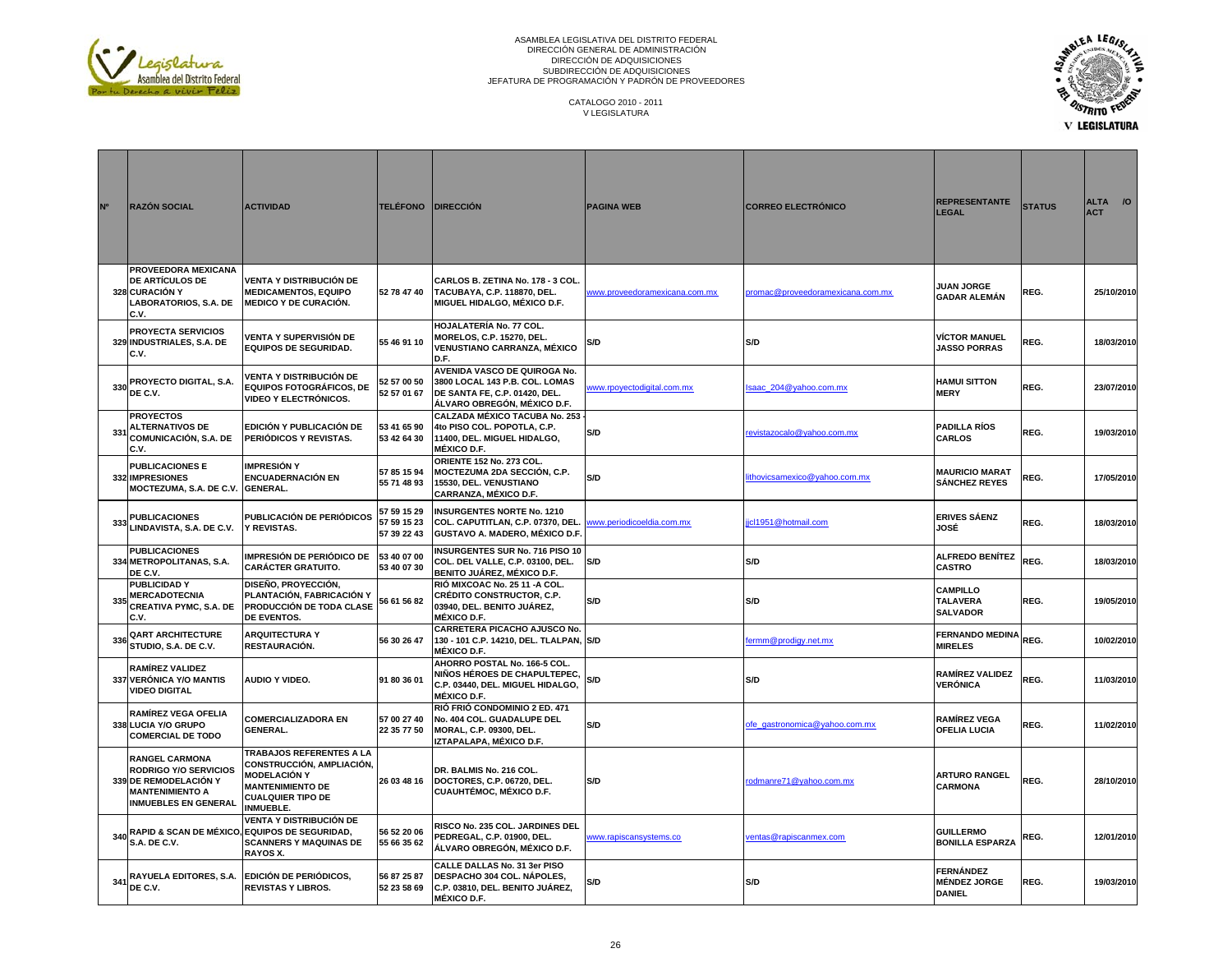



|     | <b>RAZÓN SOCIAL</b>                                                                                    | <b>ACTIVIDAD</b>                                                                                                                  | <b>TELÉFONO DIRECCIÓN</b>                                               |                                                                                                                              | <b>PAGINA WEB</b>               | <b>CORREO ELECTRÓNICO</b>      | <b>REPRESENTANTE</b><br><b>LEGAL</b>                         | <b>STATUS</b> | ALTA /O<br><b>ACT</b> |
|-----|--------------------------------------------------------------------------------------------------------|-----------------------------------------------------------------------------------------------------------------------------------|-------------------------------------------------------------------------|------------------------------------------------------------------------------------------------------------------------------|---------------------------------|--------------------------------|--------------------------------------------------------------|---------------|-----------------------|
|     | 342 REAL MULTISERVICIOS MJ COMERCIALIZADORA EN<br>S.A. DE C.V.                                         | <b>GENERAL.</b>                                                                                                                   | 24 86 44 66                                                             | FRONTERA MANZANA 7 LOTE No. 5<br>COL. AMPLIACIÓN OZUMBILLA, C.P.<br>55760, MUNICIPIO DE TECAMAC,<br>EDOMEX.                  | www.realmultiservicios.com      | realmj@realmultiservicios.com  | <b>OROZCO BARRERA</b><br><b>ARACELI</b>                      | REG.          | 23/02/2010            |
|     | <b>RECINOS MARTÍNEZ</b><br>343 GERMAN Y/O EL<br><b>ANFITRIÓN EVENTOS</b>                               | <b>PROFESIONALES EN</b><br><b>COORDINACIÓN DE EVENTOS</b><br>PARA TODA OCASIÓN.                                                   | 85 02 35 36<br>42 02 80 69<br>55 39 07 66                               | PIRINEOS No. 36 COL. MIRAVALLE,<br>C.P. 03580, DEL. BENITO JUÁREZ,<br><b>MÉXICO D.F.</b>                                     | S/D                             | elanfitrioneventos@live.com.mx | <b>RECINOS MARTÍNEZ</b><br><b>GERMAN</b>                     | REG.          | 03/08/2010            |
| 344 | <b>REFRIGERACIONES</b><br>UNIDAS, S.A. DE C.V.                                                         | <b>COMERCIALIZADORA DE</b><br><b>EQUIPO DE COMPUTO,</b><br>CONSUMIBLES, MOBILIARIO,<br>EQUIPO DE OFICINA Y AIRE<br>ACONDICIONADO. | 56 02 02 31<br>57 69 92 53<br>57 69 96 93                               | PEDRO AGUIRRE CERDA MANZANA<br>M-36 LOTE No. 19 COL. 2da.<br>AMPLIACIÓN PRESIDENTES, C.P.<br>01290, MÉXICO D.F.              | S/D                             | cymjdr@prodigy.net.mx          | <b>JUAN DOMÍNGUEZ</b><br><b>RAMÍREZ</b>                      | REG.          | 01/03/2010            |
|     | 345 REGIE T DE MÉXICO, S.A.<br>DE C.V.                                                                 | <b>PUBLICIDAD EN TARJETAS</b><br><b>LADATEL.</b>                                                                                  | 50 83 01 00<br>50 83 01 09<br>50 83 01 29<br>50 83 01 49<br>50 83 01 39 | <b>AGUNA DE MARYAN No. 321</b><br>(ANTES 345), COL. ANAHUAC, C.P.<br>11320, DEL. MIGUEL HIDALGO,<br><b>MÉXICO D.F.</b>       | www.regiet.com.mx               | ean.destombes@regiet.com.mx    | <b>DENIS JEAN</b><br>PHILIPPE REBAULT                        | REG.          | 01/09/2010            |
|     | <b>REPRESENTACIONES</b><br>346 GENERALES DE<br><b>ARTÍCULOS Y LINEAS</b><br>DIVERSAS, S.A. DE C.V.     | <b>COMERCIALIZADORA EN</b><br><b>GENERAL.</b>                                                                                     | 57 59 50 97<br>57 59 53 74<br>57 39 55 89<br>57 59 59 88<br>57 59 60 23 | <b>ROBERTO SHUMANN No. 124 BIS.</b><br>COL. VALLEJO, C.P. 07870, DEL.<br>GUSTAVO A. MADERO, MÉXICO D.F.                      | S/D                             | rep_gealsa@hotmail.com         | <b>ROSA CLAUDIA</b><br><b>FRÍAS DÍAZ</b>                     | REG.          | 09/02/2010            |
|     | <b>RITOS Y RETOS DEL</b><br>347 CENTRO HISTÓRICO, S.A.<br>DE C.V.                                      | PUBLICACIÓN DE PERIÓDICOS<br><b>Y REVISTAS.</b>                                                                                   | 57 09 72 78<br>044 55<br>54 01 56 65                                    | CALLE 5 DE MAYO No. 7 DESPACHO<br>312 COL. CENTRO, C.P. 06000, DEL.<br><b>CUAUHTÉMOC, MÉXICO D.F.</b>                        | www.ritosyretos.com.mx          | jose@ritosyretos.com.mx        | <b>JOSÉ ESPINOSA</b><br><b>BRAVO GORDILLO</b>                | REG.          | 29/09/2010            |
|     | RIVERA GÓMEZ CLAUDIA<br>348 SALOME Y/O SC STAMPA<br><b>CREATIVA</b>                                    | <b>COMERCIALIZADORA EN</b><br><b>GENERAL.</b>                                                                                     | 56 72 45 11<br>044 55<br>13 57 09 89                                    | MINA No. 62 - 334 COL. ERMITA<br>IZTAPALAPA, C.P. 09360, DEL.<br>IZTAPALAPA, MÉXICO D.F.                                     | www.stampacreativa.com.mx       | S/D                            | <b>RIVERA GOMES</b><br><b>CLAUDIA SALOME</b>                 | REG.          | 12/05/2010            |
|     | <b>RK DISEÑO Y</b><br>349 CONSTRUCCIÓN, S.A. DE<br>C.V.                                                | ESPECIALISTAS EN DISEÑO DE 55 83 69 70<br>OBRAS Y CONSTRUCCIONES.                                                                 | 25 93 37 38                                                             | <b>BOSQUE DE AZALEAS MANZANA 6</b><br>LOTE No. 30-D COL. REAL DEL<br>BOSQUE, C.P. 54948, MUNICIPIO DE<br>TULTITLAN, EDOMEX.  | ww.rkdisenoyconstruccion.mex.tl | rkdiseno@prodigy.net.mx        | <b>GOMES</b><br><b>BARRIENTOS</b><br><b>RICARDO</b>          | REG.          | 15/02/2010            |
| 350 | RODRÍGUEZ DÍAZ<br><b>EDUARDO Y/O SERVICIOS</b><br><b>DE MAQUINAS PARA</b><br>OFICINA.                  | <b>PROFESIONALES EN EL</b><br><b>MANTENIMIENTO A EQUIPOS</b><br>DE OFICINA.                                                       | 55 26 40 88<br>55 26 13 96                                              | <b>LERDO No. 137 - 3 COL. GUERRERO.</b><br>C.P. 06300, DEL. CUAUHTÉMOC,<br><b>MÉXICO D.F.</b>                                | S/D                             | odriguezdiaze@prodigy.net.mx   | RODRÍGUEZ DÍAZ<br><b>EDUARDO</b>                             | REG.          | 02/07/2010            |
| 351 | <b>RODRÍGUEZ FRAGOSO</b><br><b>MAURICIO JAVIER Y/O</b><br><b>COMERCIALIZADORA</b><br><b>INDUSTRIAL</b> | <b>COMERCIALIZADORA Y</b><br>DISTRIBUIDORA EN GENERAL                                                                             | 58 72 19 64                                                             | AVENIDA 16 DE SEPTIEMBRE No.<br>305 - A COL. CENTRO, C.P. 54800,<br>MUNICIPIO DE CUAUTITLAN,<br><b>EDOMEX.</b>               | S/D                             | profesor61@gmail.com           | <b>MAURICIO JAVIER</b><br><b>RODRÍGUEZ</b><br><b>FRAGOSO</b> | REG.          | 11/11/2010            |
| 352 | <b>ROJAS CASTILLO PABLO</b><br>IVÁN Y/O EQUIPO E<br><b>INSUMOS DE IMPRESIÓN Y</b><br><b>COMPUTO</b>    | <b>VENTA Y DISTRIBUCIÓN DE</b><br><b>CONSUMIBLES, EQUIPO DE</b><br><b>COMPUTO Y ARTICULOS DE</b><br>OFICINA.                      | 57 90 72 93<br>49 83 58 09<br>044 55<br>40 68 17 67                     | CALLE SUR 80 No. 142 COL. SAN<br>AGUSTÍN ECATEPEC, C.P. 55130,<br><b>MUNICIPIO DE ECATEPEC DE</b><br><b>MORELOS, EDOMEX.</b> | S/D                             | otec@live.com.mx               | PABLO IVÁN ROJAS<br><b>CASTILLO</b>                          | REG.          | 22/11/2010            |
|     | ROJAS LARA JOSÉ<br>353 MANUEL Y/O<br><b>COMERCIALIZADORA</b><br><b>INDUSTRIAL JOMAR</b>                | <b>COMERCIALIZADORA Y</b><br>DISTRIBUIDORA EN GENERAL                                                                             | 53 52 69 06<br>044 55<br>23 11 53 34                                    | GENERAL ANDRÉS FIGUEROA No.<br>42, COL. SAN JUAN TLIHUACA, C.P. S/D<br>02400, DEL. AZCAPOTZALCO,<br><b>MÉXICO D.F.</b>       |                                 | omar 63@hotmail.com            | <b>JOSÉ MANUEL</b><br><b>ROJAS LARA</b>                      | REG.          | 14/07/2010            |
|     | <b>ROJAS VALDÉS SERGIO</b><br>354 ANTONIO Y/O REVISTA<br><b>NOSOTROS.</b>                              | <b>PUBLICACIÓN DE PERIÓDICOS</b><br>Y REVISTAS.                                                                                   | 58 41 31 73                                                             | <b>AVENIDA TLAHUAC No. 36 COL. OJO</b><br>DE AGUA, SAN FRANCISCO<br>TLALTENCO, C.P. 13450, DEL.<br>TLAHUAC, MÉXICO D.F.      | S/D                             | revistanosotrosmx@yahoo.com.mx | <b>SERGIO ANTONIO</b><br><b>ROJAS VALDÉS</b>                 | REG.          | 11/11/2010            |
|     | <b>855 ROQUE IRINEO RUFINO</b><br>Y/O REVISTA VALORES                                                  | <b>PUBLICACIÓN DE PERIÓDICOS</b><br>Y REVISTAS.                                                                                   | 044 55<br>21 98 51 90<br>46 16 07 83                                    | <b>WATTEAU No. 15 DESPACHO 4 COL</b><br>NONOALCO, C.P. 03700, DEL.<br><b>BENITO JUÁREZ, MÉXICO D.F.</b>                      | www.revistavalores.com.mx       | irineo@revistavalores.com.mx   | <b>IRINEO ROQUE</b><br><b>RUFINO</b>                         | REG.          | 20/09/2010            |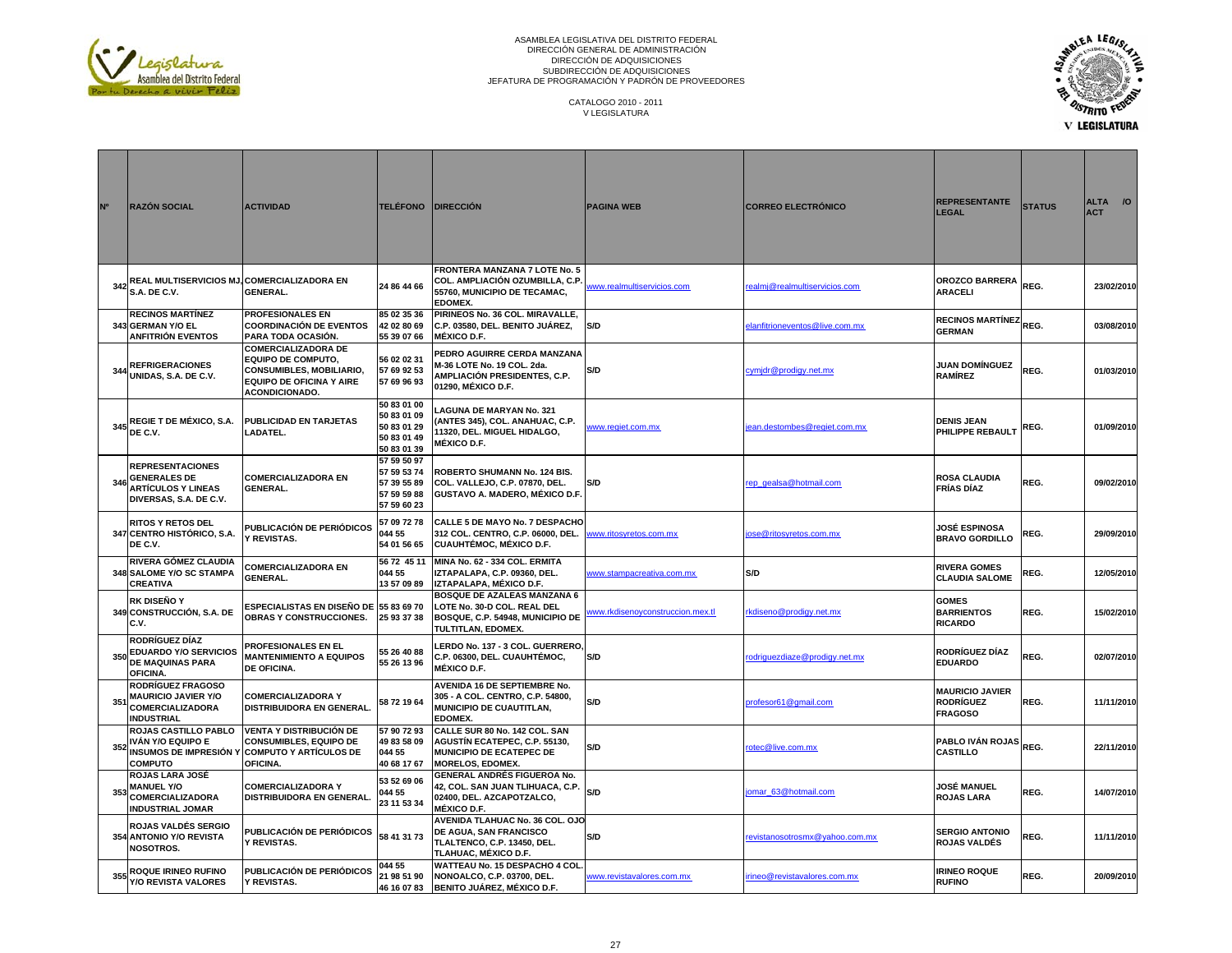





 ${\bf V}$  Legislatura

| <b>N°</b> | <b>RAZÓN SOCIAL</b>                                                                                                      | <b>ACTIVIDAD</b>                                                                                                                                     | <b>TELÉFONO</b>                                          | <b>DIRECCIÓN</b>                                                                                                                                   | <b>PAGINA WEB</b>              | <b>CORREO ELECTRÓNICO</b>          | <b>REPRESENTANTE</b><br><b>LEGAL</b>                    | <b>STATUS</b> | ALTA /O<br><b>ACT</b> |
|-----------|--------------------------------------------------------------------------------------------------------------------------|------------------------------------------------------------------------------------------------------------------------------------------------------|----------------------------------------------------------|----------------------------------------------------------------------------------------------------------------------------------------------------|--------------------------------|------------------------------------|---------------------------------------------------------|---------------|-----------------------|
|           | <b>ROSADO DELGADO</b><br>356 VIOLETA CAROLINA Y/O<br><b>FRESCO CATERING</b>                                              | <b>SERVICIOS GASTRONÓMICOS Y</b><br><b>EVENTOS.</b>                                                                                                  | 044 55<br>16 83 90 54<br>53 82 24 04                     | <b>AVENIDA PASEO DEL</b><br>FERROCARRIL No. 105 - J2 COL.<br>LOS REYES IXTACALA, C.P. 54090,<br><b>MUNICIPIO DE TLANEPANTLA,</b><br><b>EDOMEX.</b> | www.frescocatering.com.mx      | cotizaciones@frescocatering.com.mx | <b>VIOLETA CAROLINA</b><br><b>ROSADO DELGADO</b>        | REG.          | 05/07/2010            |
| 357       | <b>RUIZ GRANADOS</b><br>YOLANDA Y/O RG NET                                                                               | <b>CONSUMIBLES Y EQUIPO DE</b><br><b>COMPUTO.</b>                                                                                                    | 57 52 62 88<br>044 55<br>23 06 14 25                     | TEPEAQUILLO No. 7 COL. SAN<br>PEDRO ZACATENCO, C.P. 07360,<br>DEL. GUSTAVO A. MADERO,<br><b>MÉXICO D.F.</b>                                        | S/D                            | S/D                                | YOLANDA RUIZ<br><b>GRANADOS</b>                         | REG.          | 25/02/2010            |
|           | <b>SALAS DE LA CRUZ</b><br><b>FRANCISCO JAVIER Y/O</b><br>358 GRUPO TOTALITY<br><b>TECNOLOGÍAS DE LA</b><br>INFORMACIÓN  | VENTA Y DISTRIBUCIÓN DE<br><b>CONSUMIBLES Y EQUIPO DE</b><br><b>COMPUTO.</b>                                                                         | 22 35 59 96<br>22 35 59 97                               | AV. CARLOS HANK GONZÁLEZ MZ.<br>29 LT. 926 INT. A, COL. VALLE DE<br>ARAGÓN 3ra SECCIÓN, C.P. 55280.<br><b>ECATEPEC, ESTADO DE MÉXICO</b>           | S/D                            | S/D                                | <b>SALAS DE LA CRUZ</b><br><b>FRANCISCO JAVIER</b>      | REG.          | 20/04/2010            |
|           | SALDAÑA TREVIÑO<br>359 MANUEL BRUNO Y/O LA<br><b>CACEROLA BANQUETES</b>                                                  | <b>SERVICIOS DE BANQUETES EN</b><br><b>GENERAL Y ALQUILER DE</b><br><b>EQUIPO PARA EVENTOS.</b>                                                      | 55 88 18 60<br>10 54 13 58                               | RAFAEL DELGADO No. 39 COL.<br>OBRERA, C.P. 06800, DEL.<br><b>CUAUHTÉMOC, MÉXICO D.F.</b>                                                           | S/D                            | acaserola@hotmail.com              | <b>MANUEL BRUNO</b><br><b>SALDAÑA TREVIÑO</b>           | REG.          | 31/05/2010            |
|           | <b>SAN JUAN MENDOZA</b><br>PABLO Y/O SAMPA<br>360 MUEBLES Y EQUIPO PARA<br><b>OFICINA (SISTEMAS</b><br><b>MODULARES)</b> | <b>MUEBLES Y EQUIPO DE</b><br><b>OFICINA EN GENERAL.</b>                                                                                             | 777<br>321 85 12                                         | CALLE 6 NORTE MANZANA No. 265-<br>B LOTE 9 No. 9 COL. LOS ROBLES<br>CIVAC, C.P. 62578, MUNICIPIO DE<br>JIUTEPEC, MORELOS.                          | S/D                            | sampamuebles@hotmail.com           | <b>SAN JUAN</b><br><b>MENDOZA PABLO</b>                 | REG.          | 19/01/2010            |
| 361       | <b>SÁNCHEZ CRAVIOTO</b><br><b>CRISTIAN MICHEL Y/O</b><br><b>TAMISA SERVICIOS</b><br><b>CORPORATIVOS</b>                  | <b>COMPRA, VENTA Y</b><br>DISTRIBUCIÓN DE EQUIPO Y<br><b>CONSUMIBLES DE COMPUTO.</b>                                                                 | 43 33 39 28<br>044 55<br>54 64 86 23                     | <b>CALLE EFRÉN REBOLLEDO No. 63-5</b><br>COL. OBRERA, C.P. 06800, DEL.<br><b>CUAUHTÉMOC, MÉXICO D.F.</b>                                           | S/D                            | christiansrt4@live.com.mx          | <b>SÁNCHEZ</b><br><b>CRAVIOTO</b><br><b>CRISTIAN</b>    | REG.          | 19/03/2010            |
|           | <b>SÁNCHEZ MARTÍNEZ</b><br>362 VÍCTOR HUGO Y/O<br><b>GRAPHICOS</b>                                                       | DISEÑO, FORMACIÓN DE<br><b>LONAS, ANUNCIOS Y TOLDOS</b><br><b>LUMINOSOS, IMPRESOS EN</b><br>PAPEL, ETC.                                              | 26 43 08 82                                              | CALLE 12 No. 47 - 1 COL.<br>MOCTEZUMA 1ra. SECCIÓN, C.P.<br>15500, DEL. VENUSTIANO<br>CARRANZA, MÉXICO D.F.                                        | S/D                            | S/D                                | <b>VÍCTOR HUGO</b><br><b>SÁNCHEZ</b><br><b>MARTÍNEZ</b> | REG.          | 16/08/2010            |
| 363       | <b>SANCHEZ RIVAS LILIA Y/O</b><br><b>CIMA</b>                                                                            | OBRAS Y CONSTRUCCIONES.                                                                                                                              | 53 99 61 47<br>044 55<br>34 88 10 94                     | <b>AVENIDA FERROCARRILES</b><br>NACIONALES No. 261 COL. ÁNGEL<br>ZIMBRON, C.P. 02090, DEL.<br>AZCAPOTZALCO, MÉXICO D.F.                            | S/D                            | ima9597@yahoo.com                  | <b>JORGE MORALES</b><br><b>DÍAZ</b>                     | REG.          | 25/02/2010            |
| 364       | <b>SÁNCHEZ SÁNCHEZ</b><br>ÁNGEL RODRIGO Y/O EL<br>CAPITALINO IDENTIDAD DE<br><b>LA CIUDAD</b>                            | DIFUSIÓN DE INFORMACIÓN E<br>IMÁGENES A TRAVÉS DE<br><b>MEDIOS ELECTRÓNICOS.</b>                                                                     | 55 83 67 14<br>55 18 26 76<br>43 28 49 03                | CALLE BONDOJITO No. 236 COL.<br>GENERAL VICENTE VILLADA, C.P.<br>57710, MUNICIPIO DE<br>NEZAHUALCOYOTL, EDOMEX.                                    | www.elcapitalino.com           | S/D                                | <b>SÁNCHEZ SÁNCHEZ</b><br>ÁNGEL RODRIGO                 | REG.          | 27/10/2010            |
| 365       | <b>SÁNCHEZ VÁZQUEZ</b><br>PATRICIA LIZETH Y/O<br><b>COMERCIALIZADORA</b><br><b>TOLEDO</b>                                | <b>COMERCIALIZADORA EN</b><br><b>GENERAL.</b>                                                                                                        | 50 37 52 97<br>044 55<br>19 20 91 17                     | TLALOC No. 12 COL. UNIDAD<br>PILOTO CULHUACAN, C.P. 04490,<br>DEL. COYOACAN, MÉXICO D.F.                                                           | <b>S/D</b>                     | plsv79@hotmail.com                 | <b>PATRICIA LIZETH</b><br><b>SÁNCHEZ VÁZQUEZ</b>        | REG.          | 18/05/2010            |
| 366       | <b>SANITARY SUPPLY STOCK</b><br>& SERVICE, S.A. DE C.V.                                                                  | <b>VENTA DE ARTÍCULOS DE</b><br><b>LIMPIEZA Y ASEO E GENERAL</b>                                                                                     | 55 64 13 77<br>55 64 53 30<br>55 84 37 47                | HUATUSCO No. 24 - A COL. ROMA<br>SUR, C.P. 06760, DEL.<br><b>CUAUHTÉMOC, MÉXICO D.F.</b>                                                           | S/D                            | ventasmexico@4s.com.mx             | <b>JORGE</b><br><b>VILLASEÑOR</b><br><b>BARROS</b>      | REG.          | 20/07/2010            |
| 367       | <b>SERVICE SUPPORT, S.A.</b><br>DE C.V.                                                                                  | COMPRA, VENTA Y<br><b>REPRESENTACIÓN DE EQUIPO 53 38 45 88</b><br>Y MATERIA FOTOGRÁFICO,<br>AUDIO, VIDEO, ELECTRÓNICA Y 56 19 88 29<br>LÍNEA BLANCA. | 53 38 45 79                                              | SAUCO No. 112-2 COL. EL ROSARIO.<br>C.P. 04380, DEL. COYOACAN,<br><b>MÉXICO D.F.</b>                                                               | www.servicesupport.com.mx      | ventas@servicesupport.com.mx       | <b>DANIEL PORTUGAL</b><br><b>VELA OSORNIO</b>           | REG.          | 17/02/2010            |
| 368       | <b>SERVICIO NERI, S.A. DE</b><br>C.V.                                                                                    | <b>SERVICIO Y VENTAS DE</b><br><b>MATERIAL DE CONSUMO Y</b><br><b>REFACCIONES PARA TODO</b><br>TIPO DE COPIADORAS.                                   | 55 59 97 06<br>55 75 23 16<br>53 35 12 93<br>55 75 51 72 | PILARES No. 88 COL. DEL VALLE<br>SUR, C.P. 03100, DEL. BENITO<br><b>JUÁREZ, MÉXICO D.F.</b>                                                        | informacion@srvucioneri.com.mx | www.servicioneri.com.mx            | <b>NERI VALLE JUAN</b><br><b>MANUEL</b>                 | REG.          | 02/02/2010            |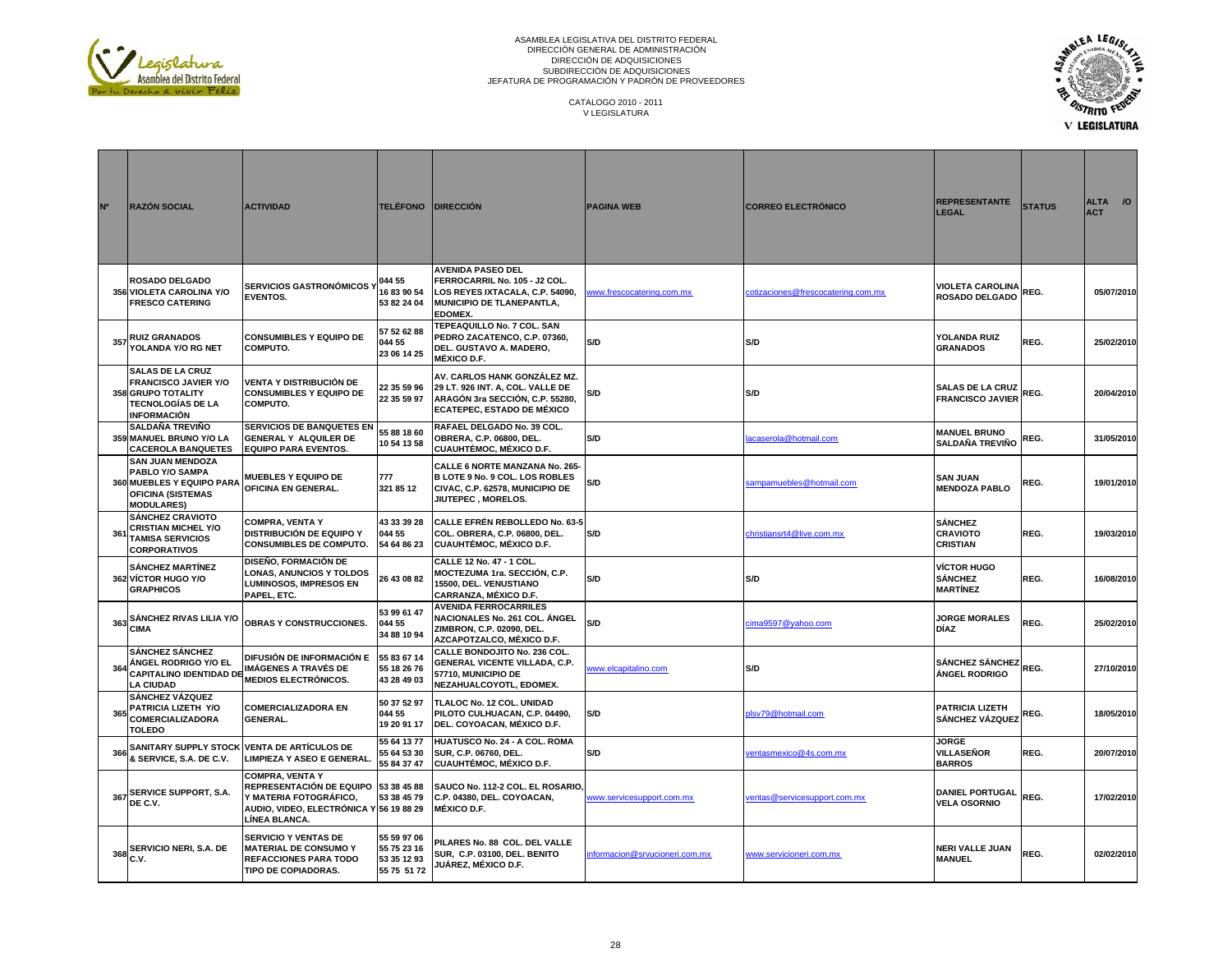



|                 | <b>RAZÓN SOCIAL</b>                                                                   | <b>ACTIVIDAD</b>                                                                                                     | <b>TELÉFONO</b>                                                         | <b>DIRECCIÓN</b>                                                                                                                  | <b>PAGINA WEB</b>               | <b>CORREO ELECTRÓNICO</b>            | <b>REPRESENTANTE</b><br><b>LEGAL</b>                        | <b>STATUS</b> | ALTA /O<br><b>ACT</b> |
|-----------------|---------------------------------------------------------------------------------------|----------------------------------------------------------------------------------------------------------------------|-------------------------------------------------------------------------|-----------------------------------------------------------------------------------------------------------------------------------|---------------------------------|--------------------------------------|-------------------------------------------------------------|---------------|-----------------------|
|                 | <b>ISERVICIOS BIOMÉDICOS Y</b><br>369 TECNOLÓGICOS, S.A. DE<br>C.V.                   | DISTRIBUCIÓN DE<br><b>MEDICAMENTOS, MATERIAL DE</b><br>CURACIÓN, INSTRUMENTAL Y<br><b>EQUIPO MEDICO.</b>             | 55 74 91 31<br>55 74 91 12<br>55 64 99 82<br>52 64 81 00<br>55 84 45 81 | <b>CALLE GUANAJUATO No. 8 PB Y</b><br>Ier. PISO COL. ROMA, C.P. 06700,<br>DEL. CUAUHTÉMOC, MÉXICO D.F.                            | www.serbitec.com                | info@serbitec.com                    | <b>JUAN ARTURO</b><br><b>ESCOBEDO</b><br><b>GONZÁLEZ</b>    | REG.          | 20/05/2010            |
|                 | <b>SERVICIOS DE COMERCIO</b><br>370 ELECTRÓNICO, S.A. DE C.-<br>IV.                   | <b>RENTA DE INMUEBLES PARA</b><br><b>OFICINAS Y</b><br><b>ESTACIONAMIENTOS.</b>                                      | 55 53 35 55<br>52 86 16 04                                              | TLAXCALA No. 181 COL.<br>HIPÓDROMO CONDESA, C.P. 06100, www.invest.com.mx<br>DEL. CUAUHTÉMOC, MÉXICO D.F.                         |                                 | divo@invest.com.mx                   | <b>DIVO MILÁN</b><br><b>HADDAD</b>                          | REG.          | 26/04/2010            |
| 37 <sub>1</sub> | <b>SERVICIOS PROCOMCA,</b><br><b>S.A. DE C.V.</b>                                     | <b>COMERCIALIZACIÓN DE</b><br><b>SERVICIOS Y PRODUCTOS EN</b><br>TELECOMUNICACIONES.                                 | 56 73 72 76<br>044 55<br>-31<br>03 20 95                                | CALLE JOSÉ LÓPEZ PORTILLO No.<br>4 COL. EJIDO VIEJO DE SANTA<br>URSULA COAPA, C.P. 04650, DEL.<br>COYOACAN, MÉXICO D.F.           | S/D                             | hectorbernala@hotmail.com            | <b>BERNAL</b><br><b>ALTAMIRANO</b><br><b>HÉCTOR EDUARDO</b> | REG.          | 24/03/2010            |
|                 | <b>SERVIDESCA MÉXICO, S.</b><br>372 DE R.L. DE C.V.                                   | <b>TELECOMUNICACIONES EN</b><br><b>GENERAL.</b>                                                                      | 52 55 51 48<br>EXT.<br>3430<br>52 55 51 48<br>EXT.<br>3439              | PASEO DE LOS TAMARINDOS No. 90<br><b>COL. ARCOS BOSQUES TORRE II.</b><br>C.P. 05120, DEL. CUAJIMALPA,<br><b>MÉXICO D.F.</b>       | www.desca.com                   | S/D                                  | <b>HUMBERTO TERÁN</b><br><b>GAMBOA</b>                      | REG.          | 30/04/2010            |
|                 | DE C.V.                                                                               | 373 SOFTWARE EXPRESS, S.A. DESARROLLO DE SISTEMAS Y<br>PROGRAMAS DE COMPUTO.                                         | 15 15 50 50                                                             | CALZADA DE LAS ÁGUILAS No.<br>1176-11 COL. SAN CLEMENTE, C.P.<br>01740, DEL. ÁLVARO OBREGÓN,<br><b>MÉXICO D.F.</b>                | S/D                             | S/D                                  | <b>FERNÁNDEZ SOSA</b><br><b>RENE</b>                        | REG.          | 24/02/2010            |
|                 | 374 SOLUCIÓN INMOBILIARIA<br>ALIANZA, S.A. DE C.V.                                    | <b>EMPRESA ESPECIALIZADA EN</b><br><b>OBRAS Y CONSTRUCCIÓN DE</b><br>TODO TIPO DE INMUEBLES Y<br><b>ESTRUCTURAS.</b> | 56 53 88 65                                                             | PLAN DE SAN LUÍS MANZANA 88<br><b>LOTE No. 1 COL. SAN LORENZO LA</b><br>CEBADA, C.P. 16018, DEL.<br>XOCHIMILCO, MÉXICO D.F.       | www.arquitectos-siasa.com       | luisaragon@arquitectos-siasa.com     | <b>ARAGÓN</b><br><b>MAGDALENO LUÍS</b>                      | REG.          | 21/01/2010            |
|                 |                                                                                       | 375 SOLUCIONES FAPI, S.A. DE PROFESIONALES EN SISTEMAS 722<br>C.V. TELECOMUNICACIONES                                | 215 70 60                                                               | IGNACIO ALLENDE No. 501 - 3 COL.<br>FRANCISCO MURGUÍA, C.P. 50130,<br>TOLUCA. EDOMEX.                                             | www.solucionesfapi.com.mx       | raul alcantara@solucionesfapi.com.mx | RAÚL ALCÁNTARA<br><b>BARRAZA</b>                            | REG.          | 17/03/2010            |
|                 | 376 SONI AUTOMOTRIZ, S.A.<br>DE C.V.                                                  | VENTA, DISTRIBUCIÓN Y<br><b>CONSIGNACIÓN DE</b><br>AUTOMÓVILES NUEVOS Y<br>SEMINUEVOS.                               | 26 26 90 00<br>26 26 90 01                                              | AVENIDA AQUILES SERDAN No.<br>1351 COL. EL ROSARIO, C.P. 02430,<br>DEL. AZCAPOTZALCO, MÉXICO D.F.                                 | www.nissansoniautomotriz.com.mx | S/D                                  | <b>DELFINO DAVID</b><br>ORTIZ GIRÓN                         | REG.          | 12/07/2010            |
|                 | <b>SOTELO TAPIA OMAR</b><br>377 VALENTÍN Y/O SERVICIOS<br><b>MG PROFESIONALES</b>     | <b>MANTENIMIENTO Y</b><br>REPARACIÓN DE EQUIPO DE<br>AIRE ACONDICIONADO Y<br>EQUIPO DE OFICINA.                      | 53 67 19 00<br>55<br>46 02 81 35                                        | PERLILLAR No. 33 PISO 1 COL.<br>PROGRESO NACIONAL, C.P. 07600,<br>DEL. GUSTAVO A. MADERO,<br><b>MÉXICO D.F.</b>                   | S/D                             | S/D                                  | <b>SOTELO TAPIA</b><br><b>OMAR VALENTÍN</b>                 | REG.          | 14/01/2010            |
|                 | <b>ST SOLUCIONES</b><br>378 EMPRESARIALES, S.A. DE<br>C.V.                            | COMERCIALIZADORA.                                                                                                    | 10 54 67 81<br>52 19 58 35                                              | TUXPAN No. 89 INT. 308 COL. ROMA<br>SUR, C.P. 06700, DEL.<br><b>CUAUHTÉMOC, MÉXICO D.F.</b>                                       | soluciones@stse.com.mx          | www.stse.com.mx                      | <b>SÁNCHEZ GAMBOA</b><br><b>JORGE ARTURO</b>                | REG.          | 20/04/2010            |
|                 | <b>SUÁREZ CERON JOSÉ</b><br>379 ESTEBAN Y/O<br><b>PRODUCCIONES</b><br><b>GRAFICAS</b> | IMPRESIÓN Y<br>ENCUADERNACIÓN.                                                                                       | 52 71 63 93                                                             | <b>VILLEGAS No. 31 - 2 COL. DANIEL</b><br>GARZA, C.P. 11830, DEL. MIGUEL<br>HIDALGO, MÉXICO D.F.                                  | S/D                             | S/D                                  | <b>JOSÉ ESTEBAN</b><br><b>SUÁREZ CERON</b>                  | REG.          | 03/09/2010            |
|                 | 380 TAPACLEAN, S.A. DE C.V.                                                           | <b>SERVICIOS PROFESIONALES</b><br>DE LIMPIEZA DE INMUEBLES.                                                          | 52 71 20 09                                                             | PATRIOTISMO No. 454 COL. SAN<br>PEDRO DE LOS PINOS, C.P. 03800,<br>DEL. BENITO JUÁREZ, MÉXICO D.F.                                | S/D                             | moratoga@hotmail.com                 | <b>MARIA REMEDIOS</b><br><b>GONZÁLEZ</b><br><b>HERRERA</b>  | REG.          | 29/12/2010            |
|                 | 381 TECHTRADE, S.A. DE C.V.                                                           | <b>PROFESIONALES EN EL</b><br><b>CONTROL DE PLAGAS</b><br>(FUMIGACIÓN).                                              | 53 44 14 71<br>53 44 14 71                                              | AVENIDA SAN MATEO NOPALA No.<br>166 - A INT. 1 COL. SAN MATEO<br>NOPALA, C.P. 53220, MUNICIPIO DE<br>NAIICAI PAN DE JUÁREZ EDOMEX | www.techtrade.com.mx            | contacto@techtrade.com.mx            | <b>TORRES PÉREZ</b><br><b>ISIDRO EVARISTO</b>               | REG.          | 24/06/2010            |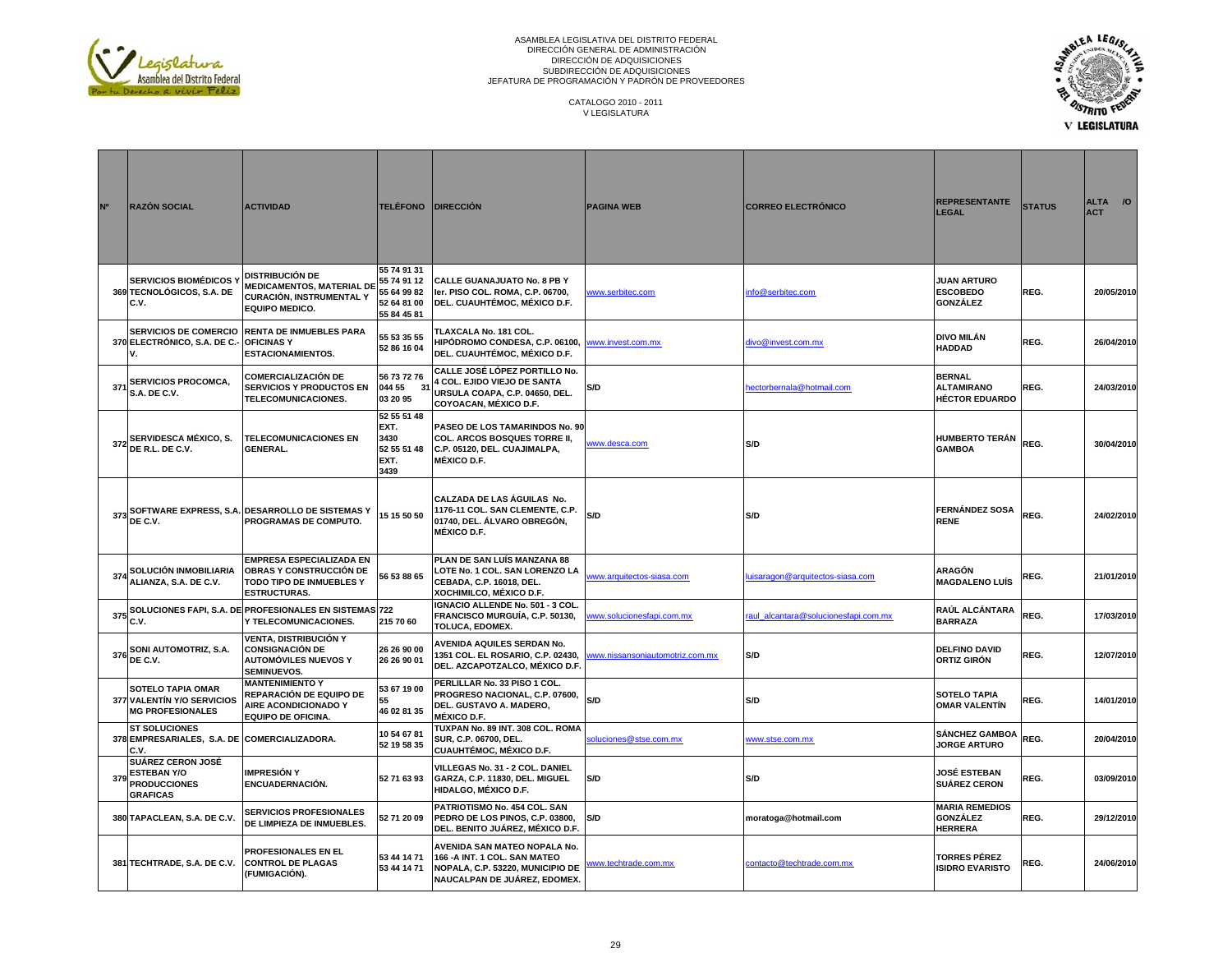



|     | <b>RAZÓN SOCIAL</b>                                                                                       | <b>ACTIVIDAD</b>                                                                                                        | <b>TELÉFONO</b>                                                         | <b>IDIRECCIÓN</b>                                                                                                                                                                                             | <b>PAGINA WEB</b>           | <b>CORREO ELECTRÓNICO</b>   | <b>REPRESENTANTE</b><br><b>LEGAL</b>                         | <b>STATUS</b> | ALTA /O<br><b>ACT</b> |
|-----|-----------------------------------------------------------------------------------------------------------|-------------------------------------------------------------------------------------------------------------------------|-------------------------------------------------------------------------|---------------------------------------------------------------------------------------------------------------------------------------------------------------------------------------------------------------|-----------------------------|-----------------------------|--------------------------------------------------------------|---------------|-----------------------|
|     | 382 TECNICOPY, S.A. DE C.V.                                                                               | <b>TÉCNICOS ESPECIALIZADOS</b><br>EN EL MANEJO DE EQUIPO DE 56 11 36 26<br>FOTOCOPIADO.                                 |                                                                         | AVENIDA REVOLUCIÓN No. 841 COL<br>MIXCOAC, C.P. 03700, DEL. BENITO S/D<br>JUÁREZ, MÉXICO D.F.                                                                                                                 |                             | S/D                         | <b>GASPAR</b><br><b>FERNÁNDEZ JOSÉ</b><br><b>AMONIO</b>      | REG.          | 04/02/2010            |
|     | <b>TECNO SOLUCIONES</b><br>383 EMPRESARIALES, S.A. DE<br>C.V.                                             | <b>MOBILIARIO Y EQUIPO DE</b><br>OFICINA.                                                                               | 13 46 89 29<br>50 19 14 11                                              | AVENIDA COYOACAN No. 1123 COL<br>DEL VALLE, C.P. 03100, DEL.<br>BENITO JUÁREZ, MÉXICO D.F.                                                                                                                    | S/D                         | drodiana@yahoo.com          | <b>RODRÍGUEZ</b><br><b>OROZCO DIANA</b>                      | REG.          | 21/06/2010            |
|     | TECNOLOGÍA PF, S.A. DE<br>$384$ <sub>C.V.</sub>                                                           | <b>SOLUCIONES INTEGRALES EN</b><br><b>COMPUTO Y</b><br>TELECOMUNICACIONES.                                              | 56 78 57 69                                                             | HACIENDA DE PASTEJE No. 25-103<br>COL. FLORESTA COYOACAN, C.P.<br>14310, DEL. COYOACAN, MÉXICO<br>D.F.                                                                                                        | S/D                         | S/D                         | <b>NEGRETE VELIZ</b><br><b>GERARDO</b>                       | REG.          | 23/03/2010            |
|     | 385 TELEVISA S.A. DE C.V.                                                                                 | TRANSMISIÓN DE SPOTS Y<br>PROGRAMAS DE RADIO Y<br>TELEVISIÓN.                                                           | 52 24 50 00                                                             | <b>AVENIDA CHAPULTEPEC No. 18</b><br>COL. DOCTORES, C.P. 06724, DEL.<br>CUAUHTÉMOC, MÉXICO D.F.                                                                                                               | www.televisa.com            | S/D                         | <b>RICCI DI HARO</b><br><b>PIERO</b>                         | REG.          | 13/10/2010            |
|     | 386 TERRA NETWORKS<br>MÉXICO, S.A. DE C.V.                                                                | <b>SERVICIOS PROFESIONALES</b><br>DE INTERNET Y MEDIOS<br><b>DIGITALES.</b><br>(PRINCIPAL PORTAL DE<br><b>INTERNET)</b> | 30 67 50 00<br>30 67 50 89                                              | <b>AVENIDA PASEO DE LA REFORMA</b><br>No. 2620 PISO 15 COL. LOMAS<br>ALTAS, C.P. 11950, DEL. MIGUEL<br>HIDALGO, MÉXICO D.F.                                                                                   | www.terra.com.mx/privacidad | terra@terra.com.mx          | <b>INDALECIO RENE</b><br><b>GARZA ASEFF</b>                  | REG.          | 29/07/2010            |
|     | 387 THELOS CONSULTING,                                                                                    | <b>CONSULTORÍA Y ASESORÍA</b><br>PARA NEGOCIOS.                                                                         | 56 31 95 93                                                             | CDA TEYA No. 25 DESPACHO 401-B<br>COL. LOMAS DE PADIERNA, C.P.<br>14200, DEL. TLALPAN, MÉXICO D.F.                                                                                                            | S/D                         | alcarlos@hotmail.com        | <b>DOMÍNGUEZ</b><br><b>VIRGEN JUAN</b><br><b>CARLOS</b>      | REG.          | 11/03/2010            |
|     | 388 TRADE INNOVATION, S.A.<br>DE C.V.                                                                     | FABRICACIÓN, VENTA,<br>DISTRIBUCIÓN Y MAQUILA DE 56 51 40 81<br><b>MUEBLES DE MADERA Y DE</b><br>METAL.                 | 56 60 98 65                                                             | <b>AVENIDA SANTA LUCIA No.</b><br>810LOCAL 21 Y 22 PLAZA LAS<br>ROSAS COL. OLIVAR DEL CONDE,<br>C.P. 01400, DEL. ÁLVARO<br>OBREGÓN, MÉXICO D.F.                                                               | S/D                         | radeinovation@yahoo.com.mx  | LIC. JOSÉ ALFREDO<br><b>ORTIZ ÁNGELES</b>                    | REG.          | 10/01/2010            |
|     | 389 TRAMPE MONTUFAR<br><b>CARLOS ALBERTO</b>                                                              | <b>PROFESIONALES EN</b><br>PUBLICIDAD Y COMUNICACIÓN                                                                    | 53 42 11 18                                                             | COOK No. 95 COL. EUZCADI, C.P.<br>02660, DEL. AZCAPOTZALCO,<br><b>MÉXICO D.F.</b>                                                                                                                             | S/D                         | trampe35@hotmail.com        | <b>TRAMPE</b><br><b>MONTUFAR</b><br><b>CARLOS ALBERTO</b>    | REG.          | 05/04/2010            |
|     | <b>TRANSPORTES</b><br>390 LOGÍSTICOS DEL BAJÍO,<br>S.A. DE C.V.                                           | <b>TRANSPORTE.</b>                                                                                                      | 53 89 59 96                                                             | AVENIDA VÍA MORELOS No. 924<br>COL. CENTRO. C.P. 38600.<br>MUNICIPIO DE ACAMBARO,<br><b>GUANAJUATO</b><br>CALZADA VALLEJO No. 1830 NAVE 1<br>COL. VALLEJO, C.P. 07709, DEL.<br>GUSTAVO A. MADERO, MÉXICO D.F. | S/D                         | cargadelbajio@yahoo.com.mx  | <b>JESÚS ANTONIO</b><br><b>LEYVA ÁVILA</b>                   | REG.          | 07/06/2010            |
| 391 | TREBEX INTERNATIONAL,<br>S.A. DE C.V.                                                                     | VENTA Y DISTRIBUCIÓN DE<br><b>MOBILIARIO Y EQUIPO DE</b><br>OFICINA.                                                    | 81 30 16 00<br>81 30 16 00                                              | AGUSTÍN LARA No. 308 COL.<br>BUENOS AIRES, C.P. 64800,<br>MUNICIPIO DE MONTERREY, NUEVO WWW.trebex.com<br>LEÓN.                                                                                               |                             | sergio treviño@trebex.com   | <b>MARIA ALICIA</b><br><b>GARCÍA JIMÉNEZ</b>                 | REG.          | 22/04/2010            |
| 392 | TRUEBA SALCEDO MARIA<br><b>TERESA IRENE Y/O</b><br><b>ABASTECEDOR DE</b><br><b>PRODUCTOS Y SERVICIOS.</b> | <b>COMERCIALIZADORA EN</b><br><b>GENERAL.</b>                                                                           | 53 93 07 98                                                             | <b>CDA CANTERA DE DOLORES No. 14</b><br>COL. SANTA CRUZ DEL MONTE, C.P.<br>53110, MUNICIPIO DE NAUCALPAN<br>DE JUÁREZ, EDOMEX.                                                                                | S/D                         | S/D                         | <b>TRUEBA SALCEDO</b><br><b>MARIA TERESA</b><br><b>IRENE</b> | REG.          | 11/03/2010            |
|     | <b>TRUSTNET DE MÉXICO,</b><br>393 S.A. DE C.V.                                                            | VENTA Y DISTRIBUCIÓN DE<br><b>CONSUMIBLES Y EQUIPO DE</b><br>COMPUTO.                                                   | 30 95 48 27<br>30 95 48 28<br>30 95 48 29<br>30 95 48 30<br>52 71 67 19 | <b>AVENIDA CENTRAL No. 206 PISO 1</b><br>COL. SAN PEDRO DE LOS PINOS,<br>C.P. 01180, DEL. BENITO JUÁREZ,<br><b>MÉXICO D.F.</b>                                                                                | www.trutnet.com.mx          | victor.cruz@trustnet.com.mx | <b>VICTOS CRUZ LUNA REG.</b>                                 |               | 08/06/2010            |
| 394 | TU MANZANA HOLDING,<br>S.A. DE C.V.                                                                       | <b>PUBLICACIÓN DE PERIÓDICOS 111 67 44 24</b><br>Y REVISTAS.                                                            | 52 76 12 20                                                             | TIBURCIO MONTIEL No. 80 COL.<br>SAN MIGUEL CHAPULTEPEC, C.P.<br>11850, DEL. MIGUEL HIDALGO,<br><b>MÉXICO D.F.</b>                                                                                             | www.tumanzana.mx            | luisjosemz@yahoo.com.mx     | <b>ALEJANDRO</b><br><b>ENVILA FISHER</b>                     | REG.          | 29/10/2010            |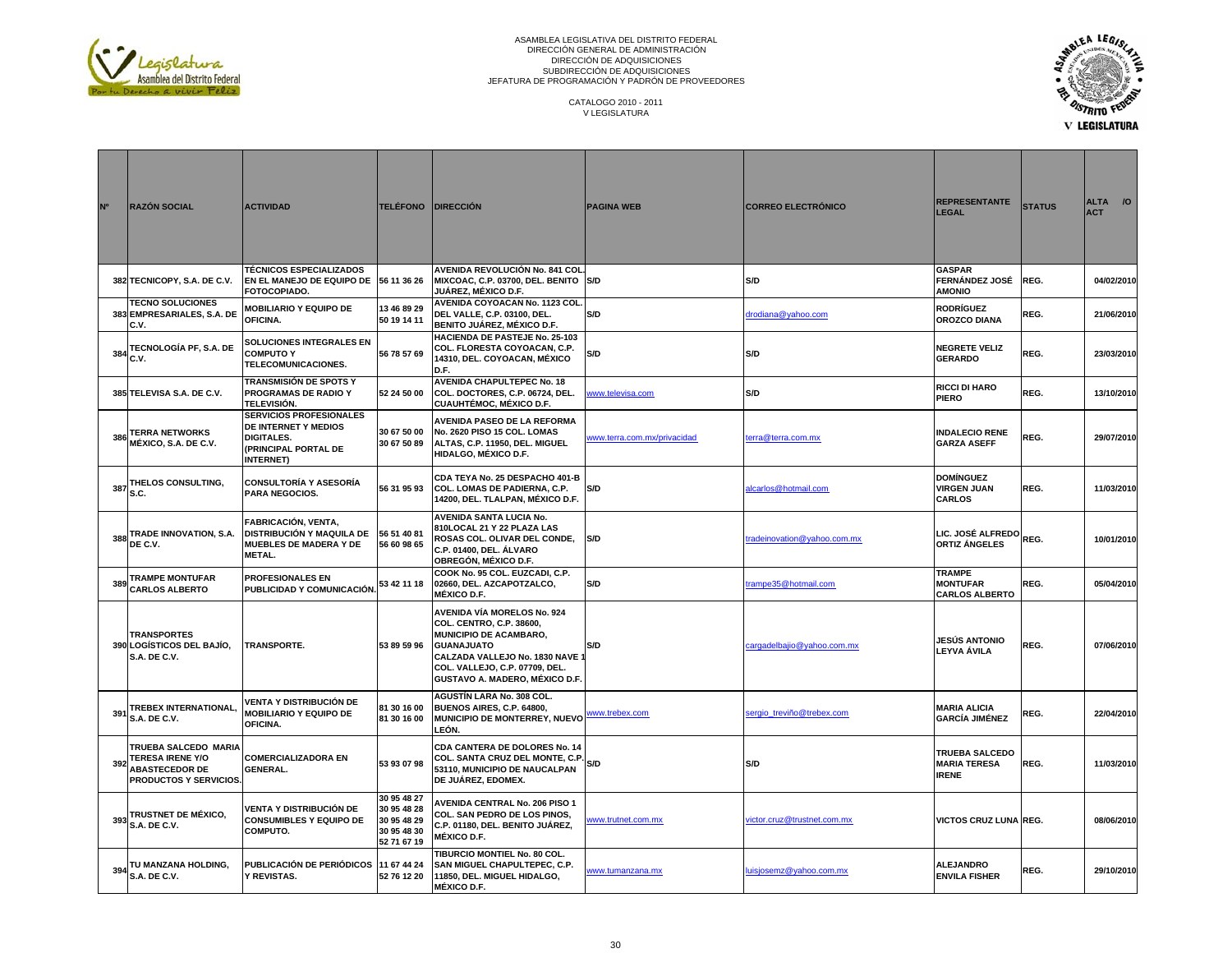



|     | <b>RAZÓN SOCIAL</b>                                                                                     | <b>ACTIVIDAD</b>                                                                                                                                                   | <b>TELÉFONO</b>                                                        | <b>DIRECCIÓN</b>                                                                                                               | <b>PAGINA WEB</b>               | <b>CORREO ELECTRÓNICO</b>      | <b>REPRESENTANTE</b><br><b>LEGAL</b>                                                | <b>STATUS</b> | ALTA /O<br><b>ACT</b> |
|-----|---------------------------------------------------------------------------------------------------------|--------------------------------------------------------------------------------------------------------------------------------------------------------------------|------------------------------------------------------------------------|--------------------------------------------------------------------------------------------------------------------------------|---------------------------------|--------------------------------|-------------------------------------------------------------------------------------|---------------|-----------------------|
|     | 395 UDOPAH, S.A. DE C.V.                                                                                | PUBLICACIÓN DE PERIÓDICOS<br><b>Y REVISTAS</b>                                                                                                                     | 56 15 31 62                                                            | CERRADA DE NATTIER No. 20 PISO<br>3 DESPACHO 5 COL. SAN JUAN, C.P. <sub>S/D</sub><br>03010, DEL. BENITO JUÁREZ,<br>MÉXICO D.F. |                                 | S/D                            | <b>ANTONIO ROMERO</b><br><b>CONCHAS</b>                                             | REG.          | 08/09/2010            |
|     |                                                                                                         | 396 UNICENTRAR, S.A. DE C.V. OBRAS Y CONSTRUCCIONES.                                                                                                               | 30 95 45 05<br>56 76 01 04                                             | VILLA DE LUNA No. 28 COL. SAN<br>LORENZO LA CEBADA, C.P. 16035,<br>DEL. XOCHIMILCO, MÉXICO D.F.                                | S/D                             | unicentrar@prodigy.net.mx      | ÁLVAREZ CHÁVEZ<br><b>EDGAR JOSUÉ</b>                                                | REG.          | 08/02/2010            |
|     | 397 UNICORNIO DE MÉXICO.<br>S.A. D C.V.                                                                 | <b>COMERCIALIZADORA EN</b><br><b>GENERAL.</b>                                                                                                                      | 54 29 03 93<br>54 29 05 87                                             | <b>CALE MAÍZ MANZANA No. 19 LOTE</b><br>41-A COL. XALPA, C.P. 09640, DEL.<br>IZTAPALAPA, MÉXICO D.F.                           | S/D                             | unicorniodemexico@yahoo.com.mx | JESÚS FERNANDO<br>OROZCO SUAZO                                                      | REG.          | 11/03/2010            |
|     | 398 UNINET, S.A. DE C.V.                                                                                | ACCESO Y TRANSMISIÓN DE<br><b>DATOS MEDIANTE EL USO DE</b><br><b>BANDA ANCHA.</b>                                                                                  | 56 24 44 00<br>56 52 41 99                                             | PERIFÉRICO SUR No. 3190 COL.<br>JARDINES DEL PEDREGAL, C.P.<br>01900, DEL. ÁLVARO OBREGÓN,<br><b>MÉXICO D.F.</b>               | www.uninetmexico.com.mx         | arc@reduno.com.mx              | <b>JORGE MANUEL</b><br><b>RODAS RUIZ</b>                                            | REG.          | 07/10/2010            |
|     | UNOMEX, S.A. DE C.V. Y/O<br>399 LA GUÍA DE MÉXICO<br><b>TIEMPO LIBRE</b>                                | PUBLICACIÓN DE PERIÓDICOS 56 11 38 74<br>Y REVISTAS.                                                                                                               | 56 11 39 81<br>56 11 28 84<br>56 11 30 05<br>56 11 48 41<br>56 1191 92 | <b>HOLBEIN No. 75 COL. NOCHEBUENA</b><br>MIXCOAC, C.P. DEL. BENITO<br>JUÁREZ, MÉXICO D.F.                                      | www.grupoalianzaempresarial.com | S/D                            | <b>JUAN ALBERTO</b><br><b>BECERRA ACOSTA</b><br><b>AGUILAR DE</b><br><b>QUEVEDO</b> | REG.          | 22/09/2010            |
|     | 400 VALCEC COMERCIAL, S.A.<br>DE C.V.                                                                   | <b>MANTENIMIENTO PREVENTIVO</b><br>Y CORRECTIVO A EQUIPO DE<br><b>COMPUTO Y PERIFÉRICOS.</b>                                                                       | 55 56 80 51<br>53 56 32 82<br>30 99 98 33                              | C. CAIMITO No, 84 COL. VICTORIA<br>DE LAS DEMOCRACIAS, C.P. 02810, S/D<br>DEL. AZCAPOTZALCO, MÉXICO D.F.                       |                                 | valcec@prodigy.net.mx          | <b>MIGUEL ÁNGEL</b><br><b>ARAIZA ANDRADE</b>                                        | REG.          | 16/11/2010            |
|     | 401 VALCOMEX, S.A. DE C.V.                                                                              | MATERIAL DE FERRETERÍA.<br><b>FABRICACIÓN E INSTALACIÓN</b><br>DE SEÑALIZACIÓN VIAL<br><b>AMORTIGUADORES DE ALTO</b><br><b>IMPACTO DEFENSAS</b><br>METÁLICAS, ETC. | 85 01 33 68<br>53 63 68 27                                             | <b>AVENIDA PASE DE LA PRIMAVERA</b><br>No. 107-A COL. LA FLORIDA. C.P.<br>53160, MUNICIPIO DE NAUCALPAN<br>DE JUÁREZ, EDOMEX.  | S/D                             | valcomexsa@yahoo.com.mx        | <b>MARIA ELENA CRUZ</b><br><b>GARCÍA</b>                                            | REG.          | 17/03/2010            |
| 402 | <b>VALDEZ MENCHACA</b><br><b>RAFAEL Y/O</b><br><b>COMERCIALIZADORA Y</b><br><b>DISTRIBUIDORA PEGASO</b> | <b>COMERCIALIZADORA Y</b><br><b>DISTRIBUIDORA EN GENERAL</b>                                                                                                       | 20 65 05 65                                                            | JAVIER MARTÍNEZ VALLE No. 610<br>COL. ESCUADRÓN 201, C.P. 09060,<br>DEL. IZTAPALAPA, MÉXICO D.F.                               | S/D                             | S/D                            | <b>VELIA VALDEZ</b><br><b>MENCHACA</b>                                              | REG.          | 22/11/2010            |
| 403 | <b>VEGA ESQUEDA MANUEL</b><br>Y/O CASA VEGA                                                             | SERVICIOS DE BANQUETES EN 55 83 09 23<br><b>GENERAL Y ALQUILER DE</b><br><b>EQUIPO PARA EVENTOS.</b>                                                               | 55 97 71 35<br>55 83 77 01                                             | <b>JUVENTINO ROSAS No. 162 COL. EX</b><br>HIPÓDROMO DE PERALVILLO, C.P.<br>06220, DEL. CUAUHTÉMOC, MÉXICO<br>D.F.              | S/D                             | casavega@prodigy.net.mx        | JOSÉ GUADALUPE<br><b>VEGA MORALES</b>                                               | REG.          | 22/01/2010            |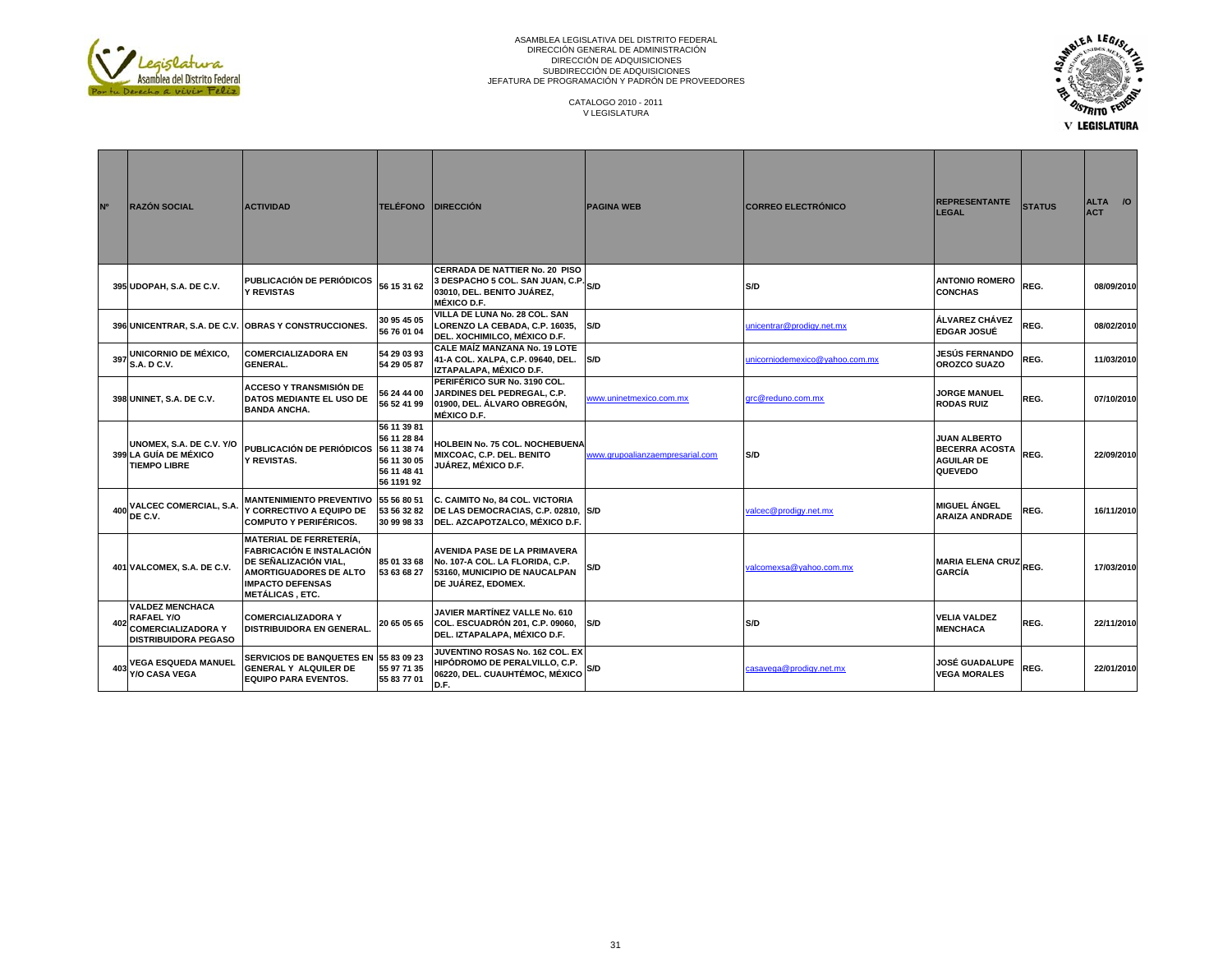





**Nº RAZÓN SOCIAL ACTIVIDAD TELÉFONO DIRECCIÓN PAGINA WEB CORREO ELECTRÓNICOREPRESENTANTE STATUS ALTA /O**<br>LEGAL STATUS ACT **404 VEGA HERNÁNDEZ ILYA GUADALUPE Y/O COMERCIALIZADORA GALISCOMERCIALIZADORA Y DISTRIBUIDORA EN GENERAL. 01 59 99 12 75 91 01 80 08 31 00 32 JUVENTINO ROSAS No. 2 COL. CENTRO SAN FRANCISCO ZACACALCO, C.P. 55680, MUNICIPIO S/DDE HUYPOXTLA, EDOMEX.** ilya\_vh@prodigy.net.mx **VEGA HERNÁNDEZ ILYA GUADALUPEREGA HERNÁNDEZ**<br>**REG.** 01/06/2010<br>**REG.** 01/06/2010 **405VELÁSQUEZ DOMÍNGUEZ RODRIGO Y/O GRUPO COMERCIALIZADOR DE PRODUCTOS Y SERVICIOS.COMERCIALIZADORA Y DISTRIBUIDORA EN GENERAL. 56 46 56 68 TROJES No. 63 COL. MINERVA, C.P. 09810, DEL. IZTAPALAPA, MÉXICO S/DD.F.** roman\_velazquez@hotmail.com **RODRIGO DOMÍNGUEZ VELÁSQUEZREG. 16/06/2010406VEMO DISTRIBUCIONES,<br>S.A. DE C.V. COMERCIALIZADORA EN 24 59 03 90<br>GENERAL.** 57 74 88 61 **VALLE DE MOCTEZUMA MANZANA No. 46 LOTE 11-C COL. VALLE DE ANAHUAC SECCIÓN B, C.P. 55210, MUNICIPIO DE ECATEPEC DE MORELOS, EDOMEX. S/D** vemo05@hotmail.com **GUILLERMINA PÉREZ TÉLLEZ REG. 08/04/2010 407 RAÚL /O REVISTA VERA RODRÍGUEZ JOSÉ TECNOLOGÍA AMBIENTALAGENCIA DE PUBLICIDAD MEDIANTE EL USO DE REVISTAS Y PUBLICACIONES. 85 00 11 85 044 55 15 90 31 12AVENIDA 5 No. 270 INT. 5 COL. ESCUADRÓN 201, C.P. 09060, DEL. IZTAPALAPA, MÉXICO D.F. S/D S/D VERA RODRÍGUEZ JOSÉ RAÚL REG. 18/03/2010 408 VILLANUEVA CANO PEDRO EDICIÓN DE REVISTAS Y OTRAS PUBLICACIONES PERIÓDICAS INTEGRADA CON LA IMPRESIÓN, 56 58 30 10 56 58 43 35 10 44 25 28CALLE CUADRANTE DE SAN FRANCISCO No. 300 COL. BARRIO DE SAN FRANCISCO, C.P. 04320, DEL. COYOACAN, MÉXICO D.F.** w.leonvillanueva.com.mx **S/D VILLANUEVA CANO PEDRO REG. 18/03/2010 409ZARATE GARCÍA PAZ Y CONTADORES PÚBLICOS, 53 74 11 21 53 74 11 21 54 74 04 85 FISCALES. AUDITORES Y ABOGADOS** 53 74 04 85 53 74 07 28 FISCALES. **COLINA DE LOS JADES No. 28 COL. BOULEVARES, C.P. 53140, MUNICIPIO DE NAUCALPAN DE JUÁREZ, EDOMEX.** www.despachozarate.com.mx zgp@prodigy.net.mx **JOSÉ MANUEL ZARATE PAZ REG. 14/10/2010 <sup>410</sup> ZEKNAS, S.A. DE C.V. SOFTWARE ESPECIALIZADO EN SEGURIDAD INFORMÁTICA 27 89 45 10 MELCHOR OCAMPO No. 193 TORRE A DESPACHO 3D PLAZA GALERÍAS COL. VERÓNICA ANZURES, C.P. 11590, DEL. MIGUEL HIDALGO, MÉXICO D.F.**w.zeknas.com.mx mberto.rojas@rusoft.com.mx **MANUEL ALEJANDRE RAMÍREZREG. 02/06/20101 SEGUROS Y DE FIANZAS, RELAX AGENTE DE S.A. DE C.V.AGENTE DE SEGUROS Y FIANZAS. 56 60 40 70 JOSE MARIA IBARRABAN No. 47 PISO 6 COL. SAN JOSE INSURGENTES, C.P. 03900, DEL. CUAUHTEMOC, MEXICO D.F.** w.dela-garza.com.mx **crendon@dela-garza.com.mx EDUARDO HEREDIA REG.**<br>CASTILLEJOS **REG. 07/01/2011 2MEDIOS ESCRITOS, S.A. COMERCIALIZADORA DE DE C.V.SUMINISTRO Y DISTRIBUCIÓN DE PERIÓDICOS Y REVISTAS.56 87 71 66 55 36 62 62AVENIDA INSURGENTES SUR No. 753 PISO 9 LOCAL 9 - B COL. NÁPOLES, C.P. DEL. BENITO JUÁREZ, MÉXICO D.F. S/D** S/D **LUÍS ANTONIO ANDRADE AGUILAR REG. 03/03/2008 3LUCIA Y/O RAL ALANIS MONTEVERDE ANAVENTA, FABRICACIÓN Y SUMINISTROSSUMINISTRO DE CAJAS DE ARCHIVO.55 13 39 69 CARRETERA FEDERAL A CUERNAVACA No. 5407 EDIFICIO B DEPARTAMENTO No. 103 COL. PUEBLO DE CHIMALCOYOTL, C.P. 14630, DEL. TLALPAN, MÉXICO D.F. S/D** ralsuministros\_archivo@hotmail.com **ANA LUCIA ALANIS MONTEVERDEREG. 14/01/2011 4MARTÍNEZ DÍAZ JOSÉ RAÚL Y/O ENGLISH TARGET LANGUAGE SCHOOLCURSOS DE INGLES.56 85 58 86 044 55 17 29 98 831ra. CERRADA DE CANAL DE OTHENCO No. 11 COL. SANTIAGO NORTE, C.P. 08240, DEL. IZTACALCO, MÉXICO D.F. S/D** target.language2009@hotmail.com **JOSÉ RAÚL MARTÍNEZ DÍAZ REG. 18/01/2011 5CREACIONES ARQUITECTÓNICAS Y DESARROLLO DE OBRAS, S.A. DE C.V. OBRAS Y CONSTRUCCIONES. 53 86 01 86**53 86 01 86 **ERNE No. 75 - 808 COL. PÉNSIL NORTE, C.P. 11430, DEL. MIGUEL HIDALGO, MÉXICO D.F. S/D** cadosa7@prodigy.net.mx **LÓPEZ VARGAS IGNACIOREG. 19/01/2011**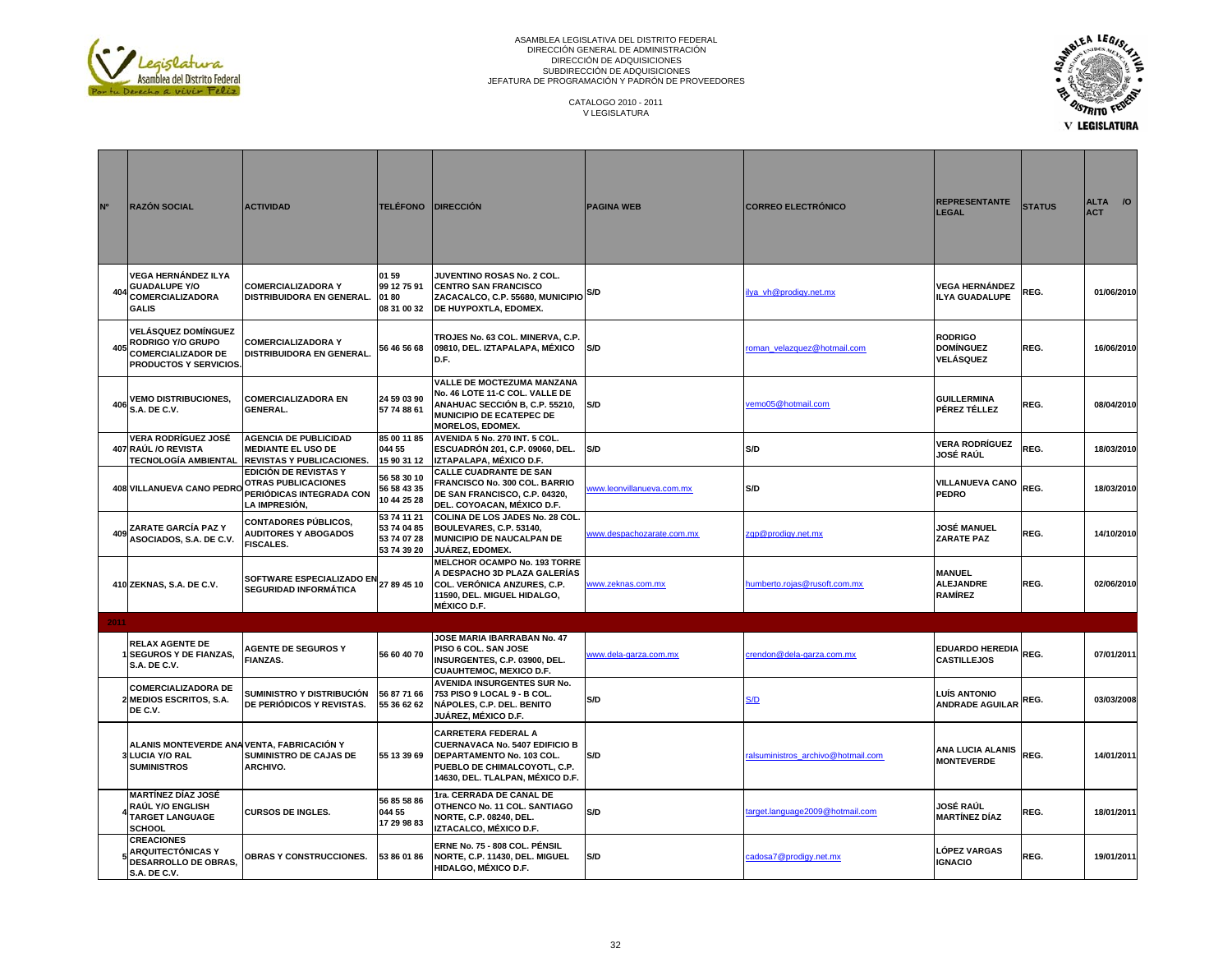



| <b>RAZÓN SOCIAL</b>                                                                                                              | <b>ACTIVIDAD</b>                                                                                               | <b>TELÉFONO</b>                                                  | <b>DIRECCIÓN</b>                                                                                                                                         | <b>PAGINA WEB</b>          | <b>CORREO ELECTRÓNICO</b>     | <b>REPRESENTANTE</b><br><b>LEGAL</b>                            | <b>STATUS</b> | ALTA /O<br><b>ACT</b> |
|----------------------------------------------------------------------------------------------------------------------------------|----------------------------------------------------------------------------------------------------------------|------------------------------------------------------------------|----------------------------------------------------------------------------------------------------------------------------------------------------------|----------------------------|-------------------------------|-----------------------------------------------------------------|---------------|-----------------------|
| <b>MONITOREO DE</b><br>6 MERCADOTECNIA, S.A. DE<br>C.V.                                                                          | <b>CREACIÓN DE MATERIA</b><br><b>AUDIOVISUAL PARA</b><br>PROYECTOS DE PUBLICIDAD.                              | 53 48 11 18<br>52 33 77 99                                       | <b>AMADO NERVO No. 52 COL.</b><br>AGRICULTURA, C.P. 11360, DEL.<br><b>MIGUEL HIDALGO. MÉXICO D.F.</b>                                                    | S/D                        | S/D                           | <b>VÍCTOR JAVIER</b><br><b>MARTÍNEZ</b><br><b>HERNÁNDEZ</b>     | REG.          | 19/01/2011            |
| <b>MAYORISTA DE PARTES Y</b><br><b>7 REFACCIONES, S.A. DE</b><br>C.V.                                                            | <b>VENTA Y DISTRIBUCIÓN DE</b><br><b>CONSUMIBLES Y EQUIPO DE</b><br>COMPUTO.                                   | 53 40 55 96<br>53 40 55 95<br>01 800<br>627 38 83<br>56 82 01 88 | DIVISIÓN DEL NORTE No. 927 COL.<br>DEL VALLE, C.P. 03100, DEL.<br>BENITO JUÁREZ, MÉXICO D.F.                                                             | www.mprnet.com.mx          | S/D                           | DANIEL LUÍS<br><b>HERNÁNDEZ</b>                                 | REG.          | 21/01/2011            |
| <b>BCM BUSINESS</b><br><b>8 CONSULTANTS</b><br><b>MANAGEMENT, S.C.</b>                                                           | <b>CURSOS Y SEMINARIOS.</b>                                                                                    | 31 83 94 31<br>50 25 87 80                                       | <b>IVERPOOL No. 65 DESPACHO 401</b><br>COL. JUÁREZ, C.P. 06600, DEL.<br><b>CUAUHTÉMOC, MÉXICO D.F.</b>                                                   | www.bcmcapacitacion.com.mx | ventas@bcmcapacitacion.org.mx | <b>CASTRO</b><br>MONTAÑEZ<br><b>BEATRIZ</b><br><b>GUADALUPE</b> | REG.          | 24/01/2011            |
| <b>OFFICE SISTEMAS</b><br>9 COPIADO Y COMPUTO.<br><b>S.A. DE C.V.</b>                                                            | VENTA Y DISTRIBUCIÓN DE<br><b>CONSUMIBLES Y EQUIPO DE</b><br>COMPUTO.                                          | 55 12 09 31<br>55 10 19 86<br>55 21 93 60<br>55 10 07 96         | REPUBLICA DE CUBA No. 39 COL.<br>CENTRO ÁREA 2. C.P. 06010. DEL.<br>CUAUHTÉMOC, MÉXICO D.F.                                                              | S/D                        | S/D                           | <b>GUILLERMO</b><br><b>GONZÁLEZ CASTRO</b>                      | REG.          | 26/01/2011            |
| RAMÍREZ Y JIMÉNEZ,<br><b>CONTADORES,</b><br>ABOGADOS Y ASESORES,<br>S.C.                                                         | <b>CONSULTORÍA JURÍDICA Y</b><br><b>FINANCIERA.</b>                                                            | 54 40 61 15<br>41 73 57 78                                       | VERSALLES No. 92 COL. JUÁREZ,<br>C.P. 06600, DEL. CUAUHTÉMOC,<br><b>MÉXICO D.F.</b>                                                                      | www.uccs-america.org       | ose_trinidad53@yahoo.com.mx   | JOSÉ TRINIDAD<br><b>RAMÍREZ NAVARRO</b>                         | REG.          | 27/01/2011            |
| <b>DISTRIBUIDORA PACRO,</b><br>$11$ S.A. DE C.V.                                                                                 | VENTA Y DISTRIBUCIÓN DE<br><b>MOBILIARIO MEDICO Y</b><br><b>ADMINISTRATIVO.</b>                                | 55 86 32 67<br>52 11 83 89<br>52 86 34 38                        | PLAZA CARLOS J. FINLAY No. 6 - 4to<br>PISO COL. CUAUHTÉMOC, C.P.<br>06500, DEL. CUAUHTÉMOC, MÉXICO S/D<br>D.F.                                           |                            | armoja@yahoo.com.mx           | <b>ALBERTO</b><br><b>GONZÁLEZ TORRES</b>                        | REG.          | 27/01/2011            |
| <b>GLOBAL TADEOS</b><br>12 COMERCIALIZADORA, S.A.<br>DE C.V.                                                                     | <b>COMERCIALIZADORA Y</b><br>DISTRIBUIDORA EN GENERAL                                                          | 53 84 25 76                                                      | CALLE ABASOLO No. 1 EDIF. B<br>DEPARTAMENTO 203 COL.<br>TLANEPANTLA CENTRO, C.P. 54000, S/D<br><b>MUNICIPIO DE TLANEPANTLA DE</b><br><b>BAZ, EDOMEX.</b> |                            | dgm_globaltds@yahoo.com.mx    | <b>BLANCA PAULINA</b><br><b>ROSALES</b><br><b>MONTEALVO</b>     | REG.          | 28/01/2011            |
| <b>GUIAR</b><br><b>COMERCIALIZADORA DE</b><br>PRODUCTOS Y SERVICIOS, TECNOLOGÍAS DE LA<br>S.A. DE C.V.                           | <b>PROFESIONALES EN</b><br><b>DESARROLLO DE SISTEMAS,</b><br>INFORMACIÓN Y ASESORIA.                           | 58 49 51 24                                                      | CALLE TIJUAMALOPAN N. 11 COL.<br>SAN ANDRÉS TOTOLTEPEC, C.P.<br>14400, DEL. TLALPAN, MÉXICO D.F.                                                         | ww.guiar.com.mx            | ventas@quiar.com.mx           | <b>ENRIQUE GUILLEN</b><br><b>VAQUIER</b>                        | REG.          | 02/02/2011            |
| 14 IT ERA, S.A. DE C.V.                                                                                                          | PROFESIONALES EN<br><b>DESARROLLO DE SISTEMAS,</b><br><b>TECNOLOGÍAS DE LA</b><br>INFORMACIÓN Y ASESORIA.      | 33 00 06 50<br>33 00 06 34                                       | JOSÉ LUÍS LAGRANGE No. 103 PISO<br>9 COL. LOS MORALES POLANCO,<br>C.P. 11510, DEL. MIGUEL HIDALGO,<br>MÉXICO D.F.                                        | ww.iteraprocess.com        | info.mx.df@iteraprocess.com   | <b>BRAVO ZAZUETA</b><br><b>RENE FERNANDO</b>                    | REG.          | 02/02/2011            |
| <b>SOLUCIONES INTEGRALES</b><br><b>15 A EQUIPOS DE OFICINA,</b><br><b>S.A. DE C.V.</b>                                           | VANETA, RENTA, SERVICIO Y<br>REPARACIÓN DE EQUIPO DE<br><b>COMPUTO Y ELECTRÓNICO DE</b><br>OFICINA EN GENERAL. | 56 74 41 13<br>56 74 41 16<br>55 32 50 56                        | AVENIDA ERMITA IZTAPALAPA No.<br>72 PISO 3 COL. MIRAVALLE, C.P.<br>03580, DEL. BENITO JUÁREZ,<br><b>MÉXICO D.F.</b>                                      | S/D                        | sineo_servicio@yahoo.com.mx   | <b>DAMARYS NOBUKO</b><br><b>MUÑOZ FONSECA</b>                   | REG.          | 03/02/2011            |
| <b>COMERCIALIZADORA</b><br>16 DAMAG, S.A. DE C.V.                                                                                | <b>COMERCIALIZADORA Y</b><br>DISTRIBUIDORA EN GENERAL.                                                         | 56 56 07 01<br>56 56 09 60                                       | <b>AVENIDA SAN FRANCISCO</b><br>CULHUACAN No. 271 COL.<br>PRESIDENTES EJIDALES, C.P.<br>04470, DEL. COYOACAN, MÉXICO<br>D.F.                             | S/D                        | S/D                           | <b>DAVID VÁZQUEZ</b><br><b>ERIES</b>                            | REG.          | 03/02/2011            |
| <b>TORRES LEÓN RUTH</b><br><b>NOEMÍ Y/O CASA DE</b><br><b>17 BOLSA TIENDA DE</b><br><b>MATERIAS PRIMAS Y</b><br><b>ABARROTES</b> | <b>COMERCIALIZADORA Y</b><br>DISTRIBUIDORA EN GENERAL                                                          | 55 18 43 92                                                      | INDEPENDENCIA No. 72 - B COL.<br>CENTRO, C.P. 06050, DEL.<br><b>CUAUHTÉMOC, MÉXICO D.F.</b>                                                              | S/D                        | S/D                           | <b>TORRES LEÓN</b><br>RUTH NOEMÍ                                | REG.          | 03/02/2011            |
| <b>COMERCIALIZADORA Y</b><br><b>18 DISTRIBUIDORA CÁDIZ.</b><br>S.A. DE C.V.                                                      | <b>COMERCIALIZADORA Y</b><br>DISTRIBUIDORA EN GENERAL                                                          | 55 30 98 10                                                      | JOSÉ MARIA VERTIZ No. 534 PISO 2<br>DEPTO. 206 COL. PIEDAD<br>NARVARTE, C.P. 03000, DEL.<br><b>BENITO JUÁREZ, MÉXICO D.F.</b>                            | S/D                        | S/D                           | <b>C. RICARDO</b><br><b>TEJEDA GARRIDO</b>                      | REG.          | 04/02/2011            |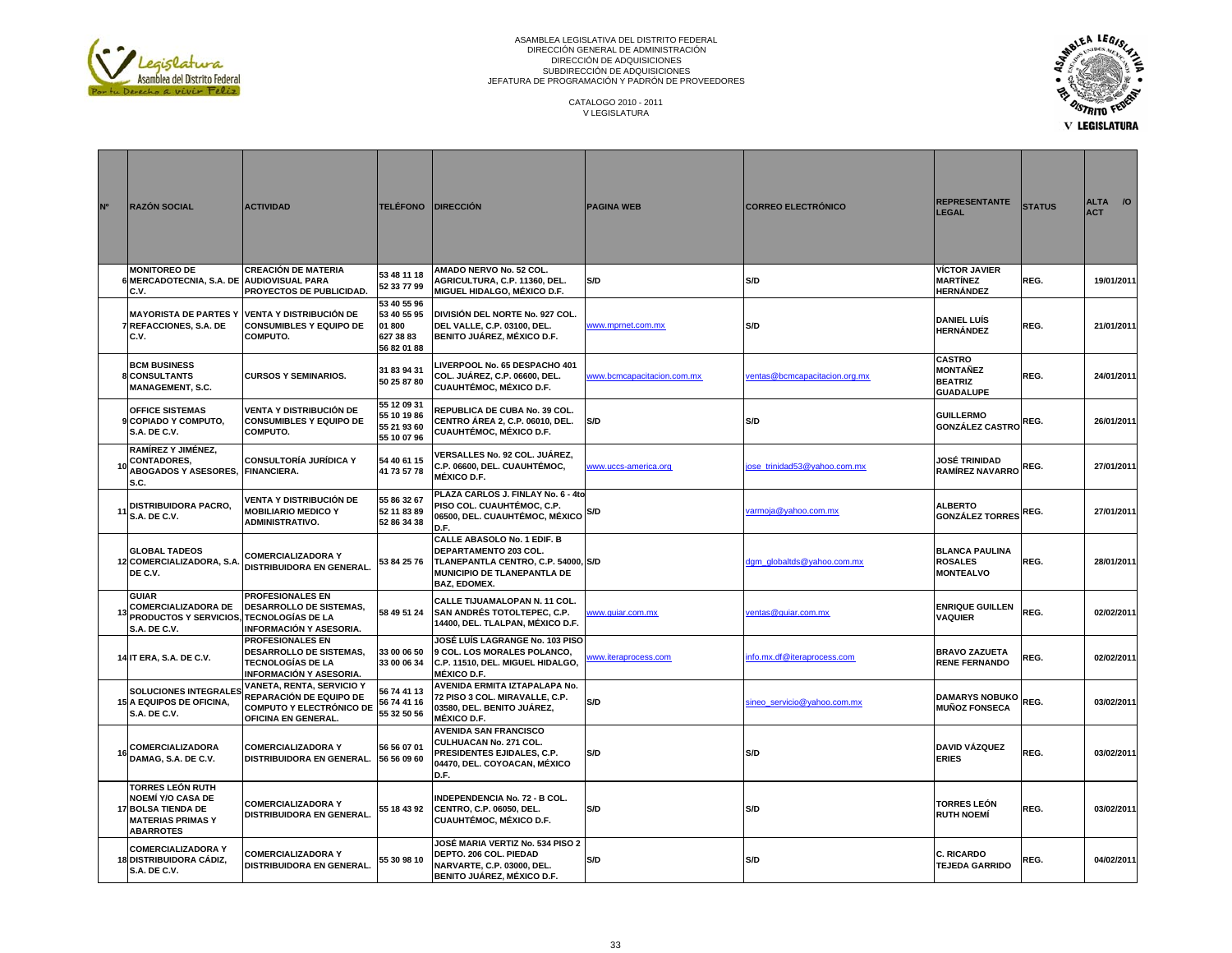



|    | <b>RAZÓN SOCIAL</b>                                                                                                   | <b>ACTIVIDAD</b>                                                                             | <b>TELÉFONO</b>                                                  | <b>DIRECCIÓN</b>                                                                                                                  | <b>PAGINA WEB</b>               | <b>CORREO ELECTRÓNICO</b>       | <b>REPRESENTANTE</b><br><b>LEGAL</b>                 | <b>STATUS</b> | ALTA /O<br><b>ACT</b> |
|----|-----------------------------------------------------------------------------------------------------------------------|----------------------------------------------------------------------------------------------|------------------------------------------------------------------|-----------------------------------------------------------------------------------------------------------------------------------|---------------------------------|---------------------------------|------------------------------------------------------|---------------|-----------------------|
|    | 19 UNIVERSIDAD DEL VALLE<br>DE MÉXICO, A.C.                                                                           | <b>CURSOS Y SEMINARIOS.</b>                                                                  | 55 33 30 50<br>5533 30 51<br>55 33 30 52<br>55 33 30 53          | SADI CARNOT No. 57 COL. SAN<br>RAFAEL, C.P. 06470, DEL.<br><b>CUAUHTÉMOC, MÉXICO D.F.</b>                                         | www.uvmnet.edu                  | mail.uvmnet.edu/exchange        | <b>ALBERTO</b><br><b>MÁRQUEZ CORTES</b>              | REG.          | 04/02/2011            |
|    | <b>VELÁZQUEZ ARIZA</b><br>20 FRANCISCO JAVIER Y/O<br><b>PANORAMA</b><br><b>UNIVERSITARIO</b>                          | <b>PUBLICACIÓN DE PERIÓDICOS</b><br>Y REVISTAS.                                              | 56 78 10 13                                                      | CALLE R No. 51 - 1 COL. ALIANZA<br>POPULAR REVOLUCIONARIA, C.P.<br>04800. DEL. COYOACAN. MÉXICO<br>D.F.                           | ww.panoramauniversitario.com.mx | vanorama_unive@yahoo.com.mx     | <b>FRANCISCO JAVIER</b><br><b>VELÁZQUEZ ARIZA</b>    | REG.          | 08/02/2011            |
|    | <b>INDUSTRIA DE LA RADIO</b><br>21 DEL VALLE DE MÉXICO,<br>AC.                                                        | TRANSMISIÓN DE SPOTS Y<br>PROGRAMAS DE RADIO.                                                | 55 45 87 85<br>55 45 94 08                                       | <b>COPERNICO No. 67 COL. NUEVA</b><br>ANZURES, C.P. 11590, DEL. MIGUEL<br>HIDALGO, MÉXICO D.F.                                    | www.laradioenmexico.com         | comunicacion@laradioenmexico.mx | <b>CARLOS GARCÍA</b><br><b>GALLEGOS</b>              | REG.          | 08/02/2011            |
|    | OSORIO CRUZ ANSELMO<br>22 Y/O ACTUALIZACIÓN<br><b>PROFESIONAL CONTINUA</b>                                            | <b>/ENTA Y DISTRIBUCIÓN DE</b><br>LIBROS.                                                    | 56 93 26 10<br>41 98 63 71<br>044 55<br>38 49 20 01              | <b>CALLE BENITO JUÁREZ No. 5 COL.</b><br>PARAJE ZACATEPEC, C.P. 09560,<br>DEL. IZTAPALAPA, MÉXICO D.F.                            | S/D                             | anselmo osorio cruz@hotmail.com | <b>ANSELMO OSORIO</b><br><b>CRUZ</b>                 | REG.          | 09/02/2011            |
|    | 23 SERVICIOS OMNI, S.A. DE<br>C.V.                                                                                    | SERVICIO INTEGRAL DE<br>LIMPIEZA DE INMUEBLES.                                               | 56 75 46 34<br>56 53 48 49                                       | REDENCIÓN No. 150 K - 202 COL.<br>SANTIAGO TEPALCATLALPAN, C.P.<br>16200, DEL. XOCHIMILCO, MÉXICO<br>D.F.                         | ww.serviciosomni.com.mx         | S/D                             | <b>MAURICIO ROBLES</b><br><b>OLIVARES</b>            | REG.          | 10/02/2011            |
|    | 24 CONCEPTO LA MITRA, S.A.<br>DE C.V.                                                                                 | <b>COMERCIALIZADORA Y</b><br>DISTRIBUIDORA EN GENERAL                                        | 59 12 26 94<br>84 88 16 81<br>84 88 06 81                        | AVENIDA TAXQUEÑA No. 1615 - 2<br>COL. EDUCACIÓN, C.P. 04400, DEL.<br>COYOACAN, MÉXICO D.F.                                        | S/D                             | .lamitra@yahoo.com.mx           | <b>SANDRA EUGENIA</b><br><b>GARCÍA CAZARES</b>       | REG.          | 11/02/2011            |
|    | RIVERA RAMÍREZ MA.<br>ERIKA LETICIA Y/O EKA<br><b>25 SUMINISTROS</b><br><b>EMPRESARIALES</b><br><b>PROFESIONALES.</b> | <b>COMERCIALIZADORA Y</b><br>DISTRIBUIDORA EN GENERAL.                                       | 56 87 79 27                                                      | CHICAGO No. 64 INT. P.B. LETRA A<br>COL. NÁPOLES, C.P. 03810, DEL.<br>BENITO JUÁREZ, MÉXICO D.F.                                  | www.ekamexico.com               | erika.rivera@ekamexico.com      | <b>ERIKA RIVERA</b><br><b>RAMÍREZ</b>                | REG.          | 11/02/2011            |
|    | 26 FERRAEZ COMUNICACIÓN,<br>S.A. DE C.V.                                                                              | PUBLICACIÓN DE PERIÓDICOS<br><b>Y REVISTAS.</b>                                              | 56 80 13 83<br>56 64 34 43<br>56 51 57 22                        | CALLE CÓNDOR No. 416 COL. LAS<br>ÁGUILAS, C.P. 01710, DEL. ÁLVARO<br>OBREGÓN, MÉXICO D.F.                                         | www.lideresmexicanos.com        | S/D                             | <b>SUSANA SÁNCHEZ</b><br><b>GASCA</b>                | REG.          | 11/02/2011            |
| 27 | <b>LEYNA CONSTRUCTORES,</b><br>S.A. DE C.V.                                                                           | <b>OBRAS Y CONSTRUCCIONES.</b>                                                               | 53 86 86 39                                                      | -AGO URMIAH No. 19 COL. PÉNSIL<br>NORTE, C.P. 11430, DEL. MIGUEL<br>HIDALGO, MÉXICO D.F.                                          | S/D                             | leyna1414@hotmail.com           | <b>LETICIA MORALES</b><br><b>RESENDIZ</b>            | REG.          | 15/02/2011            |
|    | <b>ANGUIANO PANIAGUA</b><br>28 MIGUEL Y/OM, GRILLA EN<br>EL PODER MÉXICO EN LAS<br><b>NOTICIAS</b>                    | DIFUSIÓN DE INFORMACIÓN E 044 55<br>MÁGENES A TRAVÉS DE<br><b>MEDIOS ELECTRÓNICOS.</b>       | 24 99 22 32<br>53 42 02 01                                       | AVENIDA CIMA EDIFICIO No. 14 INT.<br>02 COL. ACUEDUCTO DE<br>GUADALUPE, C.P. 07270, DEL.<br><b>GUSTAVO A. MADERO. MÉXICO D.F.</b> | www.grillapolitica.com.mx       | S/D                             | <b>MIGUEL ANGUIANO</b><br><b>PANIAGUA</b>            | REG.          | 17/02/2011            |
|    | 29 GRUPO ASSSI, S.A. DE C.V                                                                                           | VENTA Y DISTRIBUCIÓN DE<br><b>EQUIPO Y CONSUMIBLES DE</b><br>COMPUTO.                        | 57 09 00 68                                                      | AVENIDA CHAPULTEPEC No. 63 INT.<br>A COL. CENTRO, C.P. 06040, DEL.<br><b>CUAUHTÉMOC, MÉXICO D.F.</b>                              | S/D                             | sssi01@prodigy.net.mx           | JUAN LUÍS GARCÍA<br><b>CHÁVEZ</b>                    | REG.          | 18/02/2011            |
|    | <b>HOTELERA CENTRO</b><br>30 HISTÓRICO, S.A. DE C.V.                                                                  | <b>HOTELES Y SALONES DE</b><br><b>FIESTAS PARA EVENTOS.</b>                                  | 55 18 29 44<br>51 30 01 60<br>55 18 34 66<br>01 800<br>201 52 56 | FRANCISCO I. MADERO No. 30 COL.<br>CENTRO, C.P. 06000, DEL.<br><b>CUAUHTÉMOC, MÉXICO D.F.</b>                                     | www.hotelritz.mx                | reservaciones@hotelritz.mx      | DAVID DE LA E<br><b>HERNÁNDEZ</b><br><b>CEBALLOS</b> | REG.          | 21/02/2011            |
|    | <b>LA CHULETA ES LA</b><br>31 CHULETA, S.C.                                                                           | <b>DIFUSIÓN DE INFORMACIÓN E</b><br>IMÁGENES A TRAVÉS DE<br><b>MEDIOS ELECTRÓNICOS.</b>      | 54 85 48 46                                                      | <b>VIADUCTO TLALPAN No. 4753 INT. 3</b><br>COL. CLUB DE GOLF MÉXICO, DEL.<br>TLALPAN, JUÁREZ, MÉXICO D.F.                         | www.lachuletaeslachuleta.com.mx | S/D                             | <b>SALVADOR GARCÍA</b><br><b>SOTO</b>                | REG.          | 21/02/2011            |
|    | <b>DIARMEX DISEÑO</b><br>32 ARQUITECTURA MÉXICO,<br><b>S.A. DE C.V.</b>                                               | ARQUITECTURA Y<br><b>RESTAURACIÓN.</b>                                                       | 53 52 20 86<br>55 92 74 58                                       | GUILLERMO PRIETO No. 91 P.B.<br>COL. SAN RAFAEL, C.P. 06470, DEL. S/D<br><b>CUAUHTÉMOC, MÉXICO D.F.</b>                           |                                 | diarmex@hotmail.com             | <b>ARIEL SANTILLÁN</b><br><b>RUIZ</b>                | REG.          | 21/02/2011            |
|    | <b>VALDEZ CHÁVEZ PERLA</b><br>33 Y/O CENTRO DE SERVICIO<br><b>MULTITECNICA</b>                                        | <b>/ENTA. DISTRIBUCIÓN Y</b><br>MANTENIMIENTO A EQUIPO DE 55 17 07 72<br>OFICINA EN GENERAL. |                                                                  | AVENIDA SARA No. 4422 COL<br>GUADALUPE TEPEYAC, C.P. 07840,<br>DEL. GUSTAVO A. MADERO,<br><b>MÉXICO D.F.</b>                      | S/D                             | be70rl@prodigy.net.mx           | <b>PERLA CHÁVEZ</b><br><b>VALDEZ</b>                 | REG.          | 23/02/2011            |